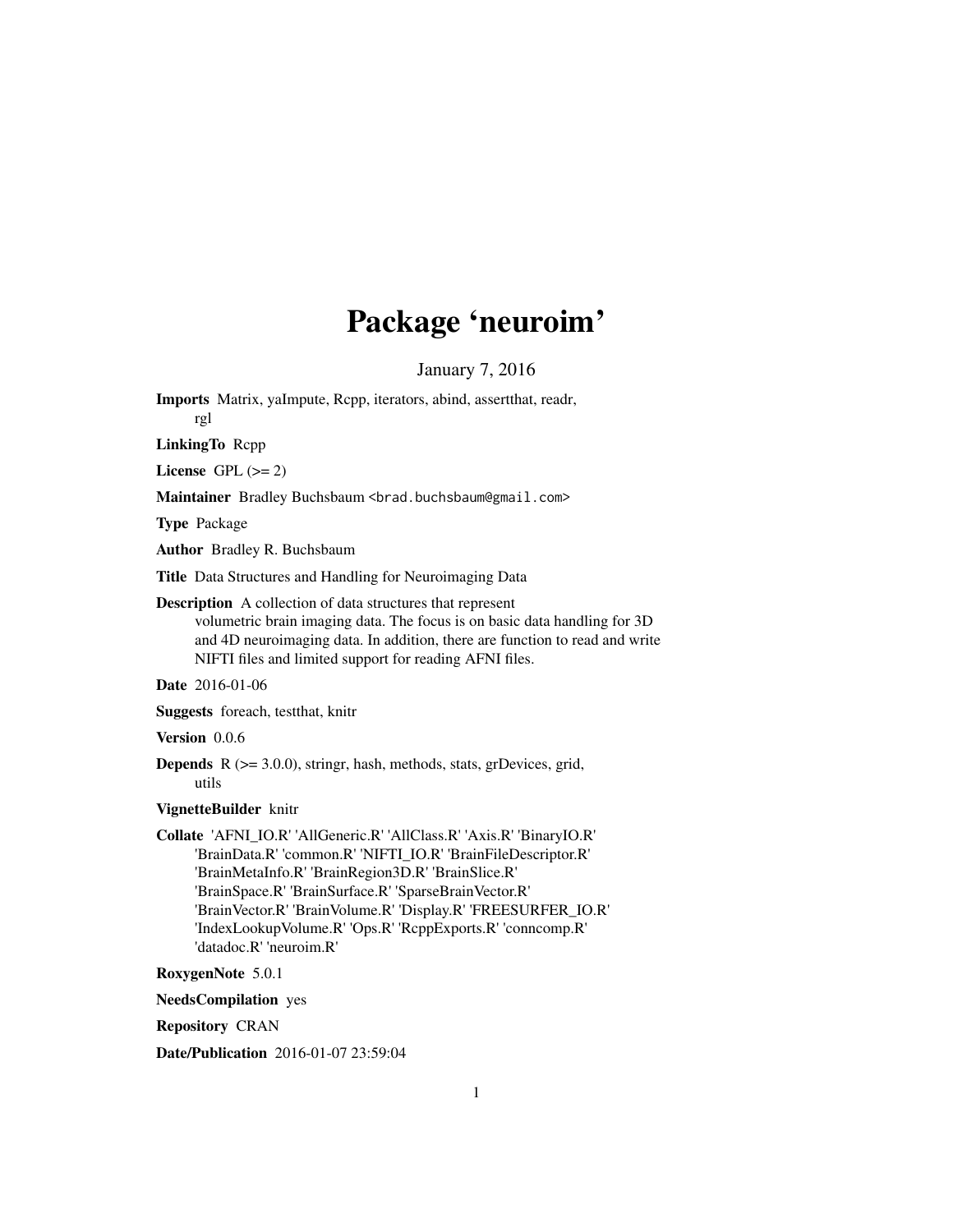# R topics documented:

|                    | 6              |
|--------------------|----------------|
|                    | 7              |
|                    | $\overline{7}$ |
| as                 | 7              |
|                    | 8              |
|                    | 8              |
|                    | 9              |
|                    | 9              |
|                    | 10             |
|                    | 10             |
|                    | 11             |
|                    | 11             |
|                    | 12             |
|                    | 13             |
|                    | 13             |
|                    | 14             |
|                    | 14             |
|                    | 14             |
|                    | 14             |
|                    | 15             |
|                    | 15             |
|                    | 15             |
|                    | 16             |
|                    | 16             |
|                    | 16             |
|                    | 16             |
|                    | 17             |
|                    | 17             |
|                    | 18             |
|                    | 18             |
|                    | 19             |
|                    | 20             |
|                    | 20             |
|                    | 21             |
|                    | 21             |
|                    | 22             |
|                    | 23             |
|                    | 23             |
|                    | 23             |
| <b>BrainSpace</b>  | 24             |
| BrainSpace-class   | 25             |
| BrainSurface-class | 25             |
|                    | 25             |
|                    | 26             |
|                    | 26             |
|                    | 27             |
|                    |                |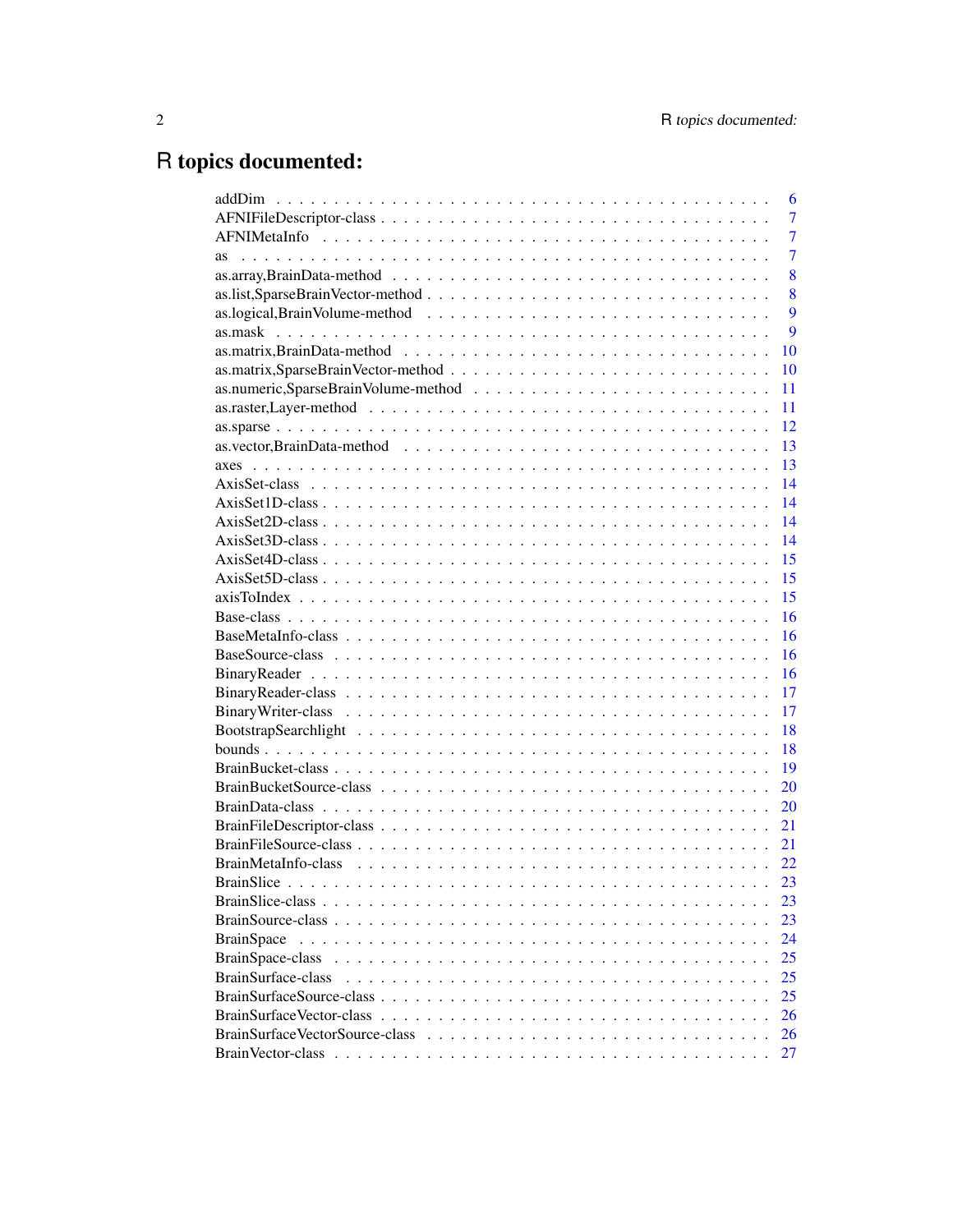|                                                                                                                   | 27       |
|-------------------------------------------------------------------------------------------------------------------|----------|
|                                                                                                                   | 28       |
|                                                                                                                   | 28       |
|                                                                                                                   | 29       |
|                                                                                                                   | 29       |
|                                                                                                                   | 30       |
|                                                                                                                   | 30       |
|                                                                                                                   | 31       |
|                                                                                                                   | 32       |
|                                                                                                                   | 32       |
|                                                                                                                   | 32       |
|                                                                                                                   | 34       |
|                                                                                                                   | 34       |
|                                                                                                                   | 35       |
|                                                                                                                   | 35       |
|                                                                                                                   | 36       |
|                                                                                                                   | 37       |
|                                                                                                                   | 37       |
| dataReader                                                                                                        | 38       |
|                                                                                                                   | 38       |
|                                                                                                                   | 39       |
| $dim, BrainData-method \dots \dots \dots \dots \dots \dots \dots \dots \dots \dots \dots \dots \dots \dots \dots$ | 40       |
|                                                                                                                   | 40       |
|                                                                                                                   | 41       |
|                                                                                                                   |          |
|                                                                                                                   | 41<br>42 |
|                                                                                                                   |          |
|                                                                                                                   | 43       |
|                                                                                                                   | 43       |
|                                                                                                                   | 45       |
|                                                                                                                   | 45       |
|                                                                                                                   | 46       |
|                                                                                                                   | 47       |
|                                                                                                                   | 47       |
|                                                                                                                   | 47       |
|                                                                                                                   | 48       |
|                                                                                                                   | 49       |
|                                                                                                                   | 49       |
|                                                                                                                   | 50       |
| $imageGrid \ldots \ldots \ldots \ldots \ldots \ldots \ldots \ldots \ldots \ldots \ldots \ldots$                   | 51       |
|                                                                                                                   | 51       |
|                                                                                                                   | 52       |
| indexToGrid                                                                                                       | 52       |
| indices                                                                                                           | 53       |
| inverseTrans                                                                                                      | 54       |
| Kernel.                                                                                                           | 55       |
| Kernel-class                                                                                                      | 55       |
| Layer                                                                                                             | 56       |
| Layer-class                                                                                                       | 56       |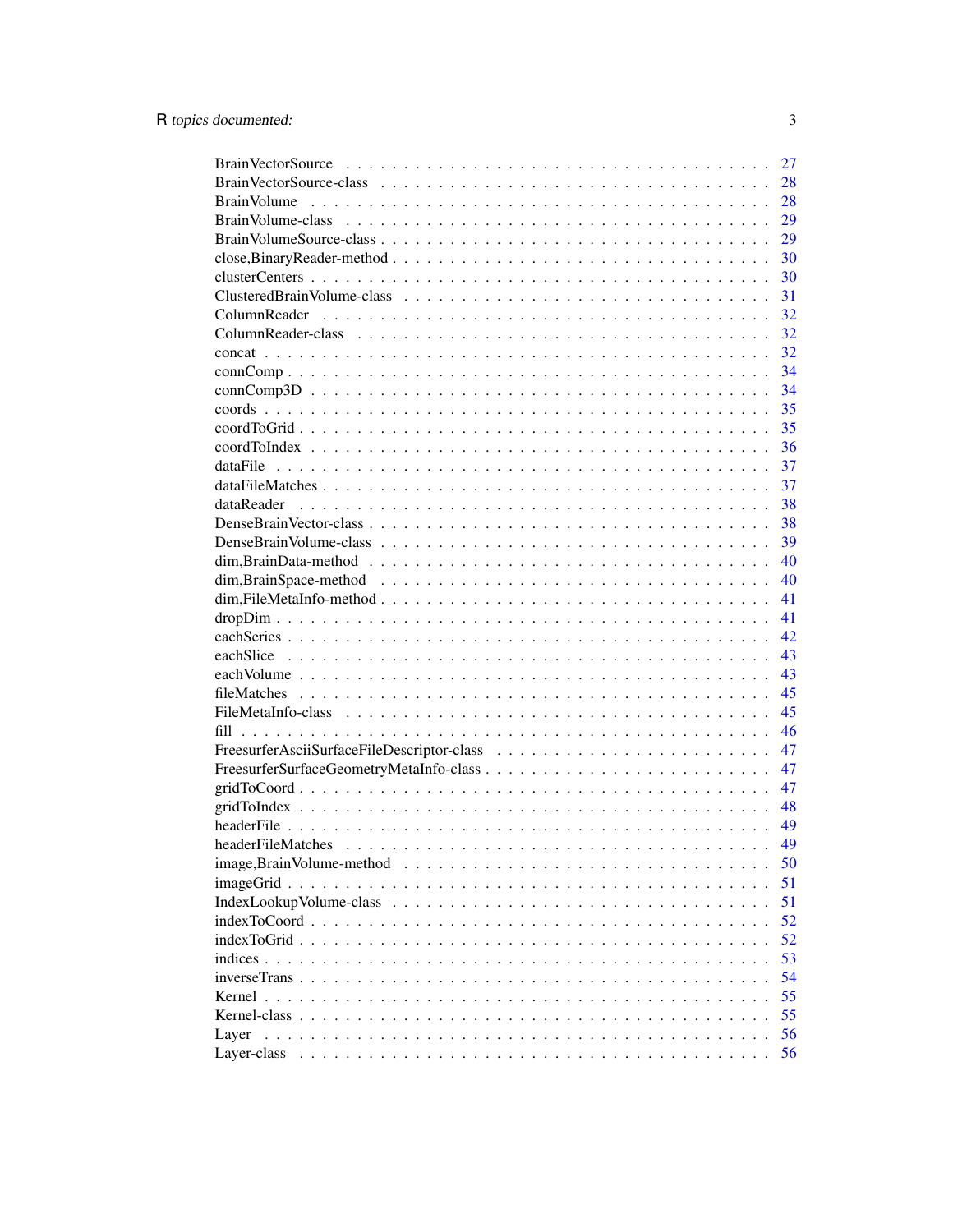|                                                                                                                     | 57 |
|---------------------------------------------------------------------------------------------------------------------|----|
|                                                                                                                     | 57 |
|                                                                                                                     | 58 |
|                                                                                                                     | 59 |
|                                                                                                                     | 59 |
|                                                                                                                     | 60 |
|                                                                                                                     | 60 |
|                                                                                                                     | 61 |
|                                                                                                                     | 61 |
|                                                                                                                     | 62 |
|                                                                                                                     | 62 |
|                                                                                                                     | 63 |
|                                                                                                                     | 64 |
|                                                                                                                     | 64 |
|                                                                                                                     | 65 |
|                                                                                                                     | 65 |
|                                                                                                                     | 66 |
|                                                                                                                     | 66 |
|                                                                                                                     | 67 |
|                                                                                                                     |    |
|                                                                                                                     | 67 |
|                                                                                                                     | 68 |
|                                                                                                                     | 68 |
|                                                                                                                     | 69 |
|                                                                                                                     | 69 |
|                                                                                                                     | 69 |
|                                                                                                                     | 70 |
|                                                                                                                     | 70 |
|                                                                                                                     | 70 |
|                                                                                                                     | 71 |
|                                                                                                                     | 71 |
|                                                                                                                     | 71 |
|                                                                                                                     | 72 |
|                                                                                                                     | 73 |
|                                                                                                                     | 73 |
|                                                                                                                     | 74 |
|                                                                                                                     | 74 |
|                                                                                                                     | 75 |
| print, AxisSet3D-method                                                                                             | 75 |
| $print, NamedAxis-method \dots \dots \dots \dots \dots \dots \dots \dots \dots \dots \dots \dots \dots \dots \dots$ | 76 |
|                                                                                                                     | 76 |
| readAFNIHeader                                                                                                      | 77 |
| readColumns                                                                                                         | 77 |
| readElements                                                                                                        | 78 |
| readHeader                                                                                                          | 78 |
| readMetaInfo                                                                                                        | 79 |
|                                                                                                                     | 79 |
|                                                                                                                     | 80 |
|                                                                                                                     | 81 |
|                                                                                                                     |    |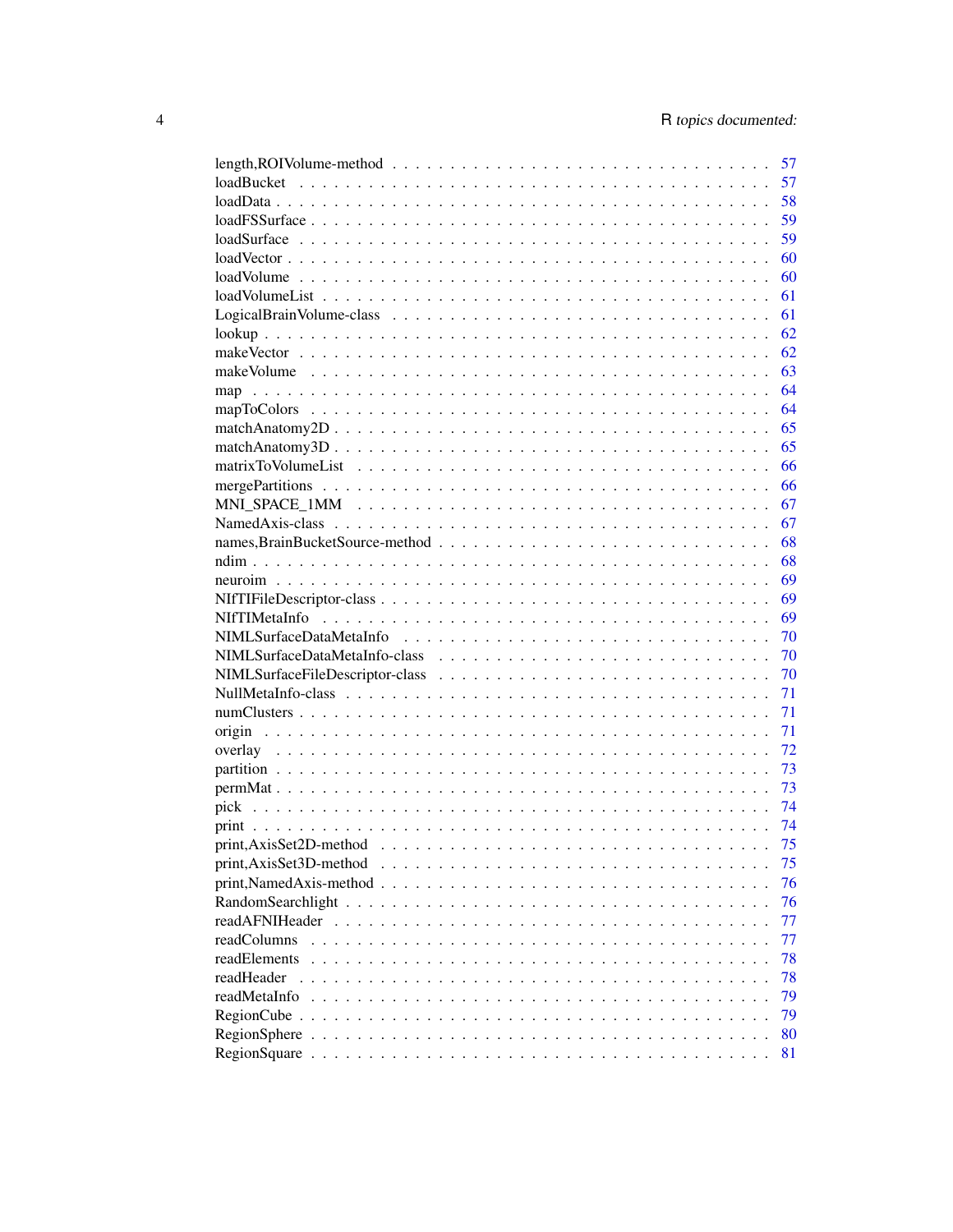|                                                                                                                | 82 |
|----------------------------------------------------------------------------------------------------------------|----|
|                                                                                                                | 82 |
|                                                                                                                | 83 |
|                                                                                                                | 83 |
|                                                                                                                | 84 |
|                                                                                                                | 84 |
| series                                                                                                         | 85 |
|                                                                                                                | 86 |
|                                                                                                                | 87 |
|                                                                                                                | 87 |
|                                                                                                                | 87 |
| show, AxisSet4D-method $\ldots \ldots \ldots \ldots \ldots \ldots \ldots \ldots \ldots \ldots \ldots \ldots$   | 88 |
|                                                                                                                | 88 |
| show, Brain Space-method $\ldots \ldots \ldots \ldots \ldots \ldots \ldots \ldots \ldots \ldots \ldots \ldots$ | 89 |
|                                                                                                                | 89 |
|                                                                                                                | 90 |
|                                                                                                                | 90 |
|                                                                                                                | 91 |
| show, Named Axis-method $\ldots \ldots \ldots \ldots \ldots \ldots \ldots \ldots \ldots \ldots \ldots \ldots$  | 91 |
|                                                                                                                | 92 |
| show, ROIVolume-method $\ldots \ldots \ldots \ldots \ldots \ldots \ldots \ldots \ldots \ldots \ldots \ldots$   | 92 |
|                                                                                                                | 93 |
|                                                                                                                | 93 |
|                                                                                                                |    |
|                                                                                                                | 94 |
|                                                                                                                | 94 |
|                                                                                                                | 95 |
|                                                                                                                | 95 |
|                                                                                                                | 96 |
|                                                                                                                | 97 |
|                                                                                                                | 98 |
|                                                                                                                | 98 |
|                                                                                                                | 99 |
|                                                                                                                |    |
|                                                                                                                |    |
|                                                                                                                |    |
|                                                                                                                |    |
|                                                                                                                |    |
|                                                                                                                |    |
|                                                                                                                |    |
|                                                                                                                |    |
|                                                                                                                |    |
|                                                                                                                |    |
|                                                                                                                |    |
|                                                                                                                |    |
|                                                                                                                |    |
|                                                                                                                |    |
|                                                                                                                |    |
| writeVector                                                                                                    |    |
|                                                                                                                |    |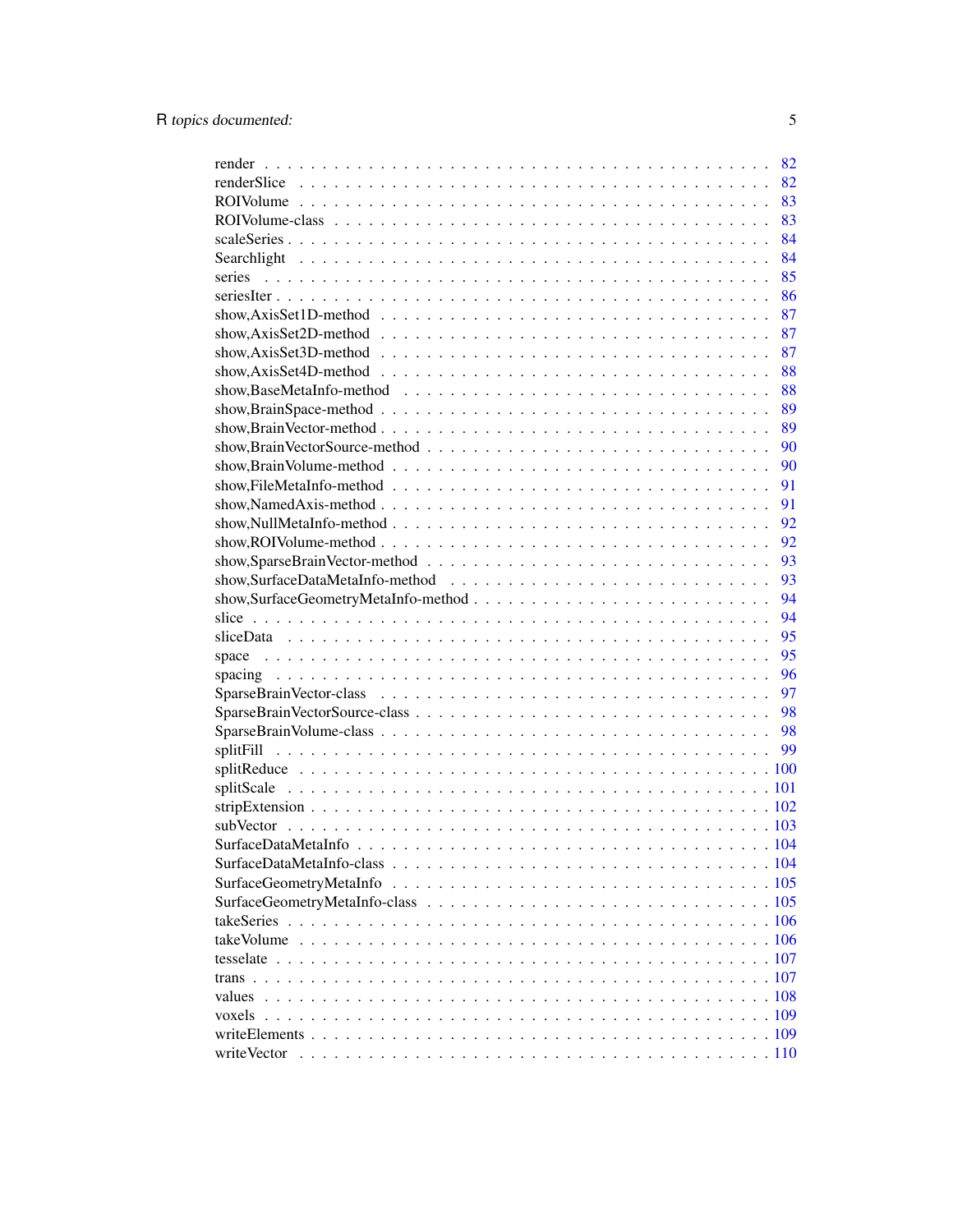#### <span id="page-5-0"></span>6 addDim

| [,SparseBrainVolume,missing,missing,ANY-method116                                                                               |
|---------------------------------------------------------------------------------------------------------------------------------|
|                                                                                                                                 |
|                                                                                                                                 |
|                                                                                                                                 |
| $[[, BrainBucker, indices, missing - method \dots \dots \dots \dots \dots \dots \dots \dots \dots \dots \dots \dots \dots]$ 118 |
|                                                                                                                                 |

#### **Index** 2008 **Index** 2008 **Index**

addDim *Generic function to add a dimension to an object*

## Description

Generic function to add a dimension to an object add dimension to [BrainSpace](#page-24-1)

# Usage

addDim(x, n)

## S4 method for signature 'BrainSpace,numeric' addDim(x, n)

## Arguments

| a dimensioned object             |
|----------------------------------|
| the size of the dimension to add |

# Examples

```
x = \text{BrainSpace}(c(10, 10, 10), c(1, 1, 1))x1 \leftarrow addDim(x, 10)ndim(x1) == 4dim(x1)[4] == 10
```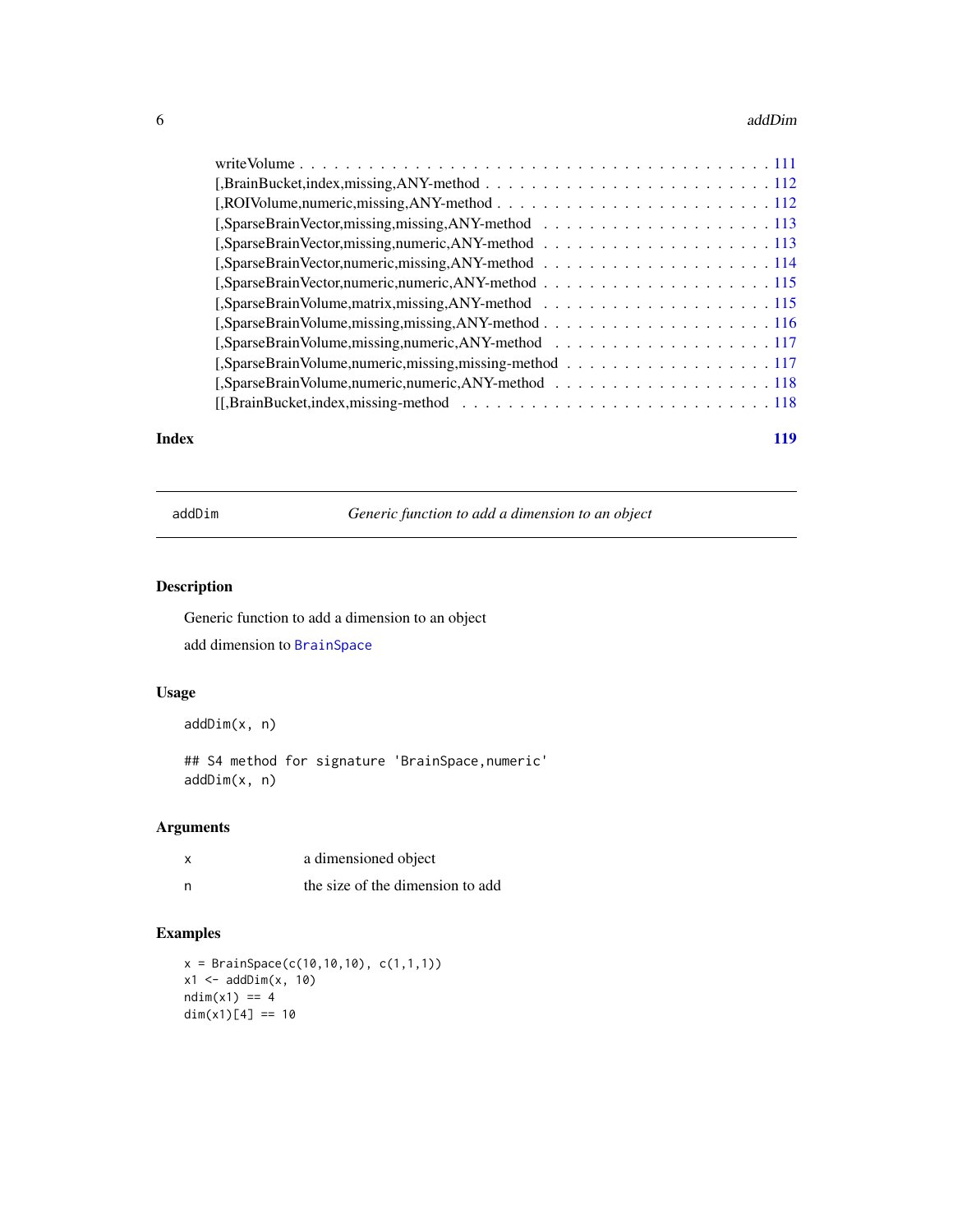<span id="page-6-1"></span><span id="page-6-0"></span>AFNIFileDescriptor-class

*AFNIFileDescriptor*

#### Description

This class supports the AFNI file format

AFNIMetaInfo *AFNIMetaInfo*

#### Description

Constructor for [AFNIMetaInfo](#page-44-1) class

# Usage

AFNIMetaInfo(descriptor, afni\_header)

## Arguments

| descriptor  | an instance of class AFNIFileDescriptor |
|-------------|-----------------------------------------|
| afni_header | a list returned by readAFNIHeader       |

## Value

an instance of class [AFNIMetaInfo](#page-44-1)

as *conversion from DenseBrainVolume to array*

## Description

conversion from DenseBrainVolume to array conversion from SparseBrainVolume to array conversion from SparseBrainVolume to numeric conversion from BrainVolume to LogicalBrainVolume conversion from DenseBrainVolume to LogicalBrainVolume conversion from ClusteredBrainVolume to LogicalBrainVolume conversion from BrainVolume to array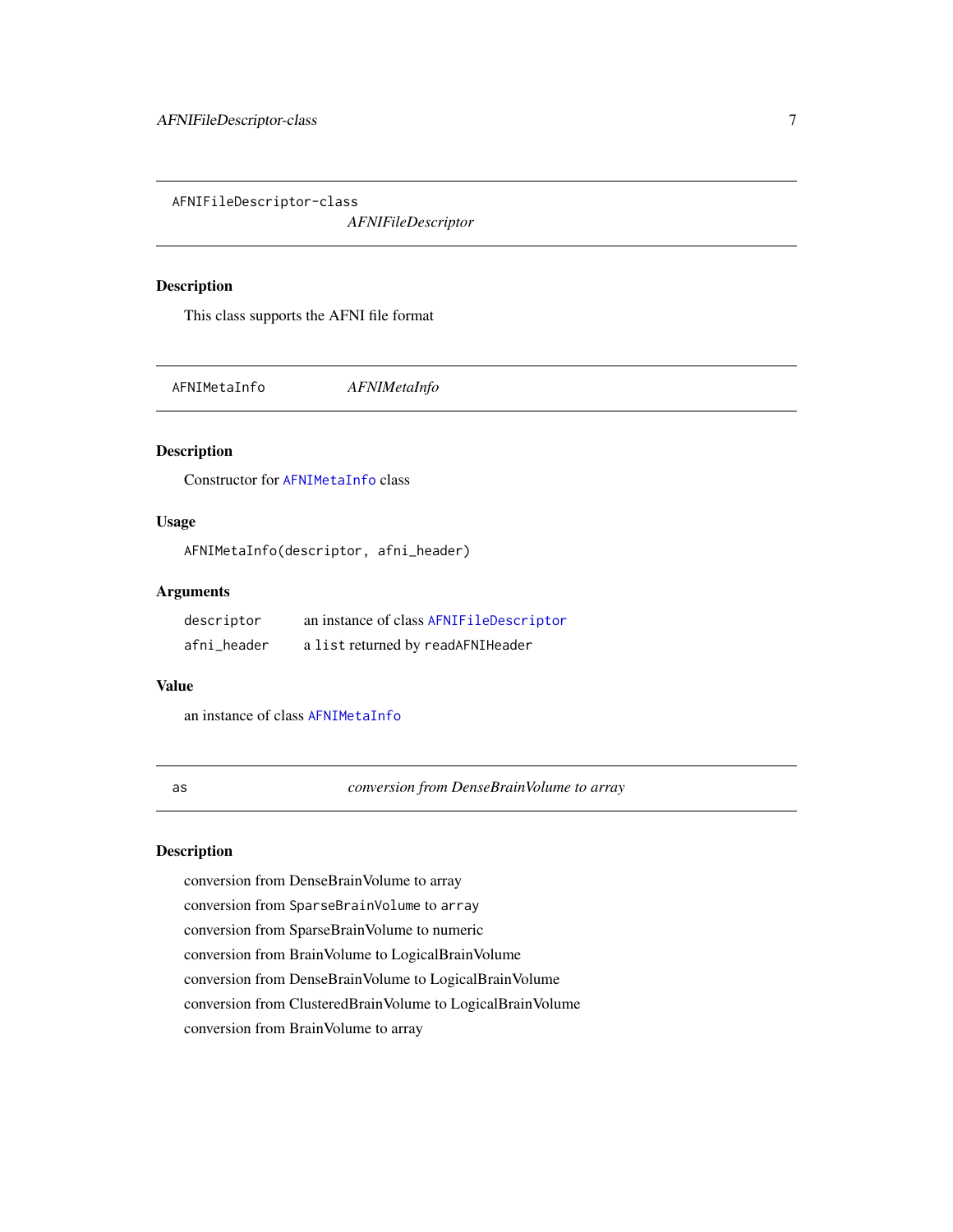<span id="page-7-0"></span>as.array,BrainData-method

*convert* BrainData *instance to array*

## Description

convert BrainData instance to array

#### Usage

```
## S4 method for signature 'BrainData'
as.array(x)
```
## Arguments

x the object

as.list,SparseBrainVector-method *as.list*

## Description

convert SparseBrainVector to list of [DenseBrainVolume](#page-38-1)

convert a BrainVector to list of volumes.

#### Usage

```
## S4 method for signature 'SparseBrainVector'
as.list(x)
```
## S4 method for signature 'BrainVector' as.list(x)

# Arguments

x the object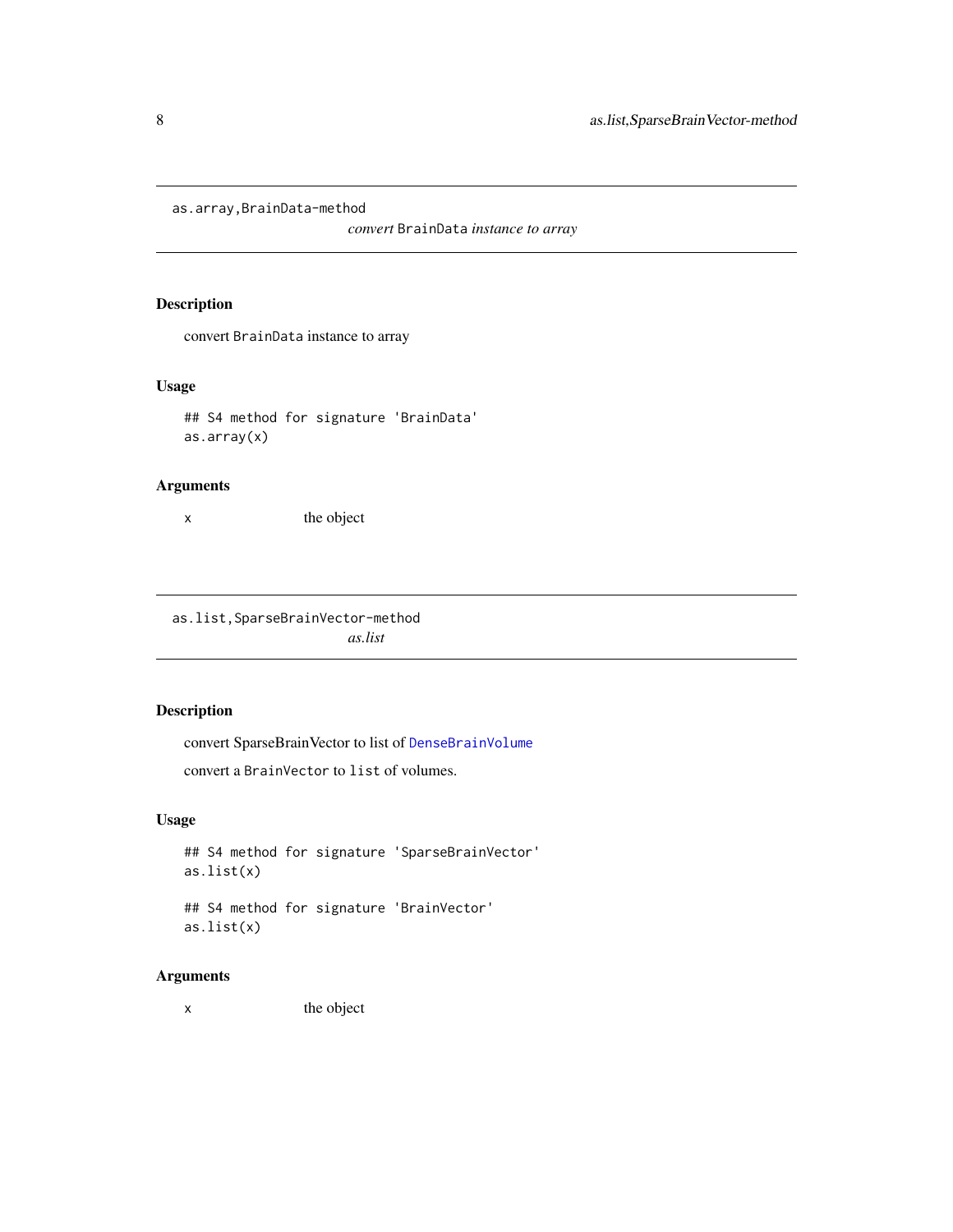<span id="page-8-0"></span>as.logical,BrainVolume-method *as.logical*

# Description

Convert BrainVolume to linkS4class{LogicalBrainVolume}

## Usage

## S4 method for signature 'BrainVolume' as.logical(x)

#### Arguments

x the object

#### Details

the image values will be converted to using R base function as.logical and wrapped in LogicalBrainVolume

#### Value

an instance of linkS4class{LogicalBrainVolume}

as.mask *Convert to a LogicalBrainVolume*

## Description

Convert to a LogicalBrainVolume

#### Usage

```
as.mask(x, indices)
```
## S4 method for signature 'BrainVolume,missing' as.mask(x)

## S4 method for signature 'BrainVolume,numeric' as.mask(x, indices)

#### Arguments

| x       | the object to binarize     |
|---------|----------------------------|
| indices | the indices to set to TRUE |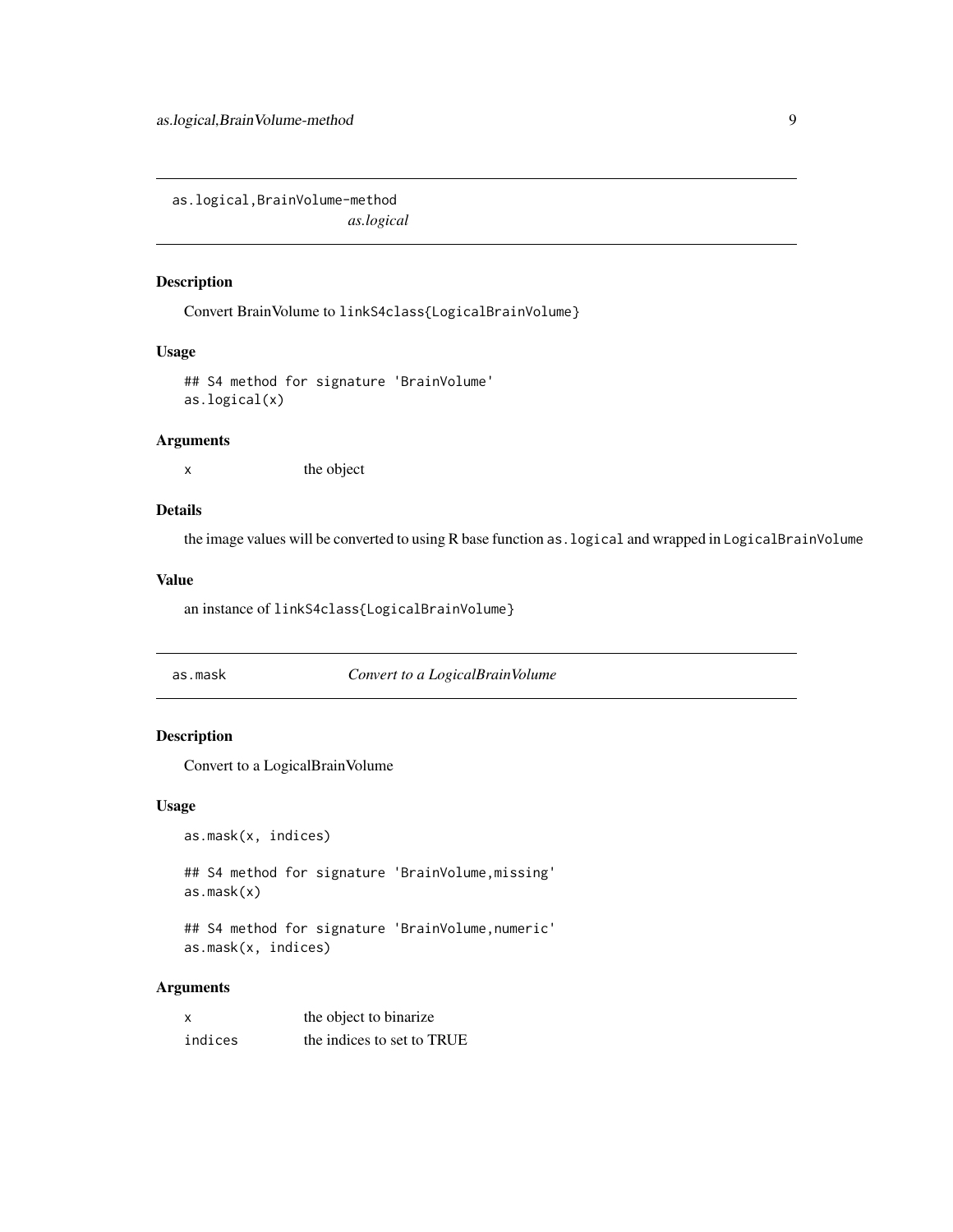<span id="page-9-0"></span>as.matrix,BrainData-method

*convert* BrainData *instance to matrix*

# Description

convert BrainData instance to matrix

#### Usage

```
## S4 method for signature 'BrainData'
as.matrix(x)
```
#### Arguments

x the object

as.matrix,SparseBrainVector-method *as.matrix*

# Description

convert SparseBrainVector to matrix

convert a DenseBrainVector to a matrix

#### Usage

```
## S4 method for signature 'SparseBrainVector'
as.matrix(x)
```
## S4 method for signature 'DenseBrainVector' as.matrix(x)

# Arguments

x the object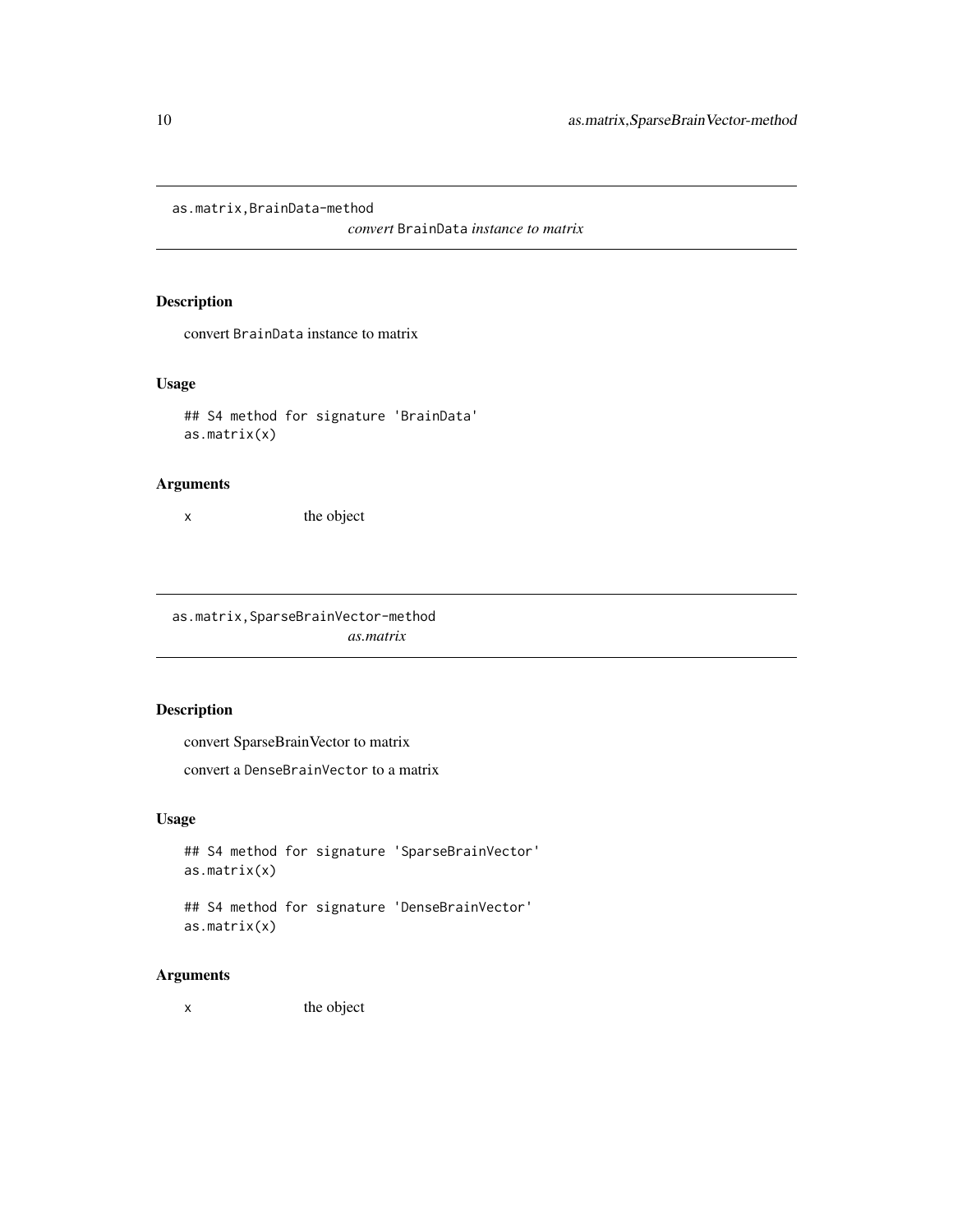<span id="page-10-0"></span>as.numeric,SparseBrainVolume-method *Convert SparseBrainVolume to numeric*

# Description

Convert SparseBrainVolume to numeric

## Usage

## S4 method for signature 'SparseBrainVolume' as.numeric(x)

## Arguments

x the object to convert

as.raster,Layer-method

*as.raster*

# Description

as.raster

# Usage

## S4 method for signature 'Layer' as.raster(x, zpos)

## Arguments

|      | the layer to convert                 |
|------|--------------------------------------|
| zpos | the z coordinate in coordinate space |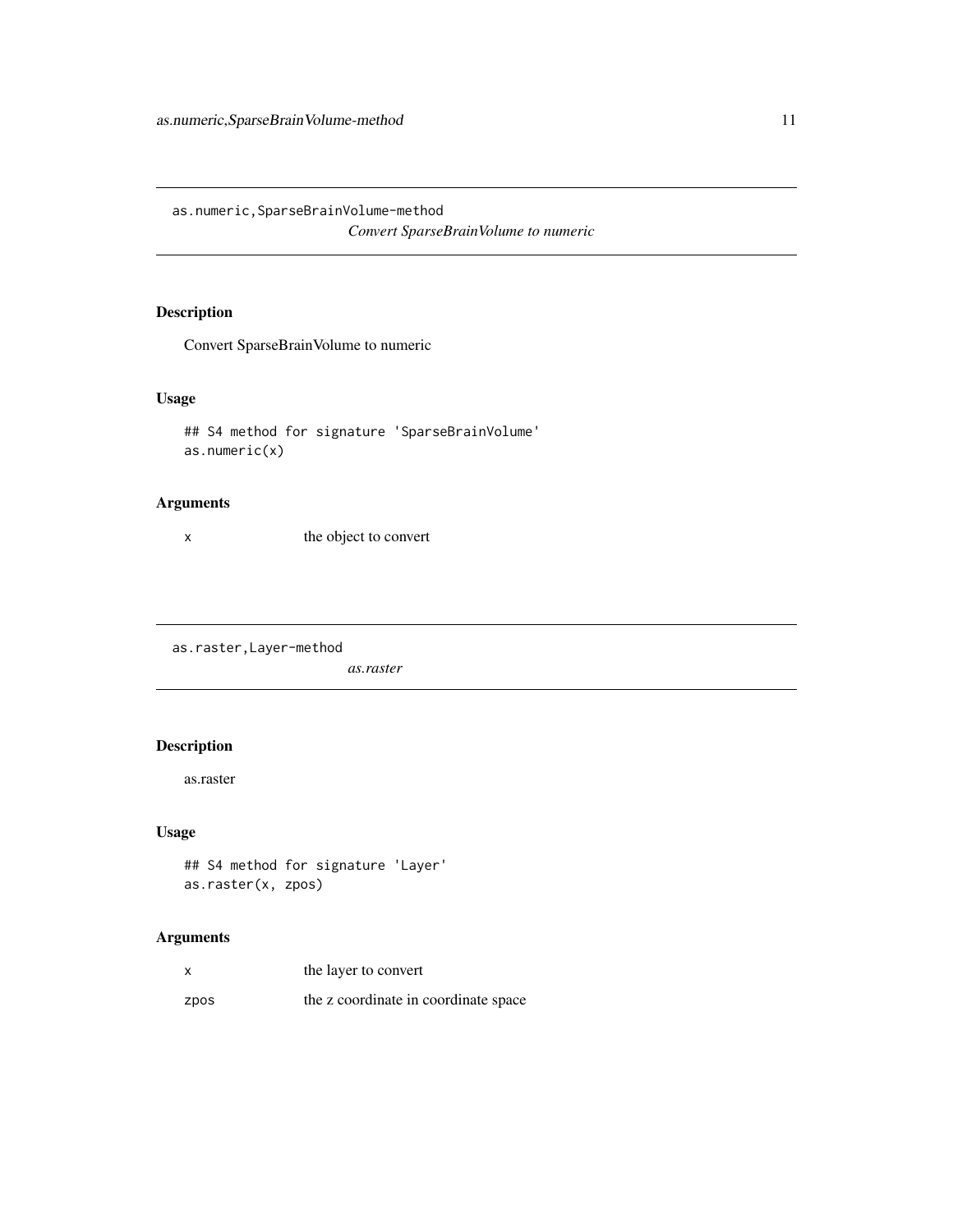<span id="page-11-0"></span>

#### Description

Convert to from dense to sparse representation

#### Usage

```
as.sparse(x, mask, ...)
## S4 method for signature 'DenseBrainVector,LogicalBrainVolume'
as.sparse(x, mask)
## S4 method for signature 'DenseBrainVector,numeric'
as.sparse(x, mask)
## S4 method for signature 'DenseBrainVolume,LogicalBrainVolume'
as.sparse(x, mask)
## S4 method for signature 'DenseBrainVolume, numeric'
as.sparse(x, mask)
```
#### Arguments

|                         | the object to make sparse, e.g. DenseBrainVolume or DenseBrainVector |
|-------------------------|----------------------------------------------------------------------|
| mask                    | the elements to retain                                               |
| $\cdot$ $\cdot$ $\cdot$ | additional arguments                                                 |

#### Details

mask can be an integer vector of 1D indices or a mask volume of class LogicalBrainVolume

#### Examples

```
bvol <- BrainVolume(array(runif(24*24*24), c(24,24,24)), BrainSpace(c(24,24,24), c(1,1,1)))
indmask <- sort(sample(1:(24*24*24), 100))
svol <- as.sparse(bvol, indmask)
```

```
mask <- LogicalBrainVolume(runif(length(indmask)), space=space(bvol), indices=indmask)
sum(maxk) == 100
```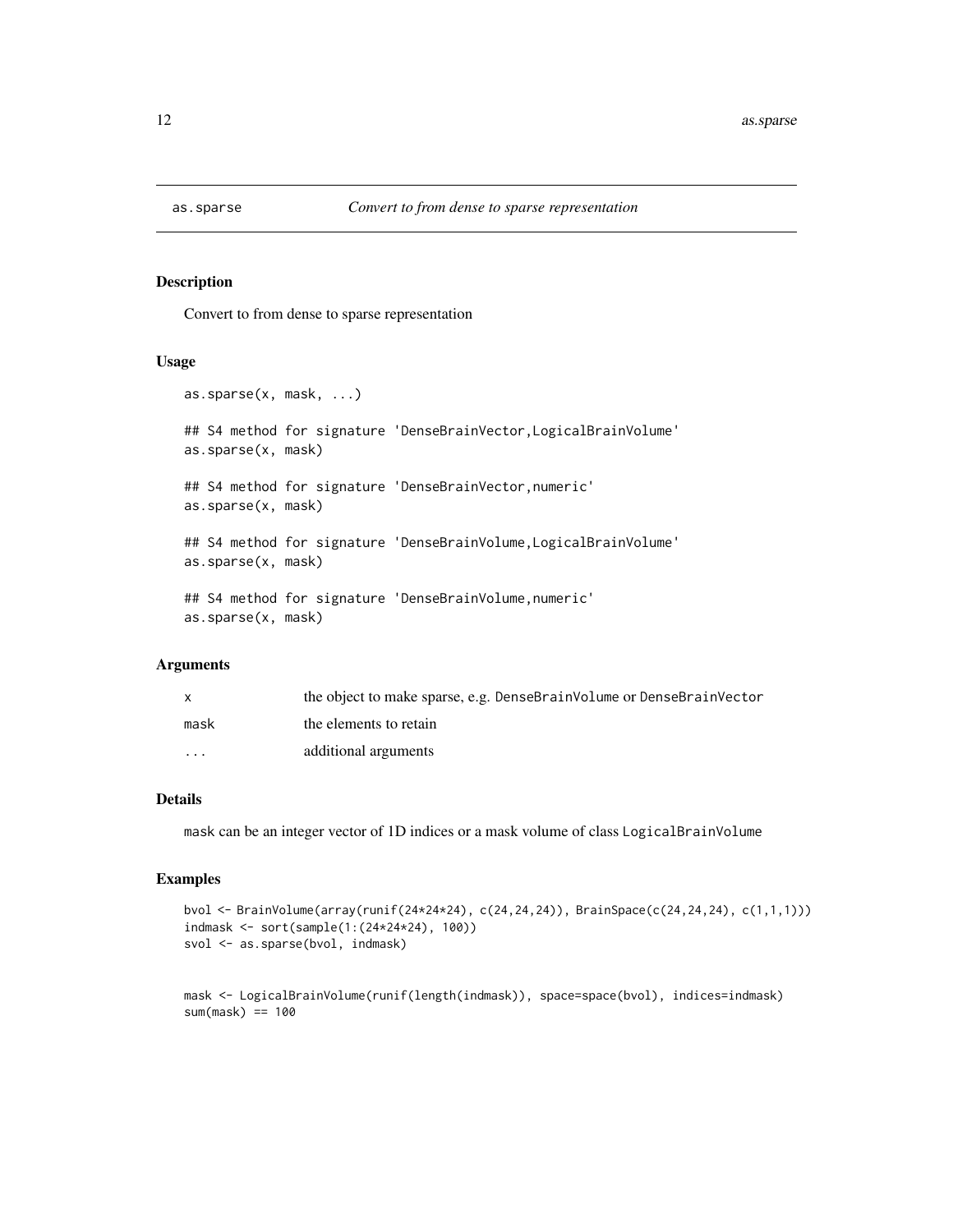<span id="page-12-0"></span>as.vector,BrainData-method

*convert* BrainData *instance to vector*

# Description

convert BrainData instance to vector

#### Usage

```
## S4 method for signature 'BrainData'
as.vector(x)
```
## Arguments

x the object

axes *Generic getter function to extract image axes*

## Description

Generic getter function to extract image axes

#### Usage

axes(x) ## S4 method for signature 'BrainSpace' axes(x)

## S4 method for signature 'BrainData' axes(x)

## Arguments

x an object with a set of axes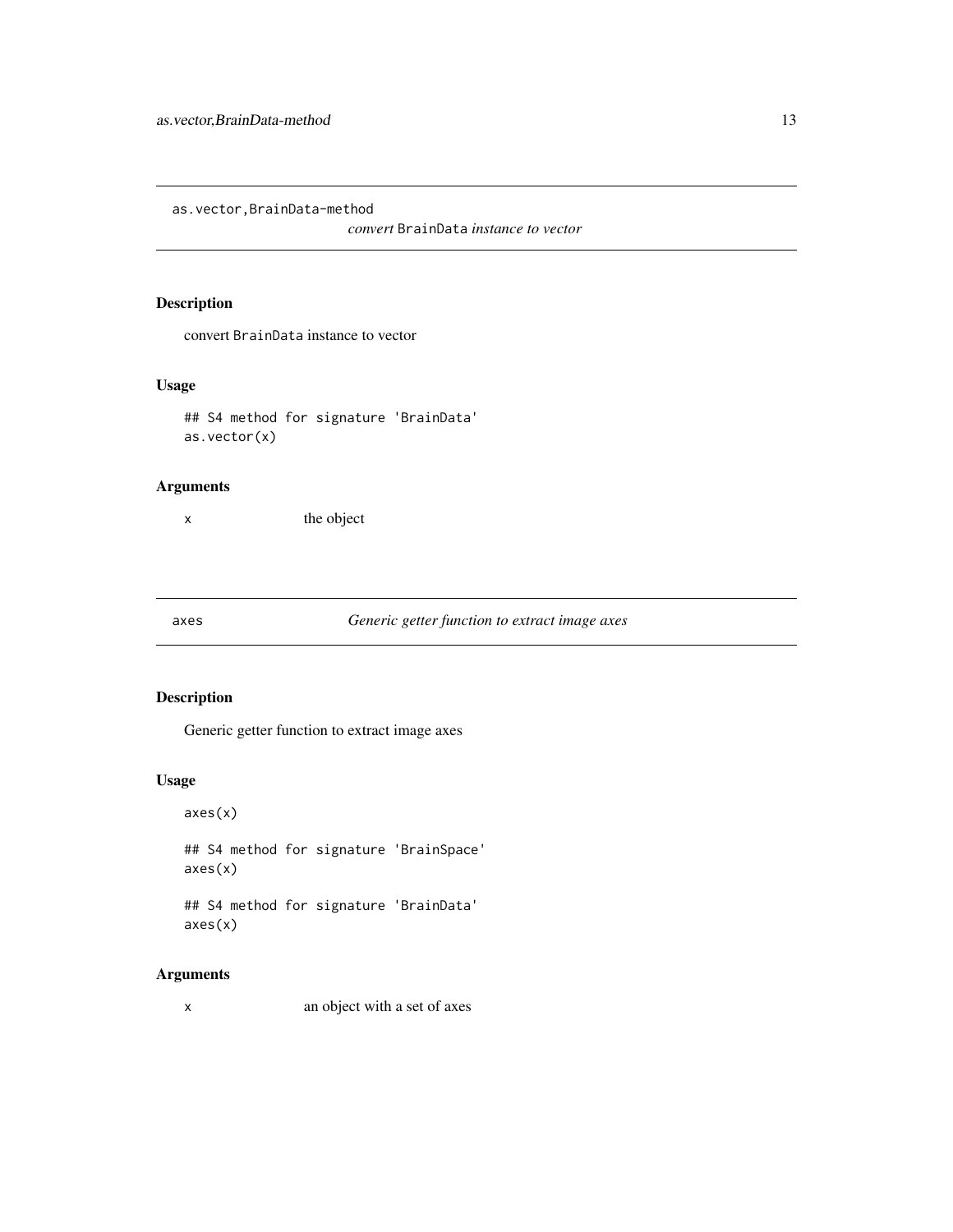<span id="page-13-0"></span>AxisSet-class *Base*

## Description

Virtual base class representing an ordered set of named axes.

# Slots

ndim the number of axes (or dimensions)

AxisSet1D-class *AxisSet1D*

# Description

A one-dimensional axis set

## Slots

i the first axis

AxisSet2D-class *AxisSet2D*

# Description

A two-dimensional axis set

#### Slots

j the second axis

AxisSet3D-class *AxisSet3D*

# Description

A three-dimensional axis set

#### Slots

k the third axis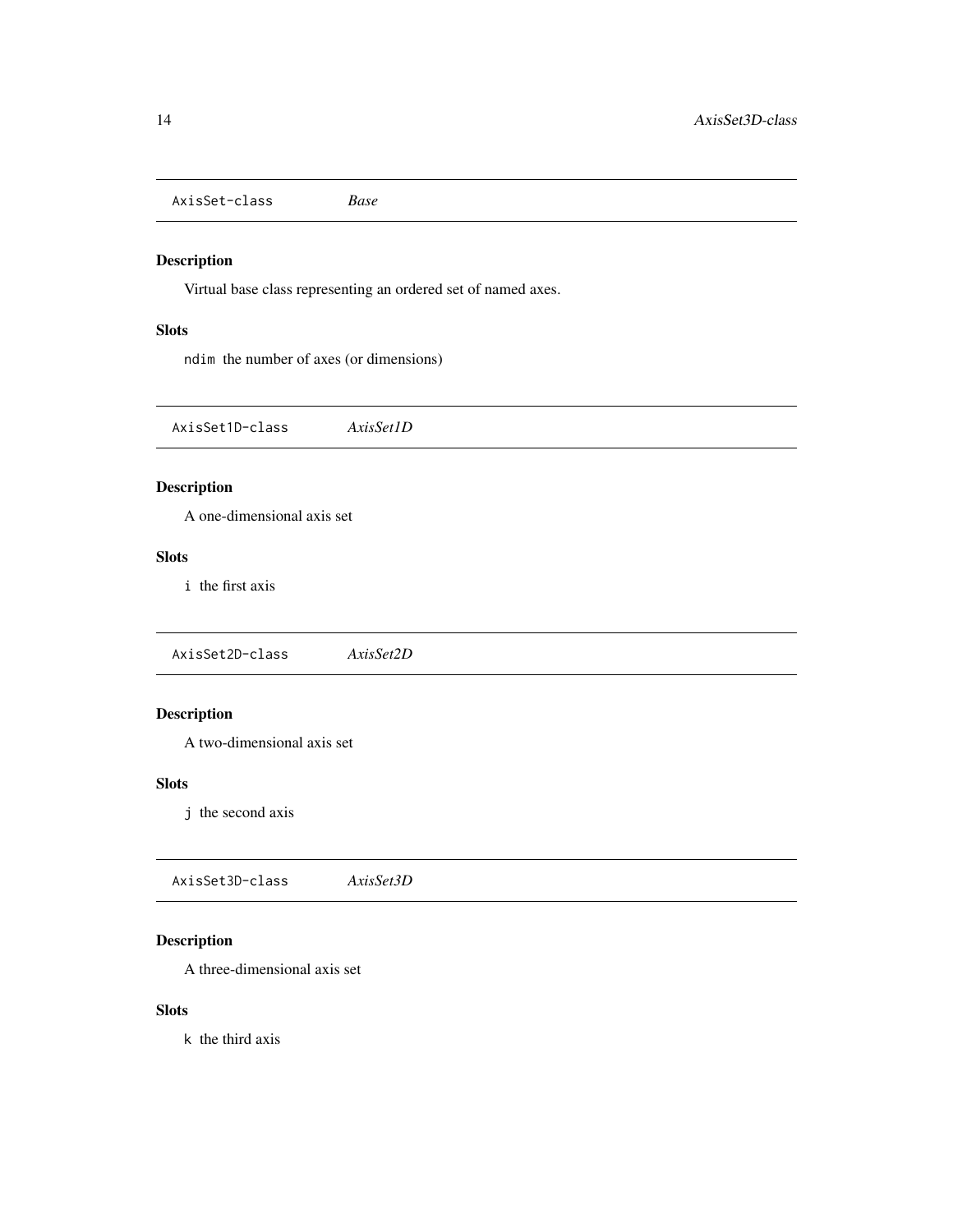<span id="page-14-0"></span>AxisSet4D-class *AxisSet4D*

#### Description

A four-dimensional axis set

#### **Slots**

l the fourth axis

AxisSet5D-class *AxisSet5D*

## Description

A five-dimensional axis set

#### Slots

m the fifth axis

axisToIndex *Generic function to convert 1-dimensional real axis coordinates along a single axis dimension to an 1D index along the same axis*

## Description

Generic function to convert 1-dimensional real axis coordinates along a single axis dimension to an 1D index along the same axis

#### Usage

axisToIndex(x, real, dimNum)

## S4 method for signature 'BrainSpace, numeric, numeric' axisToIndex(x, real, dimNum)

#### Arguments

| x      | the object                                         |
|--------|----------------------------------------------------|
| real   | the axis coordinates                               |
| dimNum | the dimension number of the axis (e.g. $1, 2, 3$ ) |

## Value

a vector of axis indices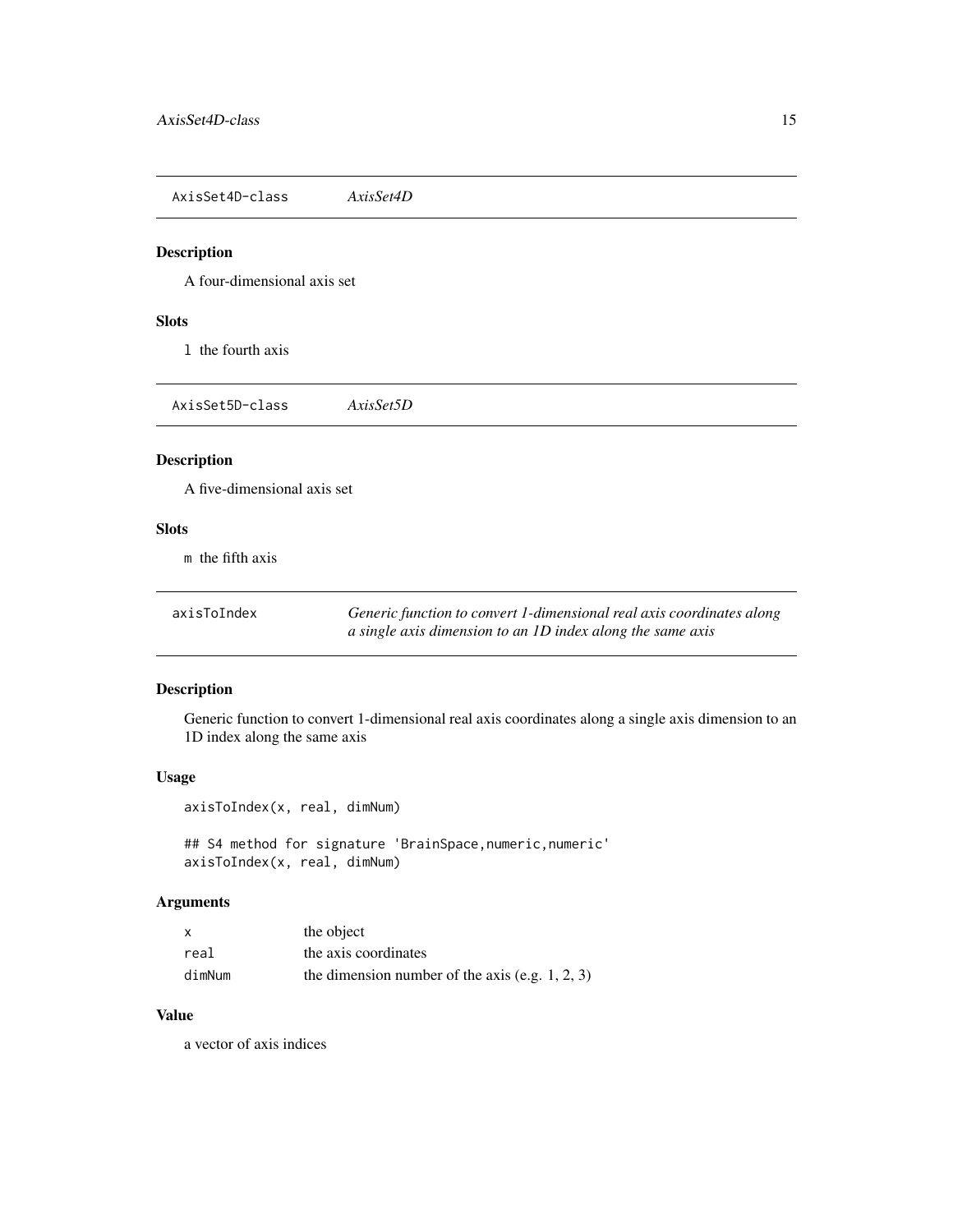<span id="page-15-0"></span>Base-class *Base*

## Description

Generic S4 Base class

BaseMetaInfo-class *BaseMetaInfo*

## Description

This is a base class to represent meta information

<span id="page-15-1"></span>BaseSource-class *BaseSource*

## Description

This is a base class to represent a data source

## Slots

metaInfo meta information for the data source

BinaryReader *BinaryReader*

## Description

Constructor for [BinaryReader](#page-16-1) class

## Usage

```
BinaryReader(input, byteOffset, dataType, bytesPerElement,
  endian = .Platform$endian)
```
## Arguments

| input                       | file name to read from or else a connection object                            |
|-----------------------------|-------------------------------------------------------------------------------|
| byteOffset                  | the number of bytes to skip at the start of input                             |
| dataType<br>bytesPerElement | R data type of binary elements                                                |
|                             | number of bytes in each data element (e.g. 4 or 8 for floating point numbers) |
| endian                      | endianness of binary input connection                                         |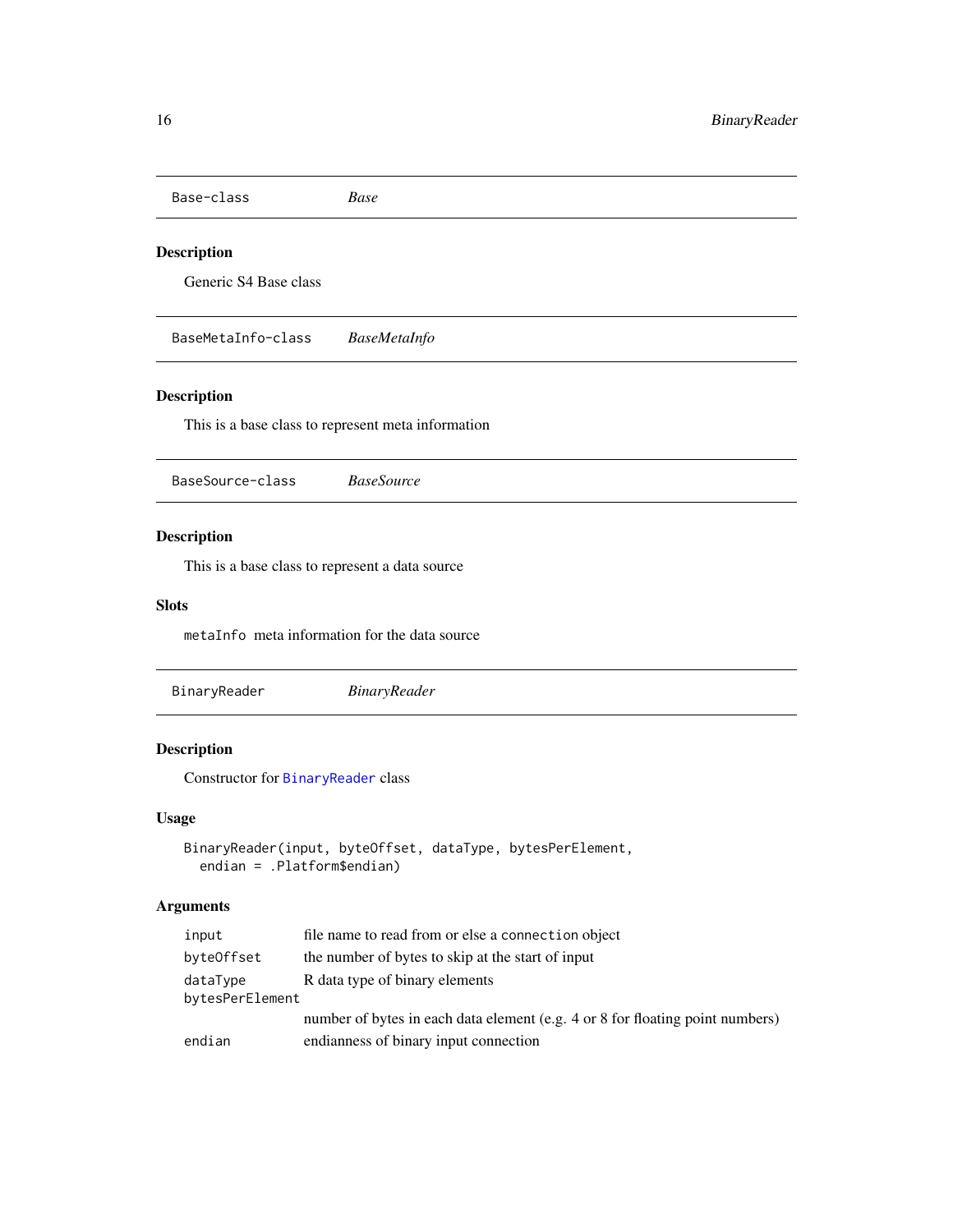<span id="page-16-1"></span><span id="page-16-0"></span>BinaryReader-class *BinaryReader*

#### Description

This class supports reading of bulk binary data from a connection

## Slots

input the binary input connection byteOffset the number of bytes to skip at the start of input dataType the dataType of the binary Elements bytesPerElement number of bytes in each data element (e.g. 4 or 8 for floating point numbers) endian endianness of binary input connection

<span id="page-16-2"></span>BinaryWriter-class *BinaryWriter*

## Description

This class supports writing of bulk binary data to a connection Constructor for [BinaryWriter](#page-16-2) class

#### Usage

```
BinaryWriter(output, byteOffset, dataType, bytesPerElement,
  endian = .Platform$endian)
```
## Arguments

| output          | file name to write to or else a connection object                             |  |
|-----------------|-------------------------------------------------------------------------------|--|
| byteOffset      | the number of bytes to skip at the start of output                            |  |
| dataType        | R data type of binary elements                                                |  |
| bytesPerElement |                                                                               |  |
|                 | number of bytes in each data element (e.g. 4 or 8 for floating point numbers) |  |
| endian          | endianness of binary output connection                                        |  |

#### **Slots**

output the binary output connection

byteOffset the number of bytes to skip at the start of input

dataType the dataType of the binary Elements

bytesPerElement number of bytes in each data element (e.g. 4 or 8 for floating point numbers)

endian endianness of binary output connection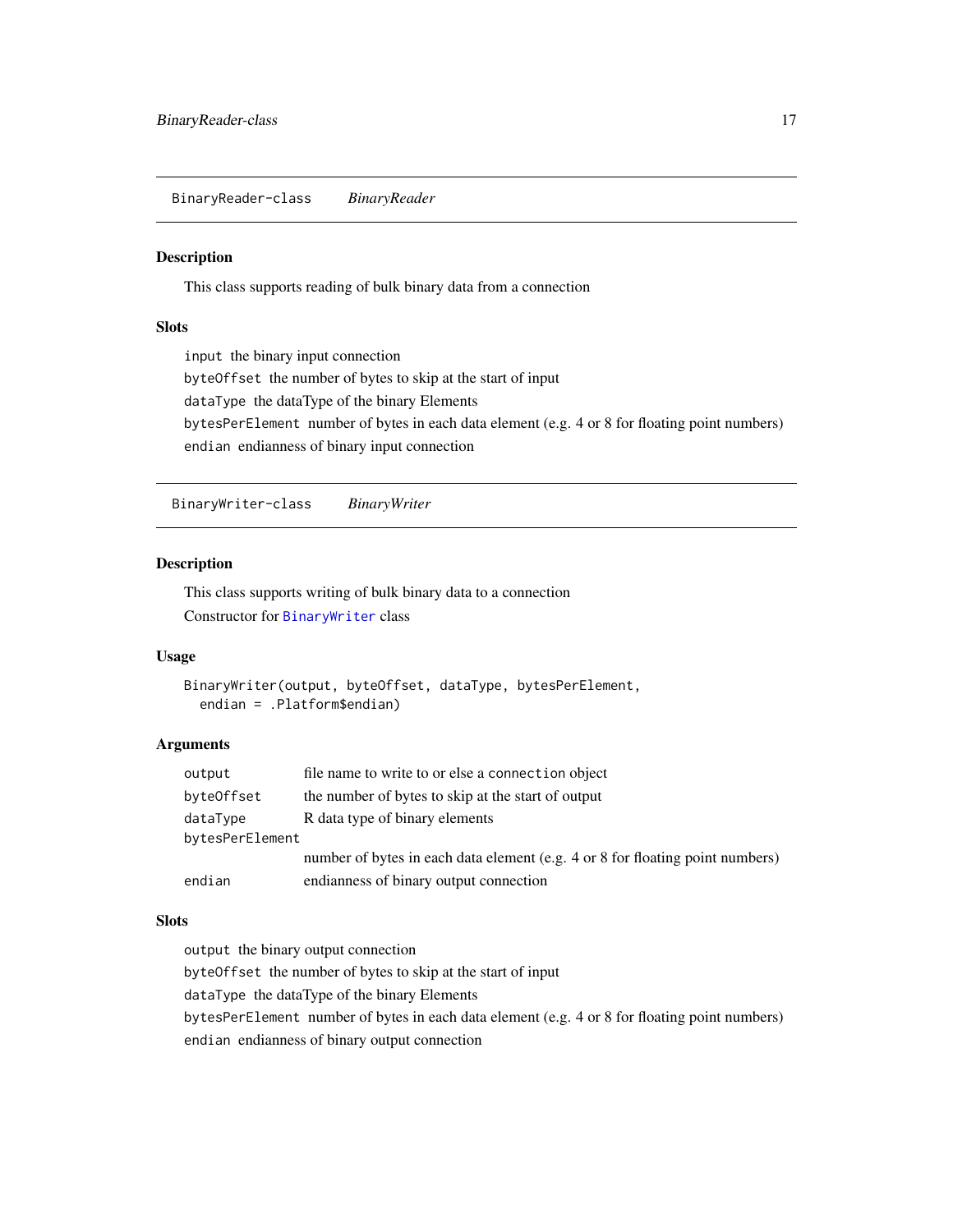<span id="page-17-0"></span>BootstrapSearchlight *Create a searchlight iterator that samples regions from within a mask. Searchlight centers are sampled \*without\* replacement, but the same voxel can belong to multiple searchlight samples. It is in the latter sense that this is a bootstrap resampling scheme.*

#### Description

Create a searchlight iterator that samples regions from within a mask. Searchlight centers are sampled \*without\* replacement, but the same voxel can belong to multiple searchlight samples. It is in the latter sense that this is a bootstrap resampling scheme.

## Usage

```
BootstrapSearchlight(mask, radius, iter = 100)
```
## Arguments

| mask   | an image volume containing valid central voxels for roving searchlight |
|--------|------------------------------------------------------------------------|
| radius | in mm of spherical searchlight                                         |
| iter   | the total number of searchlights to sample (default is 100)            |

| bounds | Generic function to extract the spatial bounds (origin $+$ dim $*$ spacing) |
|--------|-----------------------------------------------------------------------------|
|        | of an image param x the object                                              |

#### Description

Generic function to extract the spatial bounds (origin  $+ \dim *$  spacing) of an image param x the object

bounds

#### Usage

bounds(x)

## S4 method for signature 'BrainSpace' bounds(x)

## S4 method for signature 'BrainData' bounds(x)

#### Arguments

x the object with bounds property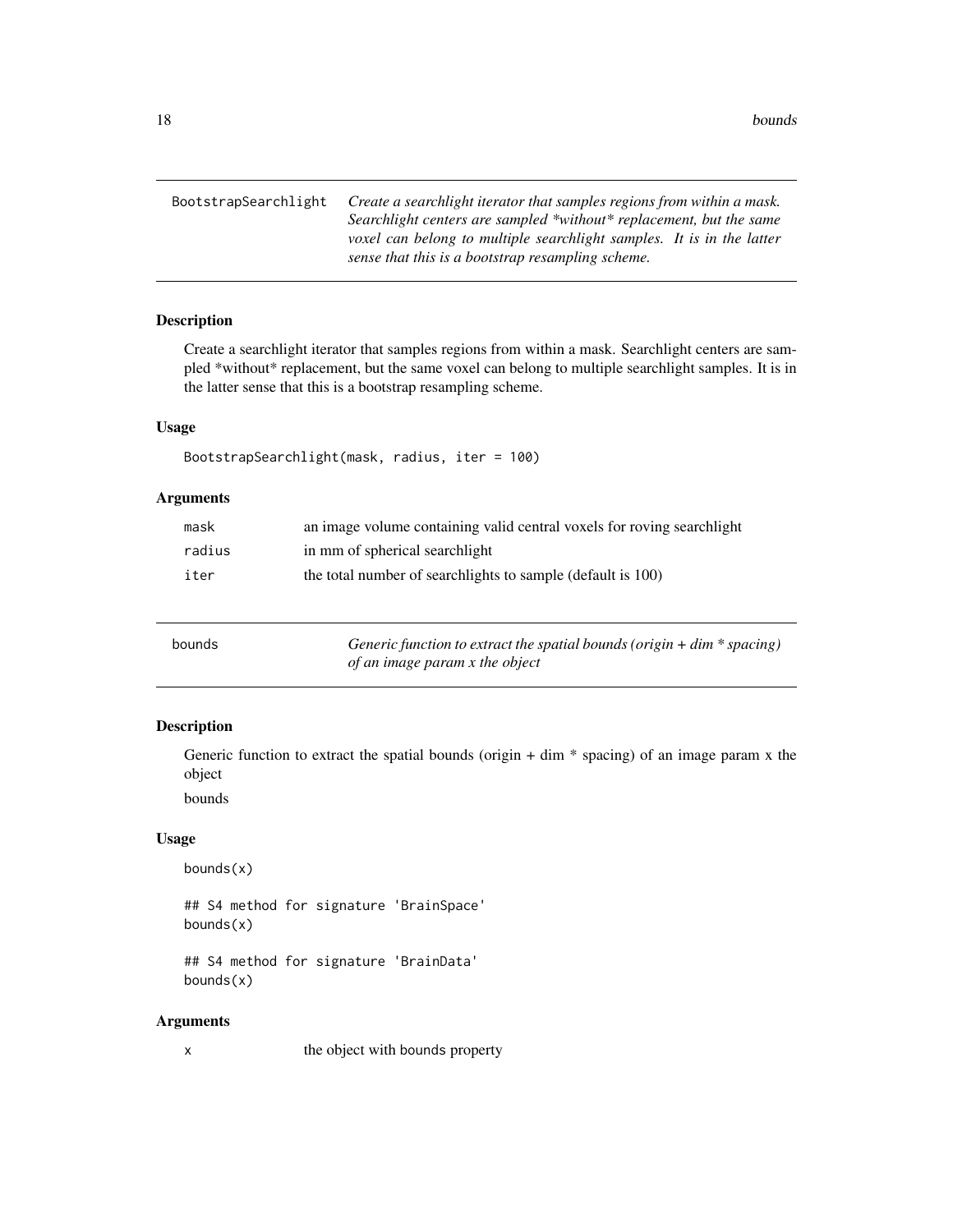#### <span id="page-18-0"></span>BrainBucket-class 19

#### Value

a matrix where each row contains the min (column 1) and max (column 2) bounds of the image dimension from 1 to ndim(image).

#### Examples

```
bspace <- BrainSpace(c(10,10,10), c(2,2,2))
b <- bounds(bspace)
nrow(b) == ndim(bspace)ncol(b) == 2
```
<span id="page-18-1"></span>BrainBucket-class *BrainBucket*

#### Description

a four-dimensional image that conists of a sequence of labeled image volumes backed by a list Constructor function for [BrainBucket](#page-18-1) class

#### Usage

```
BrainBucket(volumeList)
```
#### Arguments

volumeList a named list of [BrainVolume](#page-28-1) instances

#### Value

an instance of class [BrainBucket](#page-18-1)

#### **Slots**

source the data source for the bucket volumes

labels the names of the sub-volumes contained in the bucket

data a list of [BrainVolume](#page-28-1) instances with names corresponding to volume labels

## Examples

```
vol1 <- BrainVolume(rnorm(24*24*24), BrainSpace(c(24,24,24), c(1,1,1)))
vol2 <- BrainVolume(rnorm(24*24*24), BrainSpace(c(24,24,24), c(1,1,1)))
vol3 <- BrainVolume(rnorm(24*24*24), BrainSpace(c(24,24,24), c(1,1,1)))
vlist <- list(vol1,vol2,vol3)
names(vlist) <- paste0("V", 1:3)
bucket <- BrainBucket(vlist)
all.equal(dim(bucket[[1]]), dim(vol1))
```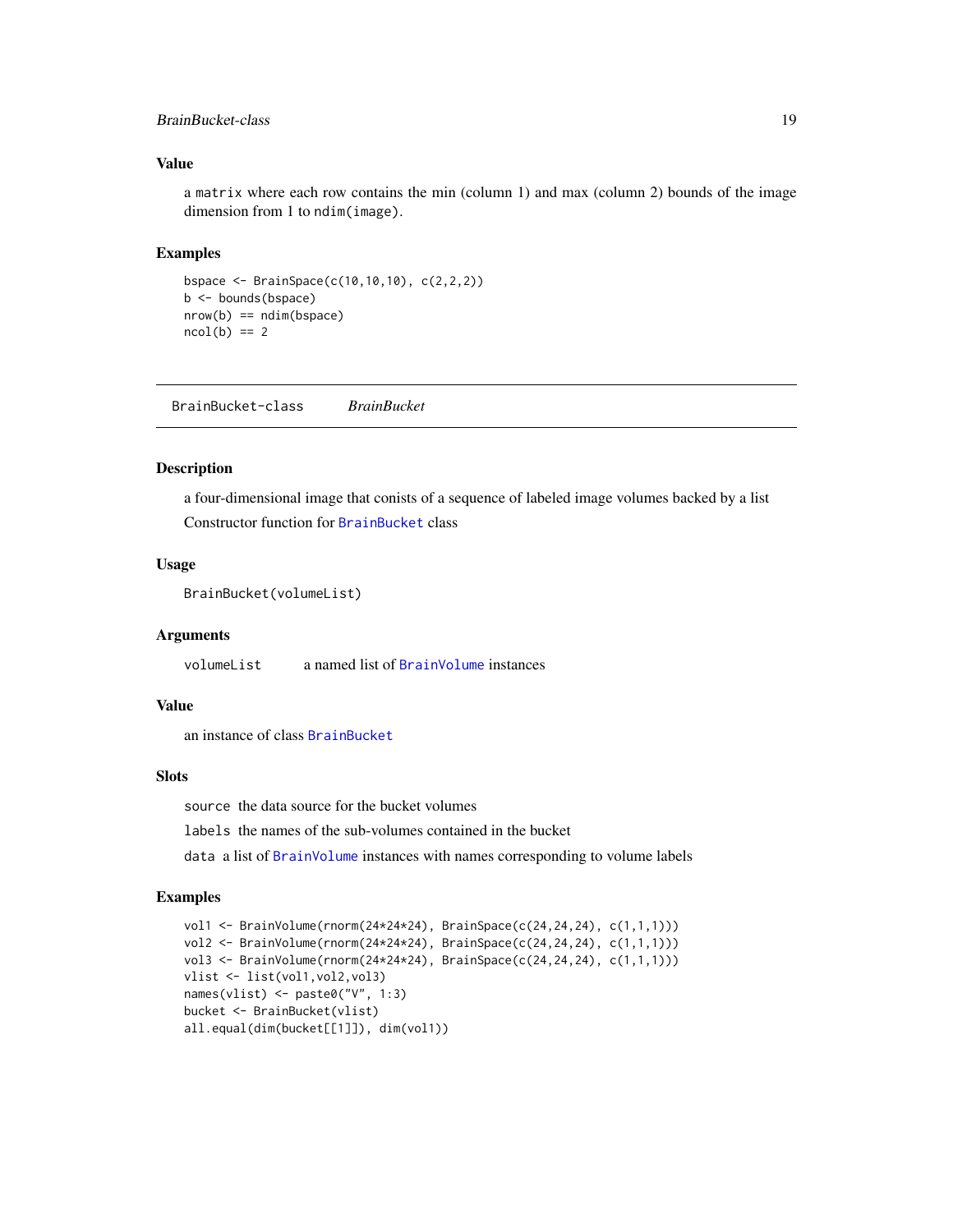<span id="page-19-1"></span><span id="page-19-0"></span>BrainBucketSource-class

*BrainBucketSource*

# Description

A class that is used to produce a [BrainBucket](#page-18-1) instance

Constructor function for [BrainBucketSource](#page-19-1) class

#### Usage

```
BrainBucketSource(fileName, pattern = NULL, indices = NULL)
```
## Arguments

| fileName | the name of the bucket file                                                        |
|----------|------------------------------------------------------------------------------------|
| pattern  | optional regular expression used to filter the sub-volumes using associated labels |
| indices  | optional set of sub-volume indices to load                                         |

#### Slots

sourceList a list of sources for the bucket sub-volumes cache a cache used to store data in memory

BrainData-class *BrainData*

## Description

Base class for brain image data

# Slots

source an instance of class [BaseSource](#page-15-1) to store the source of the data space an instance of class [BrainSpace](#page-24-1) to represent the geometry of the data space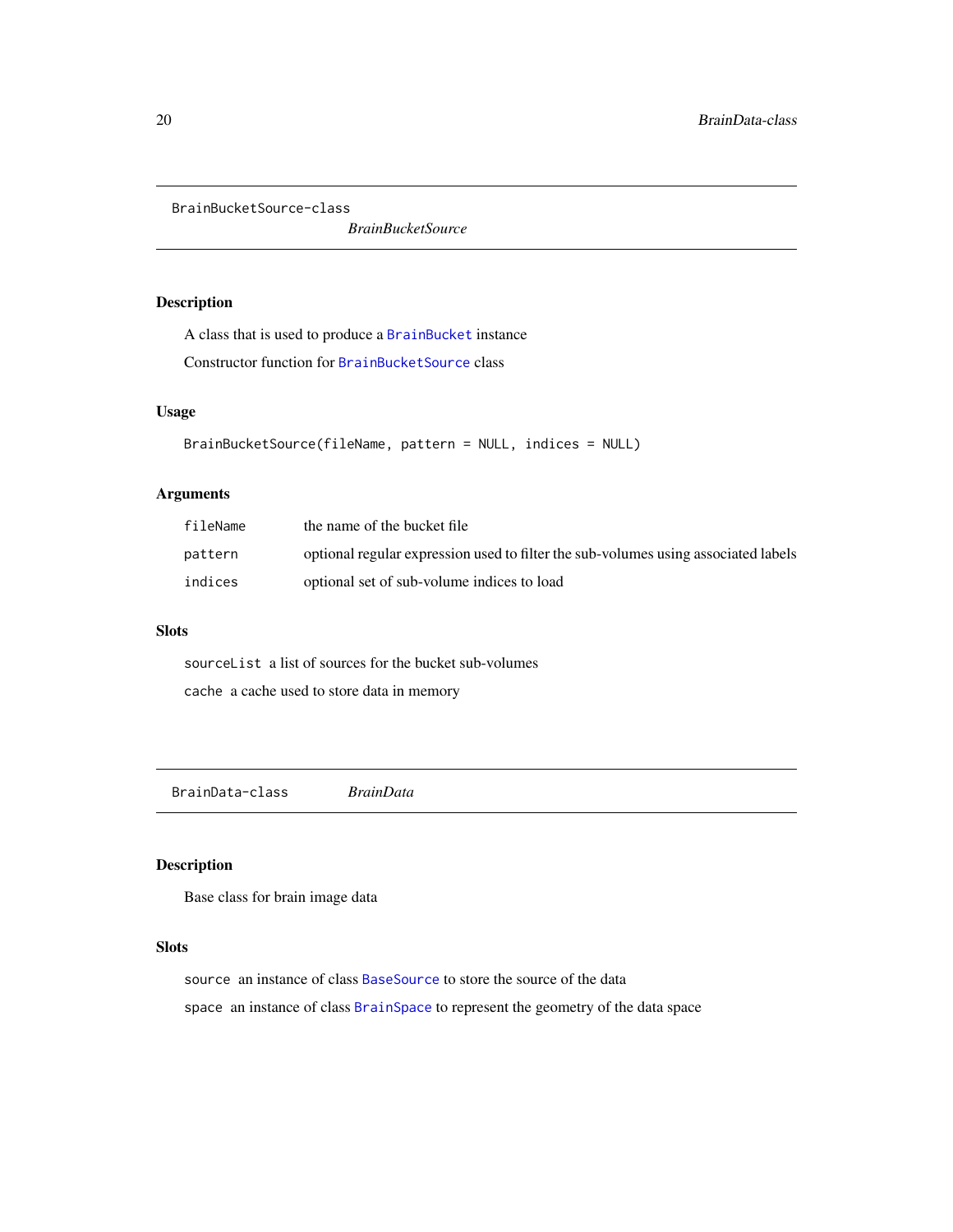<span id="page-20-0"></span>BrainFileDescriptor-class

*BrainFileDescriptor*

#### Description

This class represents a neuroimaging file format

#### **Slots**

fileFormat the name of the file format (e.g. NIfTI)

headerEncoding the file encoding of the header file (e.g. 'raw' for binary, 'gzip' for gz compressed')

headerExtension the file extension for the header file (e.g. 'nii' for NIfTI single files)

dataEncoding the file encoding for the data file

dataExtension the file extension for the data file (e.g. 'nii' for NIfTI single files)

BrainFileSource-class *BrainFileSource Base class for representing a data source for images. The purpose of this class is to provide a layer in between low level IO and image loading functionality.*

#### Description

**BrainFileSource** 

Base class for representing a data source for images. The purpose of this class is to provide a layer in between low level IO and image loading functionality.

#### **Slots**

metaInfo meta information for the data source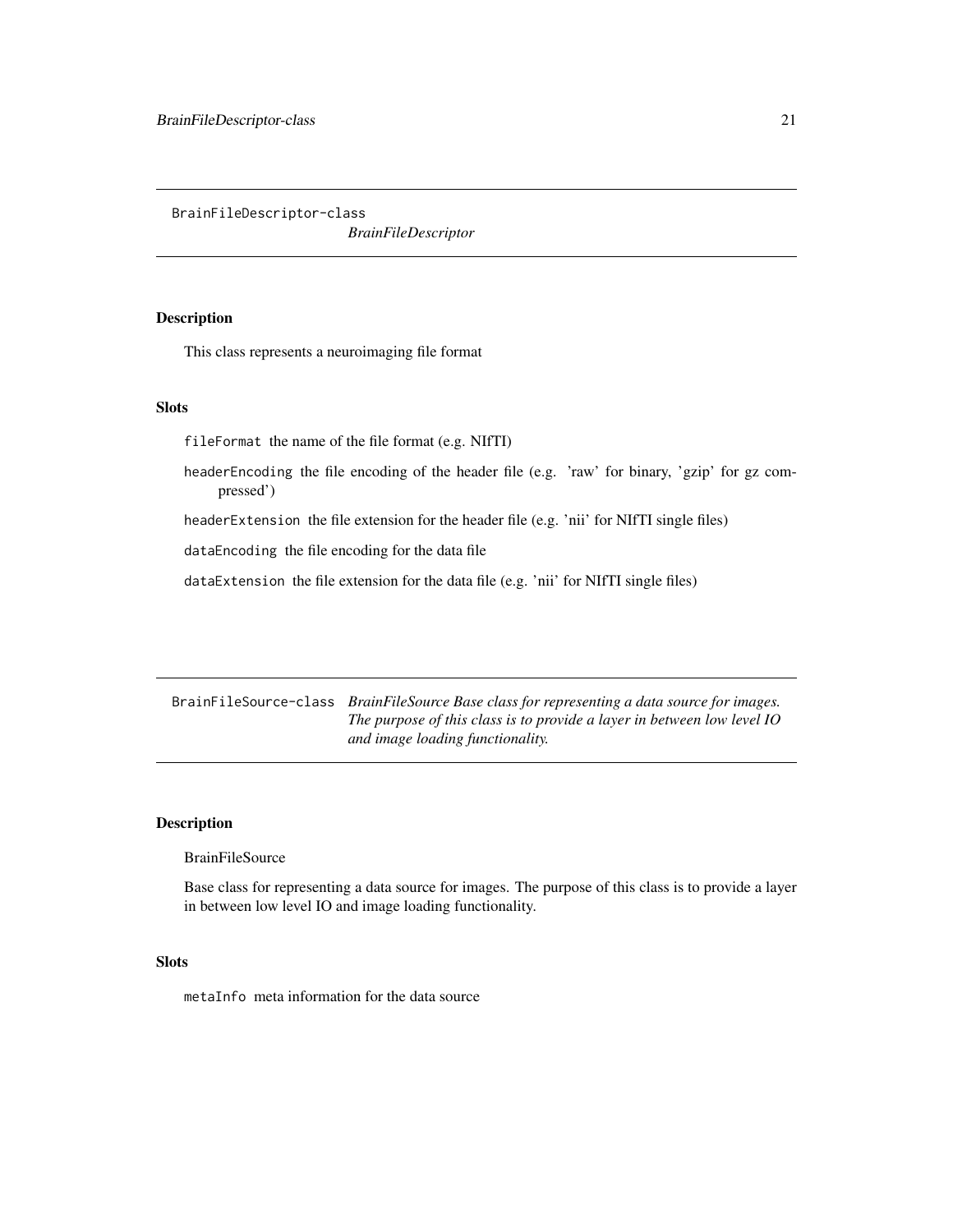<span id="page-21-1"></span><span id="page-21-0"></span>BrainMetaInfo-class *BrainMetaInfo This class contains meta information from an image*

### Description

## BrainMetaInfo

This class contains meta information from an image

This class contains meta information for an image

#### Usage

```
BrainMetaInfo(Dim, spacing, origin = rep(0, length(spacing)),
  dataType = "FLOAT", label = "",spatialAxes = OrientationList3D$AXIAL_LPI, additionalAxes = NullAxis)
```
## Arguments

| Dim         | image dimensions                                                             |  |
|-------------|------------------------------------------------------------------------------|--|
| spacing     | voxel dimensions                                                             |  |
| origin      | coordinate origin                                                            |  |
| dataType    | the type of the data (e.g. "FLOAT")                                          |  |
| label       | $name(s)$ of images                                                          |  |
| spatialAxes | image axes for spatial dimensions $(x,y,z)$                                  |  |
|             | additional Axes axes for dimensions $> 3$ (e.g. time, color band, direction) |  |

#### Value

an instance of class [BrainMetaInfo](#page-21-1)

#### Slots

dataType the data type code, e.g. FLOAT

Dim image dimensions

spatialAxes image axes for spatial dimensions  $(x,y,z)$ 

additionalAxes axes for dimensions  $>$  3 (e.g. time, color band, direction)

spacing voxel dimensions

origin coordinate origin

label name(s) of images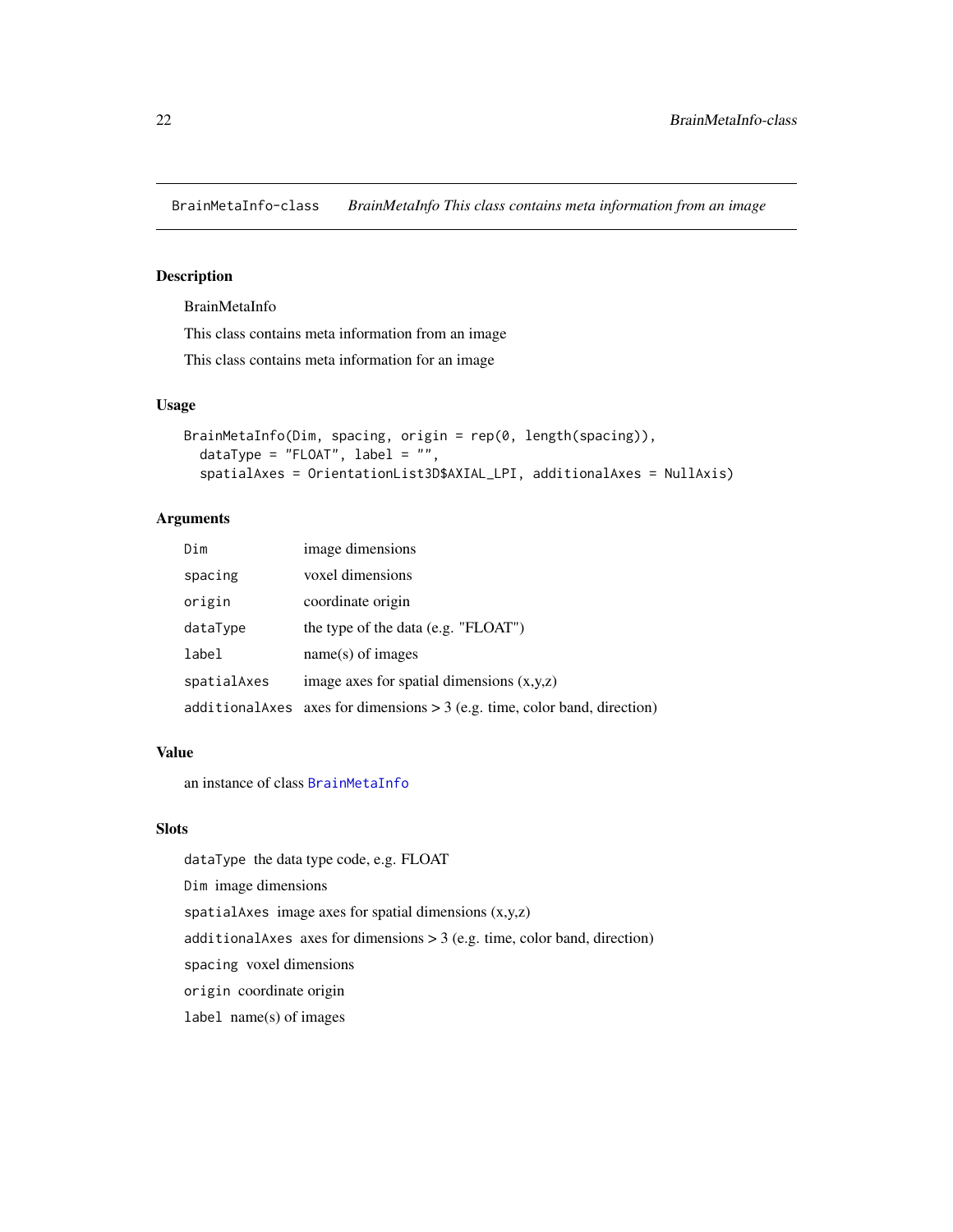<span id="page-22-0"></span>

#### Description

BrainSlice constructor

#### Usage

BrainSlice(data, space, indices = NULL)

## Arguments

| data    | data vector or matrix                                     |
|---------|-----------------------------------------------------------|
| space   | an instance of class BrainSpace                           |
| indices | linear indices corresponding used if data is a 1D vector. |

#### Examples

```
bspace <- BrainSpace(c(64,64), spacing=c(1,1))
dat <- array(rnorm(64*64), c(64,64))
bslice <- BrainSlice(dat,bspace)
print(bslice)
```
BrainSlice-class *BrainSlice*

## Description

Two-dimensional brain image

<span id="page-22-1"></span>BrainSource-class *BrainSource*

## Description

Base class for representing a data source for images. The purpose of this class is to provide a layer in between low level IO and image loading functionality.

## Slots

metaInfo meta information for the data source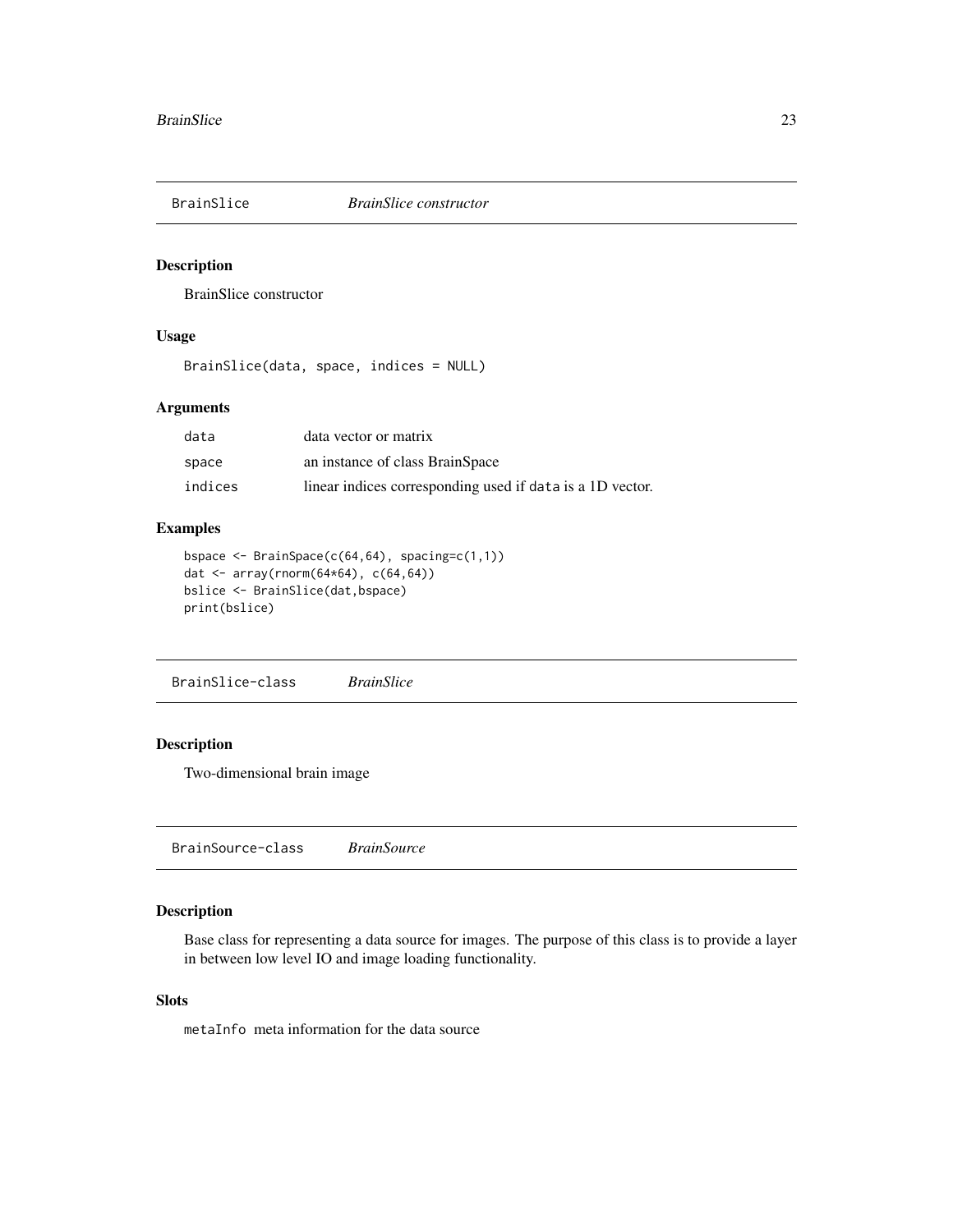<span id="page-23-0"></span>

### Description

Constructor function for [BrainSpace](#page-24-1) class

#### Usage

```
BrainSpace(Dim, spacing = NULL, origin = NULL, axes = NULL,
  trans = NULL)
```
#### Arguments

| Dim     | a vector describing the dimensions of the spatial grid                                                                                                   |
|---------|----------------------------------------------------------------------------------------------------------------------------------------------------------|
| spacing | the real-valued voxel dimensions (usually in millimeters)                                                                                                |
| origin  | the coordinate origin of the image space                                                                                                                 |
| axes    | the image axes ordering (default is based on the NIFTI standard, Left-Posterior-<br>Inferior)                                                            |
| trans   | a matrix representing the coordinate transformation associated with the image<br>space (default is based on the NIFTI standard, Left-Posterior-Inferior) |

## Value

an instance of class [BrainSpace](#page-24-1)

## Note

one should rarely need to create a new BrainSpace instance, as it will almost always be created automatically using information stored in an image header. Also, If one already has an existing image object, its BrainSpace instance can be easily extracted with the space method.

### Examples

```
bspace <- BrainSpace(c(64,64,64), origin=c(0,0,0), spacing=c(2,2,2))
print(bspace)
origin(bspace)
axes(bspace)
trans(bspace)
```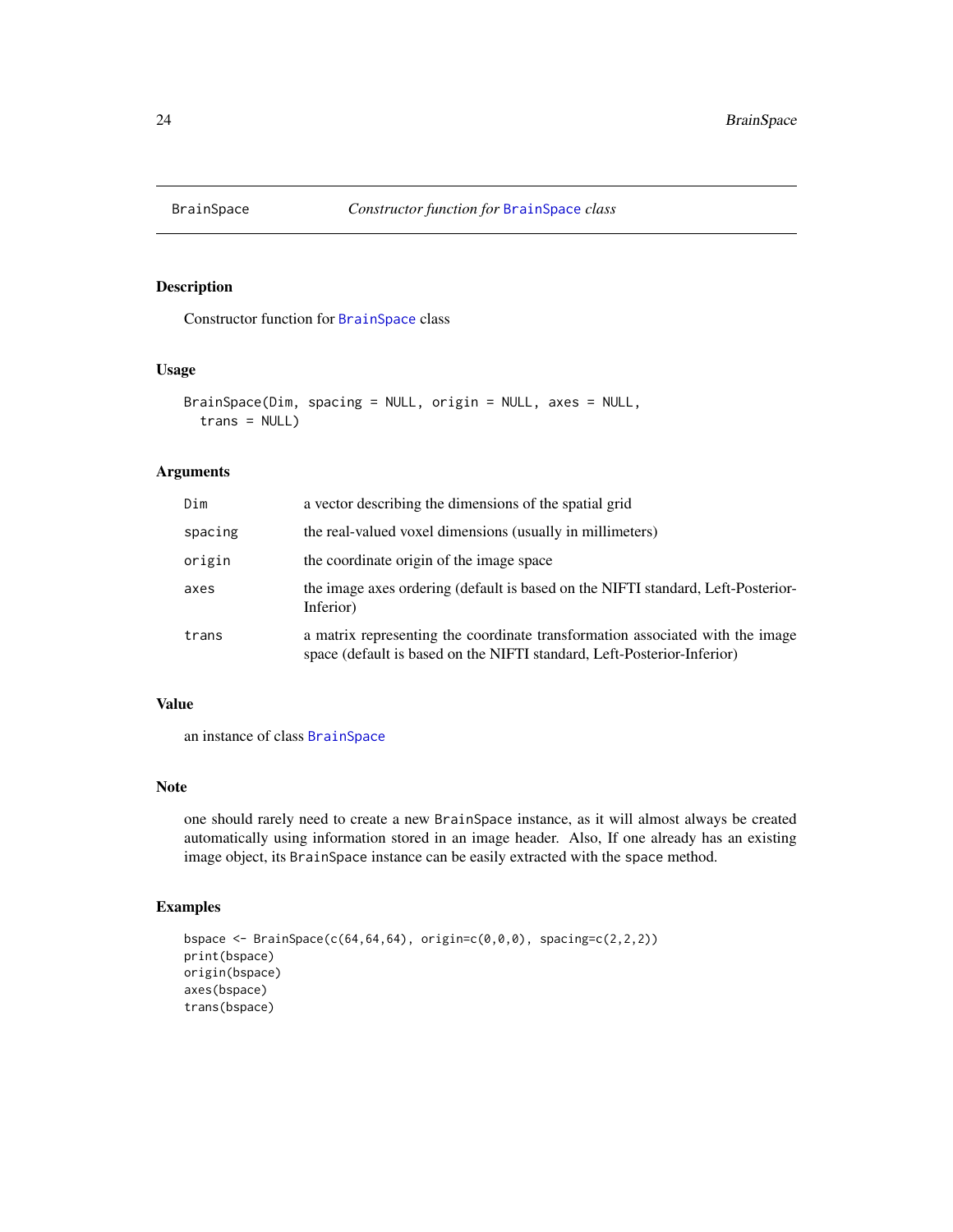<span id="page-24-1"></span><span id="page-24-0"></span>BrainSpace-class *BrainSpace*

## Description

This class represents the geometry of a brain image

#### Slots

Dim the grid dimensions of the image origin the coordinates of the spatial origin spacing the dimensions (in mm) of the grid units (voxels) axes the set of named spatial axes trans an affine transformation matrix that moves from grid -> real world coordinates inverseTrans an inverse matrix that moves from real world -> grid coordinates

<span id="page-24-2"></span>BrainSurface-class *BrainSurface*

#### Description

a three-dimensional surface consisting of a set of triangle vertices with one value per vertex.

#### Slots

source the data source for the surface mesh the underlying mesh3d object data the vector of data value at each vertex of the mesh

BrainSurfaceSource-class

*BrainSurfaceSource*

### Description

A class that is used to produce a [BrainSurface](#page-24-2) instance Constructor for BrainSurfaceSource

#### Usage

```
BrainSurfaceSource(surfaceName, surfaceDataName, index = 1)
```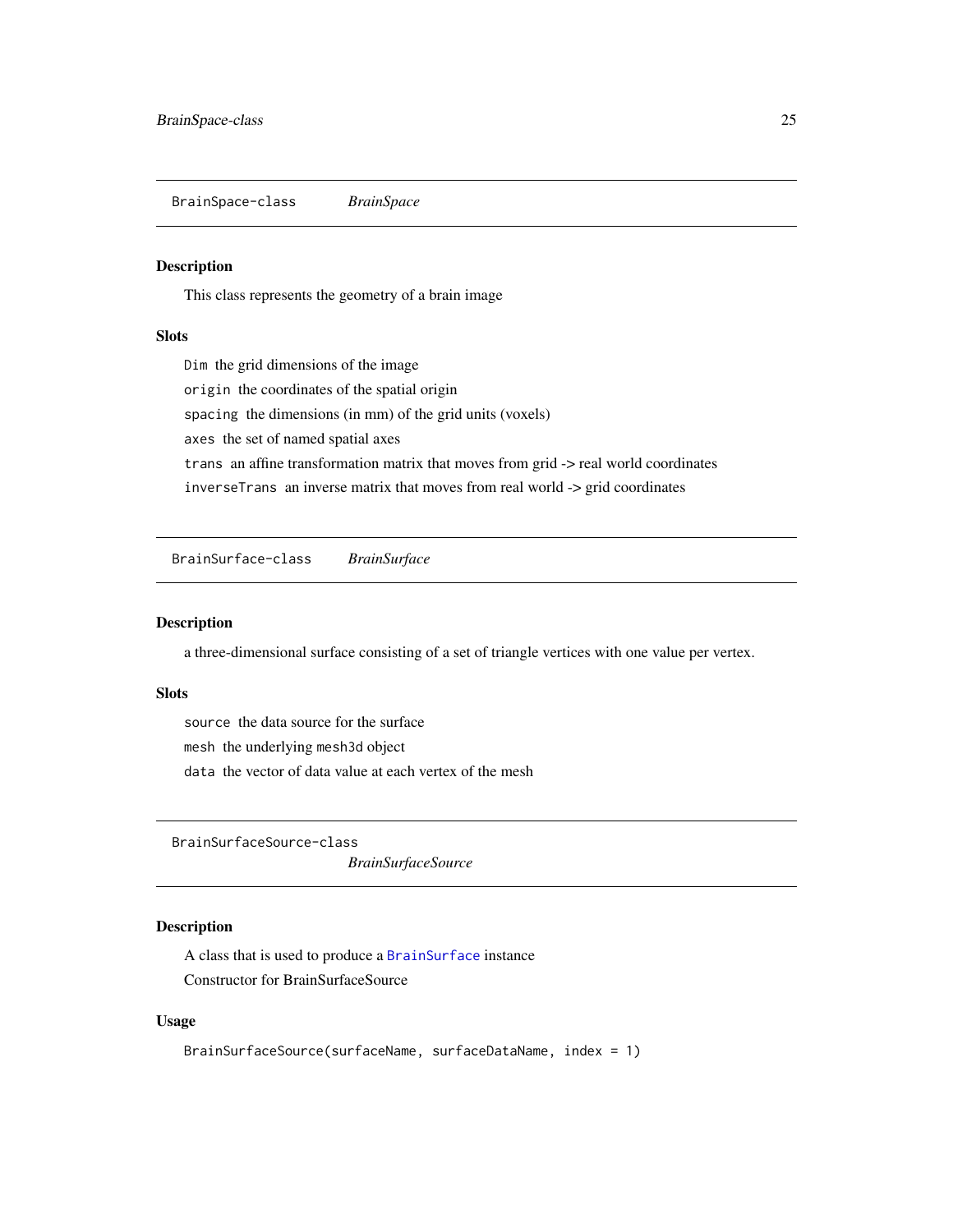### <span id="page-25-0"></span>Arguments

| surfaceName     | the name of the file containing the surface geometry.                        |  |
|-----------------|------------------------------------------------------------------------------|--|
| surfaceDataName |                                                                              |  |
|                 | the name of the file containing the data values to be mapped to the surface. |  |
| index           | the integer offset into the surface data matrix                              |  |

## Slots

metaInfo a [SurfaceGeometryMetaInfo](#page-104-1) instance dataMetaInfo a [SurfaceDataMetaInfo](#page-103-1) instance index the index offset into the surface data matrix

BrainSurfaceVector-class

*BrainSurfaceVector*

# Description

a three-dimensional surface consisting of a set of triangle vertices with multiple values per vertex.

#### **Slots**

source the data source for the surface

mesh the underlying mesh3d object

mat a matrix of values where each column contains a vector of values over the surface nodes.

<span id="page-25-1"></span>BrainSurfaceVectorSource-class *BrainSurfaceVectorSource*

## Description

A class that is used to produce a [BrainSurfaceVectorSource](#page-25-1) instance

#### Slots

indices the index vector of the volumes to be loaded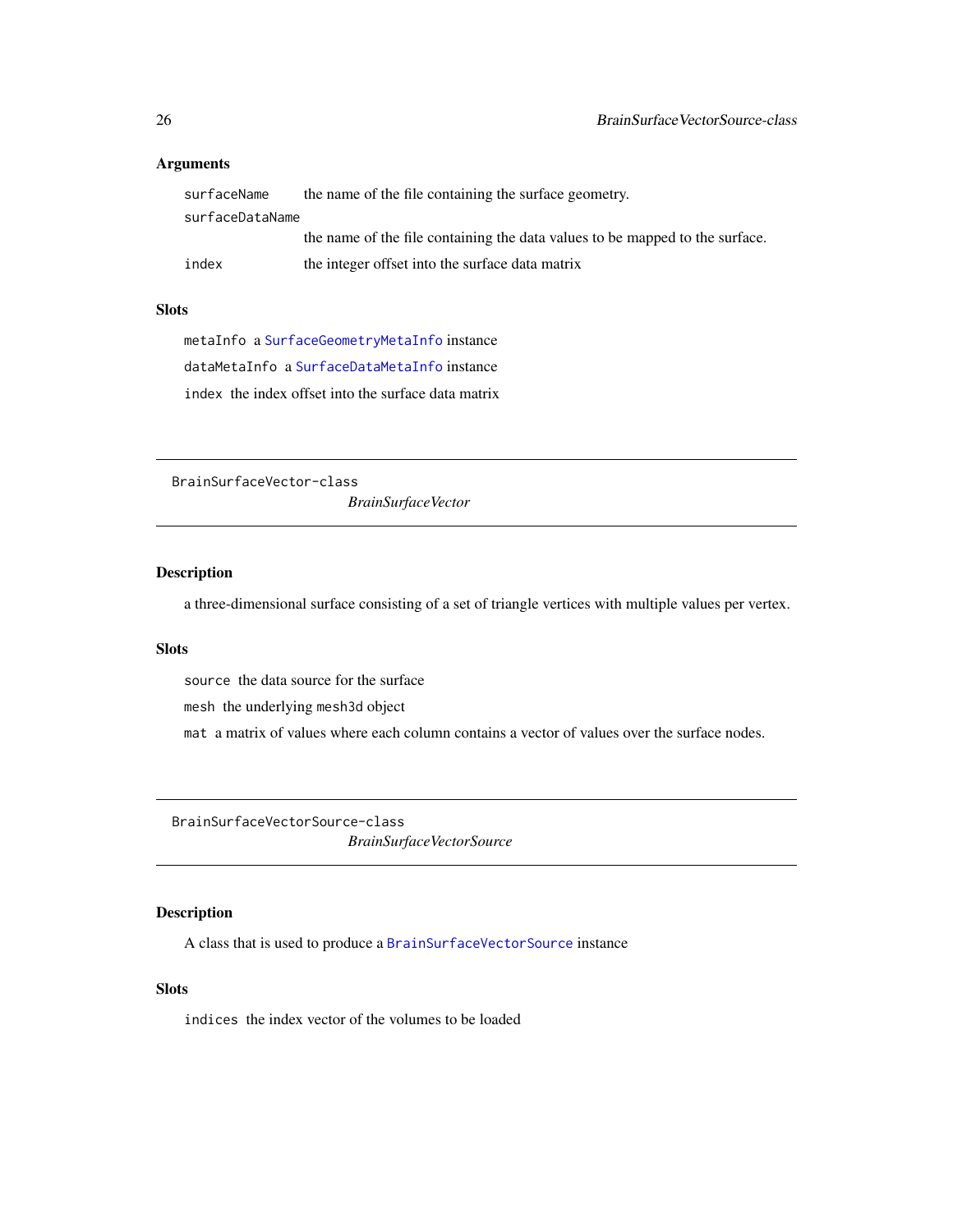<span id="page-26-1"></span><span id="page-26-0"></span>BrainVector-class *BrainVector*

## Description

Four-dimensional brain image constructor function for virtual class [BrainVector](#page-26-1)

#### Usage

```
BrainVector(data, space = NULL, mask = NULL, source = NULL, label = "")
```
## Arguments

| data   | the image data which can be a matrix, a 4d array, or a list of BrainVolumes.                           |
|--------|--------------------------------------------------------------------------------------------------------|
|        | If the latter, the geometric space of the data BrainSpace will be inferred from                        |
|        | the constituent volumes, which must all be identical.                                                  |
| space  | a Brain Space object. Does not ned to be included if data argument is a list of<br><b>BrainVolumes</b> |
| mask   | an optional array of type logical                                                                      |
| source | an optional BrainSource object                                                                         |
| label  | a label of type character                                                                              |

# Value

a concrete instance of [BrainVector](#page-26-1) class. If mask is provided then [SparseBrainVector](#page-96-1), otherwise [DenseBrainVector](#page-37-1)

BrainVectorSource *BrainVectorSource*

## Description

Construct a [BrainVectorSource](#page-27-1) object

#### Usage

```
BrainVectorSource(fileName, indices = NULL, mask = NULL)
```
## Arguments

| fileName | name of the 4-dimensional image file                                                                                       |
|----------|----------------------------------------------------------------------------------------------------------------------------|
| indices  | the subset of integer volume indices to load $-$ if NULL then all volumes will be<br>loaded                                |
| mask     | image volume indicating the subset of voxels that will be loaded. If provided,<br>function returns SparseBrainVectorSource |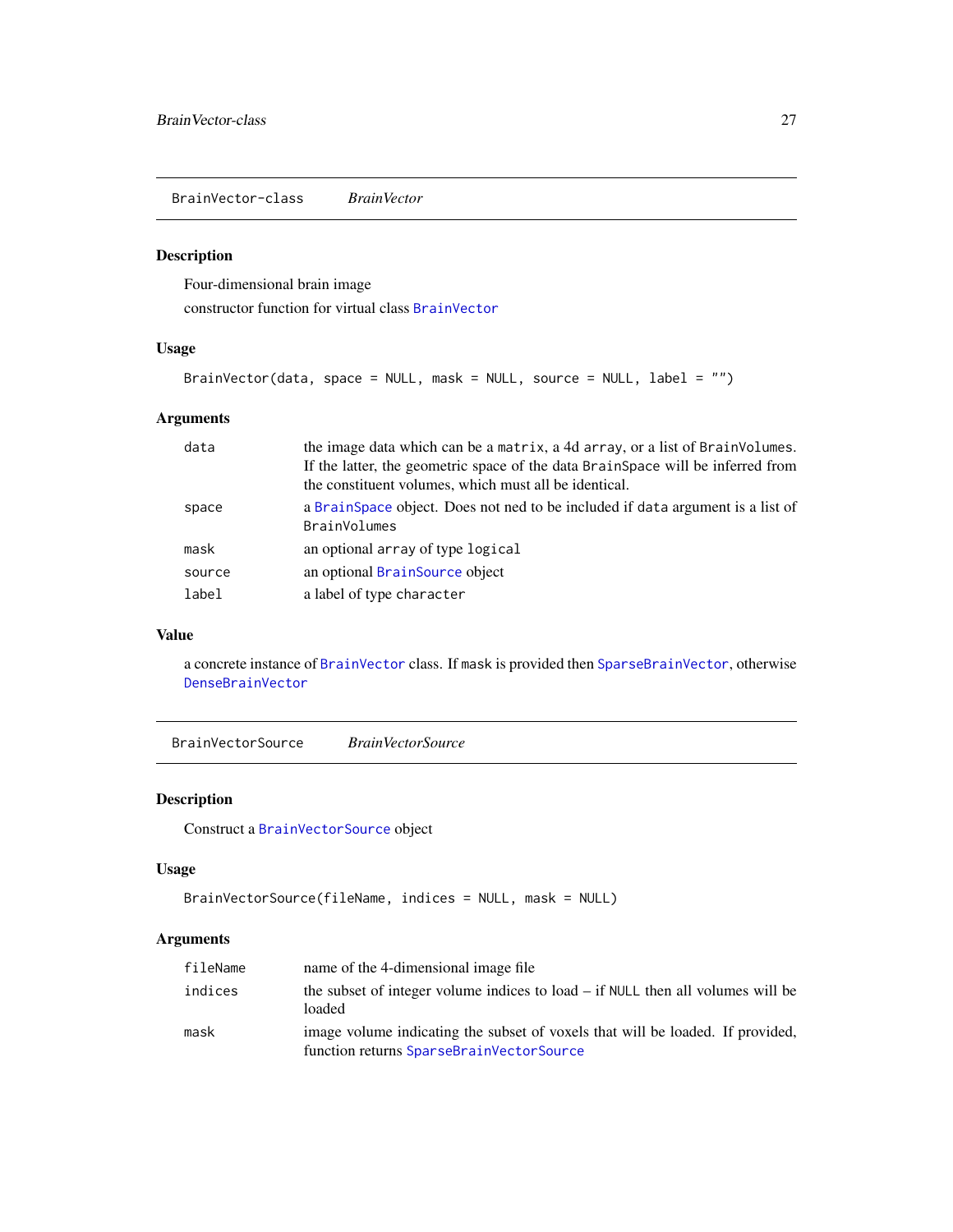## <span id="page-27-0"></span>Details

If a mask is supplied then it should be a [LogicalBrainVolume](#page-60-1) or [BrainVolume](#page-28-1) instance. If the latter, then the mask will be defined by nonzero elements of the volume.

#### Value

a instance deriving from [BrainVectorSource](#page-27-1)

<span id="page-27-1"></span>BrainVectorSource-class

*BrainVectorSource*

#### Description

A class that is used to produce a [BrainVectorSource](#page-27-1) instance

# Slots

indices the index vector of the volumes to be loaded

BrainVolume *BrainVolume*

## Description

Construct a [BrainVolume](#page-28-1) instance, using default (dense) implementation

## Usage

```
BrainVolume(data, space, source = NULL, label = "", indices = NULL)
```
## Arguments

| data    | a three-dimensional array                                                |
|---------|--------------------------------------------------------------------------|
| space   | an instance of class BrainSpace                                          |
| source  | an instance of class BrainSource                                         |
| label   | a character string to identify volume                                    |
| indices | an 1D vector that gives the linear indices of the associated data vector |

#### Value

a [DenseBrainVolume](#page-38-1) instance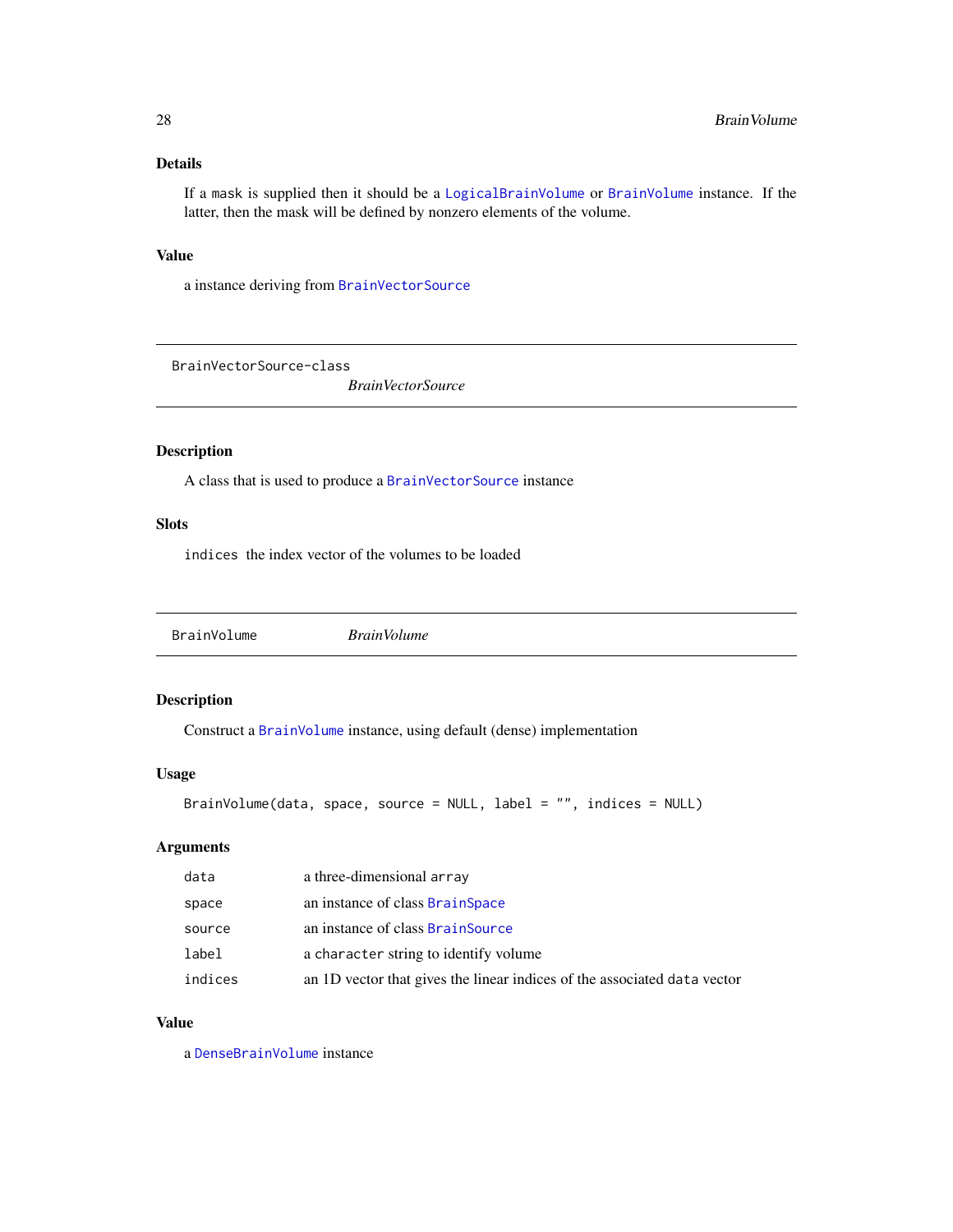#### <span id="page-28-0"></span>BrainVolume-class 29

### Examples

```
bspace \leq BrainSpace(c(64,64,64), spacing=c(1,1,1))
dat <- array(rnorm(64*64*64), c(64,64,64))
bvol <- BrainVolume(dat,bspace, label="test")
print(bvol)
```
<span id="page-28-1"></span>BrainVolume-class *Base class for image representing 3D volumetric data.*

## Description

Base class for image representing 3D volumetric data.

BrainVolumeSource-class

*BrainVolume BrainVolumeSource A class is used to produce a* [BrainVolume](#page-28-1) *instance*

## Description

BrainVolume BrainVolumeSource

A class is used to produce a [BrainVolume](#page-28-1) instance

Constructor for BrainVolumeSource

### Usage

```
BrainVolumeSource(input, index = 1)
```
## Arguments

| input | the input file name       |
|-------|---------------------------|
| index | the image subvolume index |

## **Slots**

index the index of the volume to be read – must be of length 1.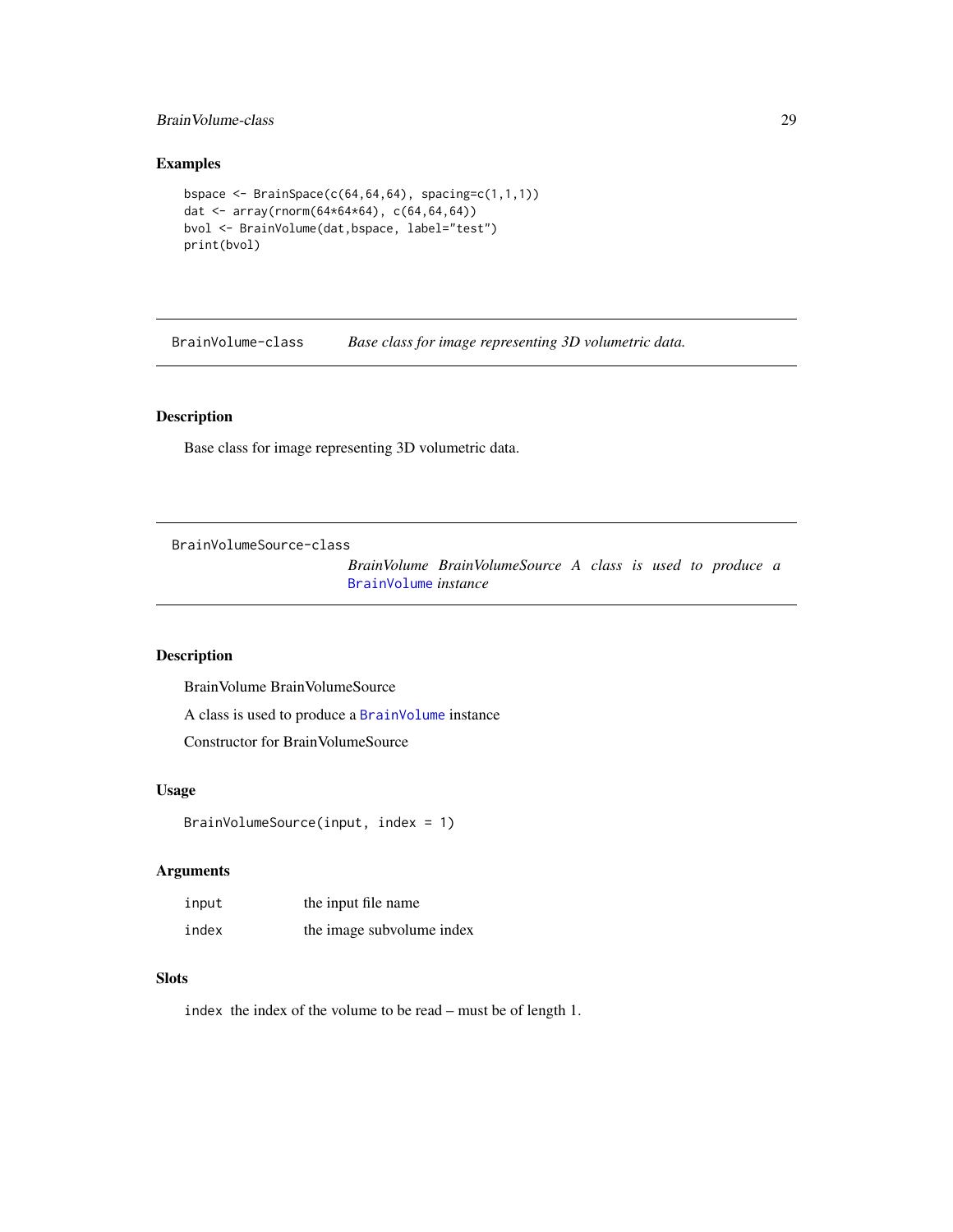<span id="page-29-0"></span>close,BinaryReader-method

*close*

## Description

close

## Usage

## S4 method for signature 'BinaryReader' close(con)

## S4 method for signature 'BinaryWriter' close(con)

## Arguments

con the object to close

clusterCenters *clusterCenters*

# Description

clusterCenters

# Usage

```
clusterCenters(x, features, FUN)
```
## S4 method for signature 'ClusteredBrainVolume, matrix, missing' clusterCenters(x, features)

## Arguments

| $\mathsf{x}$ | the object to extract cluster centers from |
|--------------|--------------------------------------------|
| features     | additional features                        |
| <b>FUN</b>   | a user-supplied function                   |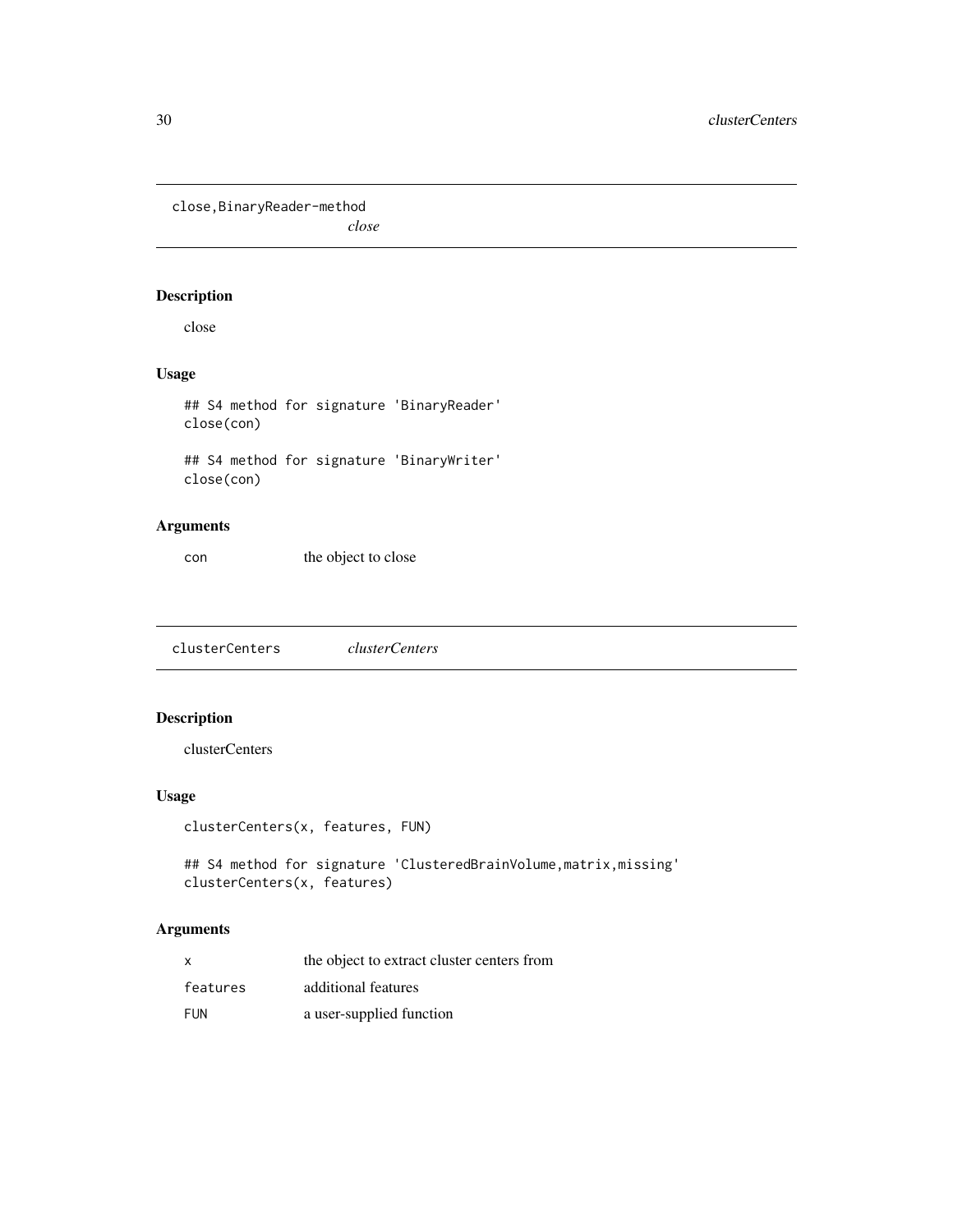<span id="page-30-1"></span><span id="page-30-0"></span>ClusteredBrainVolume-class

*ClusteredBrainVolume*

## Description

Three-dimensional brain image that is divided into N disjoint partitions

Construct a [ClusteredBrainVolume](#page-30-1) instance

#### Usage

```
ClusteredBrainVolume(mask, clusters, labelMap = NULL, source = NULL,
  label = "")
```
### Arguments

| mask     | an instance of class LogicalBrainVolume                                                                       |
|----------|---------------------------------------------------------------------------------------------------------------|
| clusters | a vector of clusters ids with length equal to number of nonzero voxels in mask<br>mask                        |
| labelMap | an optional list that maps from cluster id to a cluster label, e.g. $(1 -$ > "FFA", 2<br>$\rightarrow$ "PPA") |
| source   | an optional instance of class BrainSource                                                                     |
| label    | an optional character string used to label of the volume                                                      |

#### Value

[ClusteredBrainVolume](#page-30-1) instance

## Examples

```
bspace <- BrainSpace(c(16,16,16), spacing=c(1,1,1))
grid <- indexToGrid(bspace, 1:(16*16*16))
kres <- kmeans(grid, centers=10)
mask <- BrainVolume(rep(1, 16^3),bspace)
clusvol <- ClusteredBrainVolume(mask, kres$cluster)
```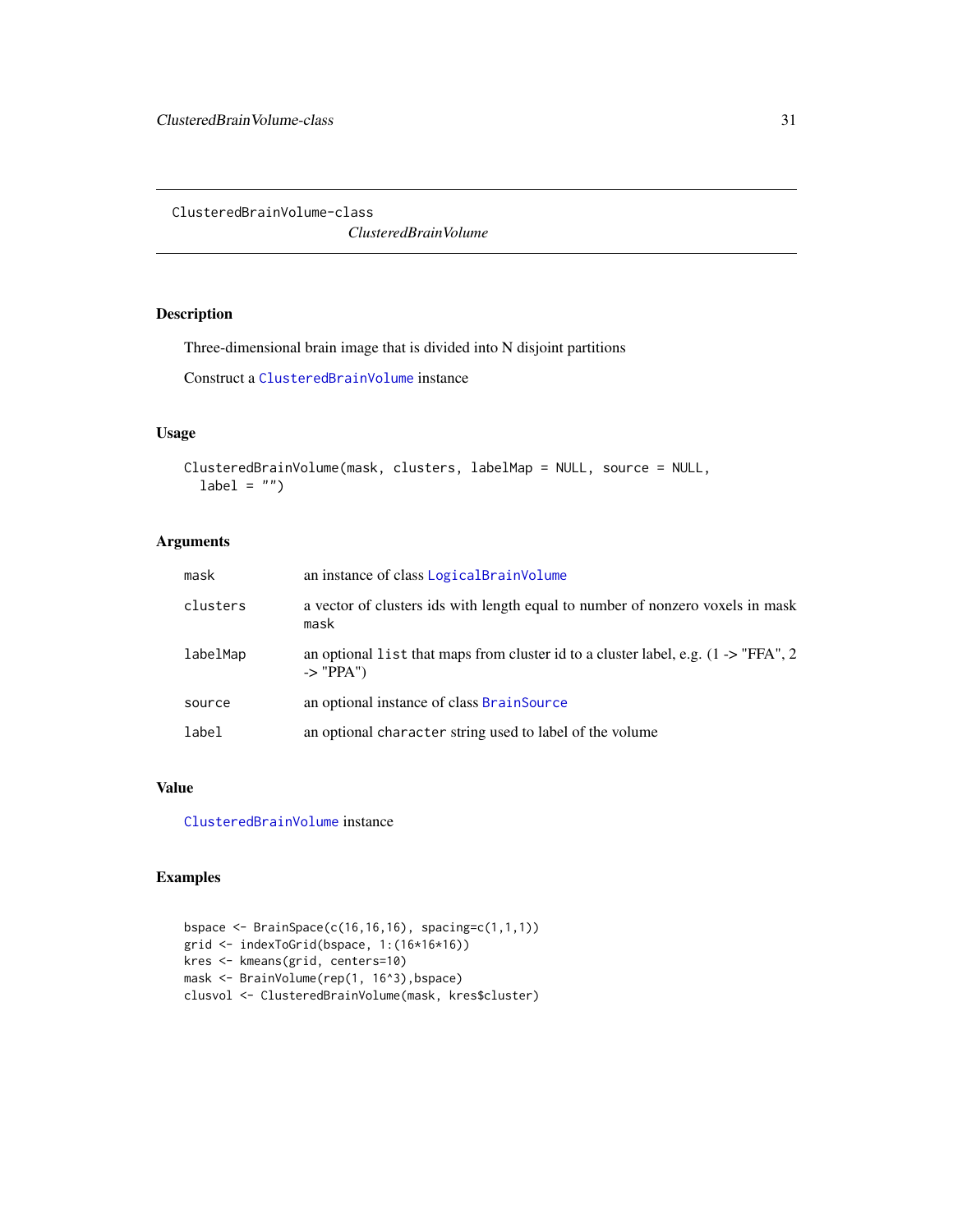<span id="page-31-0"></span>

# Description

Constructor for [ColumnReader](#page-31-1) class

#### Usage

ColumnReader(nrow, ncol, reader)

# Arguments

| nrow   | the number of rows                                                 |
|--------|--------------------------------------------------------------------|
| ncol   | the number of columns                                              |
| reader | a function that takes a set of column indices and returns a matrix |

<span id="page-31-1"></span>ColumnReader-class *ColumnReader*

## Description

This class supports reading of data froma matrix-like stroage format

#### **Slots**

nrow the number of rows

ncol the number of columns

reader a function that takes a set of column indices and returns a matrix

concat *Concatenate two objects*

# Description

Concatenate two objects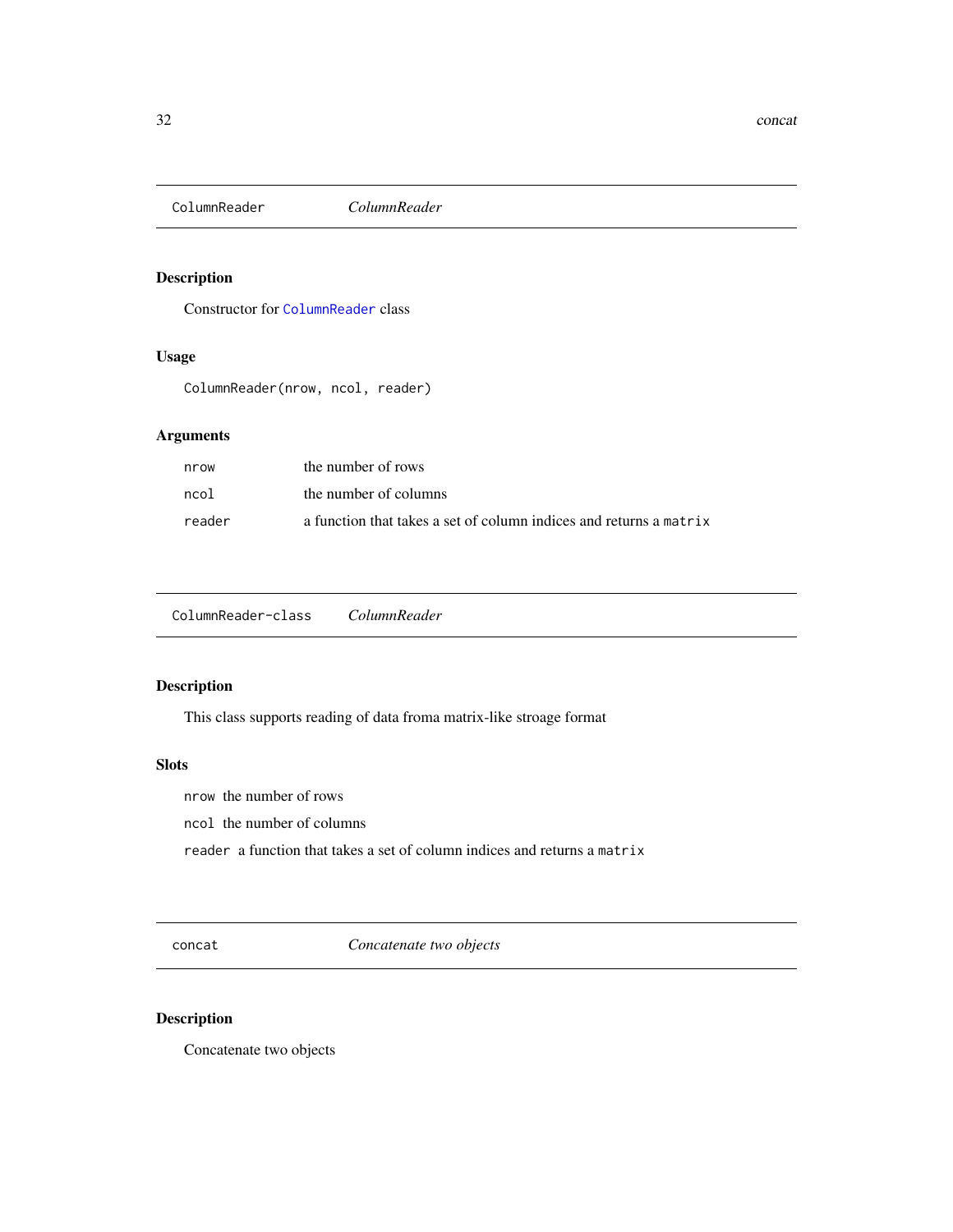#### concat 33

#### Usage

```
concat(x, y, \ldots)## S4 method for signature 'SparseBrainVector, SparseBrainVector'
concat(x, y, \ldots)## S4 method for signature 'BrainVector,BrainVolume'
concat(x, y, \ldots)## S4 method for signature 'BrainVolume,BrainVector'
concat(x, y, \ldots)## S4 method for signature 'BrainVector,BrainVector'
concat(x, y, \ldots)## S4 method for signature 'DenseBrainVolume, DenseBrainVolume'
concat(x, y, \ldots)
```
# Arguments

| x       | the first object, typically BrainVolume or BrainVector  |
|---------|---------------------------------------------------------|
| v       | the second object, typically BrainVolume or BrainVector |
| $\cdot$ | additional objects                                      |

# Details

The x and y images must have compatible dimensions. a BrainVolume can be concatenated to BrainVector, and vice versa. See examples.

#### Note

dimensions of x and y must be equal

#### Examples

```
bv1 <- BrainVolume(rep(1,1000), BrainSpace(c(10,10,10), c(1,1,1)))
bv2 <- BrainVolume(rep(2,1000), BrainSpace(c(10,10,10), c(1,1,1)))
bv3 <- concat(bv1,bv2)
inherits(bv3, "BrainVector")
b\vee 4 \leq concat(b\vee 3, b\vee 1)
dim(bv4)[4] == 3b\nu5 \leq -\text{concat}(b\nu1, b\nu3)dim(bv4)[4] == 3b\vee 6 \leftarrow \text{concat}(b\vee 4, b\vee 5)dim(b \vee 6)[4] == 6
```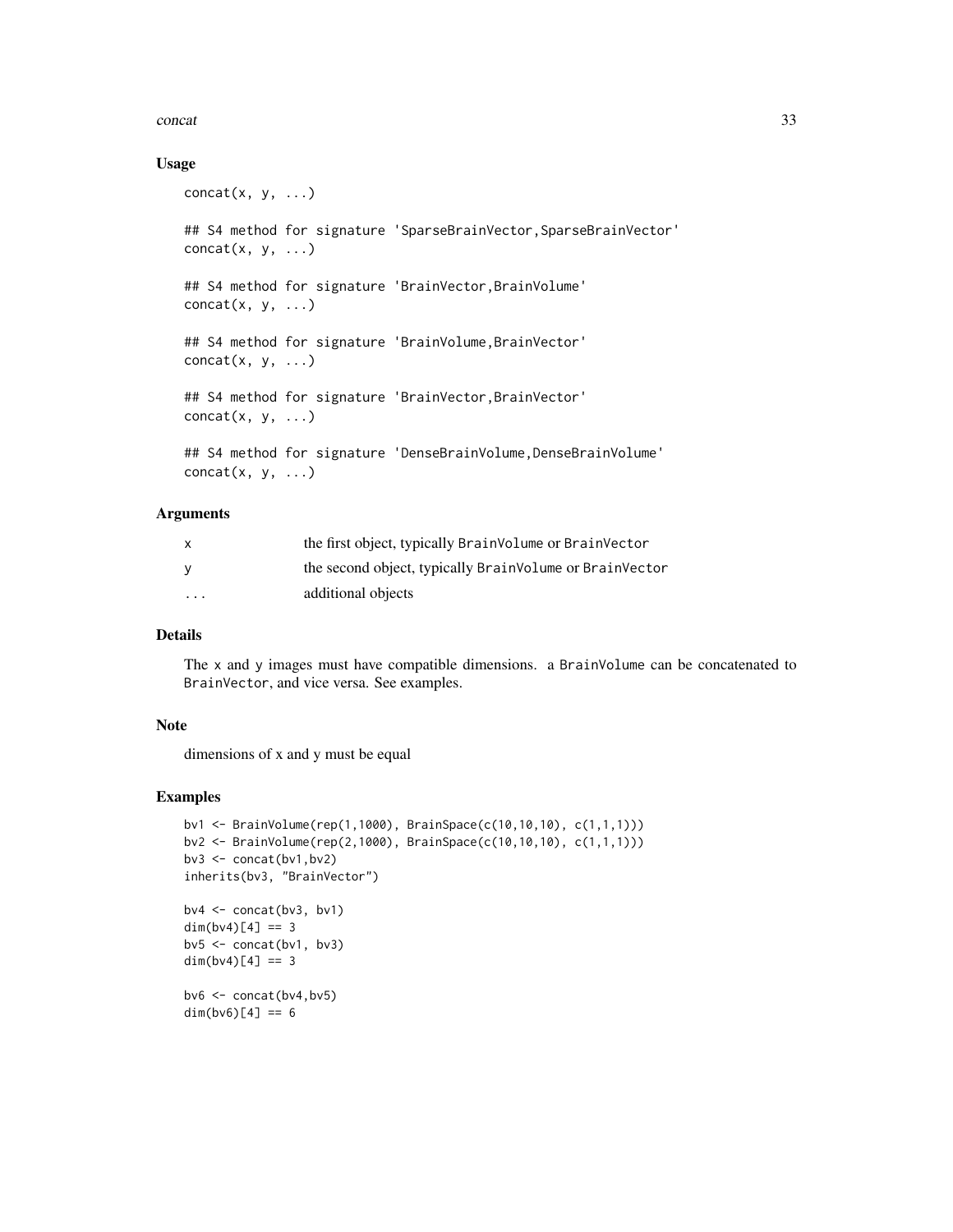<span id="page-33-0"></span>

#### Description

Find connected components find connected components in BrainVolume

#### Usage

```
connComp(x, ...)
```

```
## S4 method for signature 'BrainVolume'
connComp(x, threshold = 0, clusterTable = TRUE,localMaxima = TRUE, localMaximaDistance = 15)
```
## Arguments

| $\mathsf{x}$                                                       | the image object                                                |
|--------------------------------------------------------------------|-----------------------------------------------------------------|
| $\cdot$ $\cdot$ $\cdot$                                            | additonal arguments                                             |
| threshold                                                          | threshold defining lower intensity bound for image mask         |
| clusterTable                                                       | return clusterTable                                             |
| return table of local maxima<br>localMaxima<br>localMaximaDistance |                                                                 |
|                                                                    | the distance used to define minum distance between local maxima |

| connComp3D | Extract connected components from a 3D mask |
|------------|---------------------------------------------|
|------------|---------------------------------------------|

### Description

Extract connected components from a 3D mask

#### Usage

connComp3D(mask)

#### Arguments

mask a 3D binary array

# Value

a two-element list of the connected components (cluster index and cluster size) The first element index is a 3D array containing the cluster index of the connected component for each voxel. The second element size is a 3D array consisting of the size of the connected component inhabited by each voxel.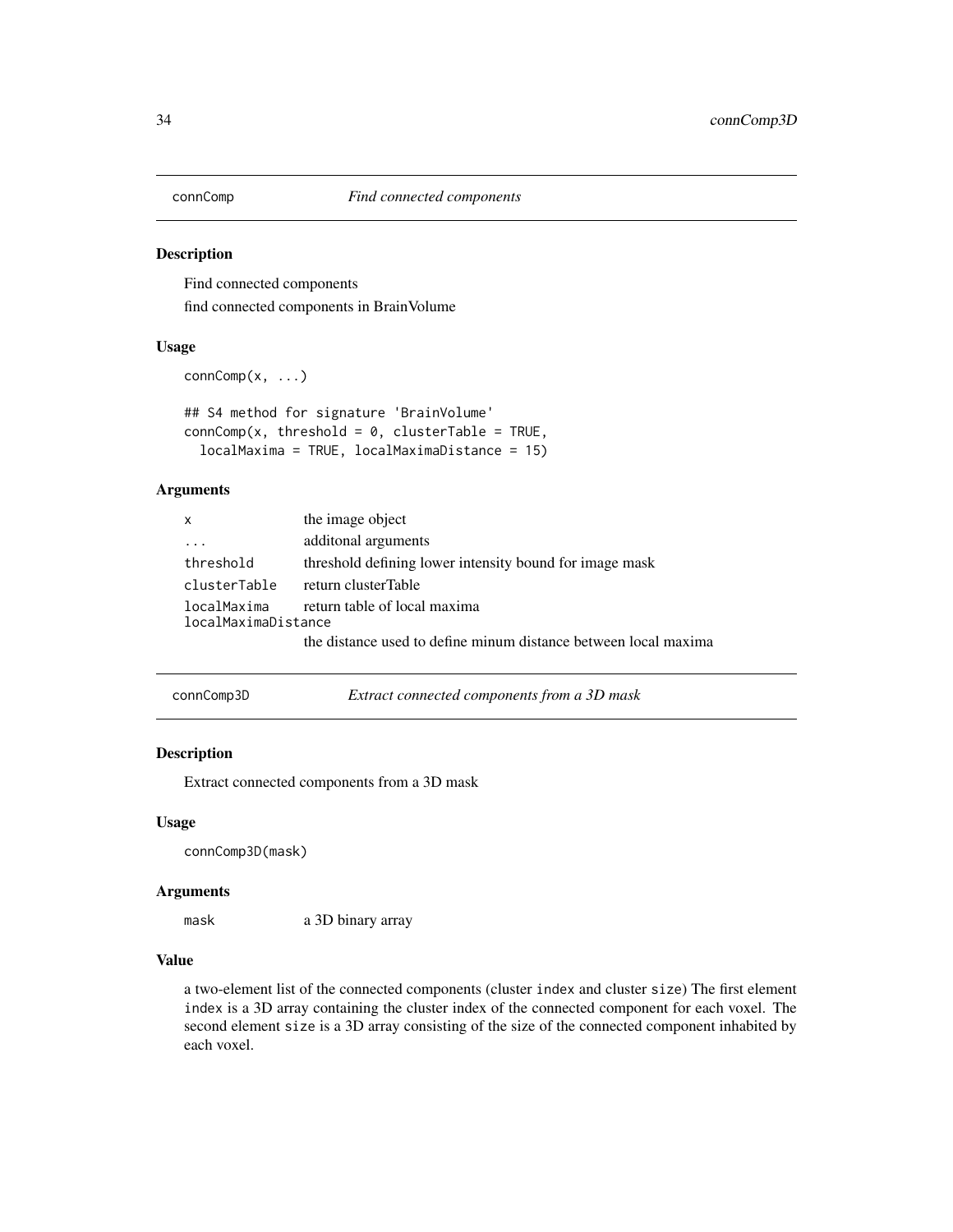<span id="page-34-0"></span>

#### Description

Extract coordinates coords

#### Usage

coords(x, ...)

## S4 method for signature 'ROIVolume' coords(x)

## S4 method for signature 'SparseBrainVector' coords(x, i)

## S4 method for signature 'IndexLookupVolume' coords(x, i)

## Arguments

|                         | the object to extract coordinates from |
|-------------------------|----------------------------------------|
| $\cdot$ $\cdot$ $\cdot$ | additional arguments                   |
|                         | the index in to the lookup volume      |
|                         |                                        |
|                         |                                        |

| <u>CUULUIUULIU</u> |  |  |
|--------------------|--|--|
|                    |  |  |
|                    |  |  |

coordToGrid *Generic function to convert N-dimensional real world coordinates to grid coordinates*

#### Description

Generic function to convert N-dimensional real world coordinates to grid coordinates

#### Usage

```
coordToGrid(x, coords)
## S4 method for signature 'BrainSpace,matrix'
coordToGrid(x, coords)
## S4 method for signature 'BrainSpace,numeric'
coordToGrid(x, coords)
## S4 method for signature 'BrainVolume,matrix'
coordToGrid(x, coords)
```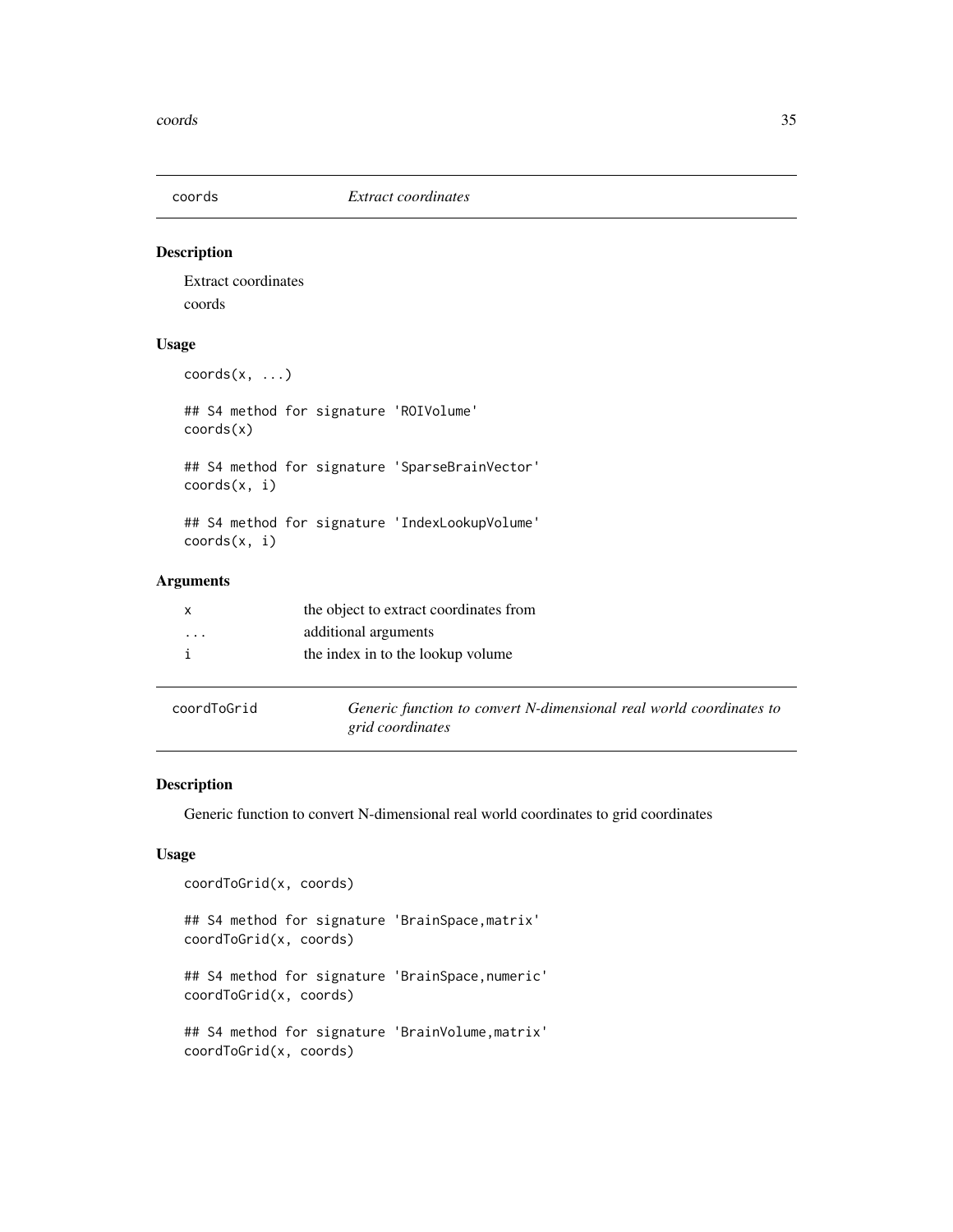## Arguments

| $\boldsymbol{\mathsf{x}}$ | the object                         |
|---------------------------|------------------------------------|
| coords                    | a matrix of real world coordinates |

## Value

a matrix of grid coordinates

| coordToIndex | Generic function to convert N-dimensional real world coordinates to |
|--------------|---------------------------------------------------------------------|
|              | <i>ID</i> indices                                                   |

# Description

Generic function to convert N-dimensional real world coordinates to 1D indices

## Usage

```
coordToIndex(x, coords)
## S4 method for signature 'BrainSpace,matrix'
coordToIndex(x, coords)
## S4 method for signature 'BrainSpace,numeric'
coordToIndex(x, coords)
## S4 method for signature 'BrainVolume,matrix'
coordToIndex(x, coords)
```
# Arguments

|        | the object                         |
|--------|------------------------------------|
| coords | a matrix of real world coordinates |

#### Value

a vector of indices

<span id="page-35-0"></span>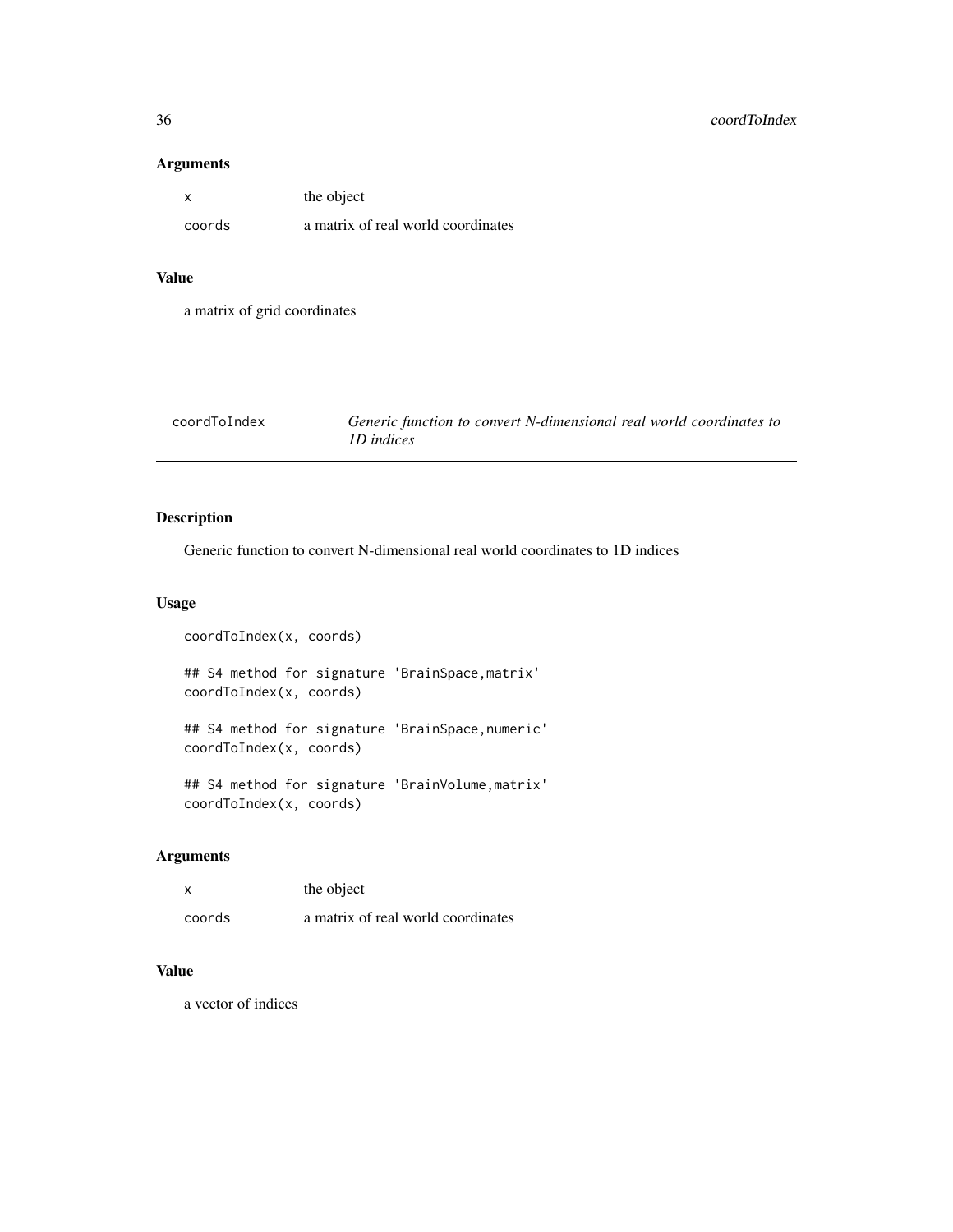dataFile *Generic function to get the name of the data file, given a file name and a* [BrainFileDescriptor](#page-20-0) *instance.*

## Description

Generic function to get the name of the data file, given a file name and a [BrainFileDescriptor](#page-20-0) instance.

#### Usage

dataFile(x, fileName)

## S4 method for signature 'BrainFileDescriptor,character' dataFile(x, fileName)

#### Arguments

|          | descriptor instance                       |
|----------|-------------------------------------------|
| fileName | file name to be stripped of its extension |

## Value

the correct header name

| dataFileMatches | Generic function to test whether a file name conforms to the given a |
|-----------------|----------------------------------------------------------------------|
|                 | BrainFileDescriptor instance. Will test for match to data file only  |

#### Description

Generic function to test whether a file name conforms to the given a [BrainFileDescriptor](#page-20-0) instance. Will test for match to data file only

### Usage

dataFileMatches(x, fileName)

## S4 method for signature 'BrainFileDescriptor, character' dataFileMatches(x, fileName)

| x        | object for which the file name is to matched to |
|----------|-------------------------------------------------|
| fileName | file name to be matched                         |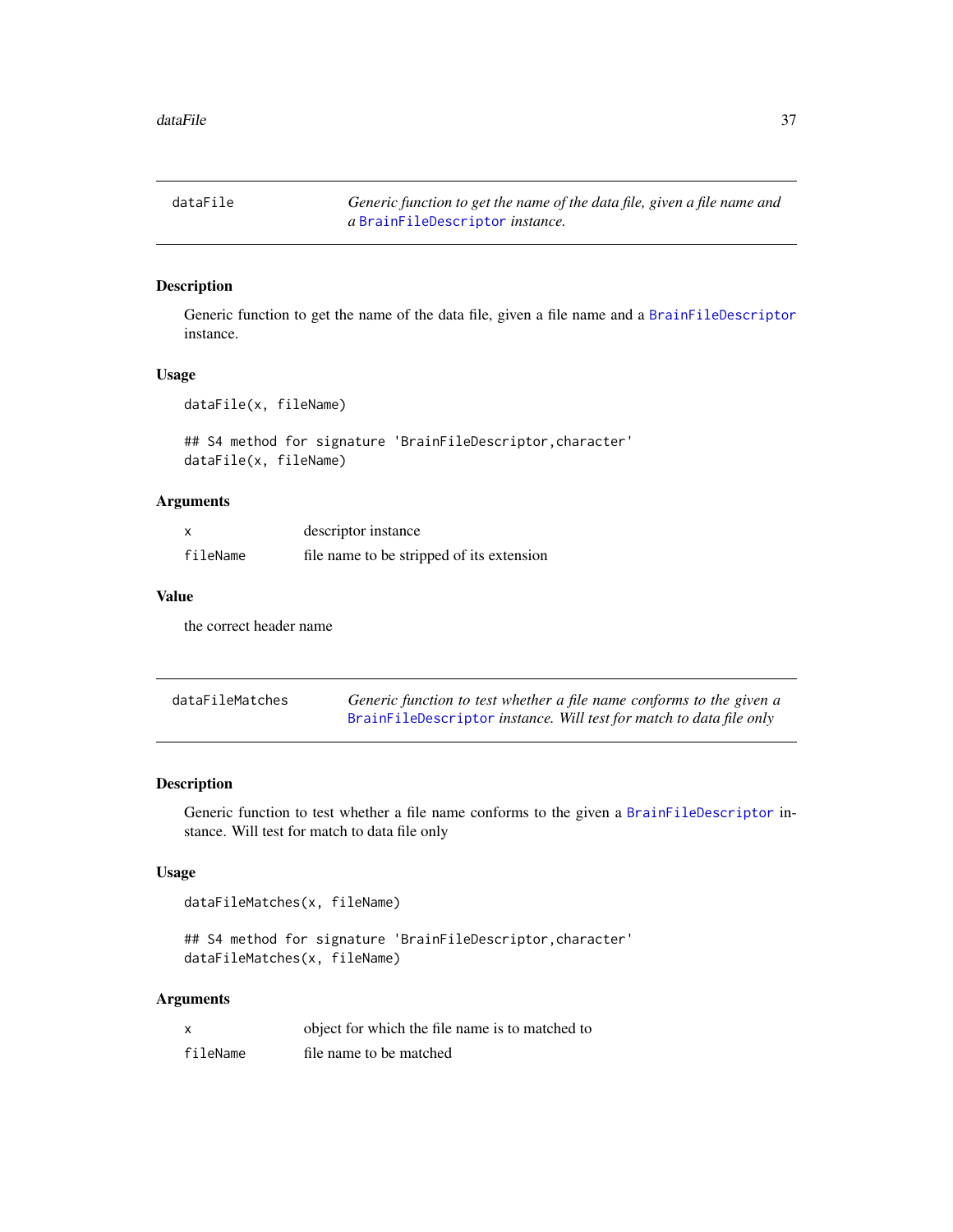# Value

TRUE for match, FALSE otherwise

#### dataReader *Generic function to create data reader*

## Description

Generic function to create data reader

## Usage

```
dataReader(x, offset)
## S4 method for signature 'NIfTIMetaInfo'
dataReader(x, offset = 0)## S4 method for signature 'AFNIMetaInfo'
dataReader(x, offset = 0)## S4 method for signature 'NIMLSurfaceDataMetaInfo'
dataReader(x)
```
#### Arguments

| X      | an object specifying the infromation required to produce the reader |
|--------|---------------------------------------------------------------------|
| offset | the byte offset (number of bytes to skip before reading)            |

<span id="page-37-0"></span>DenseBrainVector-class

*DenseBrainVector*

## Description

Four-dimensional brain image, backed by an array constructor function for class [DenseBrainVector](#page-37-0)

## Usage

```
DenseBrainVector(data, space, source = NULL, label = "")
```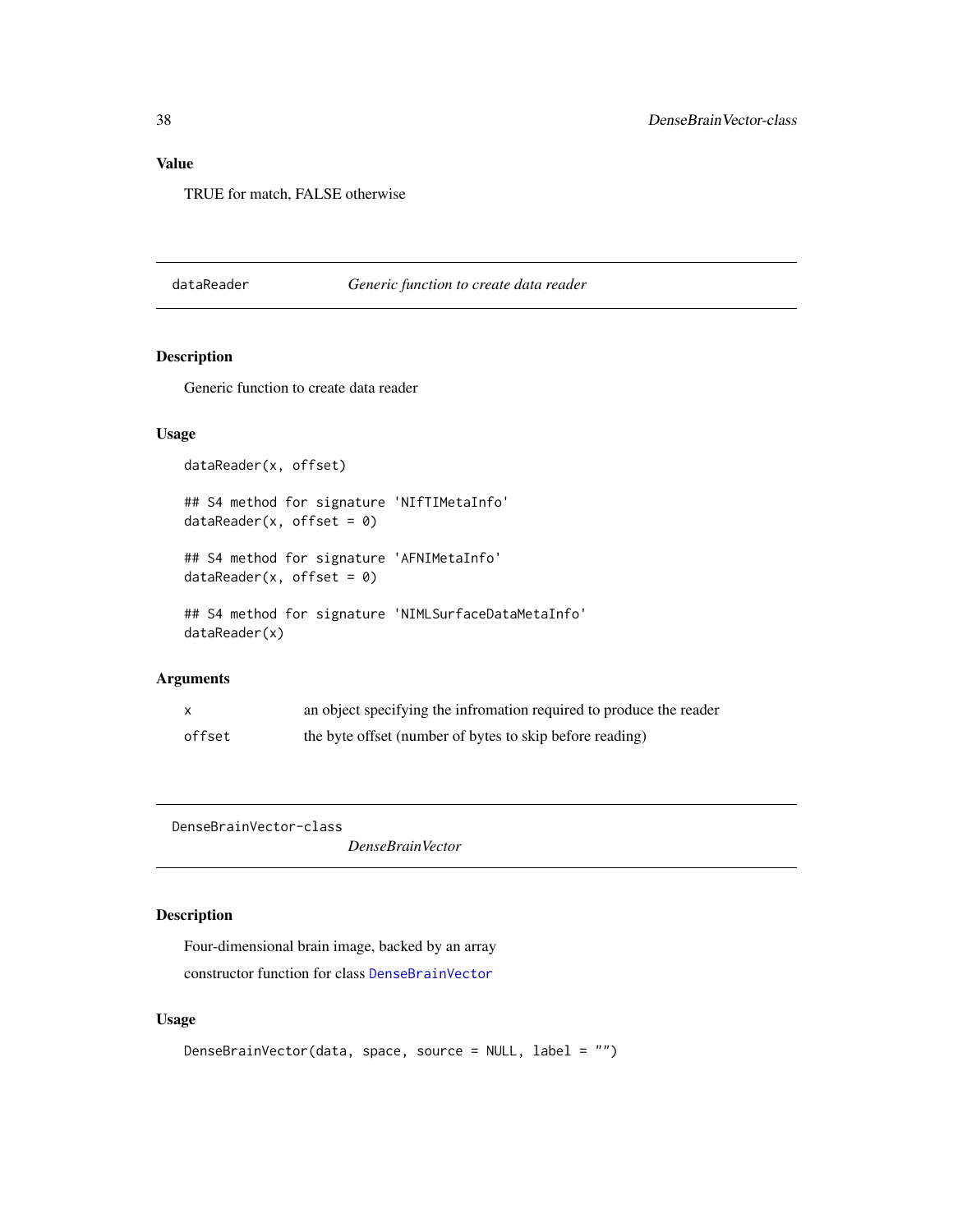# DenseBrainVolume-class 39

## Arguments

| data   | a 4-dimensional array or a 2-dimension matrix that is either nyoxels by ntime-<br>points or ntime-points by nyoxels |
|--------|---------------------------------------------------------------------------------------------------------------------|
| space  | a BrainSpace object                                                                                                 |
| source | an optional BrainSource object                                                                                      |
| label  | a label of type character                                                                                           |

## Value

[DenseBrainVector](#page-37-0) instance

<span id="page-38-0"></span>DenseBrainVolume-class

*DenseBrainVolume*

# Description

Three-dimensional brain image, backed by an array

Construct a [DenseBrainVolume](#page-38-0) instance

# Usage

```
DenseBrainVolume(data, space, source = NULL, label = "", indices = NULL)
```
## Arguments

| data    | a three-dimensional array        |
|---------|----------------------------------|
| space   | an instance of class BrainSpace  |
| source  | an instance of class BrainSource |
| label   | a character string               |
| indices | an optional 1-d index vector     |

# Value

[DenseBrainVolume](#page-38-0) instance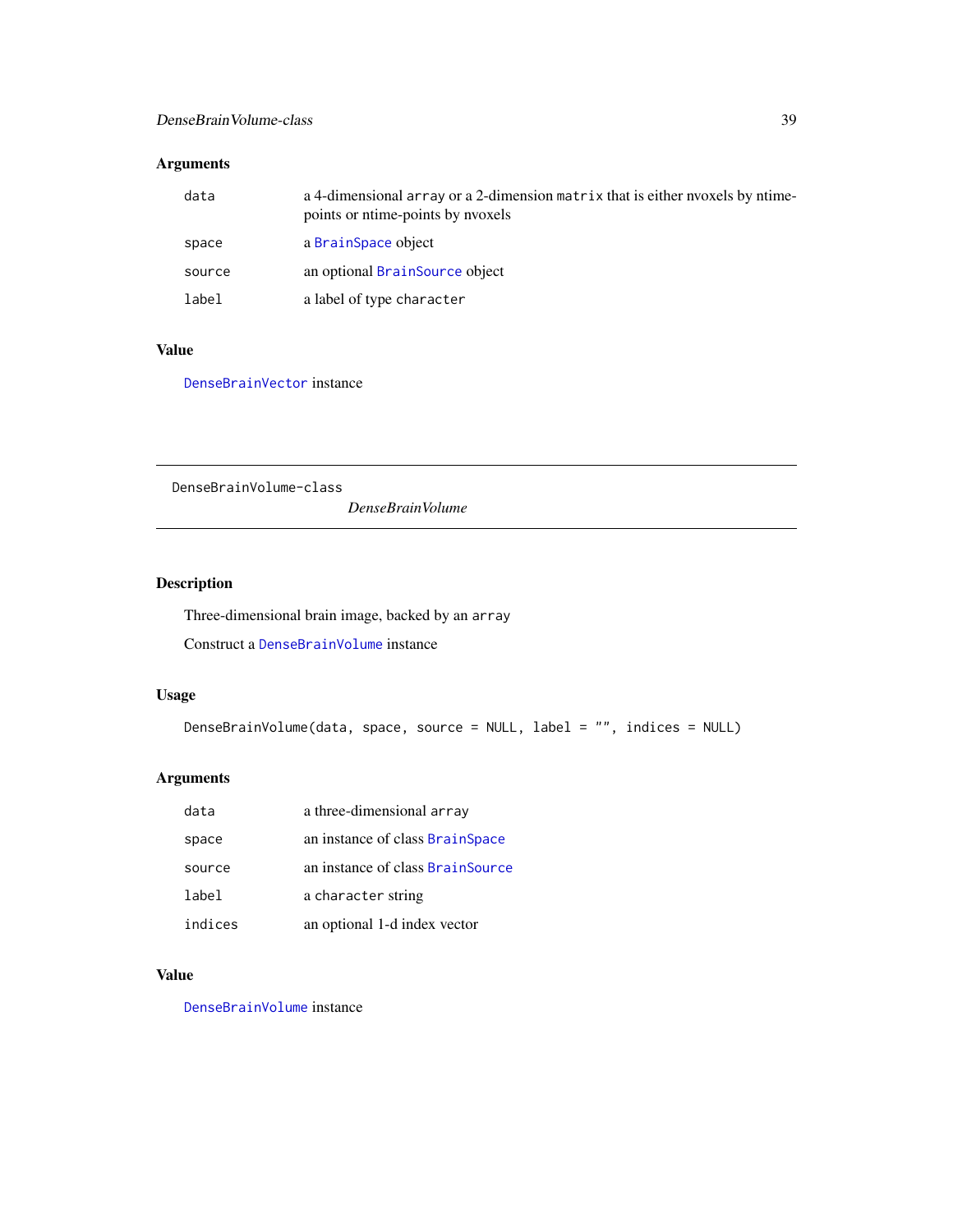dim,BrainData-method *dim of* BrainData *object*

# Description

dim of BrainData object

# Usage

## S4 method for signature 'BrainData' dim(x)

# Arguments

x the object

dim,BrainSpace-method *dim*

## Description

dim

## Usage

## S4 method for signature 'BrainSpace' dim(x)

# Arguments

x the object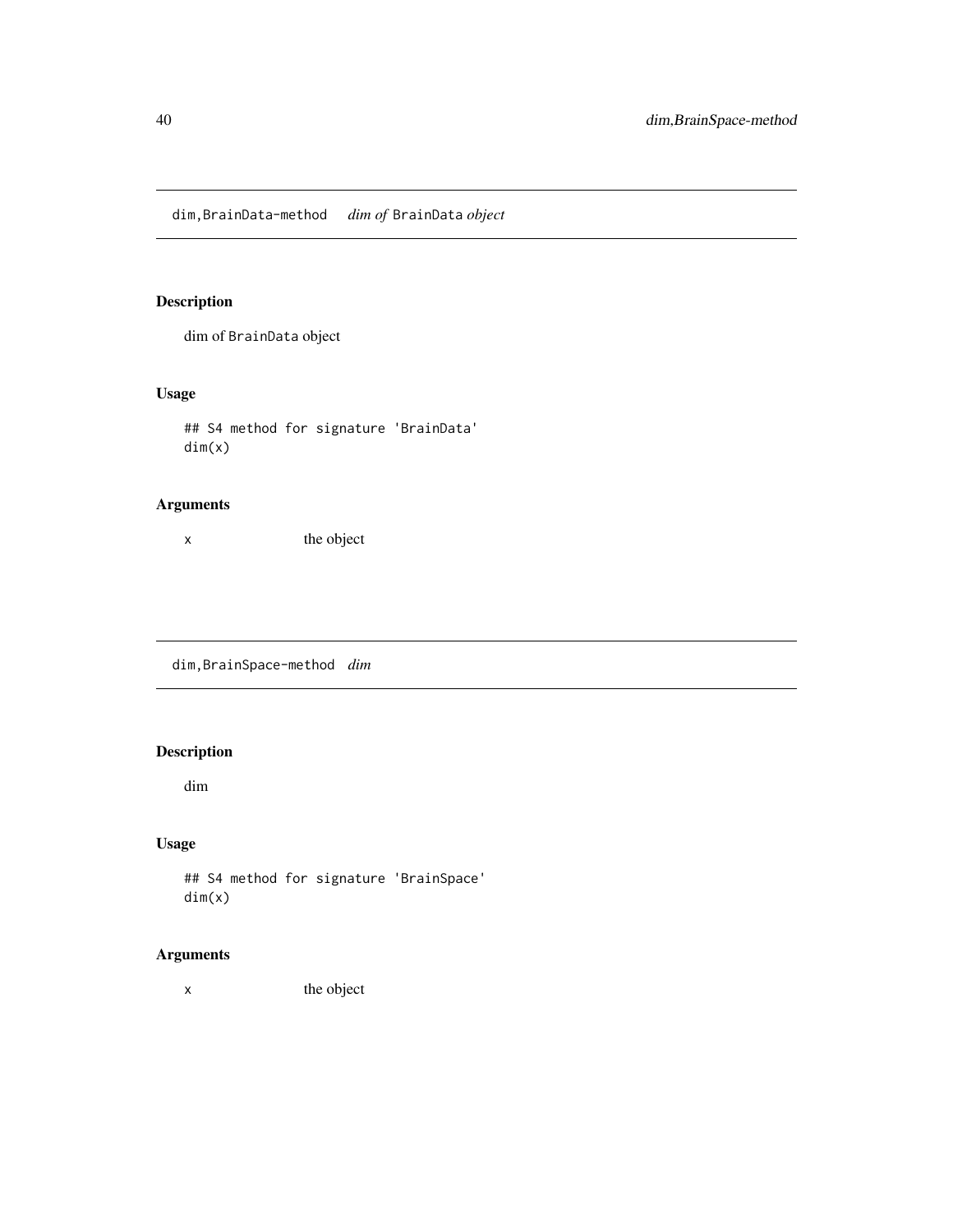dim,FileMetaInfo-method

*dim of* FileMetaInfo

#### Description

dim of FileMetaInfo

#### Usage

## S4 method for signature 'FileMetaInfo' dim(x)

#### Arguments

x the object

dropDim *Generic function to drop a dimension from an object*

#### Description

Generic function to drop a dimension from an object

## Usage

dropDim(x, dimnum)

## S4 method for signature 'AxisSet2D,numeric' dropDim(x, dimnum)

## S4 method for signature 'AxisSet2D,missing' dropDim(x, dimnum)

## S4 method for signature 'AxisSet3D,numeric' dropDim(x, dimnum)

## S4 method for signature 'AxisSet3D,missing' dropDim(x, dimnum)

## S4 method for signature 'BrainSpace,numeric' dropDim(x, dimnum)

## S4 method for signature 'BrainSpace,missing' dropDim(x)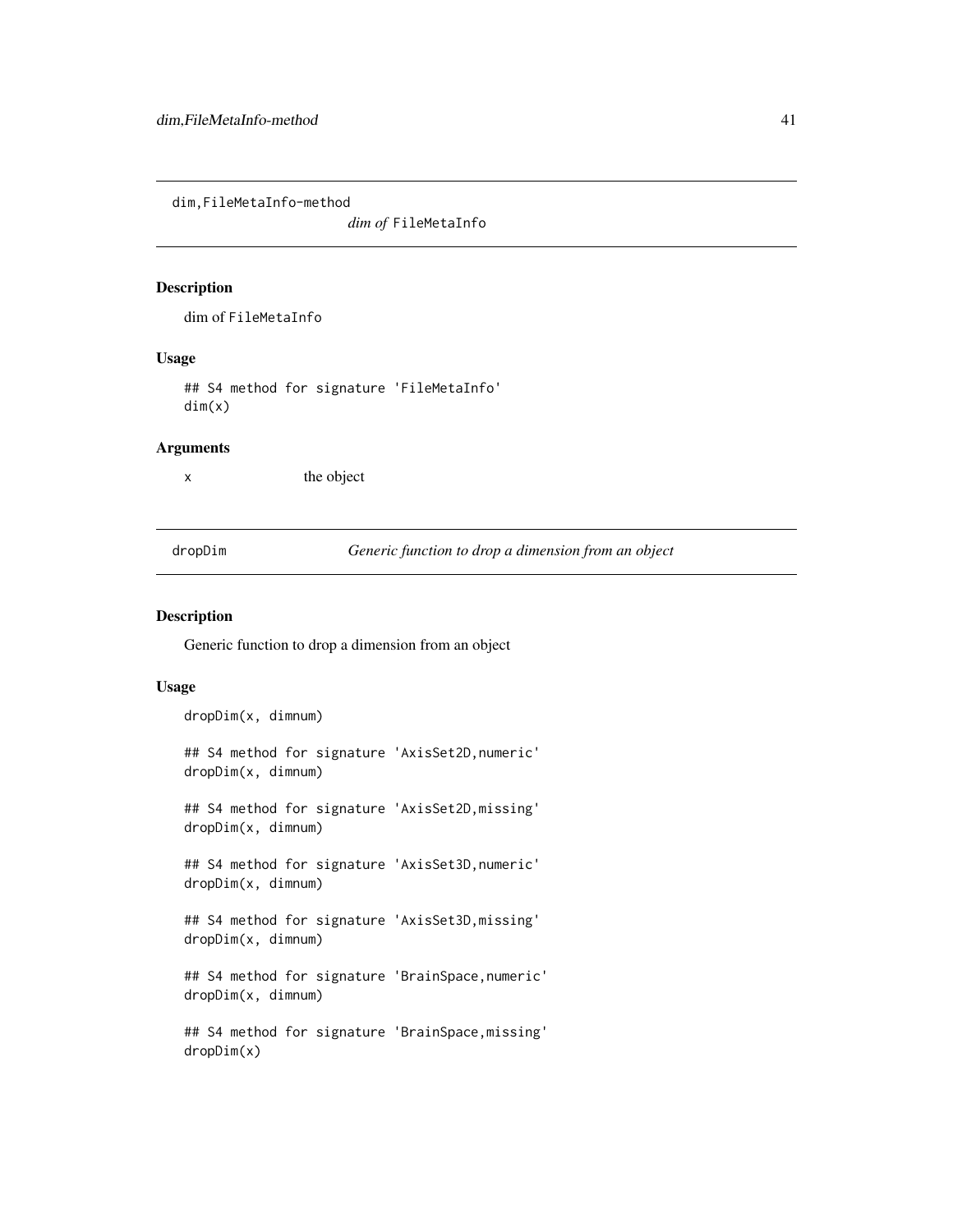#### Arguments

|        | a dimensioned object               |
|--------|------------------------------------|
| dimnum | the index of the dimension to drop |

## Examples

 $x = BrainSpace(c(10, 10, 10), c(1, 1, 1))$  $x1 \leftarrow dropDim(x)$  $ndim(x1) == 2$  $dim(x1)[2] == 10$ 

| eachSeries | Generic functions to apply a function to each series of a 4D image       |
|------------|--------------------------------------------------------------------------|
|            | That is, if the 4th dimension is 'time' each series is a 1D time series. |

#### Description

Generic functions to apply a function to each series of a 4D image That is, if the 4th dimension is 'time' each series is a 1D time series.

## Usage

```
eachSeries(x, FUN, withIndex, ...)
## S4 method for signature 'SparseBrainVector, 'function', logical'
eachSeries(x, FUN,
 withIndex = FALSE, ...)
## S4 method for signature 'BrainVector,`function`,missing'
eachSeries(x, FUN,
 withIndex = FALSE, ...)
```
#### Arguments

| X          | a four dimensional image                                                           |
|------------|------------------------------------------------------------------------------------|
| <b>FUN</b> | a function taking one or two arguments (depending on the value of with Index       |
| withIndex  | whether the index of the series is supplied as the second argument to the function |
| .          | additional arguments                                                               |

#### Details

when x is a SparseBrainVector eachSeries only iterates over nonzero series.

#### Examples

```
bvec <- BrainVector(array(rnorm(24*24*24*24), c(24,24,24,24)), BrainSpace(c(24,24,24,24), c(1,1,1)))
res <- eachSeries(bvec, mean)
length(res) == 24*24*24
```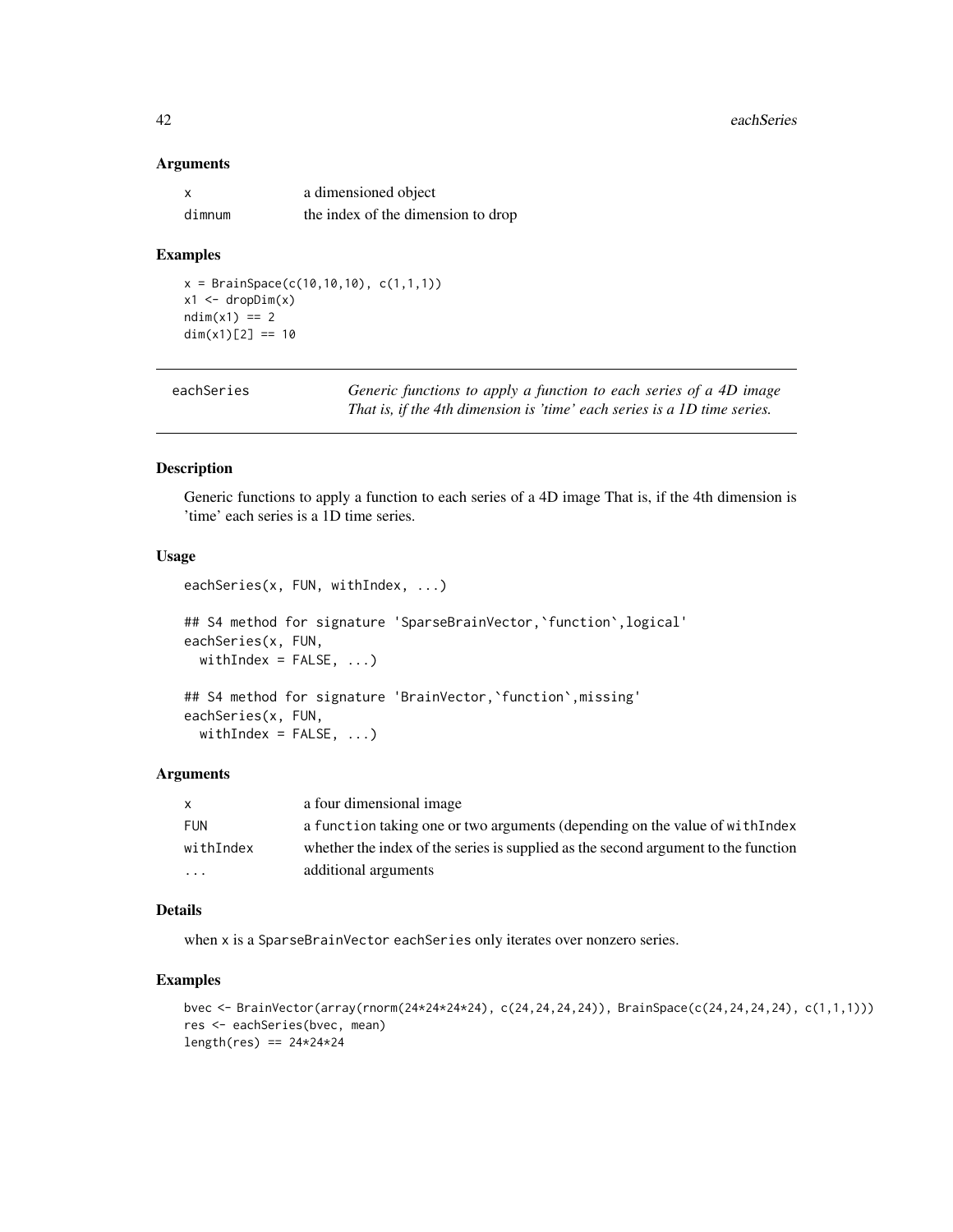#### Description

Generic functions to apply a function to each (2D) slice of an image

#### Usage

```
eachSlice(x, FUN, withIndex, ...)
## S4 method for signature 'BrainVolume, 'function', missing'
eachSlice(x, FUN)
## S4 method for signature 'BrainVolume,`function`,logical'
eachSlice(x, FUN, withIndex)
```
## Arguments

| $\mathsf{X}$            | the object                                                                        |
|-------------------------|-----------------------------------------------------------------------------------|
| <b>FUN</b>              | a function taking one or two arguments (depending on the value of with Index      |
| withIndex               | whether the index of the slice is supplied as the second argument to the function |
| $\cdot$ $\cdot$ $\cdot$ | additional arguments                                                              |

| eachVolume | Generic function to apply a function to each volume of a four- |
|------------|----------------------------------------------------------------|
|            | dimensional image                                              |

## Description

Generic function to apply a function to each volume of a four-dimensional image

#### Usage

```
eachVolume(x, FUN, withIndex, mask, ...)
## S4 method for signature 'SparseBrainVector,`function`,logical,missing'
eachVolume(x, FUN,
 withIndex = FALSE, mask, ...## S4 method for signature 'SparseBrainVector, 'function', missing, missing'
eachVolume(x, FUN,
 withIndex, mask, ...)
```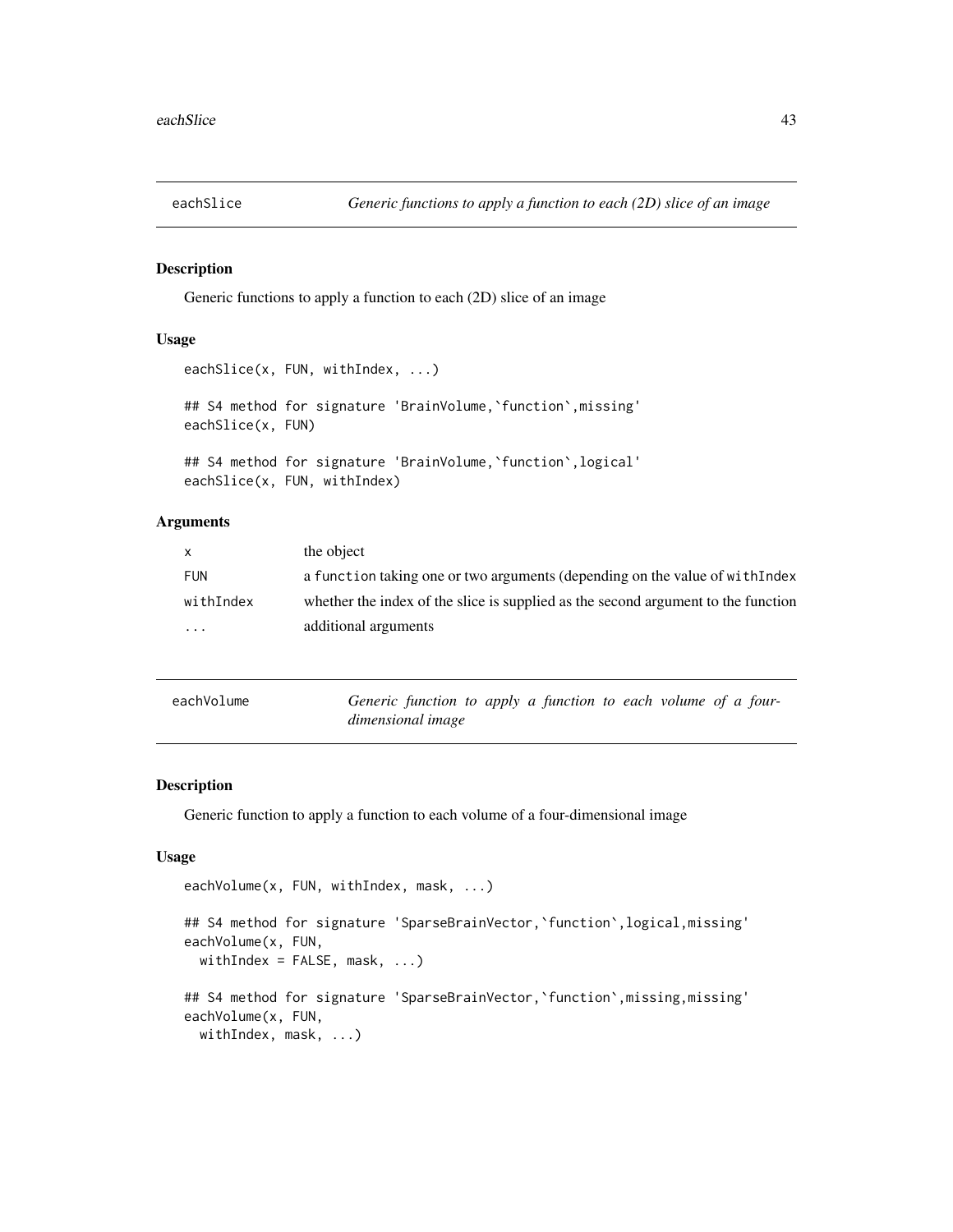```
## S4 method for signature
## 'SparseBrainVector,`function`,missing,LogicalBrainVolume'
eachVolume(x,
  FUN, withIndex, mask, ...)
## S4 method for signature 'BrainVector, 'function', missing, missing'
eachVolume(x, FUN, withIndex,
 mask, ...)
## S4 method for signature 'BrainVector,`function`,missing,BrainVolume'
eachVolume(x, FUN,
 withIndex, mask, ...)
## S4 method for signature 'BrainVector,`function`,missing,missing'
eachVolume(x, FUN, withIndex,
 mask, ...)
## S4 method for signature 'BrainBucket, 'function', missing, missing'
eachVolume(x, FUN, withIndex,
 mask, ...)
## S4 method for signature 'BrainBucket,`function`,logical,ANY'
eachVolume(x, FUN, withIndex,
 mask, ...)
## S4 method for signature 'BrainVector,`function`,logical,ANY'
eachVolume(x, FUN, withIndex,
```
mask, ...)

#### Arguments

| X          | four-dimensional image, e.g. of class BrainVector                               |
|------------|---------------------------------------------------------------------------------|
| <b>FUN</b> | a function taking one or two arguments (depending on the value of with Index)   |
| withIndex  | whether the index of the volume supplied as the second argument to the function |
| mask       | an image mask indicating subset of volume elements to apply function over       |
| $\cdots$   | additional arguments                                                            |

#### Value

a list of results of apply FUN to each volume.

#### Examples

```
bvec <- BrainVector(array(rnorm(24*24*24*24), c(24,24,24,24)), BrainSpace(c(24,24,24,24), c(1,1,1)))
res <- eachVolume(bvec, mean)
```
res  $\leq$  eachVolume(bvec, function(x,i) median(x), withIndex=TRUE)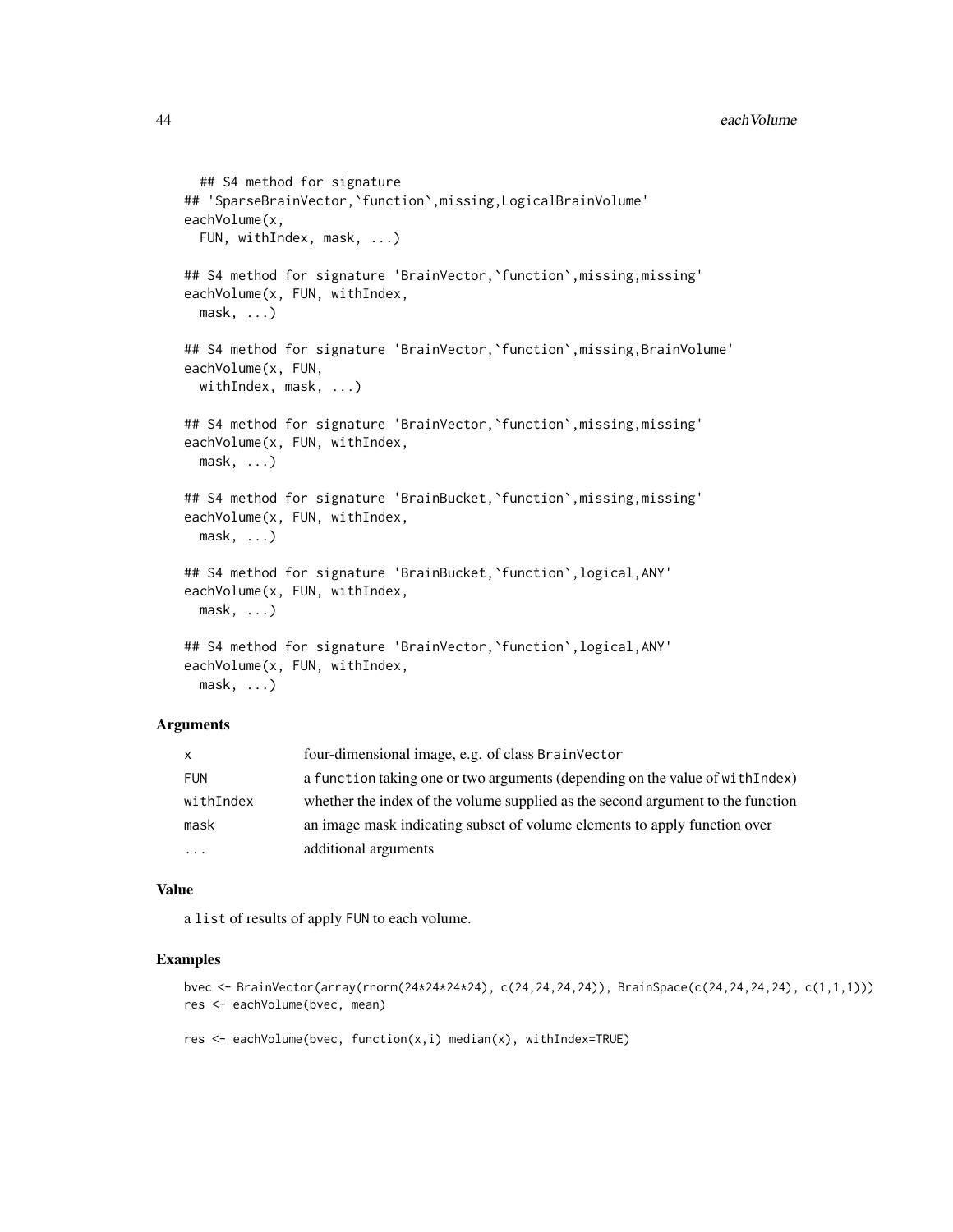fileMatches *Generic function to test whether a file name conforms to the given* [BrainFileDescriptor](#page-20-0) *instance. Will test for match to either header file or data file*

#### Description

Generic function to test whether a file name conforms to the given [BrainFileDescriptor](#page-20-0) instance. Will test for match to either header file or data file

## Usage

fileMatches(x, fileName)

## S4 method for signature 'BrainFileDescriptor,character' fileMatches(x, fileName)

#### Arguments

| x        | object for which the file name is to matched to |
|----------|-------------------------------------------------|
| fileName | file name to be matched                         |

#### Value

TRUE for match, FALSE otherwise

FileMetaInfo-class *FileMetaInfo*

#### <span id="page-44-0"></span>Description

This class contains meta information from an image data file This class contains meta information for a NIfTI image file This class contains meta information for a AFNI image file

#### **Slots**

headerFile name of the file containing meta information dataFile name of the file containing data fileDescriptor descriptor of image file format endian byte order of data ('little' or 'big') dataOffset the number of bytes preceding the start of image data in data file bytesPerElement number of bytes per element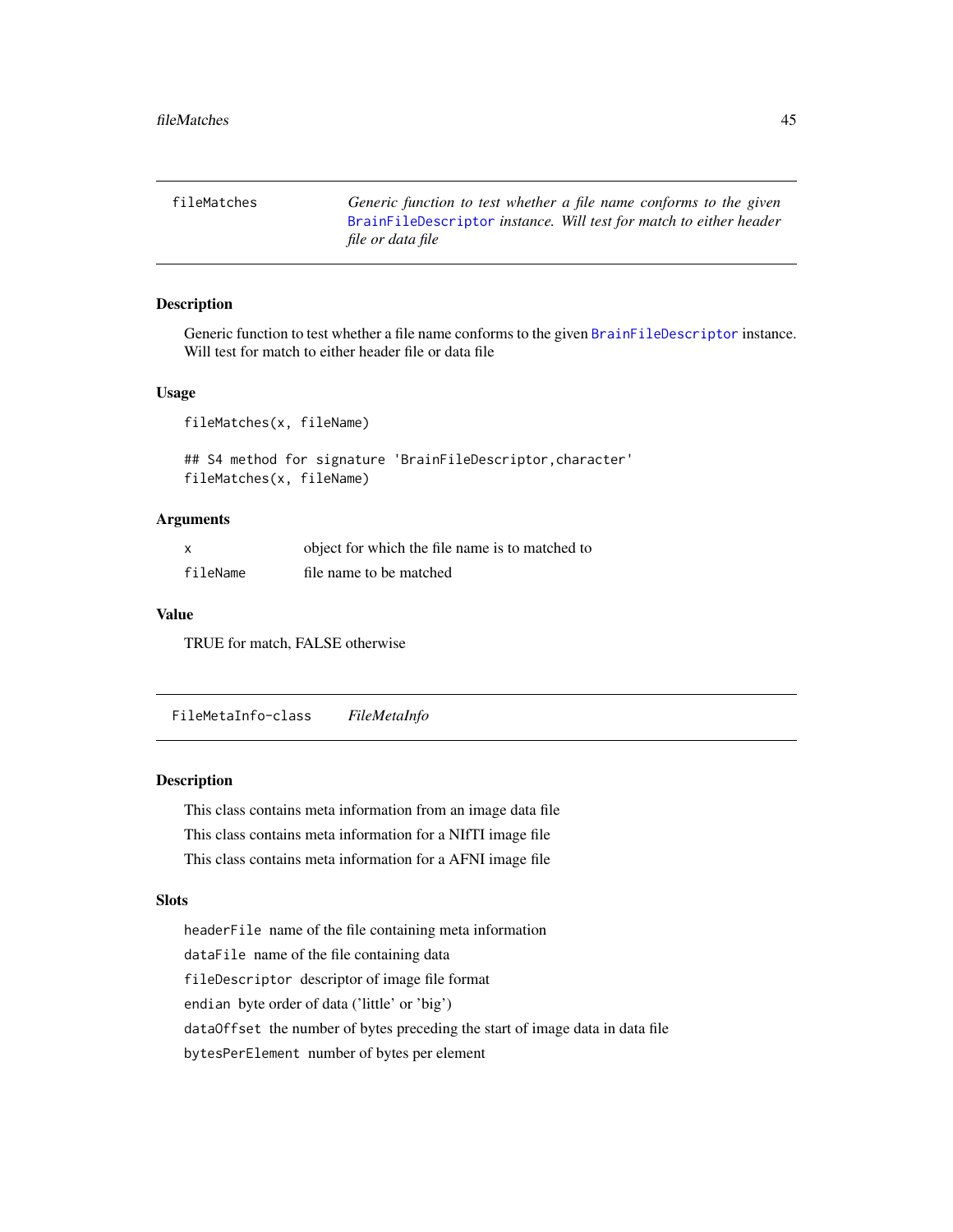| intercept constant value added to image – multiple values allowed (must equal numer of sub-<br>images) |
|--------------------------------------------------------------------------------------------------------|
| slope image multiplier – multiple values allowed (must equal numer of sub-images)                      |
| header a list of format specific attributes                                                            |
| nifti_header a list of attributes specific to the NIfTI file format                                    |
| afni_header a list of attributes specific to the AFNI file format                                      |
| afni_header a list of attributes specific to the AFNI file format                                      |
|                                                                                                        |

fill *Generic function to map values from one set to another using a usersupplied lookup table*

#### Description

Generic function to map values from one set to another using a user-supplied lookup table

#### Usage

fill(x, lookup)

## S4 method for signature 'BrainVolume, list' fill(x, lookup)

## S4 method for signature 'BrainVolume,matrix' fill(x, lookup)

## Arguments

|        | the object to map values from                                                     |
|--------|-----------------------------------------------------------------------------------|
| lookup | the lookup table. The first column is the "key" the second column is the "value". |

## Value

a new object where the original values have been filled in with the values in the lookup table

## Examples

```
x <- BrainSpace(c(10,10,10), c(1,1,1))
vol <- BrainVolume(sample(1:10, 10*10*10, replace=TRUE), x)
## lookup table is list
lookup <- lapply(1:10, function(i) i*10)
ovol <- fill(vol, lookup)
## lookup table is matrix. First column is key, second column is value
names(lookup) <- 1:length(lookup)
lookup.mat <- cbind(as.numeric(names(lookup)), unlist(lookup))
```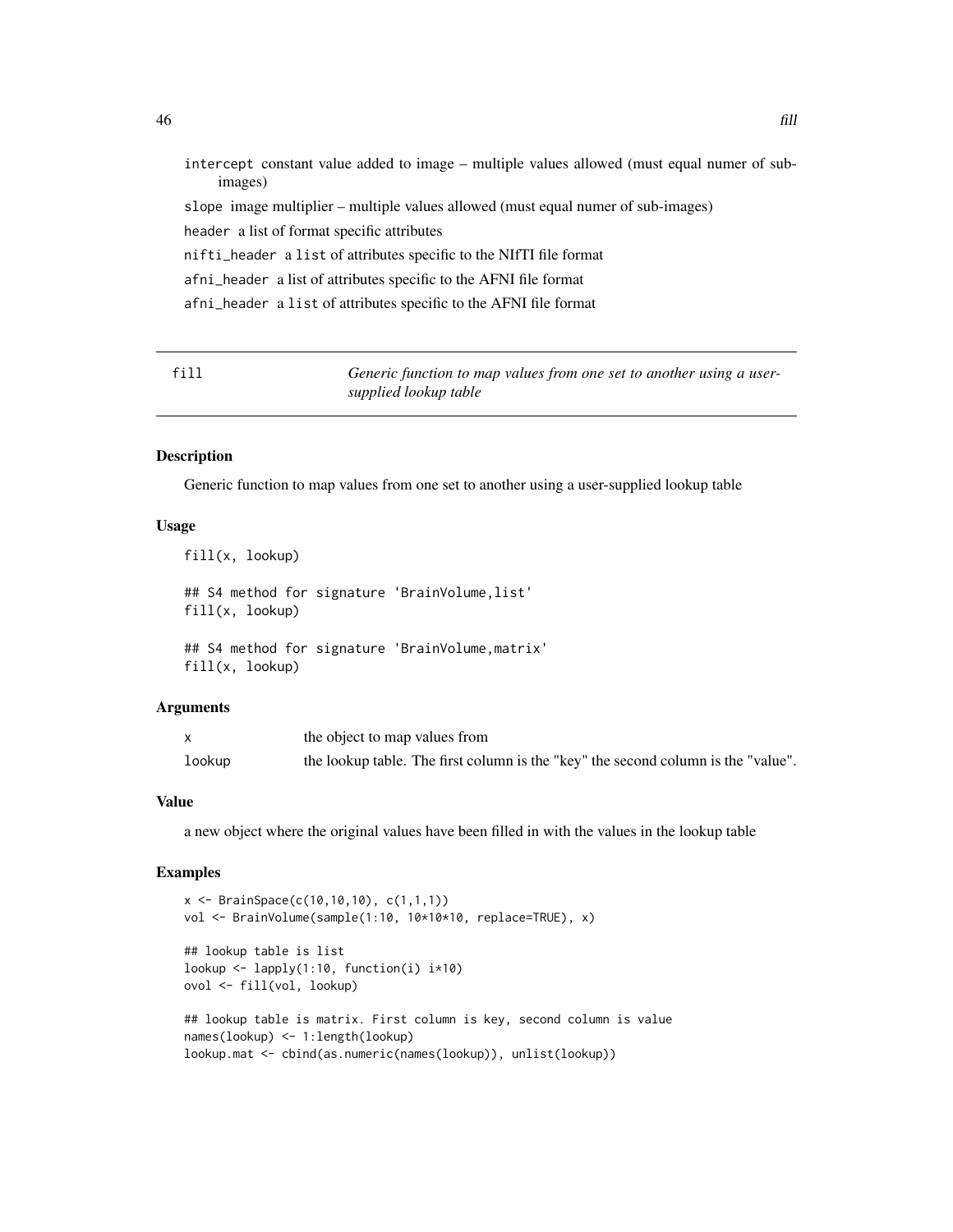FreesurferAsciiSurfaceFileDescriptor-class 47

```
ovol2 <- fill(vol, lookup.mat)
all.equal(as.vector(ovol2), as.vector(ovol))
```
FreesurferAsciiSurfaceFileDescriptor-class *FresurferAsciiSurfaceFileDescriptor*

#### Description

This class supports the FreesurferAsciiSurfaceFileDescriptor file format for surface geometry

FreesurferSurfaceGeometryMetaInfo-class *FreeSurferSurfaceGeometryMetaInfo This class contains meta information for brain surface geometry*

#### Description

FreeSurferSurfaceGeometryMetaInfo

This class contains meta information for brain surface geometry

| gridToCoord | Generic function to convert N-dimensional grid coordinate coor-  |
|-------------|------------------------------------------------------------------|
|             | dinates to real world coordinates Generic function to convert N- |
|             | dimensional grid coordinates to real world coordinates           |

#### Description

Generic function to convert N-dimensional grid coordinate coordinates to real world coordinates Generic function to convert N-dimensional grid coordinates to real world coordinates

#### Usage

```
gridToCoord(x, coords)
## S4 method for signature 'BrainSpace,matrix'
gridToCoord(x, coords)
## S4 method for signature 'BrainVolume,matrix'
gridToCoord(x, coords)
```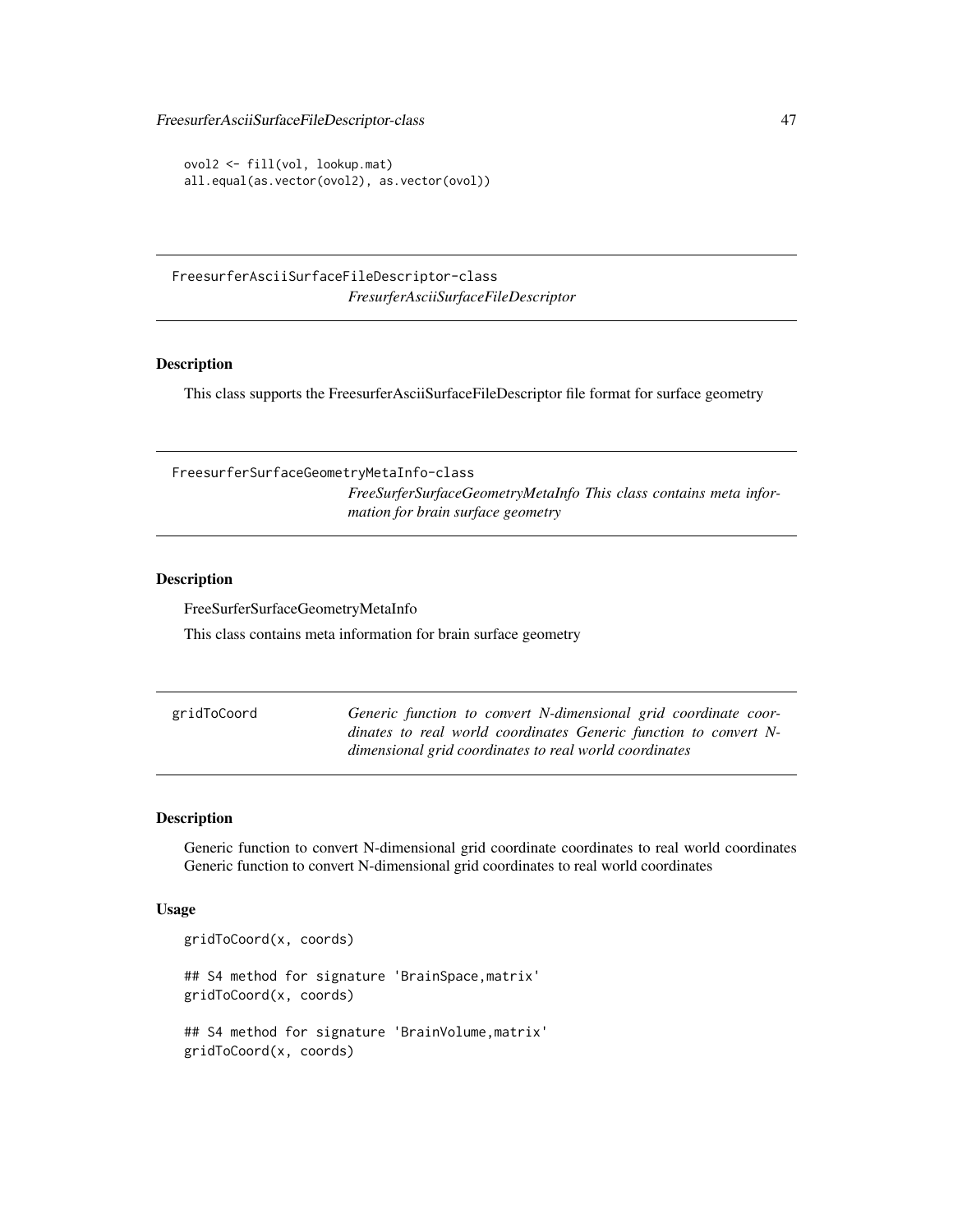#### Arguments

| x      | the object                   |
|--------|------------------------------|
| coords | a matrix of grid coordinates |

## Value

a matrix of real coordinates

| gridToIndex | Generic function to convert N-dimensional grid coordinate to 1D in- |
|-------------|---------------------------------------------------------------------|
|             | dices                                                               |

## Description

Generic function to convert N-dimensional grid coordinate to 1D indices

## Usage

```
gridToIndex(x, coords)
## S4 method for signature 'BrainSlice,matrix'
gridToIndex(x, coords)
## S4 method for signature 'BrainSpace,matrix'
gridToIndex(x, coords)
## S4 method for signature 'BrainSpace,numeric'
gridToIndex(x, coords)
## S4 method for signature 'BrainVolume,matrix'
gridToIndex(x, coords)
## S4 method for signature 'BrainVolume,numeric'
gridToIndex(x, coords)
```
#### Arguments

|        | the object, typically a BrainVolume or BrainSpace instance.                             |
|--------|-----------------------------------------------------------------------------------------|
| coords | a matrix where each row is a coordinate or a vector of length equal to $\text{ndim}(x)$ |

# Value

a vector of indices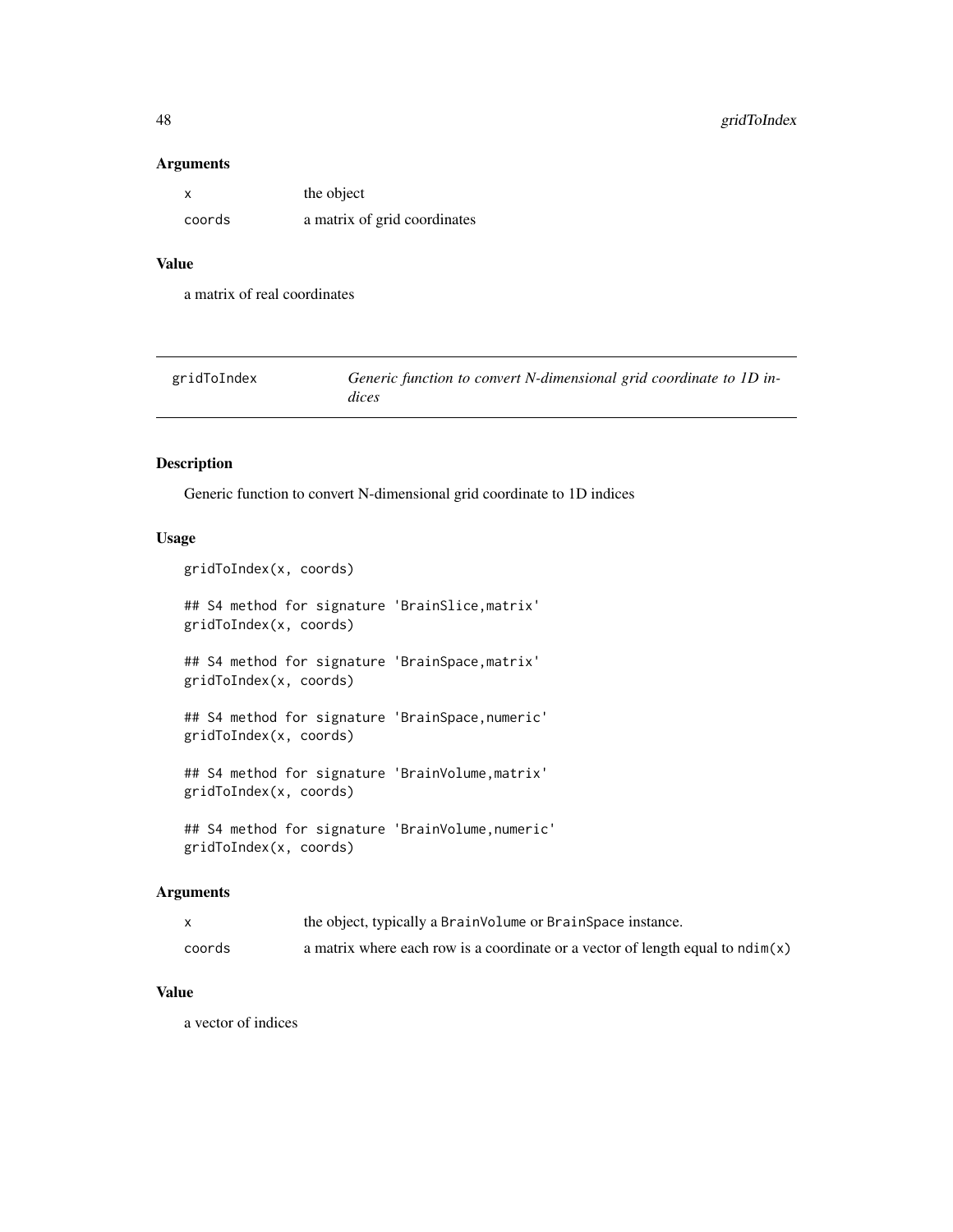headerFile *Generic function to get the name of the header file, given a file name and a* [BrainFileDescriptor](#page-20-0) *instance.*

# Description

Generic function to get the name of the header file, given a file name and a [BrainFileDescriptor](#page-20-0) instance.

#### Usage

headerFile(x, fileName)

## S4 method for signature 'BrainFileDescriptor,character' headerFile(x, fileName)

## Arguments

| X        | descriptor instance                       |
|----------|-------------------------------------------|
| fileName | file name to be stripped of its extension |

# Value

the correct header name

| headerFileMatches |                                                                  | Generic function to test whether a file name conforms to the given |
|-------------------|------------------------------------------------------------------|--------------------------------------------------------------------|
|                   | BrainFileDescriptor instance. Will test for match to header file |                                                                    |
|                   | only                                                             |                                                                    |

## Description

Generic function to test whether a file name conforms to the given [BrainFileDescriptor](#page-20-0) instance. Will test for match to header file only

#### Usage

headerFileMatches(x, fileName)

```
## S4 method for signature 'BrainFileDescriptor,character'
headerFileMatches(x, fileName)
```

| X        | object for which the file name is to matched to |
|----------|-------------------------------------------------|
| fileName | file name to be matched                         |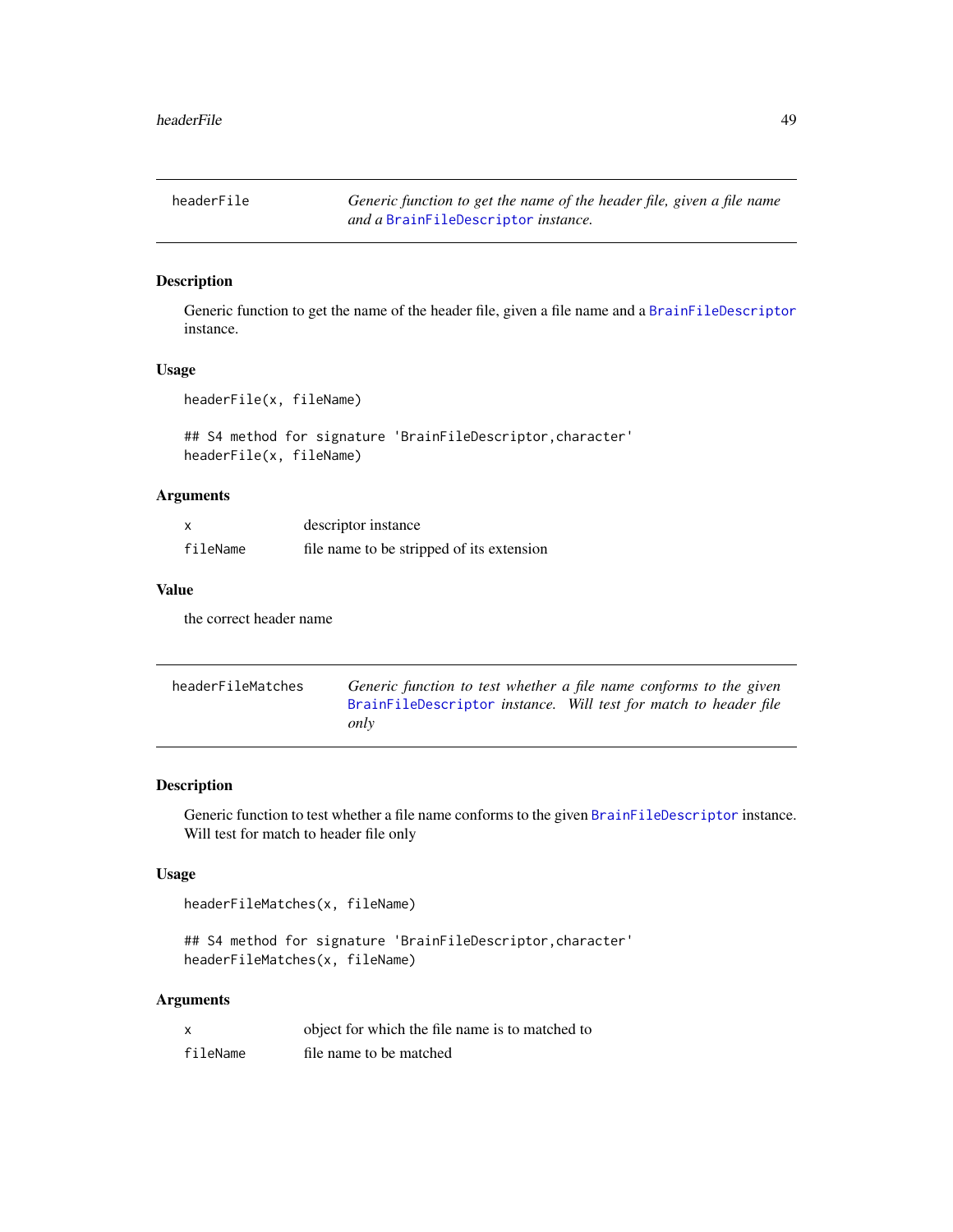# Value

TRUE for match, FALSE otherwise

image,BrainVolume-method

*image*

# Description

image

image

## Usage

```
## S4 method for signature 'BrainVolume'
image(x, slice, col = gray((0:255)/255, alpha = 1),zero.col = "#000000", axis = 3, ...)
## S4 method for signature 'Overlay'
image(x, zpos, axis = 3)## S4 method for signature 'Layer'
image(x, zpos, axis = 3)
```

| $\mathsf{x}$ | the object to display                                         |
|--------------|---------------------------------------------------------------|
| slice        | the voxel index of the slice to display                       |
| col          | a color map                                                   |
| zero.col     | the color to use when the value is $0$ (e.g background color) |
| axis         | the axis index                                                |
|              | extra arguments to passed to grid. raster                     |
| zpos         | the z coordinate                                              |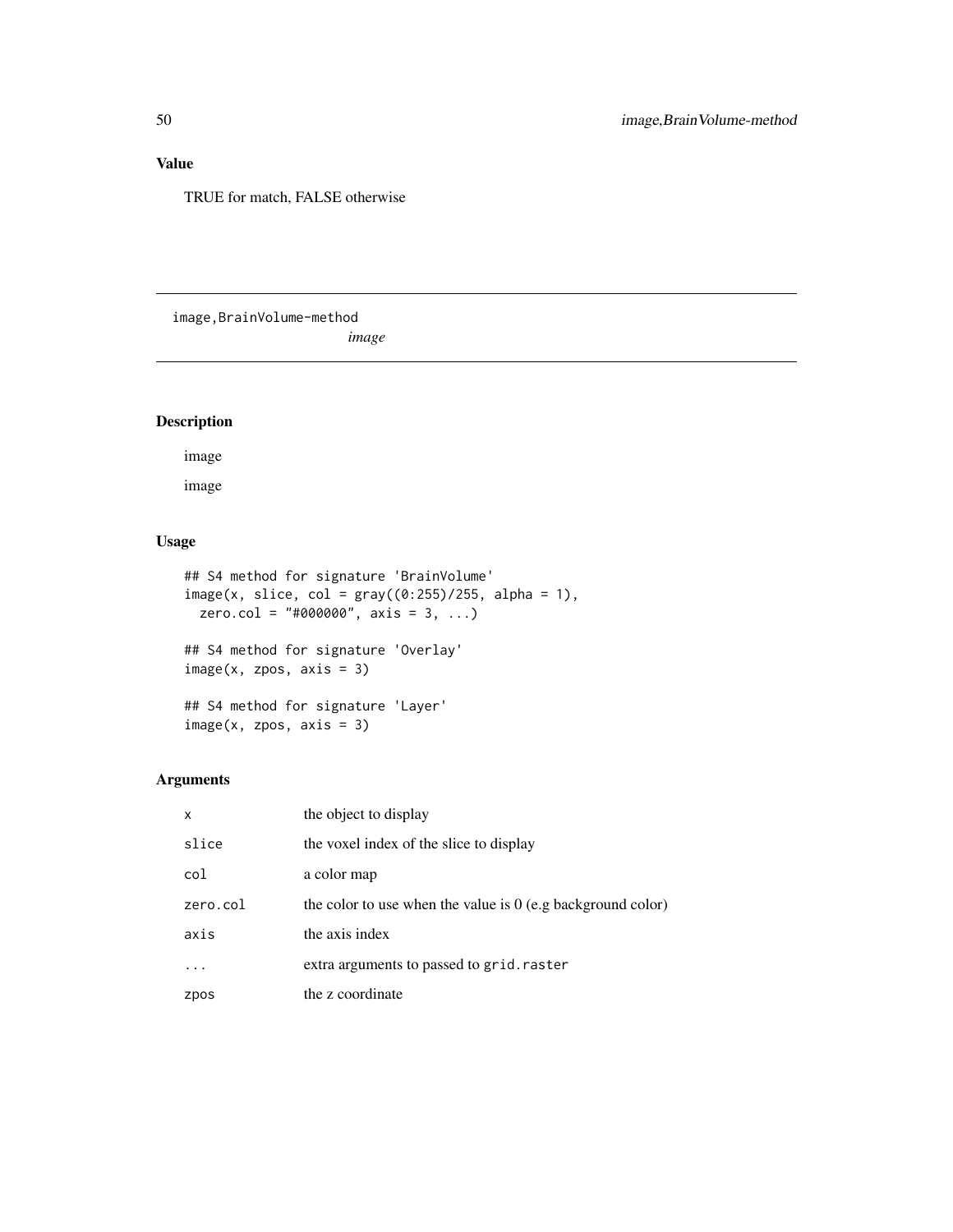imageGrid *imageGrid*

## Description

Display a set of images slices in a 2D montage

## Usage

```
imageGrid(layer, gridDim = c(3, 3), zstart, zend, panelSize = 3,panelUnit = "inches", interpolate = FALSE, fontCol = "red")
```
# Arguments

| layer       | the layer to display                                           |
|-------------|----------------------------------------------------------------|
| gridDim     | the dimensions of the 2D grid montage                          |
| zstart      | the z coordinate of the first slice                            |
| zend        | the z coordinate of the last slice                             |
| panelSize   | the size of each panel in the montage (default unit is inches) |
| panelUnit   | the unit for the panel size (default is inches)                |
| interpolate | whether to interpolate pixel values                            |
| fontCol     | color of labels indicating slice level                         |

IndexLookupVolume-class

*IndexLookupVolume*

## Description

Three-dimensional brain image that can be used as a map between 1D grid indices and a table of values Currently used in the [SparseBrainVector](#page-96-0) class.

IndexLookupVolume

## Usage

IndexLookupVolume(space, indices)

| space   | a BrainSpace object                            |
|---------|------------------------------------------------|
| indices | the set of 1-d indices defining the lookup map |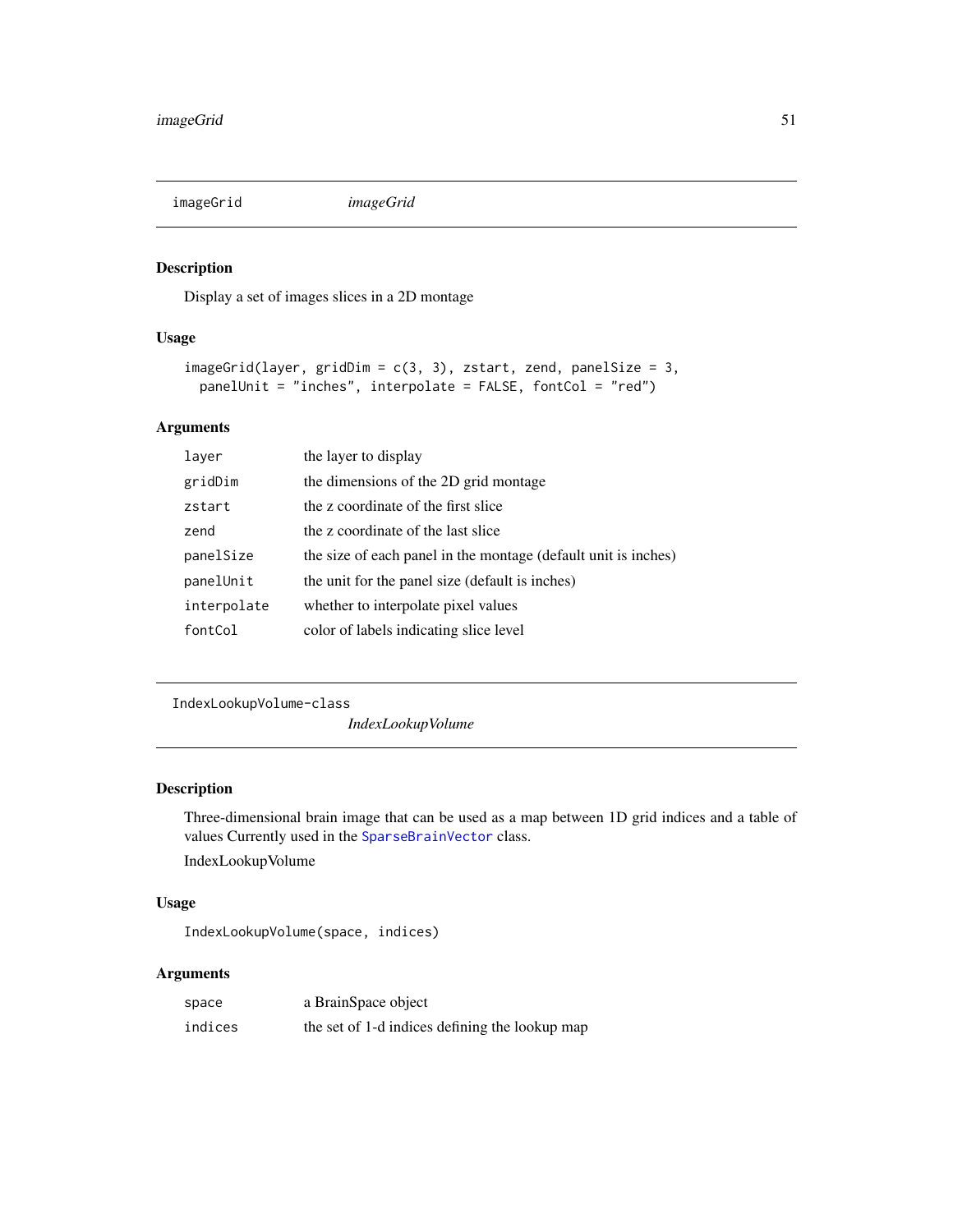#### Description

Generic function to convert 1D indices to N-dimensional real world coordinates

## Usage

```
indexToCoord(x, idx)
```
## S4 method for signature 'BrainSpace,index' indexToCoord(x, idx)

## S4 method for signature 'BrainVolume, index' indexToCoord(x, idx)

#### Arguments

| x   | the object     |
|-----|----------------|
| idx | the 1D indices |

#### Value

a matrix of real coordinates

## Examples

```
bvol <- BrainVolume(array(0, c(10,10,10)), BrainSpace(c(10,10,10), c(1,1,1)))
idx < -1:10g <- indexToCoord(bvol, idx)
idx2 <- coordToIndex(bvol, g)
all.equal(idx, idx2)
```

| indexToGrid | Generic function to convert 1D indices to N-dimensional grid coordi- |
|-------------|----------------------------------------------------------------------|
|             | nates                                                                |

## Description

Generic function to convert 1D indices to N-dimensional grid coordinates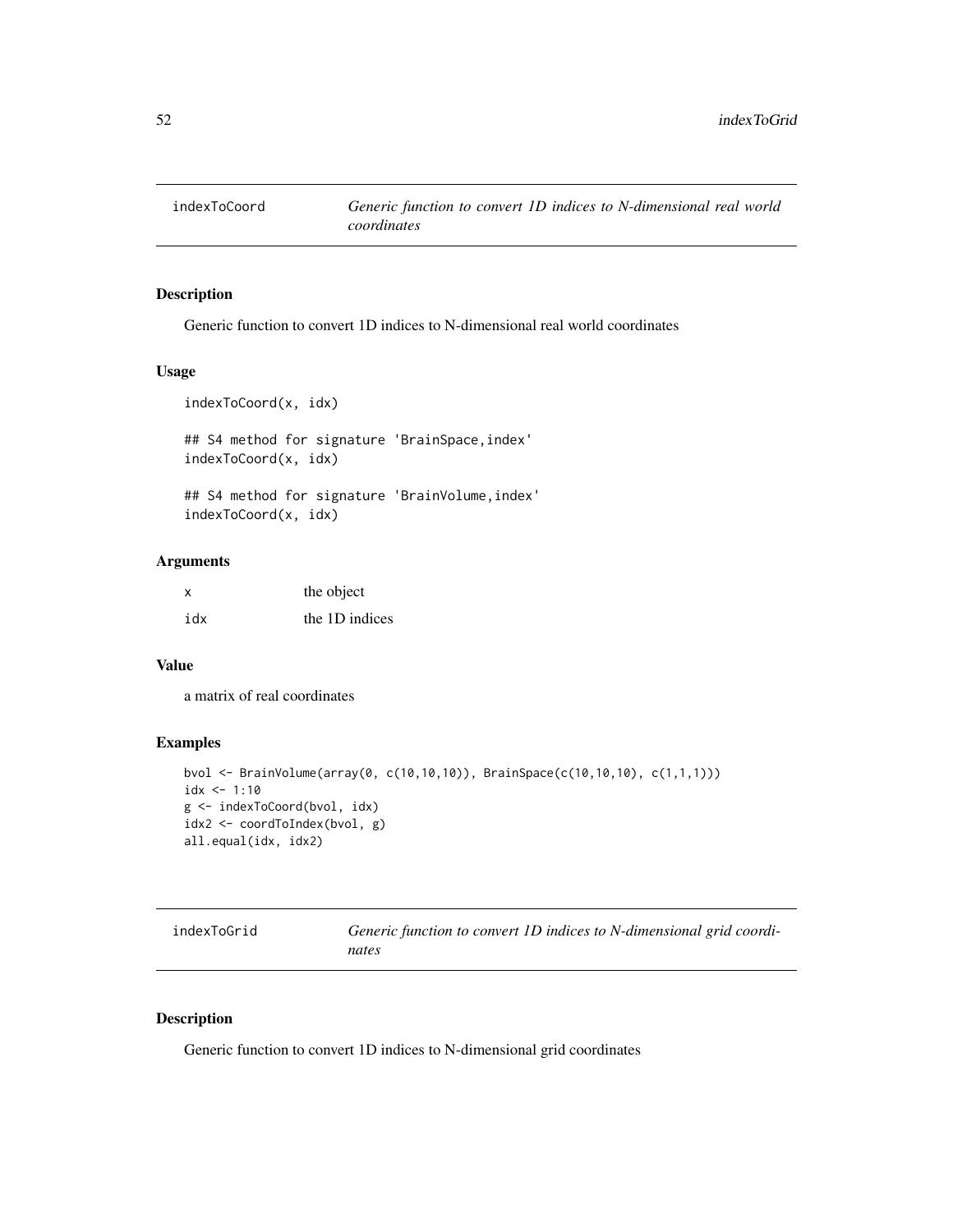#### indices 53

# Usage

indexToGrid(x, idx)

## S4 method for signature 'BrainSlice,index' indexToGrid(x, idx)

## S4 method for signature 'BrainSpace,index' indexToGrid(x, idx)

## S4 method for signature 'BrainVector, index' indexToGrid(x, idx)

## S4 method for signature 'BrainVolume,index' indexToGrid(x, idx)

# Arguments

|     | the object               |
|-----|--------------------------|
| idx | the 1D vector of indices |

## Value

a matrix of grid coordinates

## Examples

```
bvol <- BrainVolume(array(0, c(10,10,10)), BrainSpace(c(10,10,10), c(1,1,1)))
idx < -1:10g <- indexToGrid(bvol, idx)
bvol[g]
```
indices *Extract indices*

# Description

Extract indices

indices

## Usage

indices(x)

## S4 method for signature 'ROIVolume' indices(x)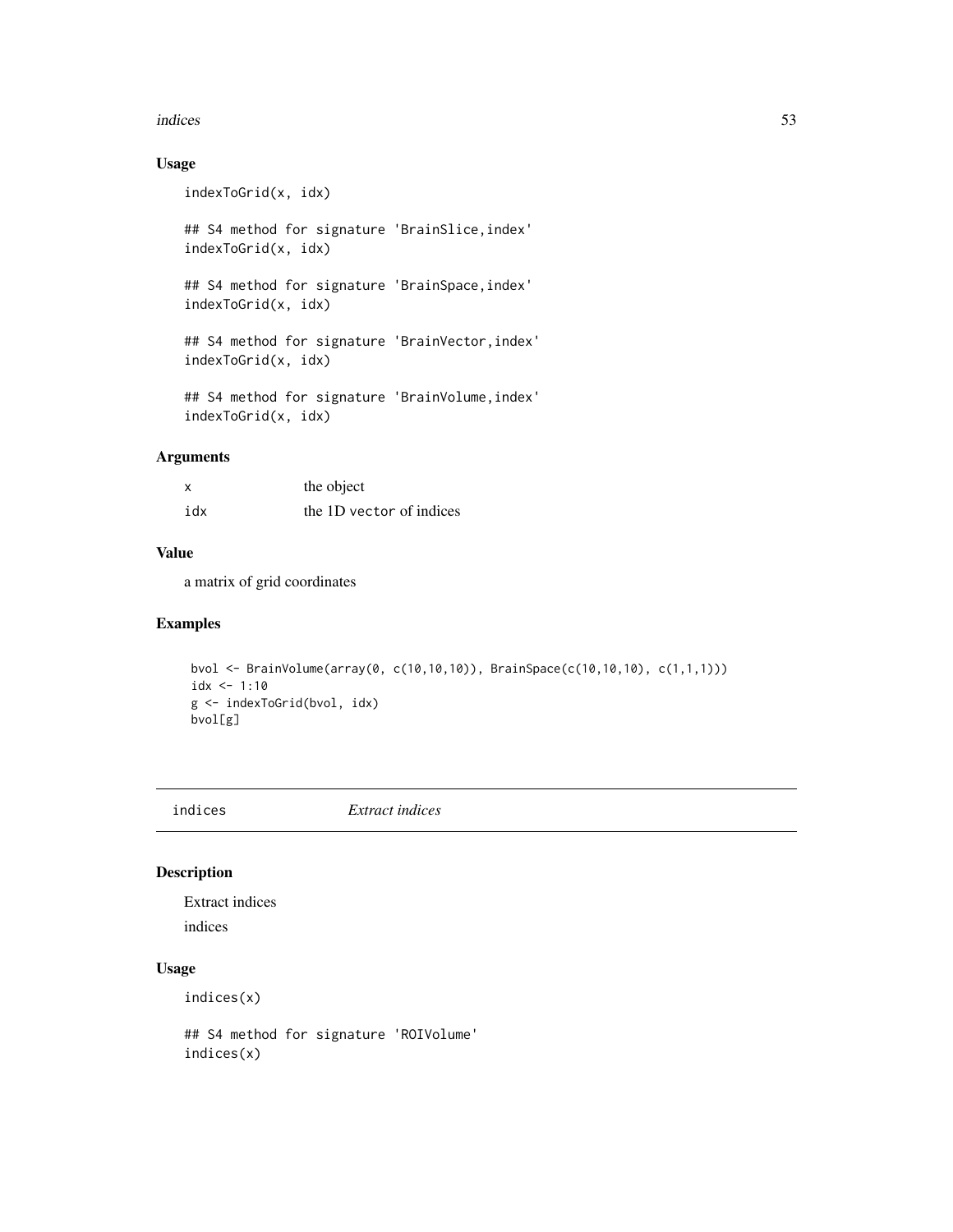```
## S4 method for signature 'SparseBrainVector'
indices(x)
## S4 method for signature 'IndexLookupVolume'
```
indices(x)

#### Arguments

x the object to extract indices

inverseTrans *Generic getter to extract inverse image coordinate transformation*

# Description

Generic getter to extract inverse image coordinate transformation

#### Usage

```
inverseTrans(x)
```

```
## S4 method for signature 'BrainSpace'
inverseTrans(x)
```
## S4 method for signature 'BrainData' inverseTrans(x)

## Arguments

x an object

## Examples

```
bspace <- BrainSpace(c(10,10,10), c(2,2,2))
itrans <- inverseTrans(bspace)
identical(trans(bspace) %*% inverseTrans(bspace), diag(4))
```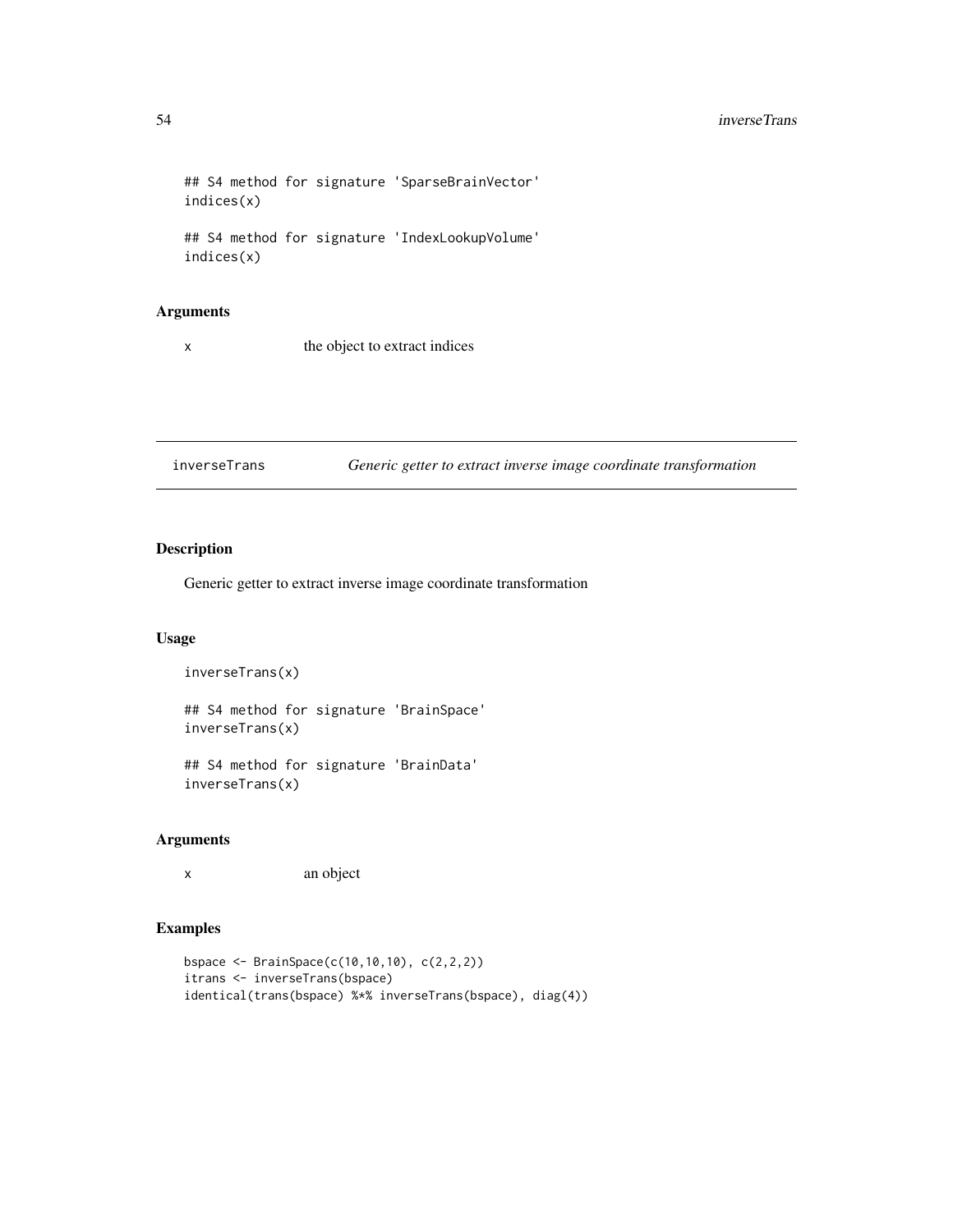# Description

Create a Kernel object

## Usage

Kernel(kerndim, vdim, FUN = dnorm, ...)

## Arguments

| kerndim    | the dimensions in voxels of the kernel                                                                      |
|------------|-------------------------------------------------------------------------------------------------------------|
| vdim       | the dimensions of the voxels in real units                                                                  |
| <b>FUN</b> | the kernel function taking as its first argument representing the distance from the<br>center of the kernel |
|            | additional parameters to the kernel FUN                                                                     |

Kernel-class *Kernel*

# Description

A class representing an image kernel

## Slots

width the width in voxels of the kernel

weights the kernel weights

voxels the relative voxel coordinates of the kernel

coords the relative real coordinates of the kernel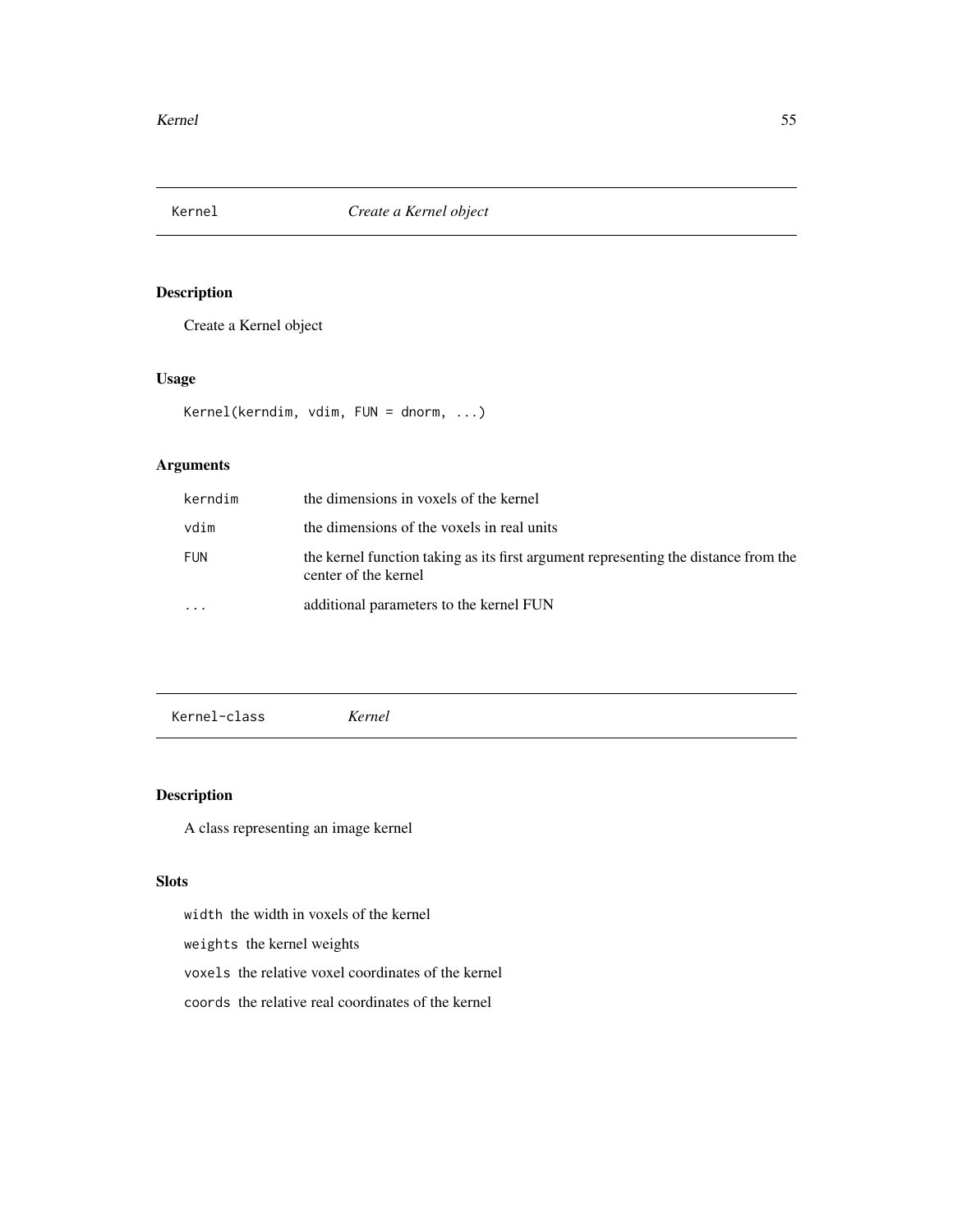Layer *Layer*

#### Description

create a [Layer](#page-55-0) object

#### Usage

```
Layer(vol, colorMap = gray((0:255)/255, alpha = 1), thresh = c(0, 0),
 axis = 3, zero.col = "#000000", alpha = 1)
```
## Arguments

| vol      | volume instance of BrainVolume                                                                  |
|----------|-------------------------------------------------------------------------------------------------|
| colorMap | a lookup table defining mapping from image intensity values to colors.                          |
| thresh   | a range (min, max) defining the threshold window for determining image opacity.                 |
| axis     | the axis index of the axis perpendicular to the xy plane (options: $1,2,3$ ; default<br>is $3)$ |
| zero.col | the color used when the value is zero.                                                          |
| alpha    | transparency multiplier, vlaue between 0 and 1.                                                 |

#### Value

an object of class Layer

<span id="page-55-0"></span>Layer-class *Layer*

## Description

A class used for displaying 2D images with color maps

#### Slots

- vol the BrainVolume that provides the data for the layer.
- colorMap a character vector of colors in hexadecimal rgb format. Can be generated by calls to rainbow, heat.colors, topo.colors, terrain.colors or similar functions.
- thresh cut-off value above which vlaues will be made transparent.
- axis the axis index of perpendicular to the xy plane (option: 1,2,3; default is 3)
- zero.col the color pixels with intensity of zero. This value overrides the color from the slot colorMap
- alpha the transparency of the layer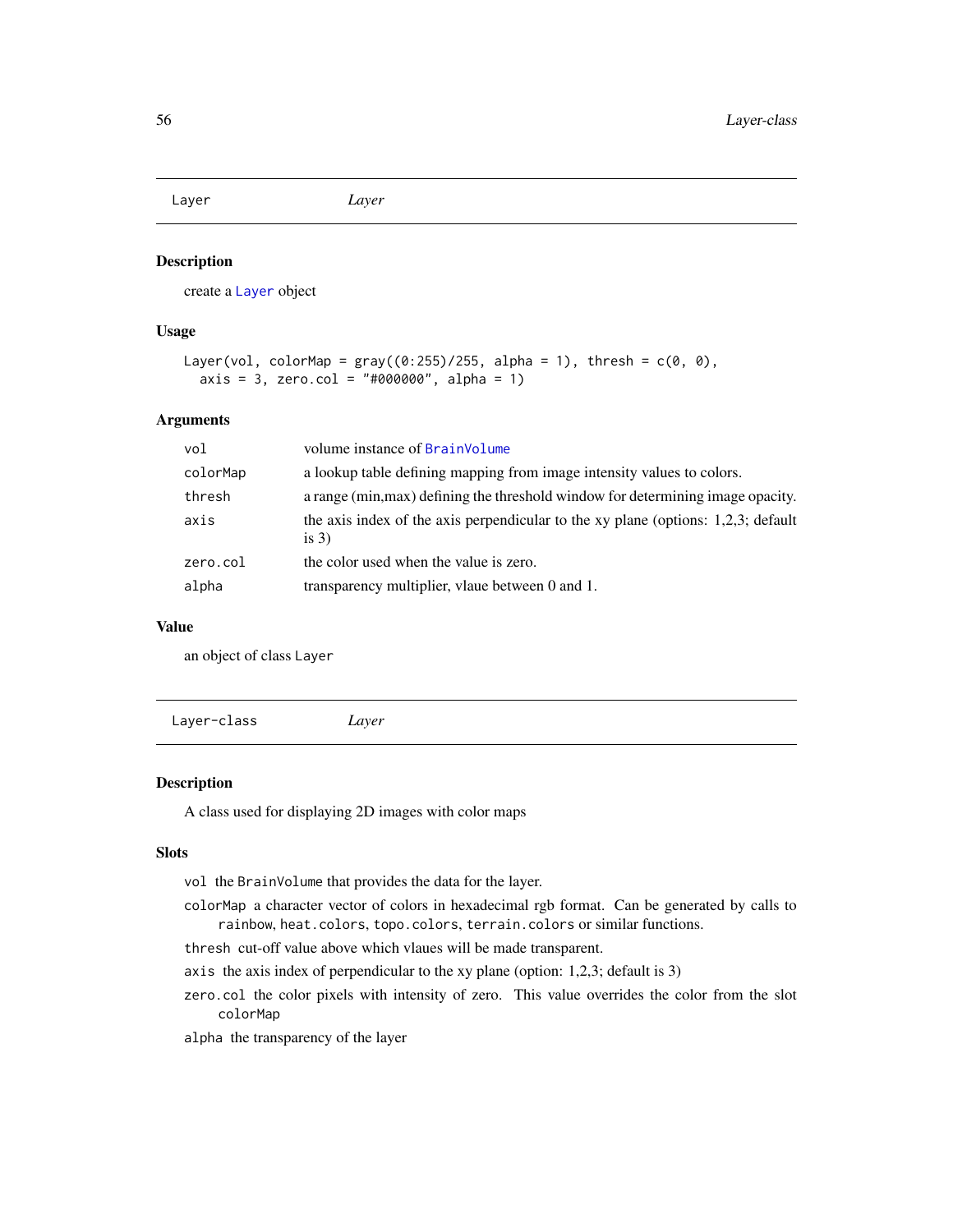length,ROIVolume-method

*Get length of* BrainVector*. This is the numbe rof volumes in the volume vector (e.g. the 4th image dimension)*

## Description

Get length of BrainVector. This is the numbe rof volumes in the volume vector (e.g. the 4th image dimension)

## Usage

## S4 method for signature 'ROIVolume' length(x)

## S4 method for signature 'BrainVector' length(x)

#### Arguments

x the object to get length

loadBucket *loadBucket*

## Description

load a BrainBucket object from file

## Usage

```
loadBucket(fileName, pattern = NULL, indices = NULL)
```

| fileName | the name of the file to load                                                       |
|----------|------------------------------------------------------------------------------------|
| pattern  | optional regular expression used to filter the sub-volumes using associated labels |
| indices  | optional set of sub-volume indices to load                                         |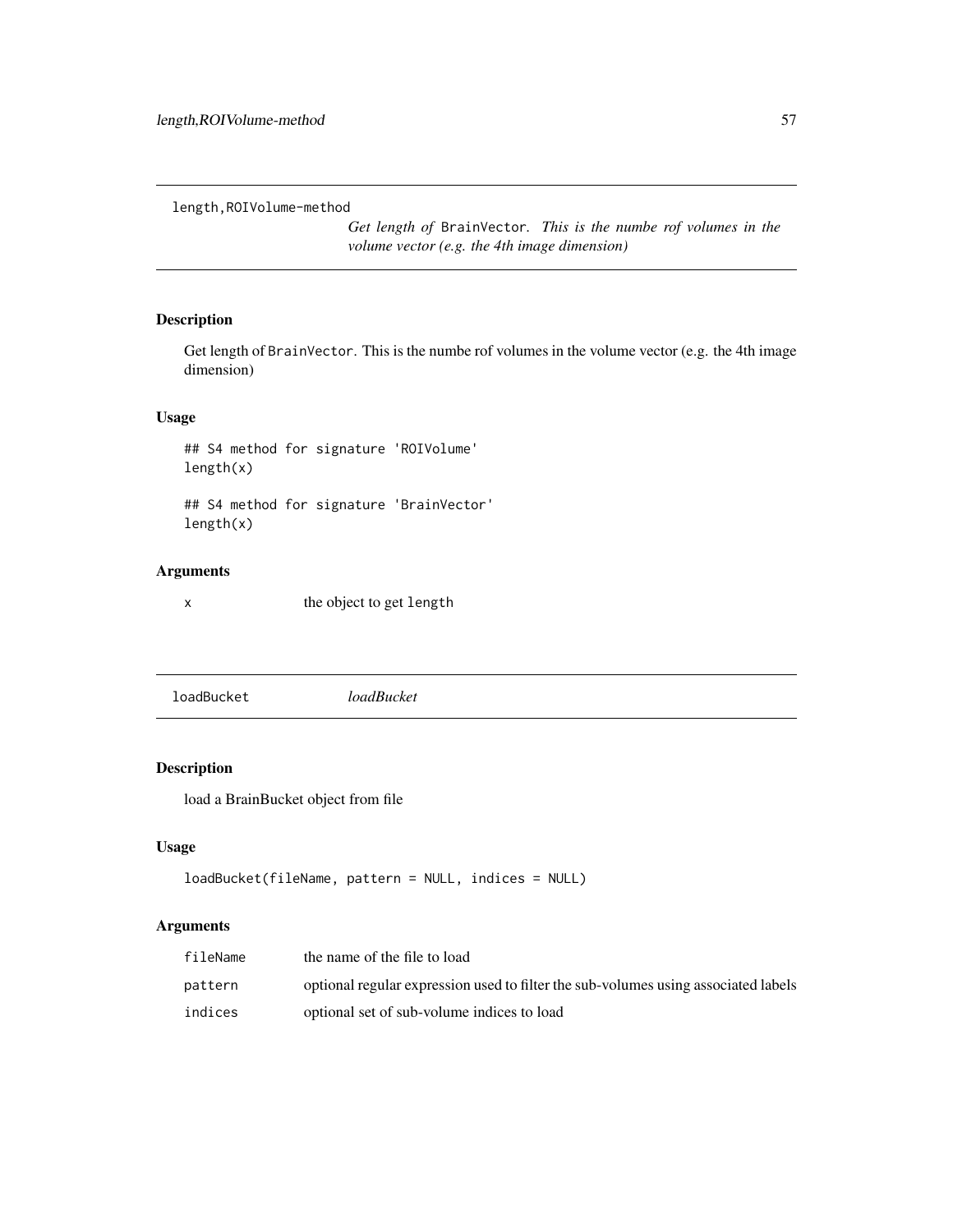#### Description

Generic function to load data from a data source load a BrainSurface loadData Load data from a [BrainBucketSource](#page-19-0) load a BrainVolume

## Usage

 $loadData(x, ...)$ 

## S4 method for signature 'BrainSurfaceSource' loadData(x)

## S4 method for signature 'SparseBrainVectorSource' loadData(x)

## S4 method for signature 'BrainVectorSource' loadData(x, mmap = FALSE)

## S4 method for signature 'BrainBucketSource' loadData(x, key)

## S4 method for signature 'BrainVolumeSource' loadData(x)

## Arguments

| $\mathsf{x}$ | a data source                           |
|--------------|-----------------------------------------|
| $\cdots$     | additional arguments                    |
| mmap         | use memory-mapped file                  |
| key          | the name or index of the bucket to load |

## Value

an instance of class [BrainVector](#page-26-0)

an instance of class [BrainVolume](#page-28-0)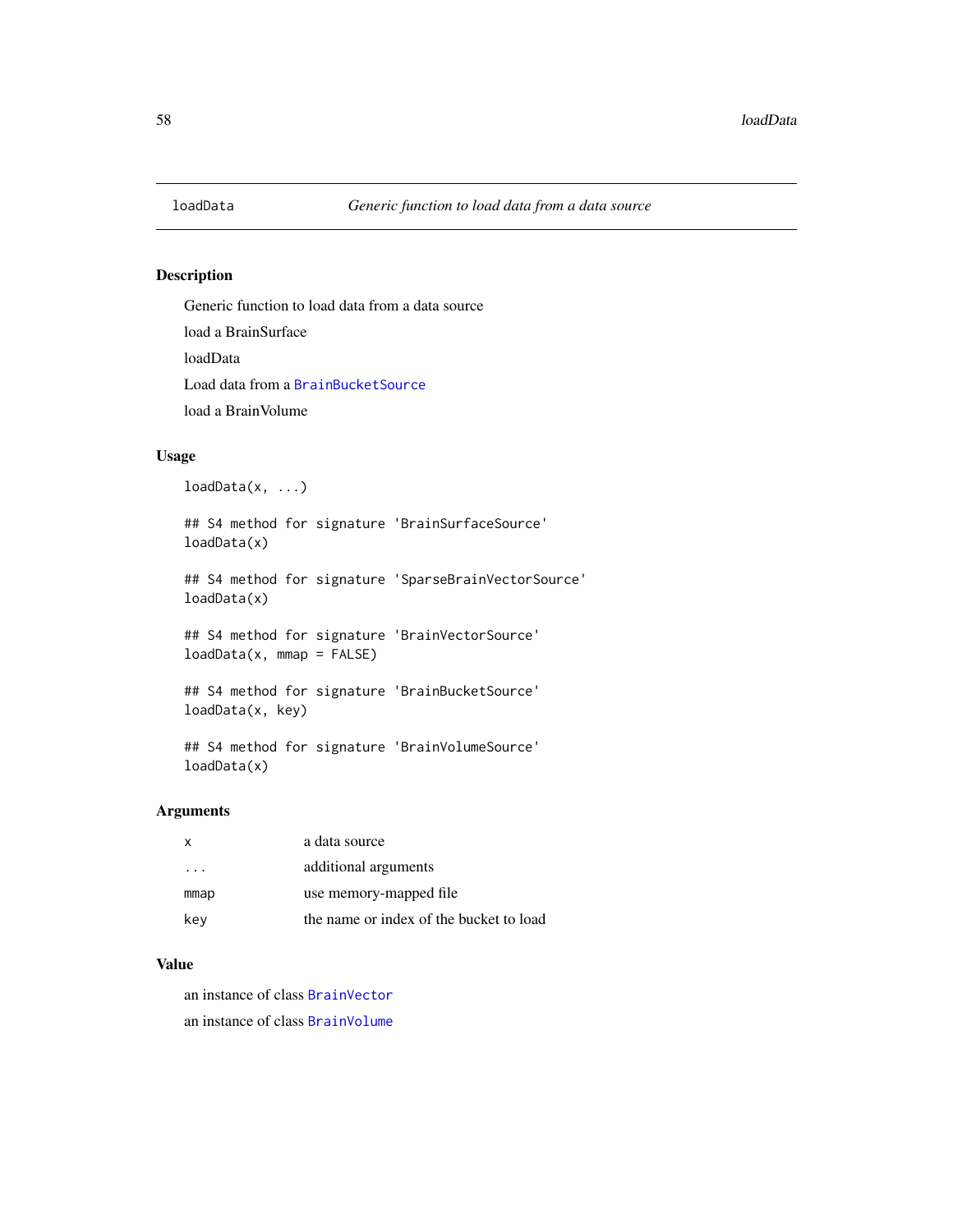loadFSSurface *load Freesurfer ascii surface*

## Description

load Freesurfer ascii surface

## Usage

loadFSSurface(mesh)

## Arguments

mesh file name of mesh to read in.

loadSurface *load an surface from a set of files*

# Description

load an surface from a set of files

## Usage

loadSurface(surfaceName, surfaceDataName)

#### Arguments

surfaceName the name of the file containing the surface geometry.

surfaceDataName

the name of the file containing the values to be mapped to the surface.

#### Value

an instance of the class [BrainSurface](#page-24-1)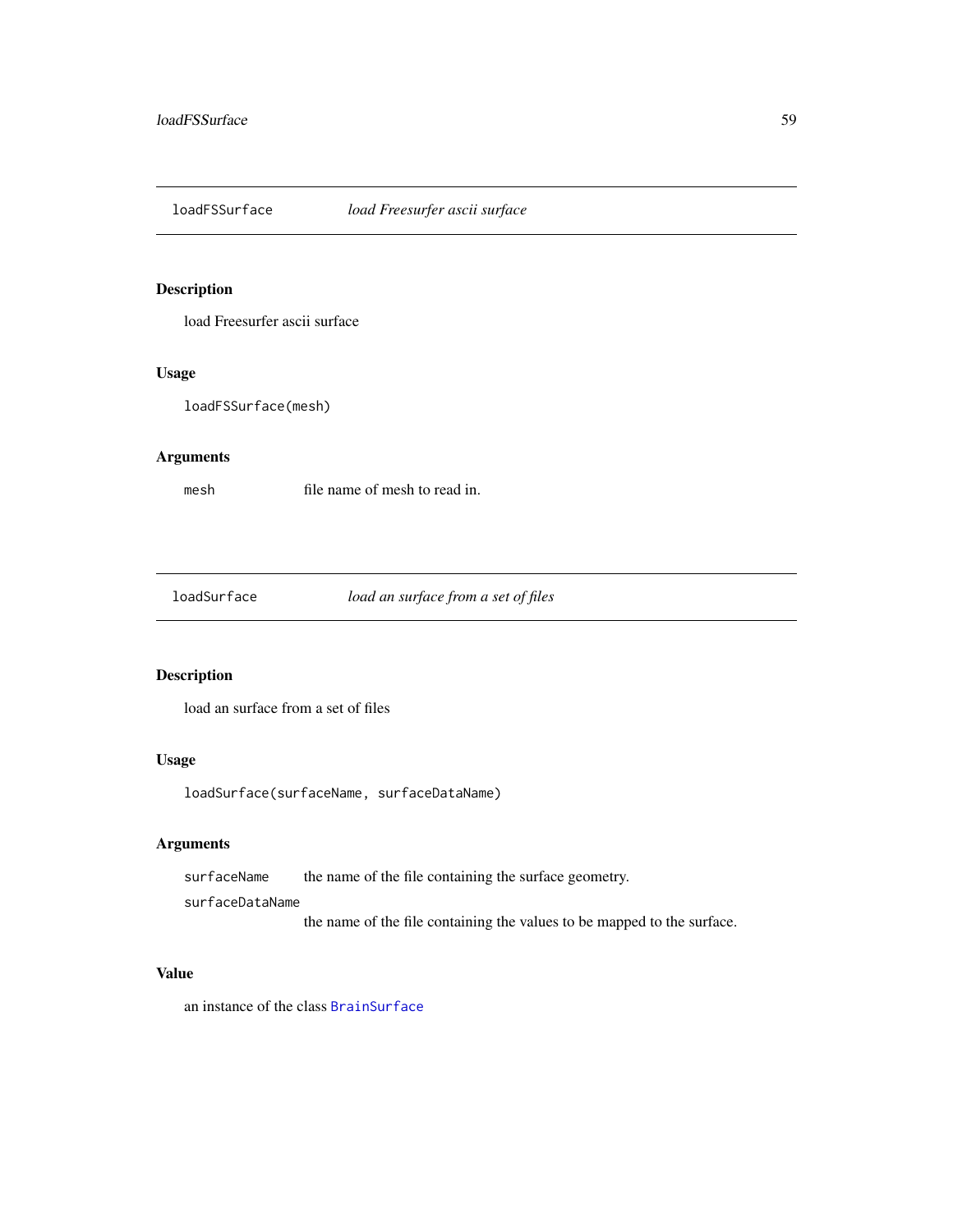loadVector *loadVector*

## Description

load an image volume from a file

### Usage

loadVector(fileName, indices = NULL, mask = NULL)

## Arguments

| fileName | the name of the file to load                                               |
|----------|----------------------------------------------------------------------------|
| indices  | the indices of the sub-volumes to load (e.g. if the file is 4-dimensional) |
| mask     | a mask defining the spatial elements to load                               |

# Value

an [BrainVector](#page-26-0) object

loadVolume *Load an image volume from a file*

## Description

Load an image volume from a file

## Usage

loadVolume(fileName, index = 1)

## Arguments

| fileName | the name of the file to load                                |
|----------|-------------------------------------------------------------|
| index    | the index of the volume (e.g. if the file is 4-dimensional) |

#### Value

an instance of the class [DenseBrainVolume](#page-38-0)

## Examples

```
fname <- system.file("extdata", "global_mask.nii", package="neuroim")
x <- loadVolume(fname)
print(dim(x))
space(x)
```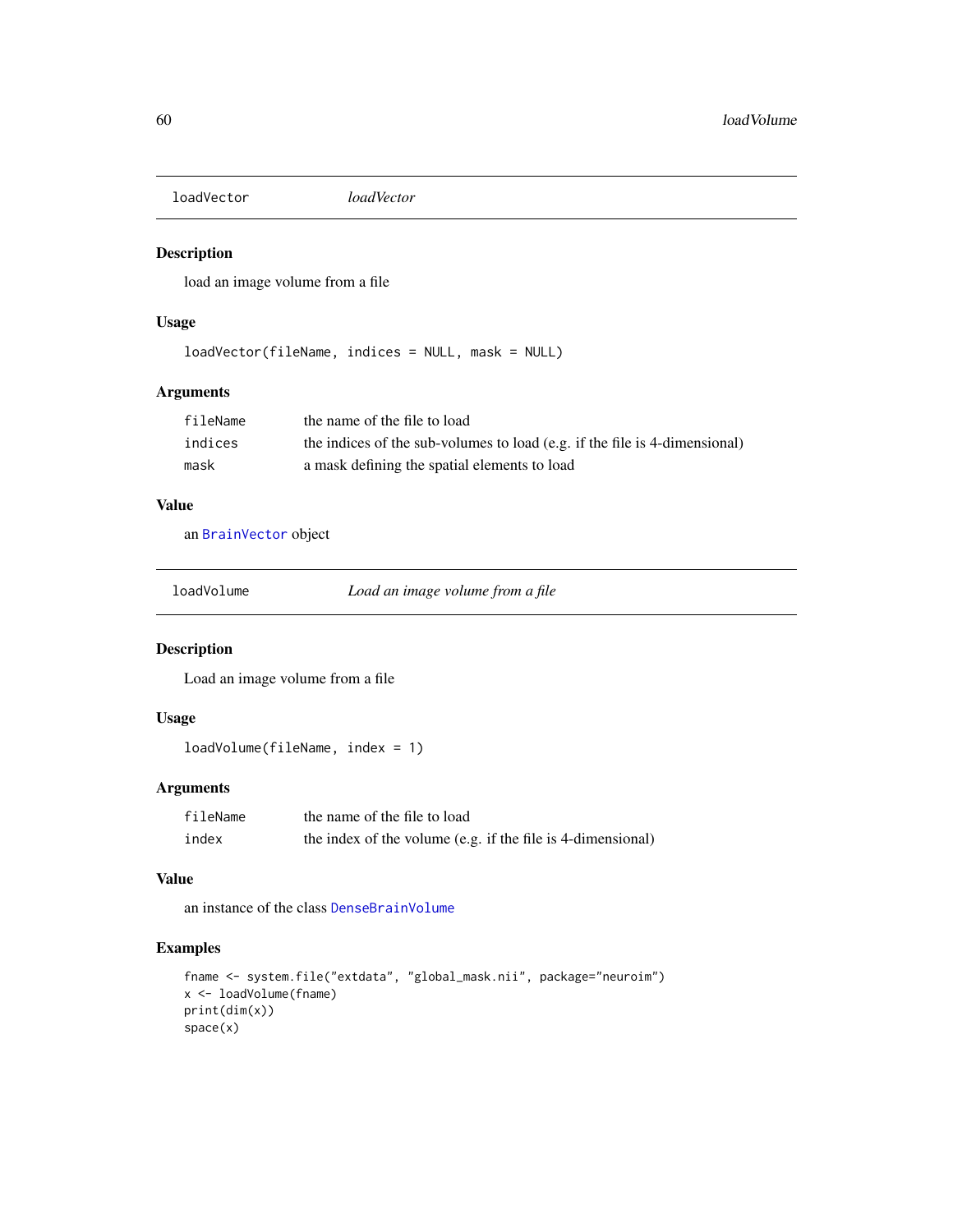loadVolumeList *loadVolList*

#### Description

load a list of image volumes and return a [BrainVector](#page-26-0) instance

## Usage

```
loadVolumeList(fileNames, mask = NULL)
```
## Arguments

| fileNames | a list of files to load                              |
|-----------|------------------------------------------------------|
| mask      | an optional mask indicating subset of voxels to load |

## Value

an instance of class [BrainVector](#page-26-0)

```
LogicalBrainVolume-class
```
*LogicalBrainVolume*

## Description

Three-dimensional brain image where all values are either TRUE or FALSE Construct a [LogicalBrainVolume](#page-60-0) instance

## Usage

```
LogicalBrainVolume(data, space, source = NULL, label = "", indices = NULL)
```
## Arguments

| data    | a three-dimensional array, a 1D vector with length equal to $\text{prod}(dim(\text{space}))$ ,<br>or a set of indices where elements are TRUE |
|---------|-----------------------------------------------------------------------------------------------------------------------------------------------|
| space   | an instance of class BrainSpace                                                                                                               |
| source  | an instance of class BrainSource                                                                                                              |
| label   | a character string                                                                                                                            |
| indices | an optional 1-d index vector                                                                                                                  |

# Value

[LogicalBrainVolume](#page-60-0) instance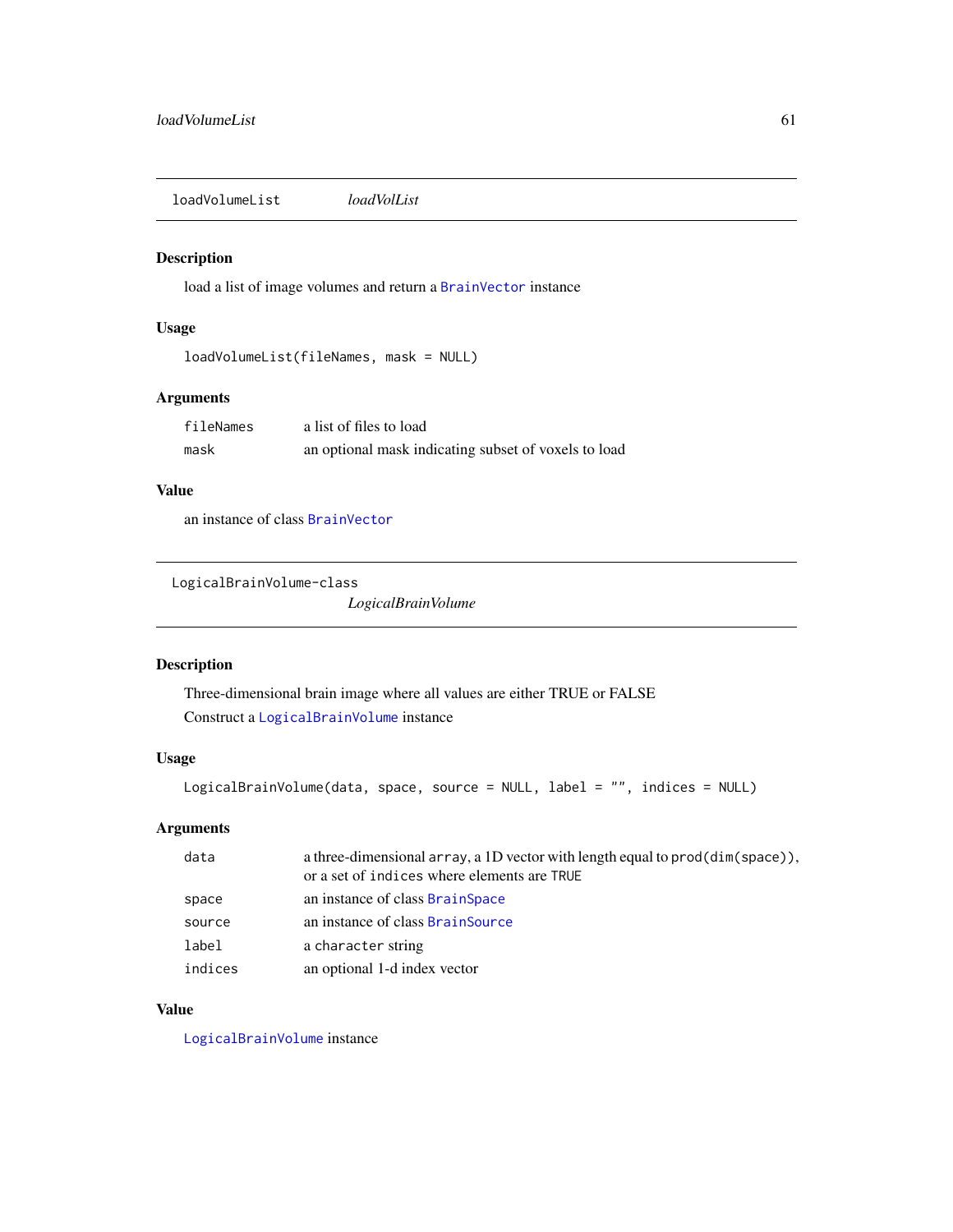# Description

Index Lookup operation lookup

# Usage

```
lookup(x, i, ...)
```
## S4 method for signature 'SparseBrainVector,numeric' lookup(x, i)

## S4 method for signature 'IndexLookupVolume,numeric' lookup(x, i)

## Arguments

| x         | the object to query  |
|-----------|----------------------|
| i         | the index to lookup  |
| $\ddotsc$ | additional arguments |

| makeVector | makeVector |  |  |
|------------|------------|--|--|
|            |            |  |  |

# Description

Construct a [BrainVector](#page-26-0) instance, using default (dense) implementation

## Usage

```
makeVector(data, refdata, source = NULL, label = "")
```
## Arguments

| data    | a four-dimensional array                                                                              |
|---------|-------------------------------------------------------------------------------------------------------|
| refdata | an instance of class BrainVector or BrainVolume containing the reference<br>space for the new vector. |
| source  | an instance of class BrainSource                                                                      |
| label   | a character string                                                                                    |

## Value

[DenseBrainVector](#page-37-0) instance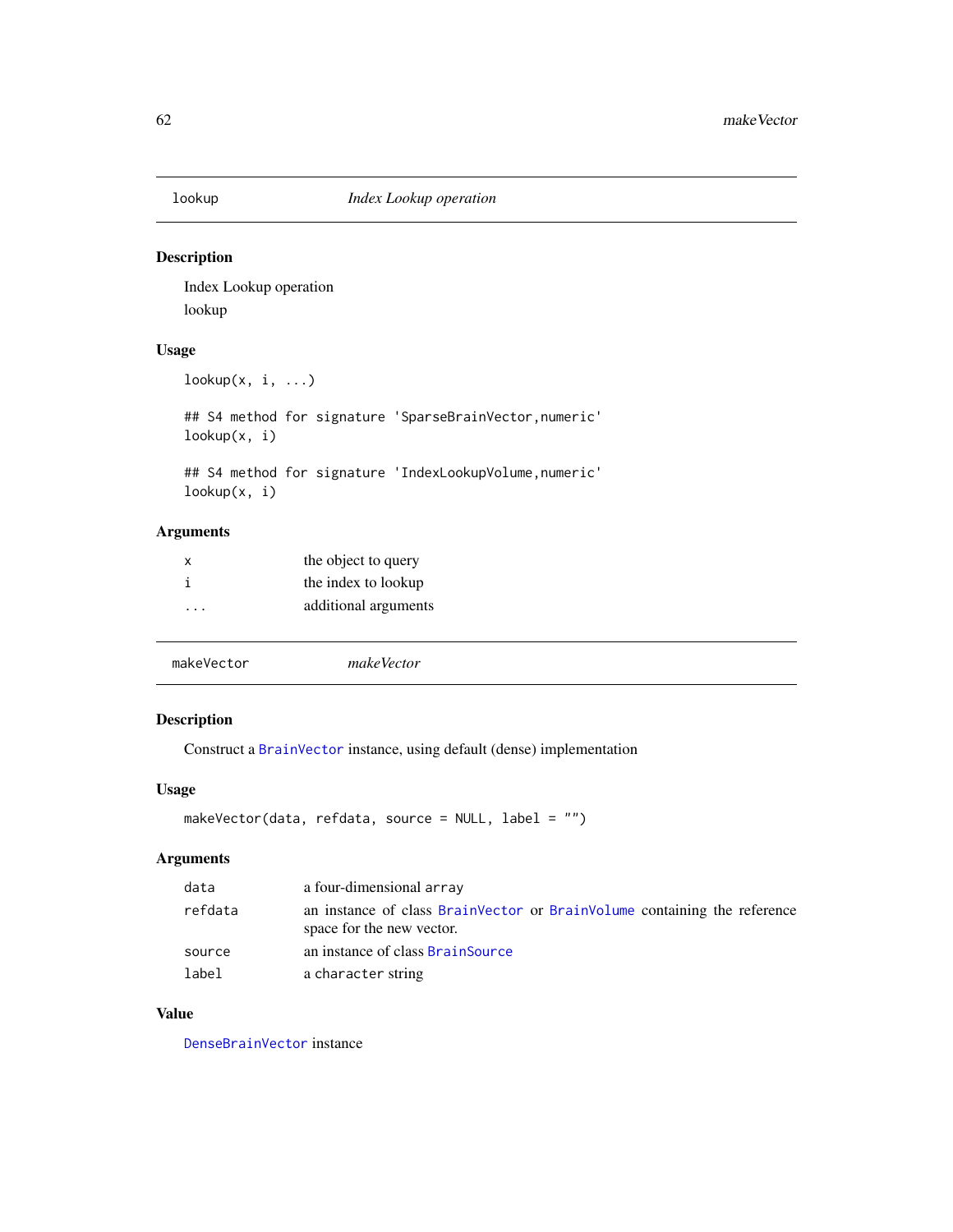makeVolume *makeVolume*

## Description

Construct a [BrainVolume](#page-28-0) instance, using default (dense) implementation

## Usage

```
makeVolume(data = NULL, refvol, source = NULL, label = "",
  indices = NULL)
```
## Arguments

| data    | an optional one- or three-dimensional vector or array                                  |
|---------|----------------------------------------------------------------------------------------|
| refvol  | an instance of class BrainVolume containing the reference space for the new<br>volume. |
| source  | an optional instance of class BrainSource                                              |
| label   | an optional character string                                                           |
| indices | an optional 1d vector of indices in to the 3d space                                    |

## Value

[DenseBrainVolume](#page-38-0) instance

## Examples

```
bspace \leq BrainSpace(c(64,64,64), spacing=c(1,1,1))
dat <- array(rnorm(64*64*64), c(64,64,64))
bvol <- BrainVolume(dat,bspace, label="test")
bvol2 <- makeVolume(dat, bvol)
all.equal(as.array(bvol),as.array(bvol2))
data <- 1:10
indices = seq(1,1000, length.out=10)bvol3 <- makeVolume(data,bvol,indices=indices)
sum(bvol3) == sum(data)
```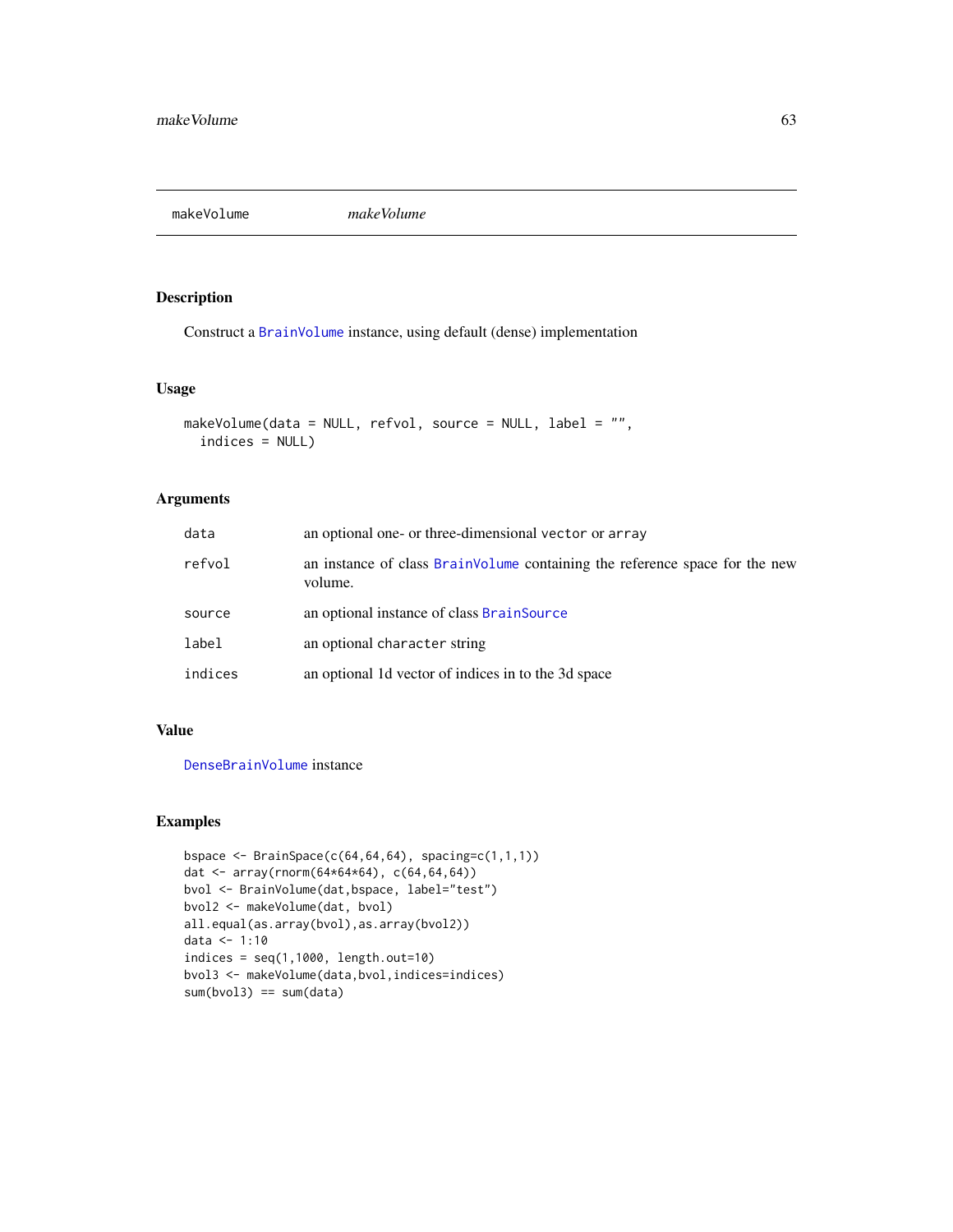## Description

Generic function to apply a function to an object apply a kernel function to a [BrainVolume](#page-28-0)

## Usage

 $map(x, m, \ldots)$ 

## S4 method for signature 'BrainVolume,Kernel'  $map(x, m, mask = NULL)$ 

## Arguments

| X    | the object that is mapped                     |
|------|-----------------------------------------------|
| m    | the mapping object                            |
| .    | additional arguments                          |
| mask | restrict application of kernel to maksed area |

| mapToColors | mapToColors |
|-------------|-------------|
|             |             |

## Description

map an matrix of intensity values to a matrix of color values.

## Usage

```
mapToColors(imslice, col = heat.colors(128, alpha = 1),
 zero.col = "#00000000", alpha = 1)
```

| imslice  | an image matrix defining intensity values |
|----------|-------------------------------------------|
| col      | a color map                               |
| zero.col | the background color.                     |
| alpha    | transparency multiplier                   |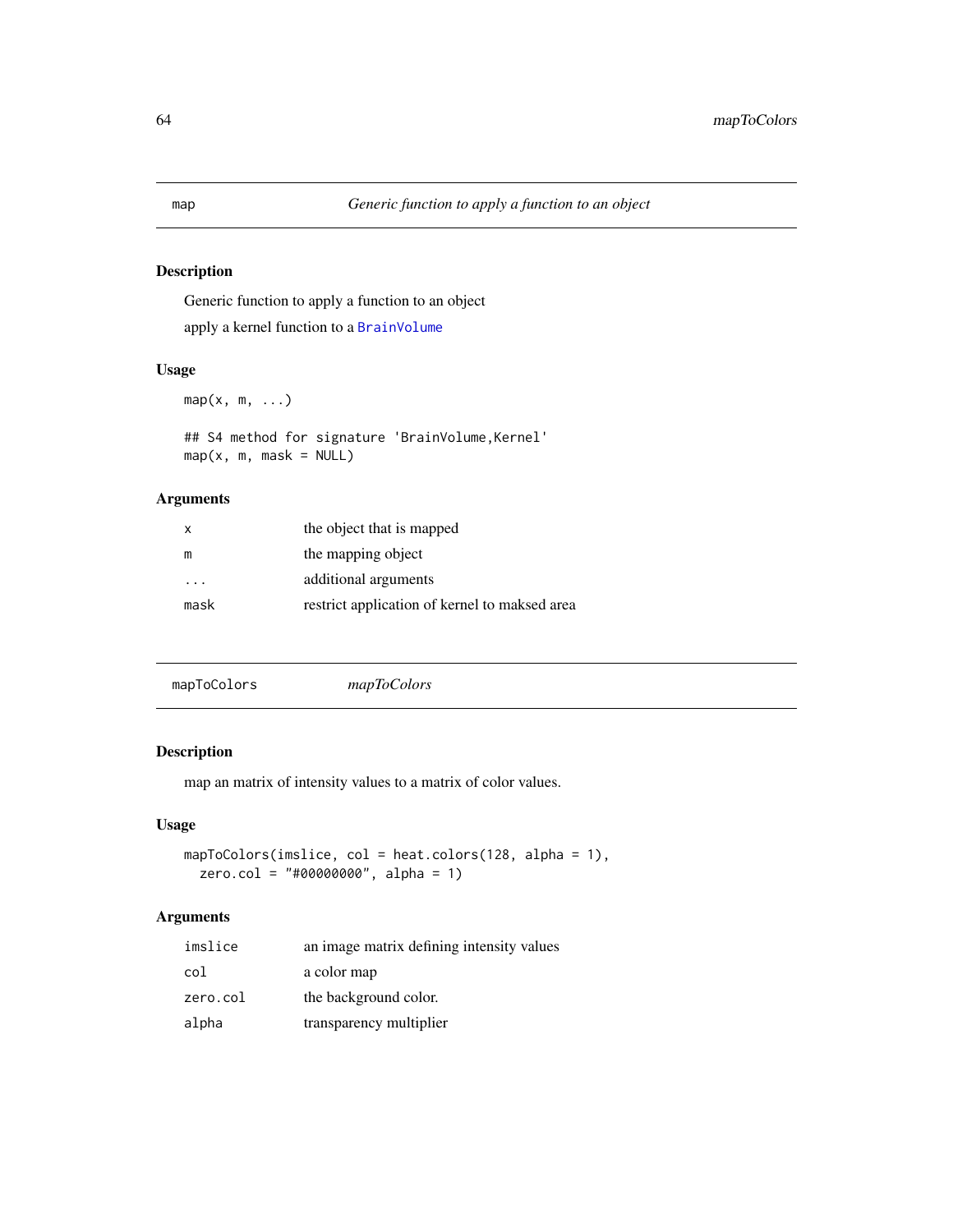matchAnatomy2D *given two named axes return AxisSet2D singleton*

# Description

given two named axes return AxisSet2D singleton

## Usage

matchAnatomy2D(axis1, axis2)

## Arguments

| axis1 | the first axis  |
|-------|-----------------|
| axis2 | the second axis |

matchAnatomy3D *given three named axes return AxisSet3D singleton*

## Description

given three named axes return AxisSet3D singleton

## Usage

```
matchAnatomy3D(axis1, axis2, axis3)
```

| axis1 | the first axis  |
|-------|-----------------|
| axis2 | the second axis |
| axis3 | the third axis  |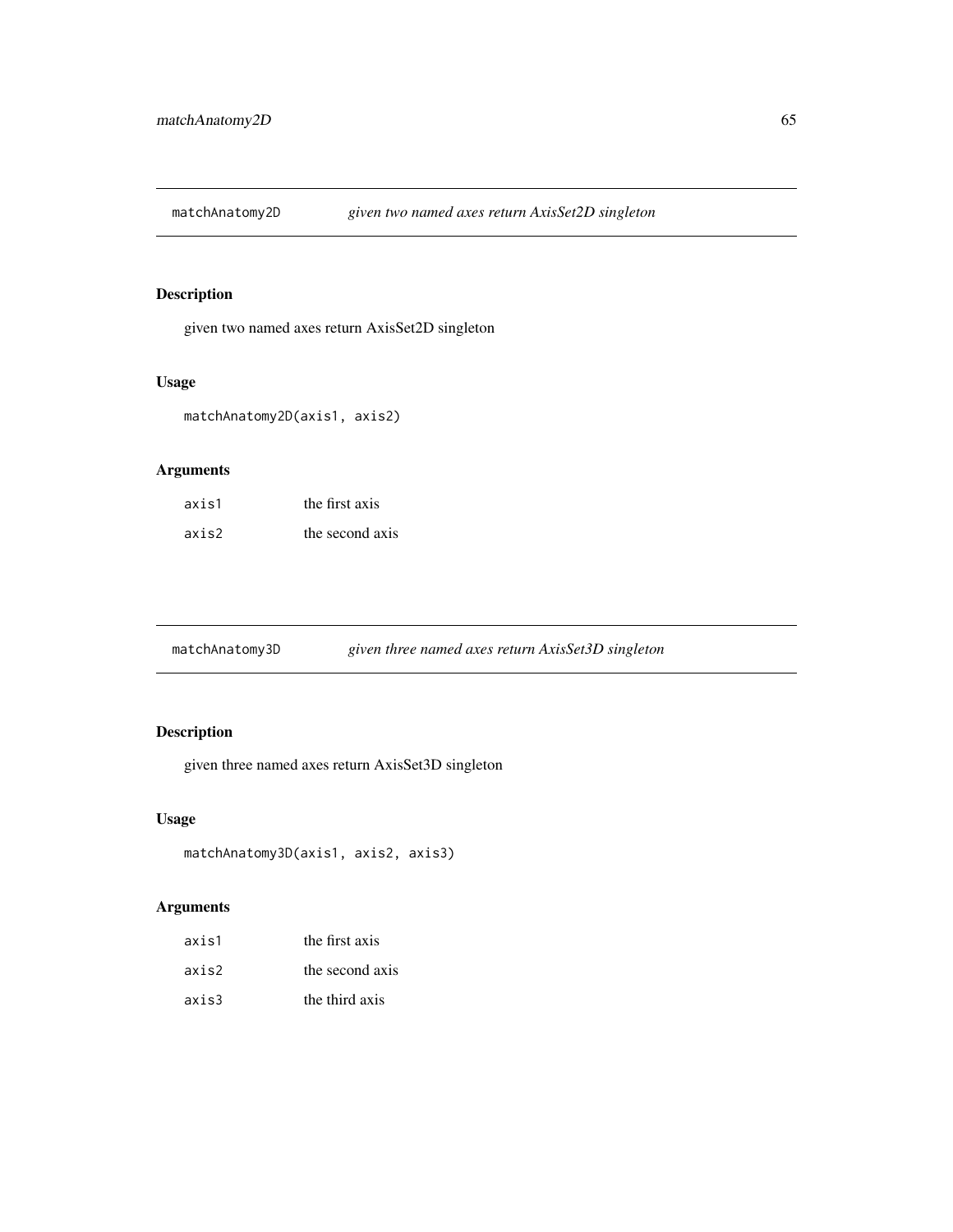matrixToVolumeList *matrixToVolumeList converts a matrix to a list of BrainVolumes with values filled at grid coordinates determined by the* vox *argument.*

## Description

matrixToVolumeList converts a matrix to a list of BrainVolumes with values filled at grid coordinates determined by the vox argument.

## Usage

```
matrixToVolumeList(voxmat, mat, mask, default = NA)
```
## Arguments

| voxmat  | an N by 3 matrix of voxel coordinates                                                                                   |
|---------|-------------------------------------------------------------------------------------------------------------------------|
| mat     | an N by M matrix of values where M is the number of volumes to create (e.g.<br>one volume per column in mat)            |
| mask    | a reference volume defining the geometry of the output volumes. This can either<br>be of type BrainSpace or BrainVolume |
| default | the value that will be used for voxels not contained within voxmat (defualt is NA)                                      |
|         |                                                                                                                         |

#### Value

a list of BrainVolume instances, one for each column of mat

mergePartitions *mergePartitions*

# Description

mergePartitions

merge partititons in a ClusteredBrainVolume

## Usage

```
mergePartitions(x, K, features, ...)
```
## S4 method for signature 'ClusteredBrainVolume, numeric, matrix' mergePartitions(x, K, features)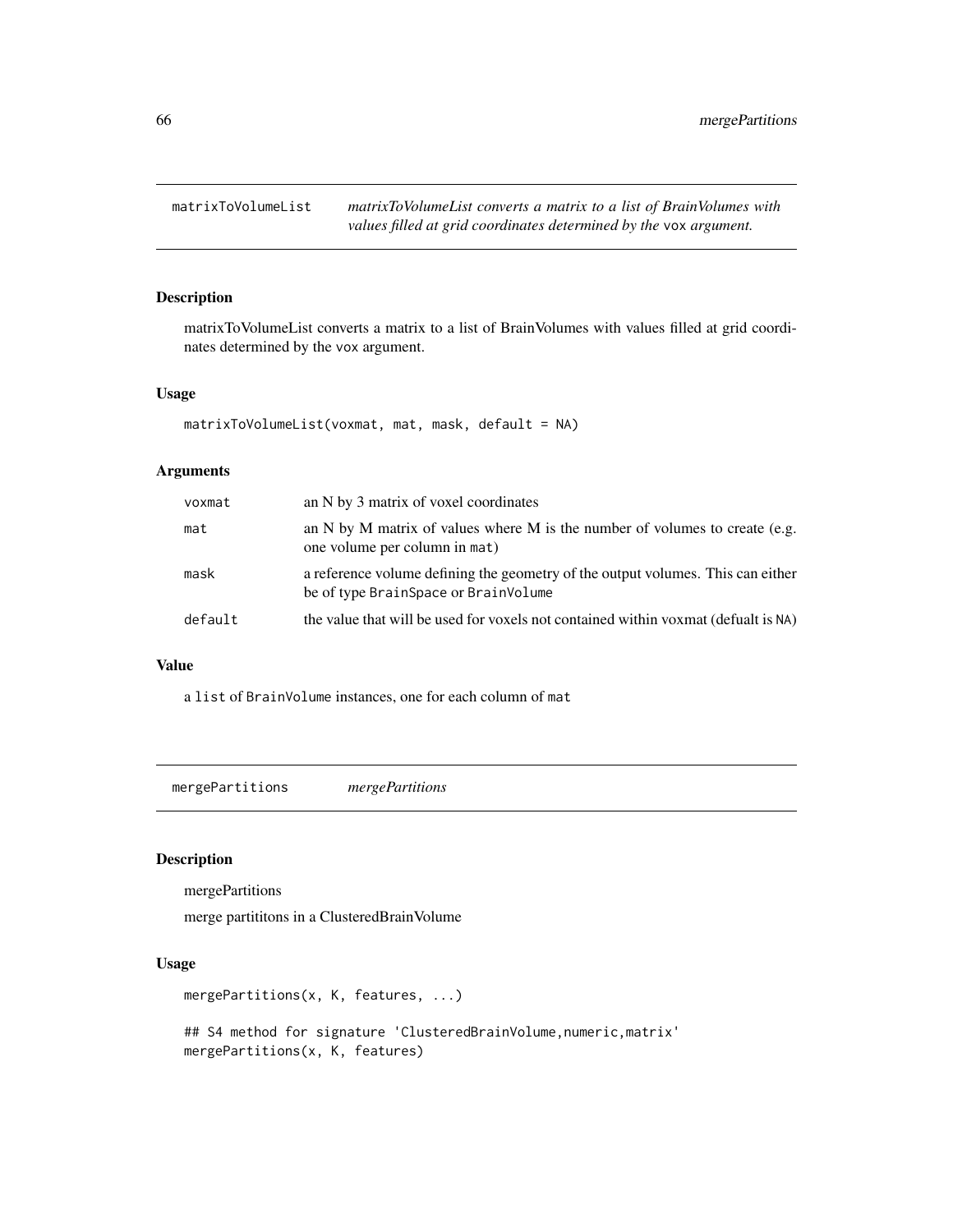# MNI\_SPACE\_1MM 67

# Arguments

| x        | the object to merge                       |
|----------|-------------------------------------------|
| Κ        | the number of merged partitions           |
| features | the features used to define the partition |
|          | additional arguments                      |

MNI\_SPACE\_1MM *MNI SPACE 1MM*

## Description

This is a BrainSpace object encoding the geometry of the MNI\_1MM template.

## Usage

data(MNI\_SPACE\_1MM)

## Format

a BrainSpace instance

NamedAxis-class *NamedAxis*

# Description

This class represents an axis with a name attribute

## Slots

axis the name of the axis

direction of axis (-1,+1)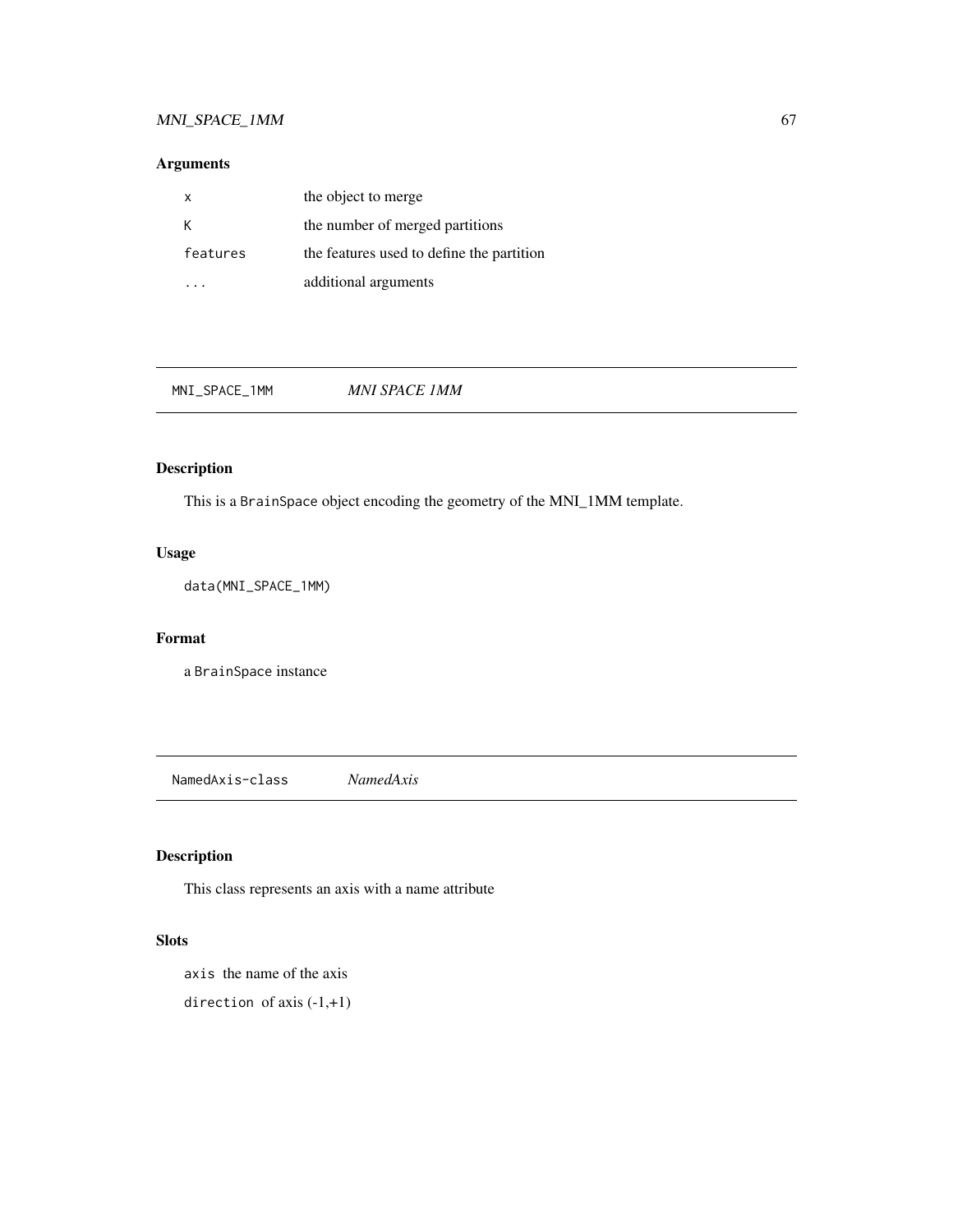68 and the contract of the contract of the contract of the contract of the contract of the contract of the contract of the contract of the contract of the contract of the contract of the contract of the contract of the con

names,BrainBucketSource-method *names*

## Description

names

## Usage

## S4 method for signature 'BrainBucketSource' names(x) ## S4 method for signature 'BrainBucket'

names(x)

# Arguments

x the object to get names of

ndim *Generic function to extract the number of dimensions of an object*

## Description

Generic function to extract the number of dimensions of an object

#### Usage

```
ndim(x, ...)
## S4 method for signature 'AxisSet'
ndim(x, \ldots)## S4 method for signature 'BrainData'
ndim(x)
## S4 method for signature 'BrainSpace'
```
ndim(x)

| X | n-dimensional object |
|---|----------------------|
| . | additional arguments |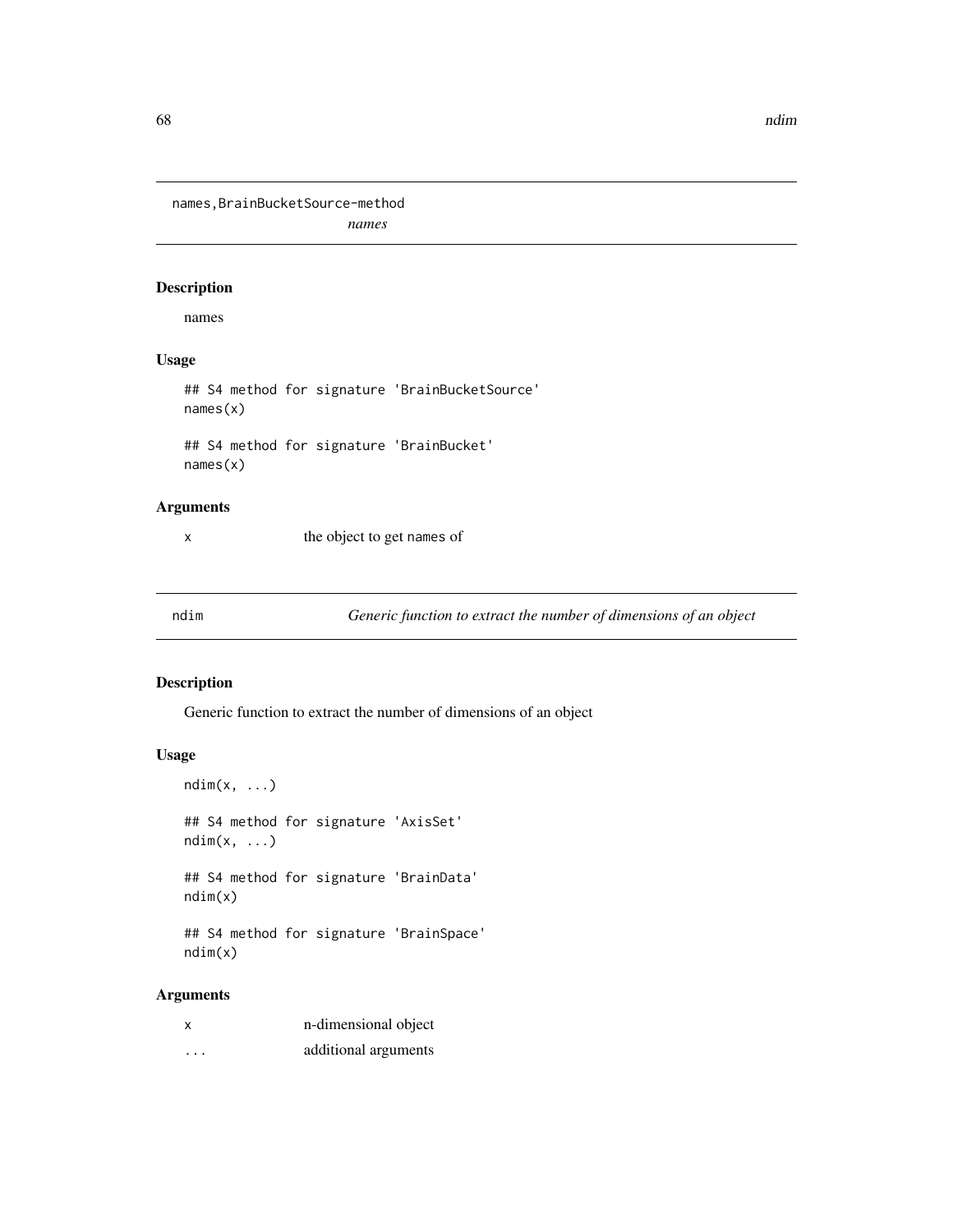#### neuroim 69

## Examples

```
x = \text{BrainSpace}(c(10, 10, 10), c(1, 1, 1))ndim(x) == 3x = \text{BrainSpace}(c(10, 10, 10, 3), c(1, 1, 1, 1))ndim(x) == 4
```
neuroim *neuroim*

## Description

Data structures for analysis of neuroimaging data.

## Details

none

<span id="page-68-0"></span>NIfTIFileDescriptor-class

*NIfTIFileDescriptor*

# Description

This class supports the NIfTI file format

NIfTIMetaInfo *Constructor for* [NIfTIMetaInfo](#page-44-0) *class*

## Description

Constructor for [NIfTIMetaInfo](#page-44-0) class

## Usage

NIfTIMetaInfo(descriptor, nifti\_header)

## Arguments

| descriptor   | an instance of class NIfTIFileDescriptor |
|--------------|------------------------------------------|
| nifti_header | a list returned by readNIftiHeader       |

# Value

an instance of class [NIfTIMetaInfo](#page-44-0)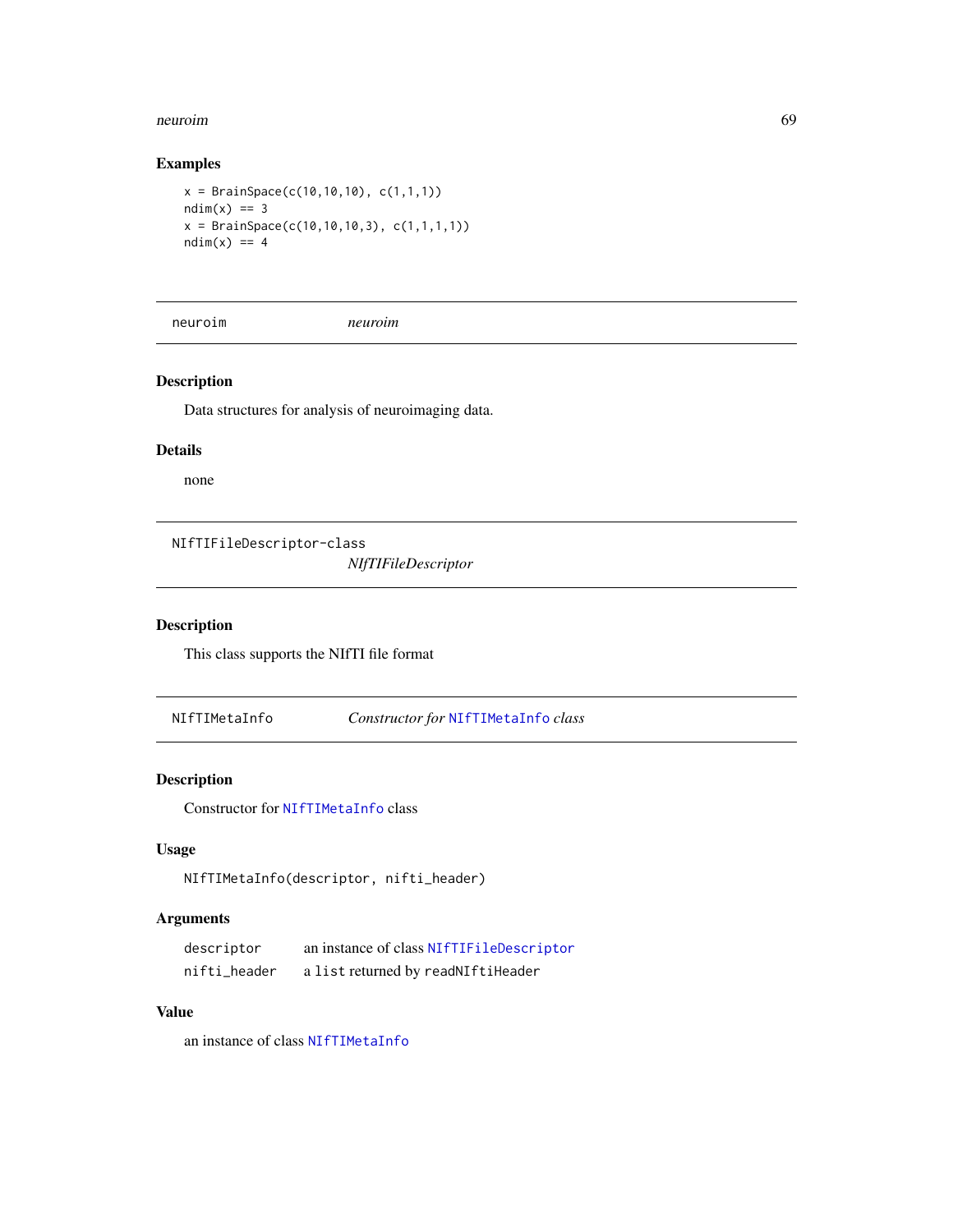NIMLSurfaceDataMetaInfo

*Constructor for* [NIMLSurfaceDataMetaInfo](#page-69-0) *class*

## Description

Constructor for [NIMLSurfaceDataMetaInfo](#page-69-0) class

#### Usage

NIMLSurfaceDataMetaInfo(descriptor, header)

## Arguments

| descriptor | the file descriptor                  |
|------------|--------------------------------------|
| header     | a list containing header information |

<span id="page-69-0"></span>NIMLSurfaceDataMetaInfo-class

*NIMLSurfaceDataMetaInfo This class contains meta information for surface-based data for the NIML data format*

## Description

NIMLSurfaceDataMetaInfo

This class contains meta information for surface-based data for the NIML data format

#### **Slots**

data the numeric data matrix of surface values (rows = nodes, columns=surface vectors) nodeIndices the indices of the nodes for mapping to associated surface geometry.

NIMLSurfaceFileDescriptor-class *NIMLSurfaceFileDescriptor*

## Description

This class supports the NIML file format for surface-based data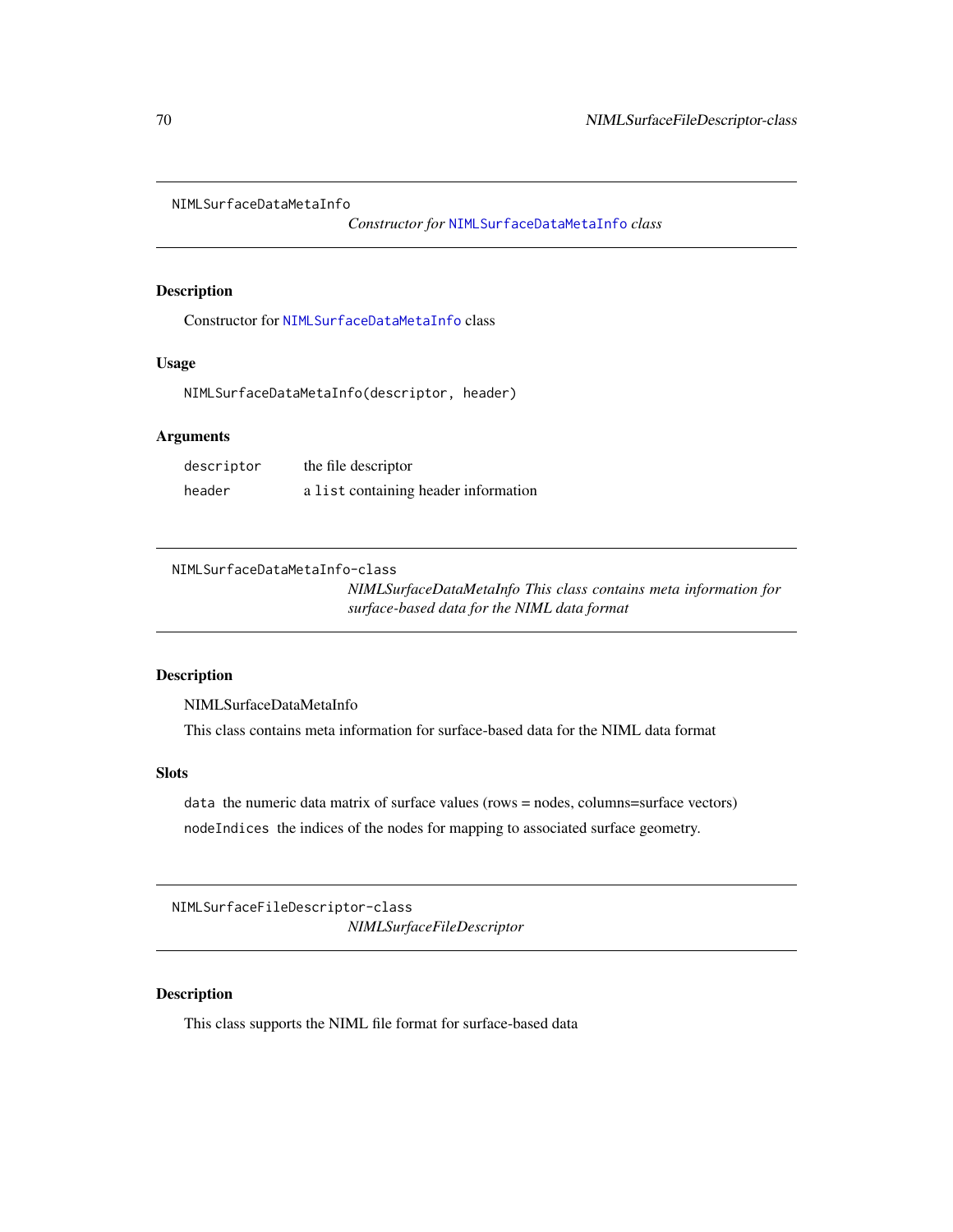NullMetaInfo-class *NullMetaInfo*

## Description

This is class is used to denote the absense of meta information

numClusters *numClusters*

#### Description

numClusters

get number of clusters in a ClusteredBrainVolume

## Usage

numClusters(x)

## S4 method for signature 'ClusteredBrainVolume' numClusters(x)

#### Arguments

x the object to extract number of clusters

origin *Generic getter to extract image origin*

## Description

Generic getter to extract image origin

#### Usage

origin(x) ## S4 method for signature 'BrainSpace' origin(x) ## S4 method for signature 'BrainData' origin(x)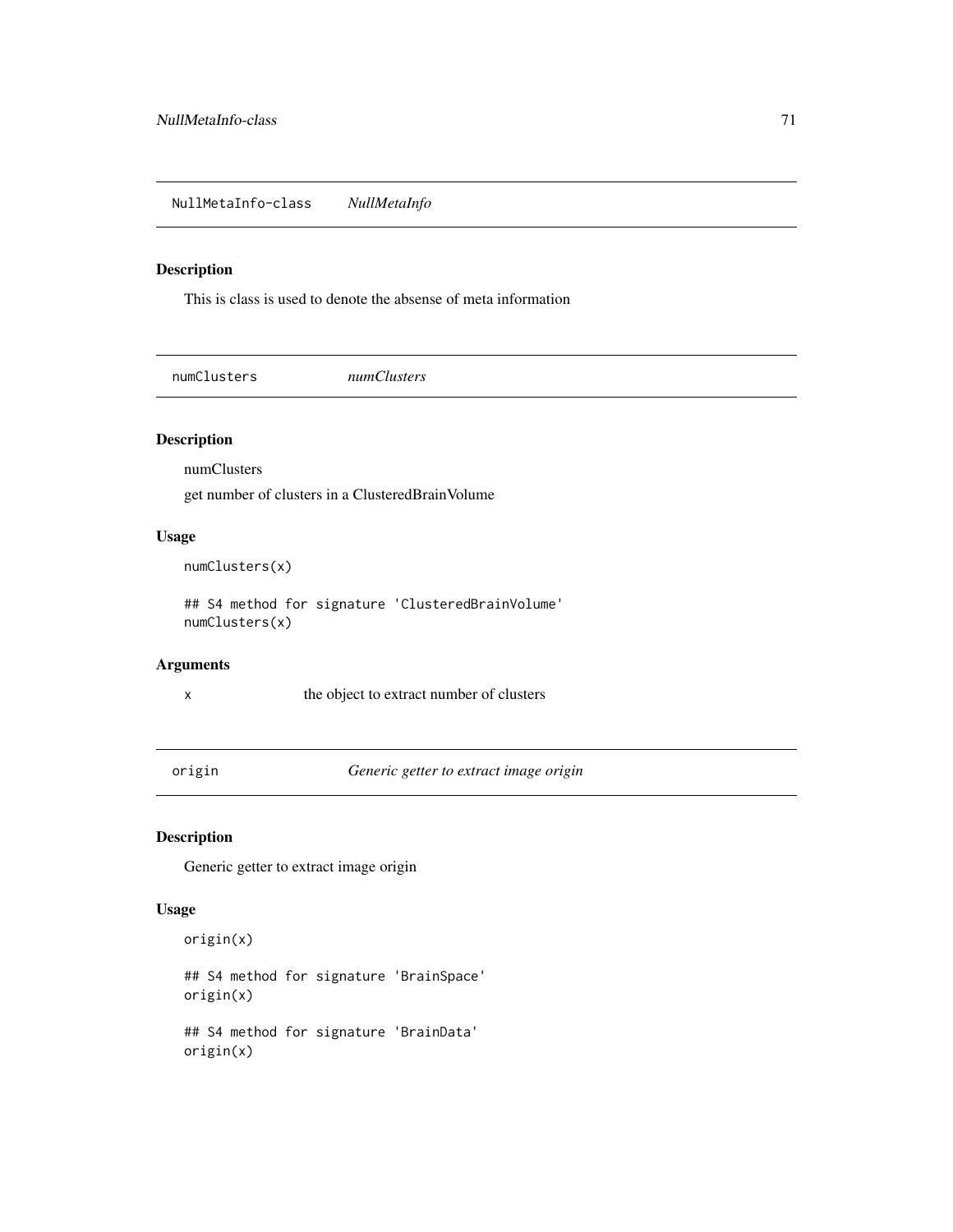#### 72 overlay and the contract of the contract of the contract of the contract of the contract of the contract of the contract of the contract of the contract of the contract of the contract of the contract of the contract of

## Arguments

x an object with an origin

## Examples

bspace <- BrainSpace(c(10,10,10), c(2,2,2)) origin(bspace)

overlay *overlay two objects*

## Description

overlay two objects overlay

# Usage

```
overlay(x, y, ...)
## S4 method for signature 'Layer,Layer'
overlay(x, y)
## S4 method for signature 'Overlay,Layer'
e1 + e2
## S4 method for signature 'Layer,Layer'
e1 + e2
```

| x              | the underlay object                                     |
|----------------|---------------------------------------------------------|
| У              | the overlay object                                      |
| $\cdot$        | additional arguments for class-specific implementations |
| e1             | the left operand                                        |
| e <sub>2</sub> | the right operand                                       |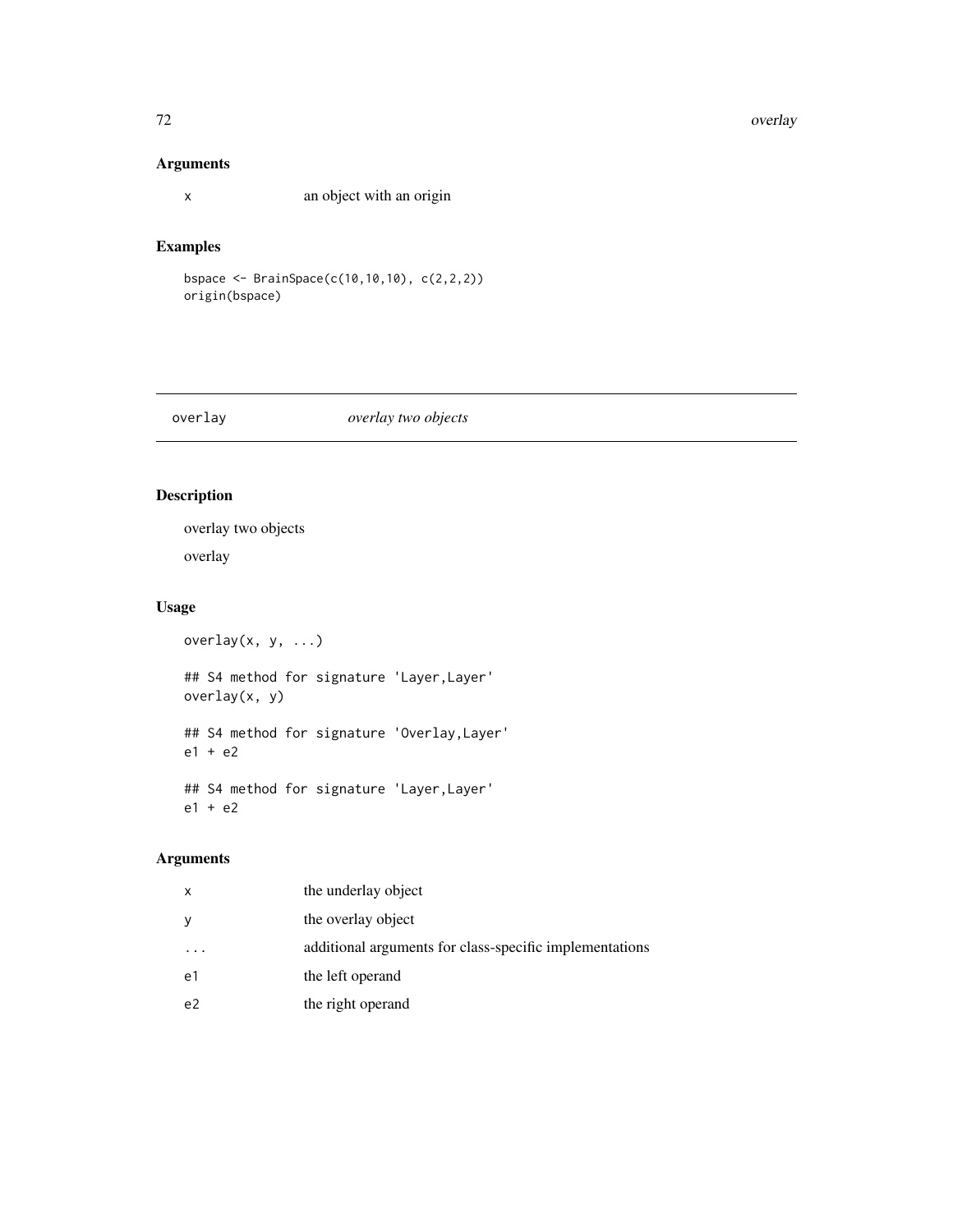# Description

partition

partition a ClusteredBrainVolume into K spatial disjoint components for every existing partition in the volume

# Usage

```
partition(x, K, features, ...)
```

```
## S4 method for signature 'ClusteredBrainVolume, numeric, matrix'
partition(x, K, features,
 method = "kmeans")
```
# Arguments

| x        | the object to partition                   |
|----------|-------------------------------------------|
|          | the number of partitions                  |
| features | the features used to define the partition |
|          | additional arguments                      |
| method   | clustering method                         |

permMat *Extract permutation matrix*

# Description

Extract permutation matrix permMat

### Usage

permMat(x, ...)

## S4 method for signature 'AxisSet2D' permMat(x, ...)

| X        | the object           |
|----------|----------------------|
| $\cdots$ | additional arguments |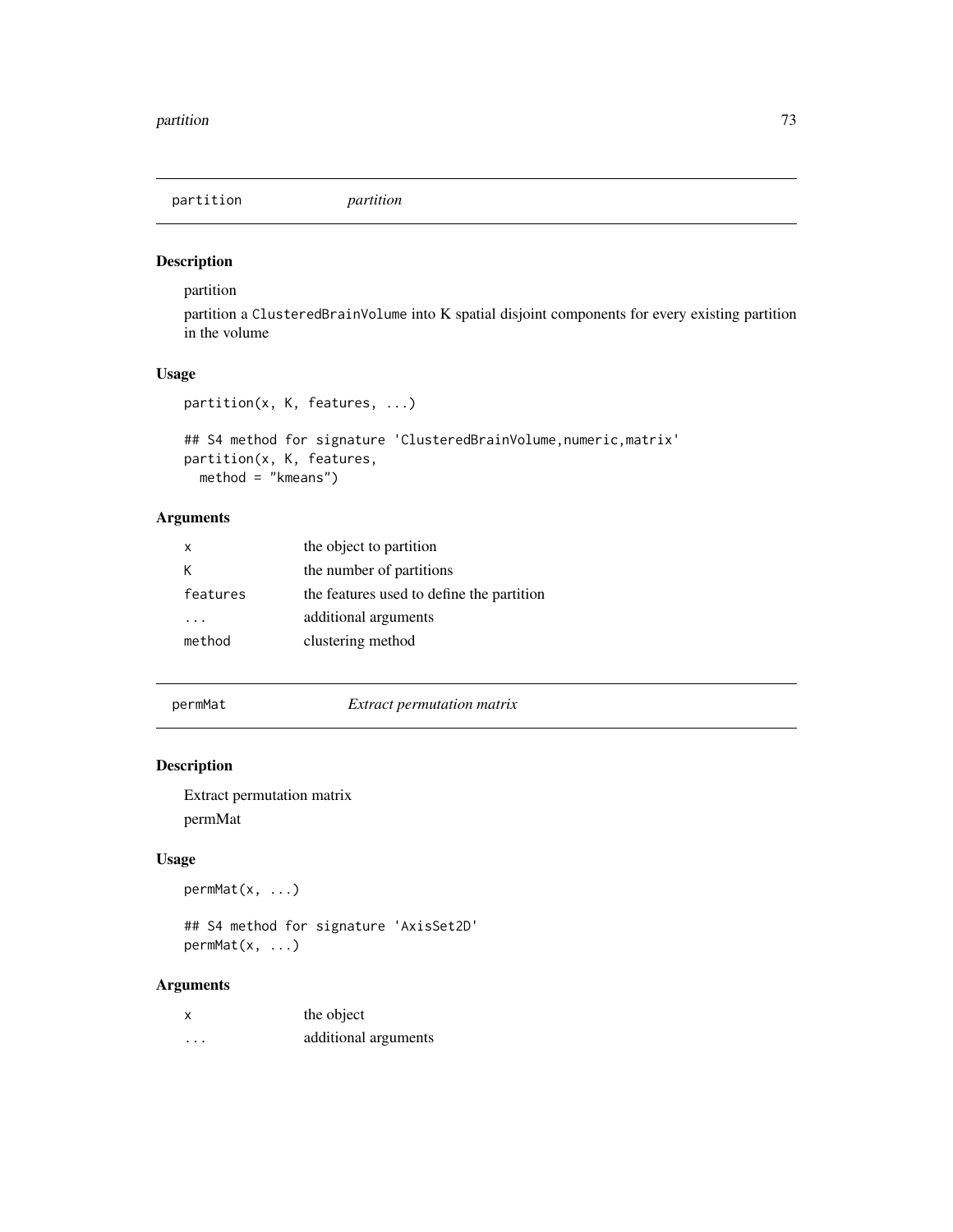pick *pick*

# Description

pick

# Usage

pick(x, mask, ...)

# Arguments

| x    | the object to pick from |
|------|-------------------------|
| mask | a mask object           |
|      | additional arguments    |

| print | Generic function to print an object |  |
|-------|-------------------------------------|--|
|-------|-------------------------------------|--|

# Description

Generic function to print an object

# Usage

 $print(x, \ldots)$ 

| X       | the object to print  |
|---------|----------------------|
| $\cdot$ | additional arguments |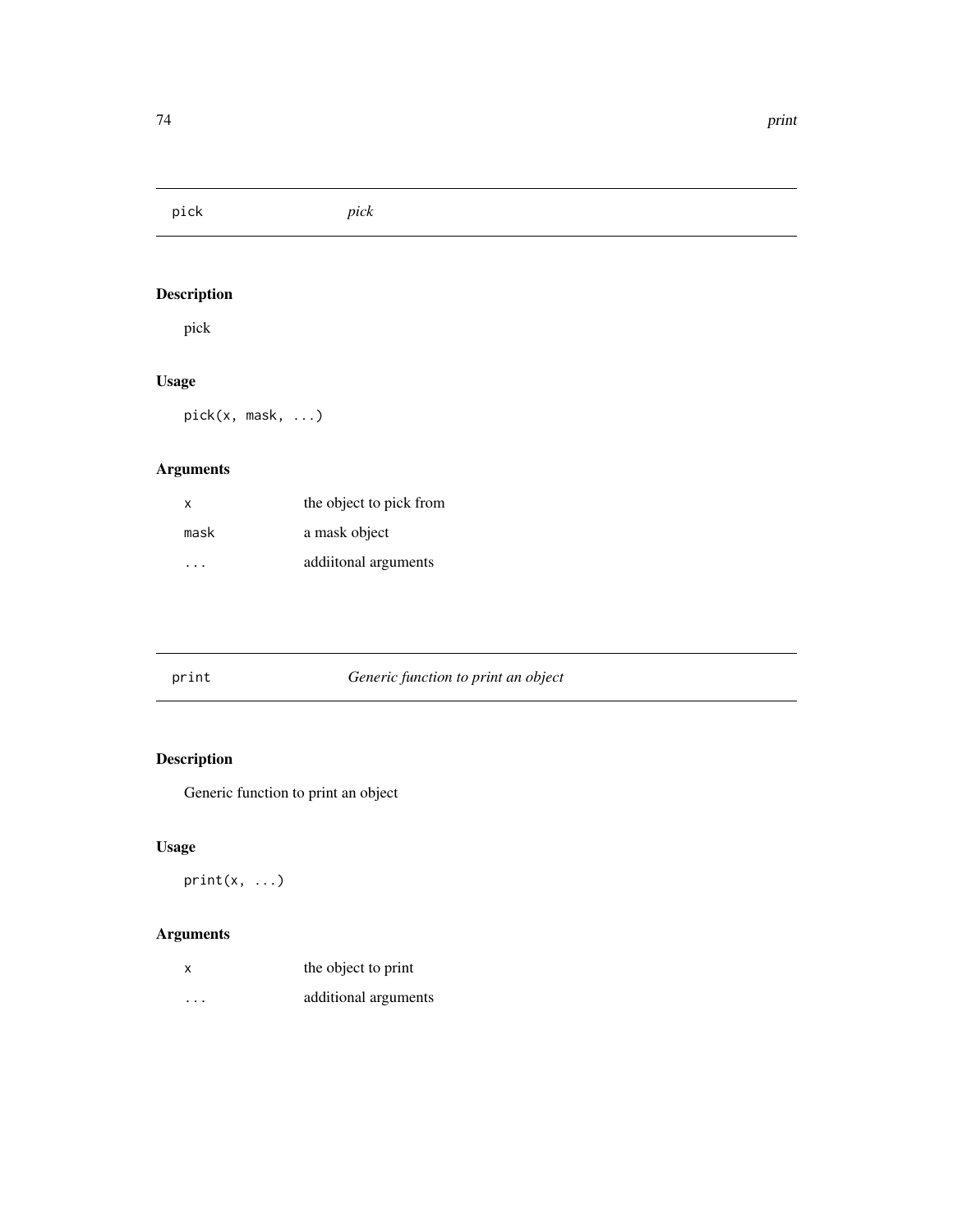print,AxisSet2D-method

*print a* AxisSet2D *instance*

# Description

print a AxisSet2D instance

# Usage

## S4 method for signature 'AxisSet2D'  $print(x, \ldots)$ 

# Arguments

| x       | the object |
|---------|------------|
| $\cdot$ | extra args |

print,AxisSet3D-method

*print a* AxisSet3D *instance*

# Description

print a AxisSet3D instance

# Usage

```
## S4 method for signature 'AxisSet3D'
print(x, \ldots)
```

| X       | the object |
|---------|------------|
| $\cdot$ | extra args |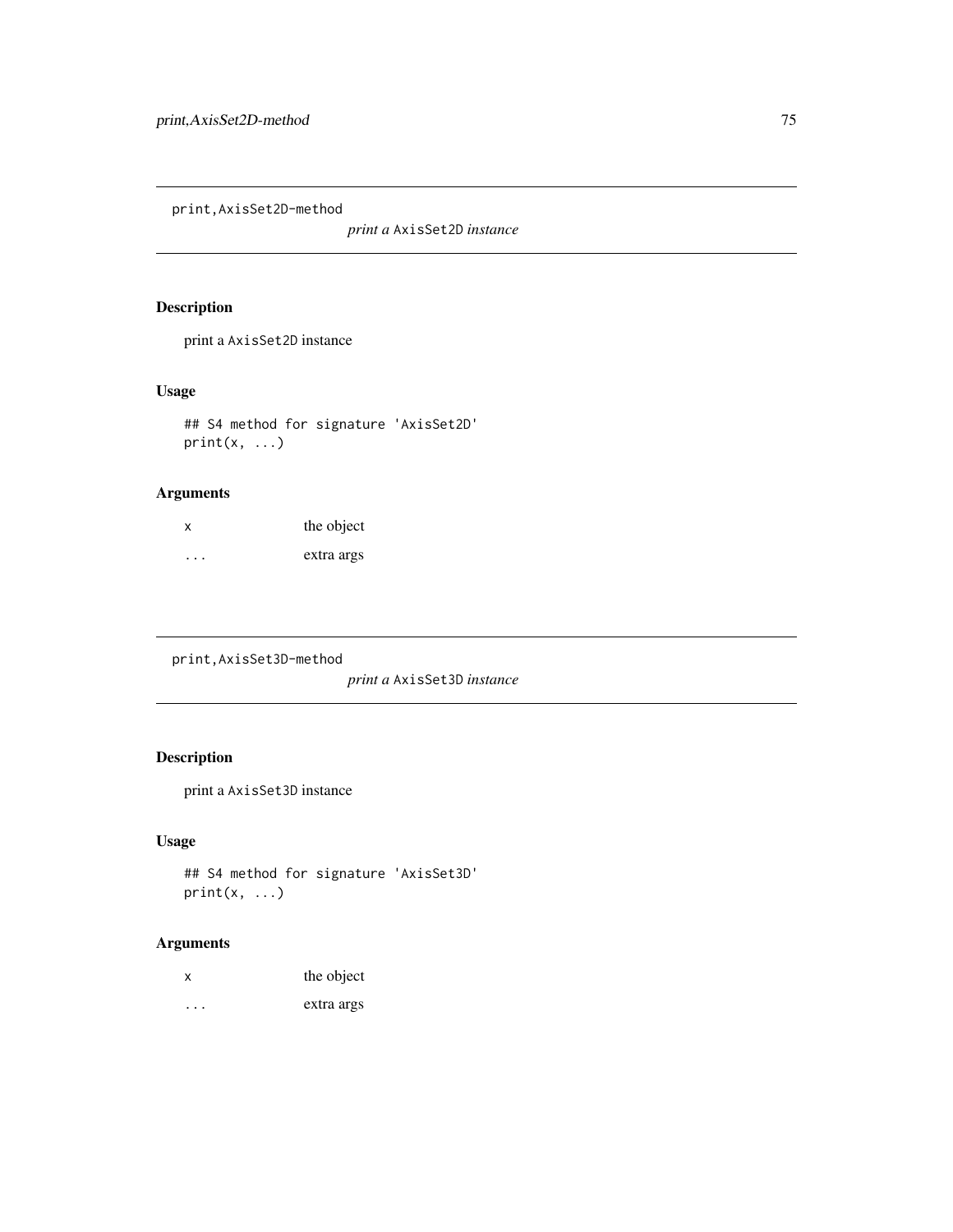print,NamedAxis-method

*print a* NamedAxis

# Description

print a NamedAxis

# Usage

## S4 method for signature 'NamedAxis'  $print(x, \ldots)$ 

# Arguments

| x        | the object      |
|----------|-----------------|
| $\cdots$ | extra arguments |

RandomSearchlight *Create an Random Searchlight iterator*

# Description

Create an Random Searchlight iterator

### Usage

```
RandomSearchlight(mask, radius)
```

| mask   | an image volume containing valid central voxels for roving searchlight |
|--------|------------------------------------------------------------------------|
| radius | in mm of spherical searchlight                                         |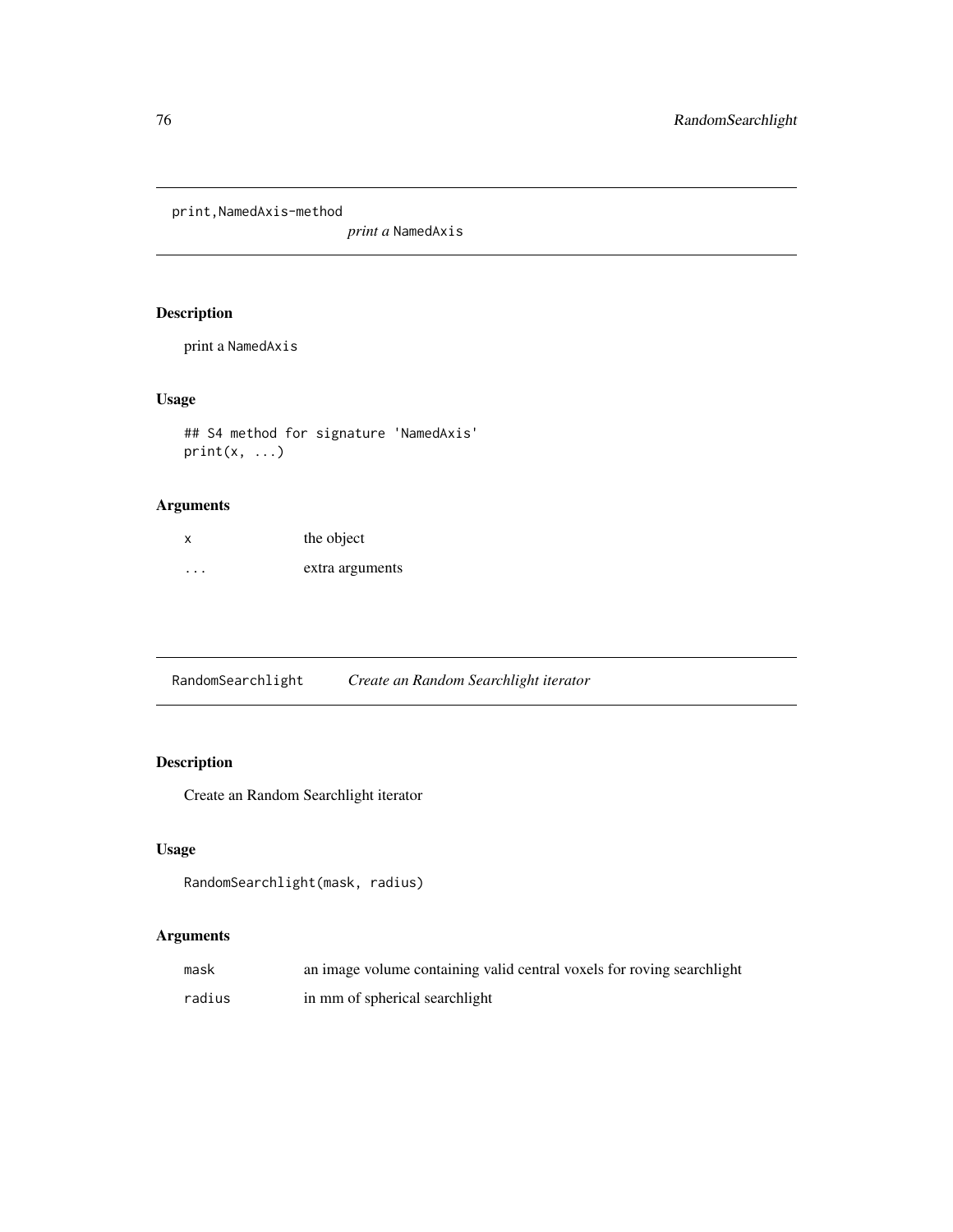readAFNIHeader *readAFNIHeader*

### Description

readAFNIHeader

# Usage

readAFNIHeader(fileName)

# Arguments

fileName the name of the AFNI header file (ending in .HEAD)

| readColumns | Generic function to read a set of column vector from an input source |
|-------------|----------------------------------------------------------------------|
|             | $(e.g.$ Column $\textsf{Reader}$ )                                   |

# Description

Generic function to read a set of column vector from an input source (e.g. ColumnReader)

### Usage

readColumns(x, columnIndices)

## S4 method for signature 'ColumnReader,numeric' readColumns(x, columnIndices)

# Arguments

| X             | the input channel  |
|---------------|--------------------|
| columnIndices | the column indices |

# Value

a matrix consisting of the requested column vectors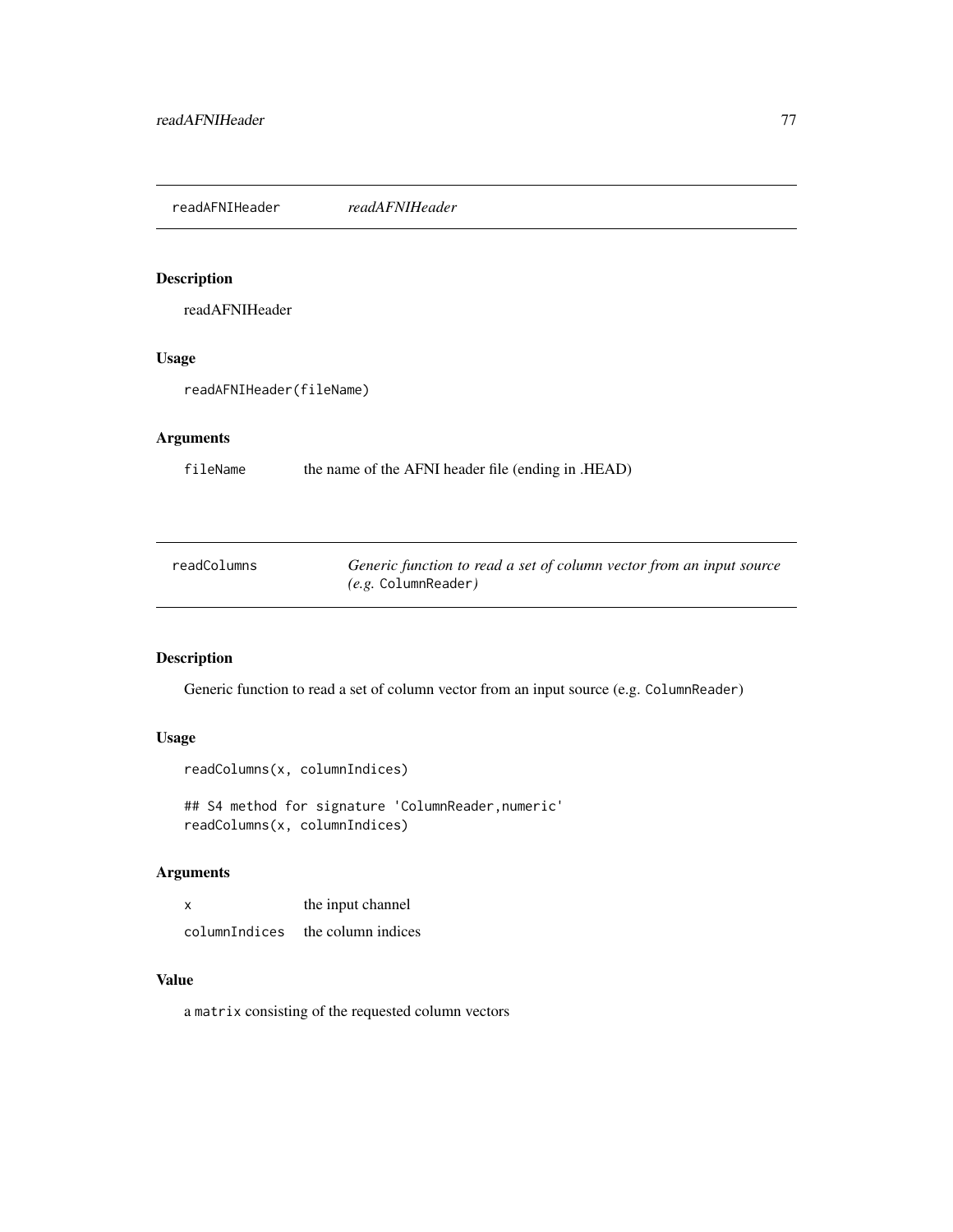# Description

Generic function to read a sequence of elements from an input source readElements

### Usage

readElements(x, numElements)

## S4 method for signature 'BinaryReader,numeric' readElements(x, numElements)

### Arguments

|             | the input channel              |
|-------------|--------------------------------|
| numElements | the number of elements to read |

### Value

the elements as a vector

readHeader *read header information of an image file*

### Description

read header information of an image file

### Usage

```
readHeader(fileName)
```
# Arguments

fileName the name of the file to read

# Value

an instance of class [FileMetaInfo](#page-44-0)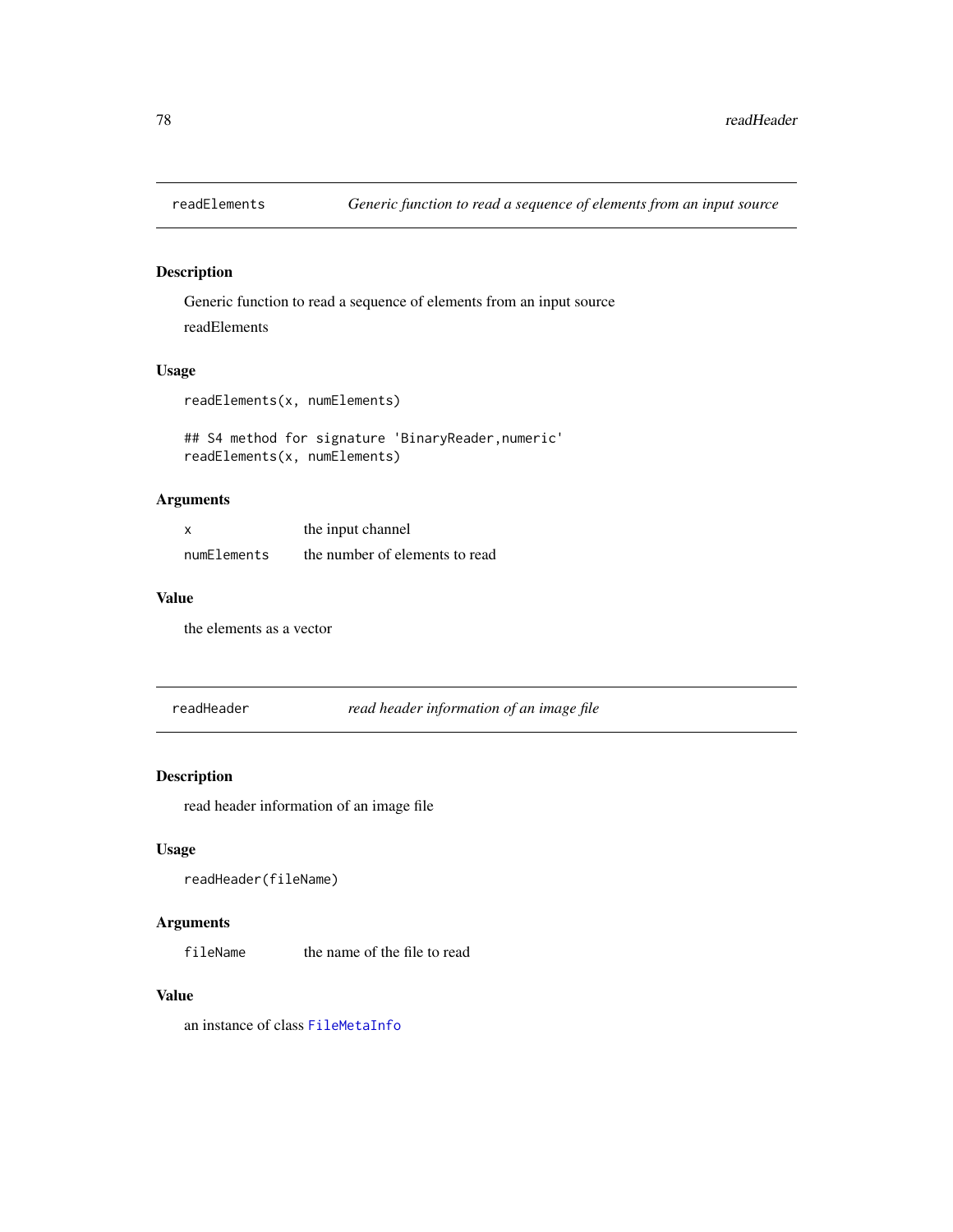readMetaInfo *Generic function to read image meta info given a file and a* [BrainFileDescriptor](#page-20-0) *instance.*

### Description

Generic function to read image meta info given a file and a [BrainFileDescriptor](#page-20-0) instance.

#### Usage

```
readMetaInfo(x, fileName)
## S4 method for signature 'NIfTIFileDescriptor'
readMetaInfo(x, fileName)
## S4 method for signature 'AFNIFileDescriptor'
readMetaInfo(x, fileName)
## S4 method for signature 'NIMLSurfaceFileDescriptor'
readMetaInfo(x, fileName)
## S4 method for signature 'FreesurferAsciiSurfaceFileDescriptor'
readMetaInfo(x, fileName)
```
#### Arguments

|          | descriptor instance                   |
|----------|---------------------------------------|
| fileName | file name contianing meta information |

RegionCube *Create A Cuboid Region of Interest*

# Description

Create A Cuboid Region of Interest

# Usage

```
RegionCube(bvol, centroid, surround, fill = NULL, nonzero = FALSE)
```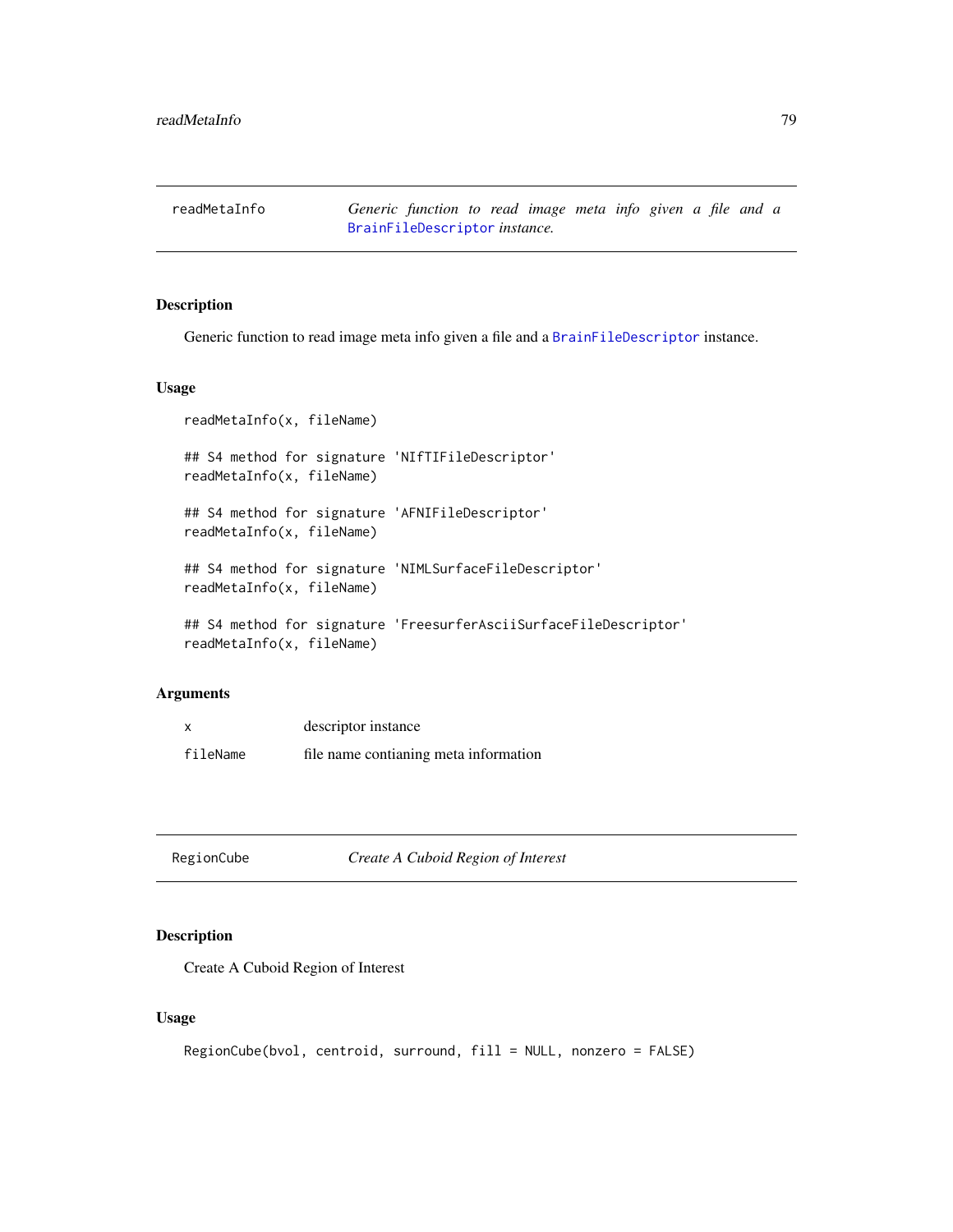# Arguments

| bvol     | an BrainVolume or BrainSpace instance                                                           |
|----------|-------------------------------------------------------------------------------------------------|
| centroid | the center of the cube in <i>voxel</i> coordinates                                              |
| surround | the number of voxels on either side of the central voxel. A vector of length 3.                 |
| fill     | optional value(s) to assign to data slot.                                                       |
| nonzero  | keep only nonzero elements from bvol. If bvol is A BrainSpace then this<br>argument is ignored. |

# Value

an instance of class ROIVolume

# Examples

```
sp1 <- BrainSpace(c(10,10,10), c(1,1,1))
cube <- RegionCube(sp1, c(5,5,5), 3)
vox <- coords(cube)
cube2 <- RegionCube(sp1, c(5,5,5), 3, fill=5)
```
RegionSphere *Create A Spherical Region of Interest*

# Description

Create A Spherical Region of Interest

### Usage

```
RegionSphere(bvol, centroid, radius, fill = NULL, nonzero = FALSE)
```
# Arguments

| bvol     | an BrainVolume or BrainSpace instance                            |
|----------|------------------------------------------------------------------|
| centroid | the center of the sphere in voxel space                          |
| radius   | the radius in real units (e.g. millimeters) of the spherical ROI |
| fill     | optional value(s) to assign to data slot                         |
| nonzero  | keep only nonzero elements from bvol                             |

# Value

an instance of class ROIVolume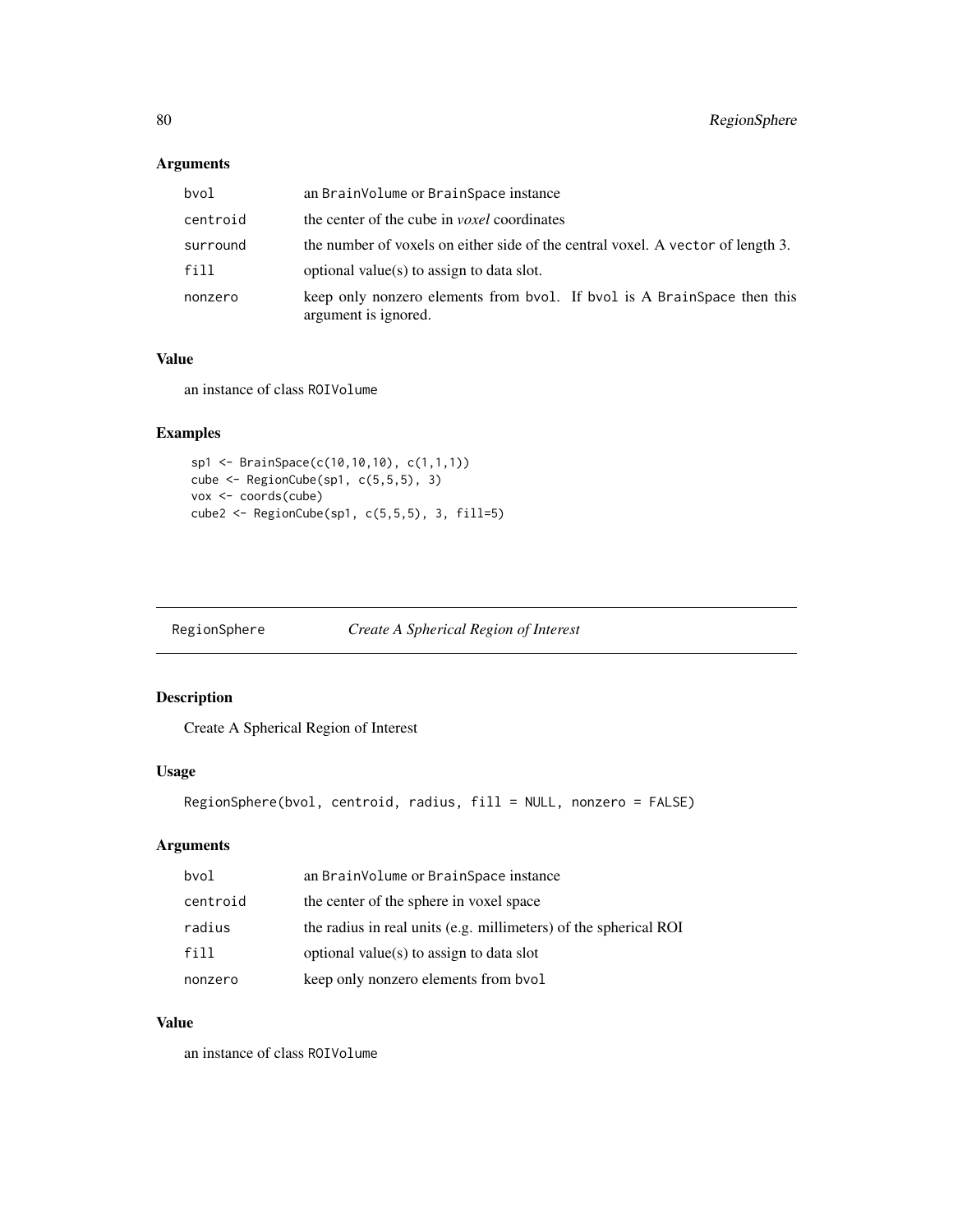# RegionSquare 81

### Examples

```
sp1 <- BrainSpace(c(10,10,10), c(1,1,1))
cube <- RegionSphere(sp1, c(5,5,5), 3.5)
vox = coords(cube)
```
Create a square region of interest where the z-dimension is fixed at one *voxel coordinate.*

# Description

Create a square region of interest where the z-dimension is fixed at one voxel coordinate.

### Usage

```
RegionSquare(bvol, centroid, surround, fill = NULL, nonzero = FALSE,
 fixdim = 3)
```
### Arguments

| bvol     | an BrainVolume or BrainSpace instance.                                                          |
|----------|-------------------------------------------------------------------------------------------------|
| centroid | the center of the cube in <i>voxel</i> coordinates.                                             |
| surround | the number of voxels on either side of the central voxel.                                       |
| fill     | optional value(s) to assign to data slot.                                                       |
| nonzero  | keep only nonzero elements from bvol. If bvol is A BrainSpace then this<br>argument is ignored. |
| fixdim   | the fixed dimension is the third, or z, dimension.                                              |

# Value

an instance of class ROIVolume.

# Examples

```
sp1 <- BrainSpace(c(10,10,10), c(1,1,1))
square <- RegionSquare(sp1, c(5,5,5), 1)
vox <- coords(square)
## a 3 X 3 X 1 grid
nrow(vox) == 9
```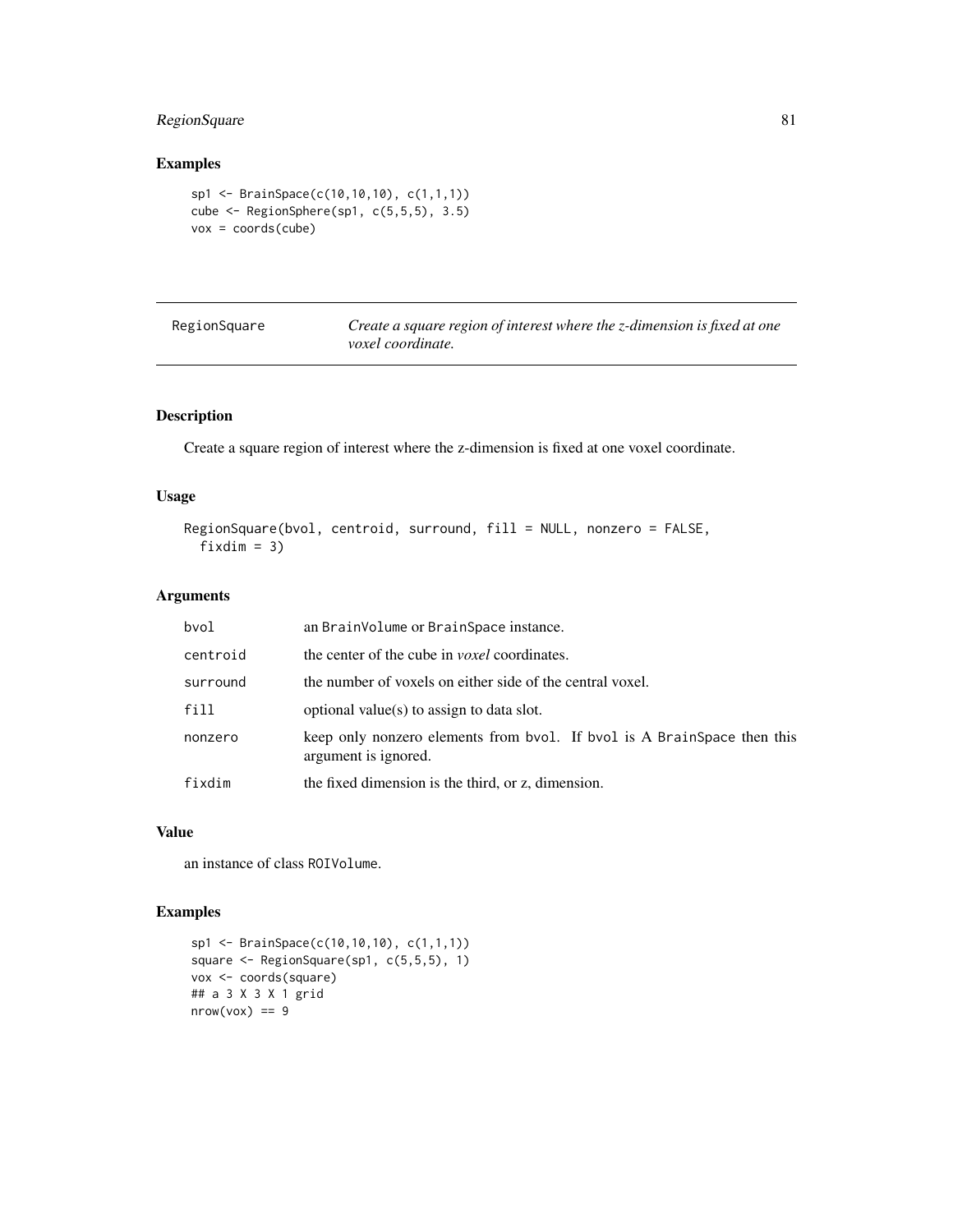#### Description

Render an image to create a drawable image.

# Usage

```
render(x, width, height, colmap, ...)
## S4 method for signature 'BrainSlice, numeric, numeric, character'
render(x, width, height,
  colmap, zero.col = "#000000FF", alpha = 1, units = "mm")
```
### Arguments

| X        | the object, e.g. an instance of type BrainSlice    |
|----------|----------------------------------------------------|
| width    | width of the rendered image.                       |
| height   | height of the rendered image.                      |
| colmap   | the colors used to map from values to RGBA colors. |
|          | additional arguments                               |
| zero.col | color used when background intensity is 0.         |
| alpha    | transparency multiplier                            |
| units    | grid unit type, e.g. "mm", "inches"                |
|          |                                                    |

renderSlice *Render a slice at z coordinate*

### Description

Render a slice at z coordinate

### Usage

```
renderSlice(x, zpos, width, height, colmap, ...)
## S4 method for signature 'Overlay, numeric, numeric, numeric, missing'
renderSlice(x, zpos, width,
  height, zero.col = "#000000FF", units = "mm")
## S4 method for signature 'Layer, numeric, numeric, numeric, missing'
renderSlice(x, zpos, width,
  height, colmap, zero.col = "#000000FF", units = "mm")
```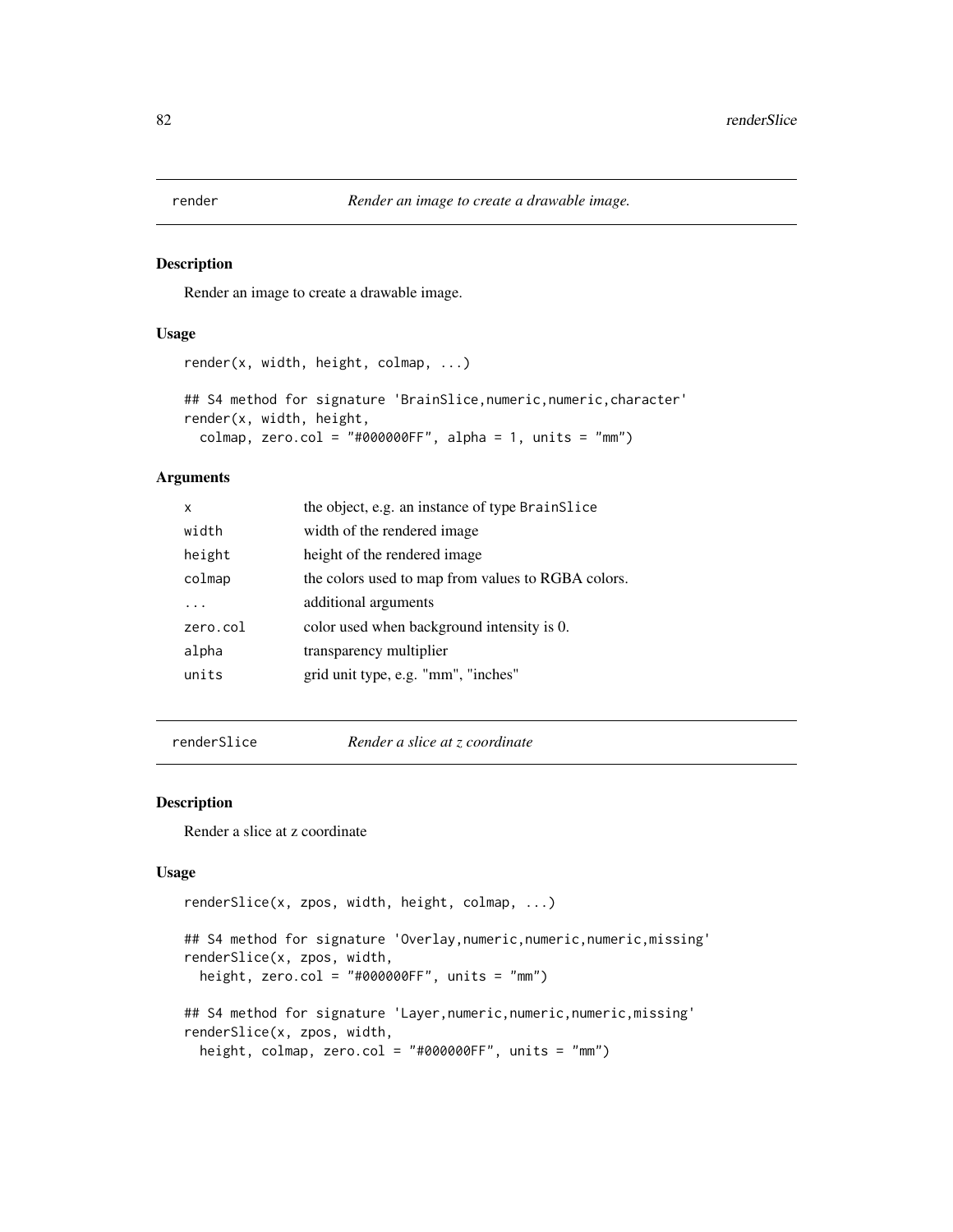#### $ROIVolume$  83

# Arguments

| x        | the object, e.g. an instance of type Layer or Overlay |
|----------|-------------------------------------------------------|
| zpos     | the z coordinate to slice through.                    |
| width    | width of the rendered image.                          |
| height   | height of the rendered image.                         |
| colmap   | the colors used to map from values to RGBA colors.    |
| .        | additional arguments                                  |
| zero.col | color used when background intensity is 0.            |
| units    | grid unit type, e.g. "mm", "inches"                   |

ROIVolume *Create an instance of class ROIVolume*

# Description

Create an instance of class ROIVolume

# Usage

ROIVolume(vspace, coords, data = rep(length(indices), 1))

# Arguments

| vspace | the volume BrainSpace       |
|--------|-----------------------------|
| coords | matrix of voxel coordinates |
| data   | the data values             |

### Value

an instance of class ROIVolume

ROIVolume-class *ROIVolume*

# Description

A class that representing a volumetric region of interest (ROI).

# Slots

data the numeric data stored in the ROI coords the voxel coordinates of the ROI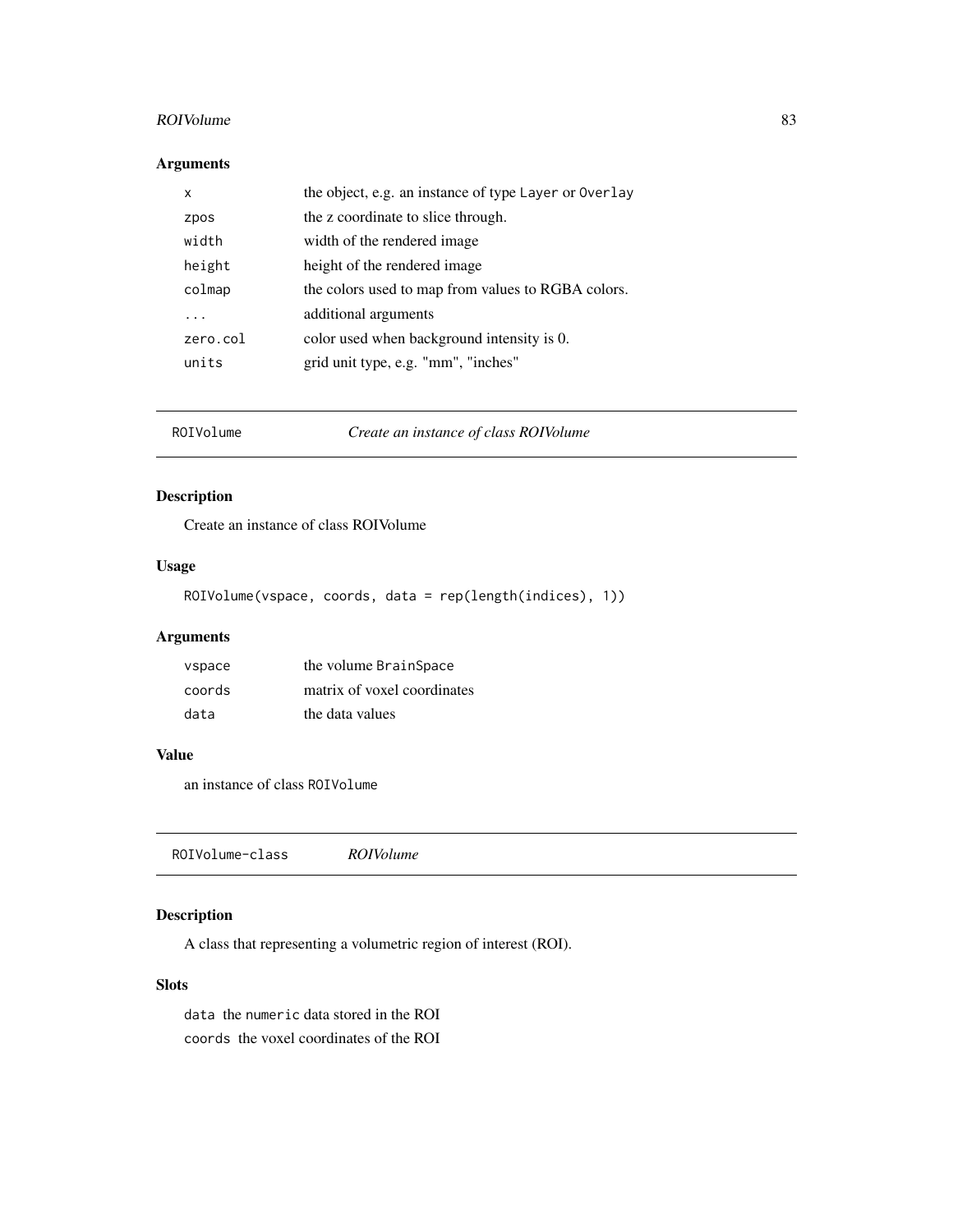scaleSeries *Generic functions to scale (center and/or normalize by standard deviation) each series of a 4D image That is, if the 4th dimension is 'time' each series is a 1D time series.*

#### Description

Generic functions to scale (center and/or normalize by standard deviation) each series of a 4D image That is, if the 4th dimension is 'time' each series is a 1D time series.

### Usage

scaleSeries(x, center, scale)

## S4 method for signature 'BrainVector, logical, logical' scaleSeries(x, center, scale)

## S4 method for signature 'BrainVector, missing, logical' scaleSeries(x, center, scale)

## S4 method for signature 'BrainVector,missing,missing' scaleSeries(x, center, scale)

## S4 method for signature 'BrainVector,logical,missing' scaleSeries(x, center, scale)

#### Arguments

|        | a four dimensional image                                                               |
|--------|----------------------------------------------------------------------------------------|
| center | a logical value indicating whether series should be centered                           |
| scale  | a logical value indicating whether series should be divided by standard devia-<br>tion |

### Examples

```
bvec <- BrainVector(array(rnorm(24*24*24*24), c(24,24,24,24)), BrainSpace(c(24,24,24,24), c(1,1,1)))
res <- scaleSeries(bvec, TRUE, TRUE)
```
Searchlight *Create an exhaustive searchlight iterator*

### Description

Create an exhaustive searchlight iterator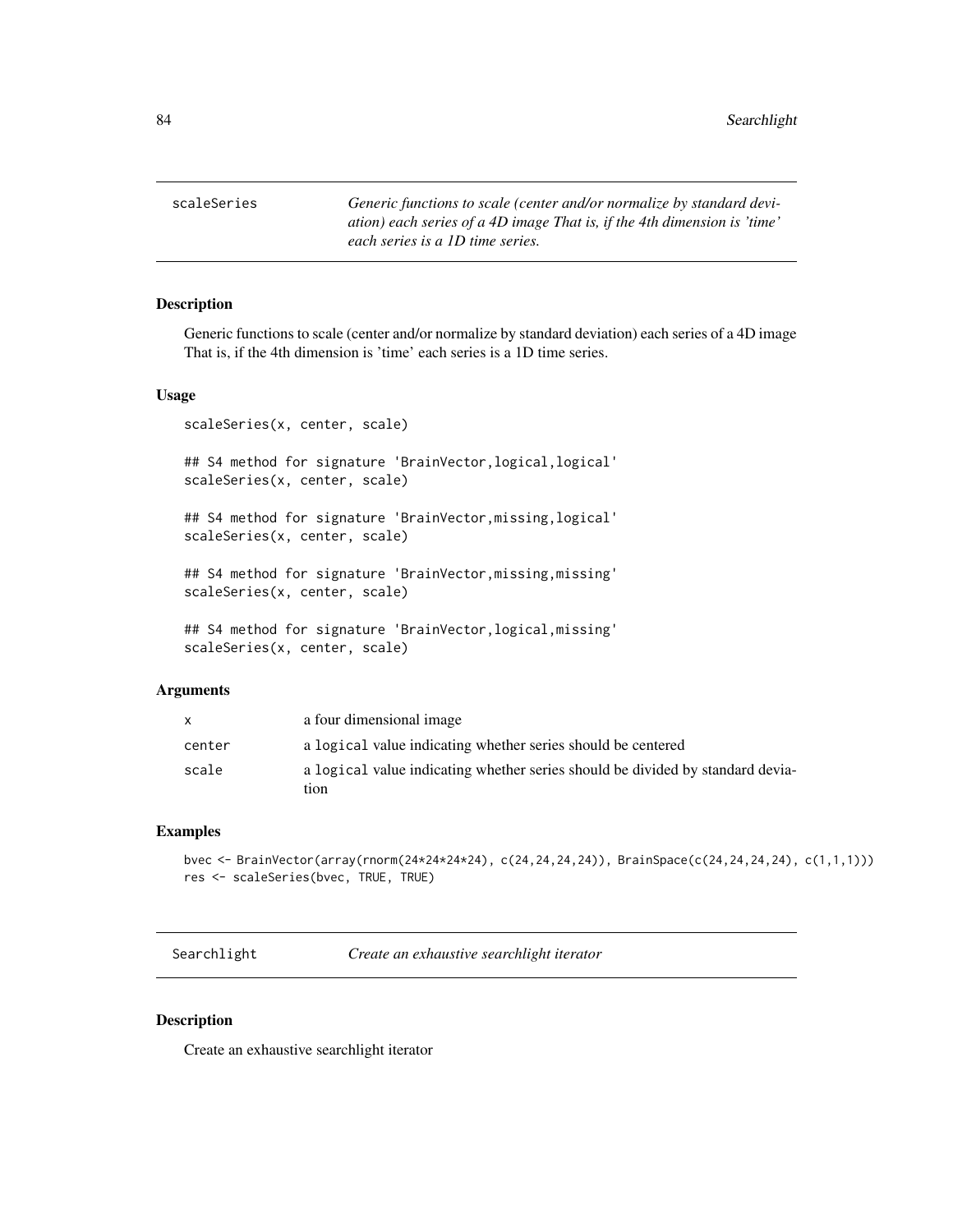#### series 85

# Usage

Searchlight(mask, radius)

### Arguments

| mask   | an image volume containing valid central voxels for roving searchlight |
|--------|------------------------------------------------------------------------|
| radius | in mm of spherical searchlight                                         |

### series *Extract vector series from object*

# Description

Extract vector series from object

# Usage

```
series(x, i, ...)
```
## S4 method for signature 'SparseBrainVector,matrix' series(x, i)

## S4 method for signature 'SparseBrainVector,numeric' series(x, i, j, k)

## S4 method for signature 'BrainVector,matrix' series(x, i)

## S4 method for signature 'BrainVector,numeric' series(x, i, j, k)

| $\mathsf{x}$ | the object              |
|--------------|-------------------------|
|              | the series index        |
|              | additional arguments    |
| -i           | index for 2nd dimension |
|              | index for 3rd dimension |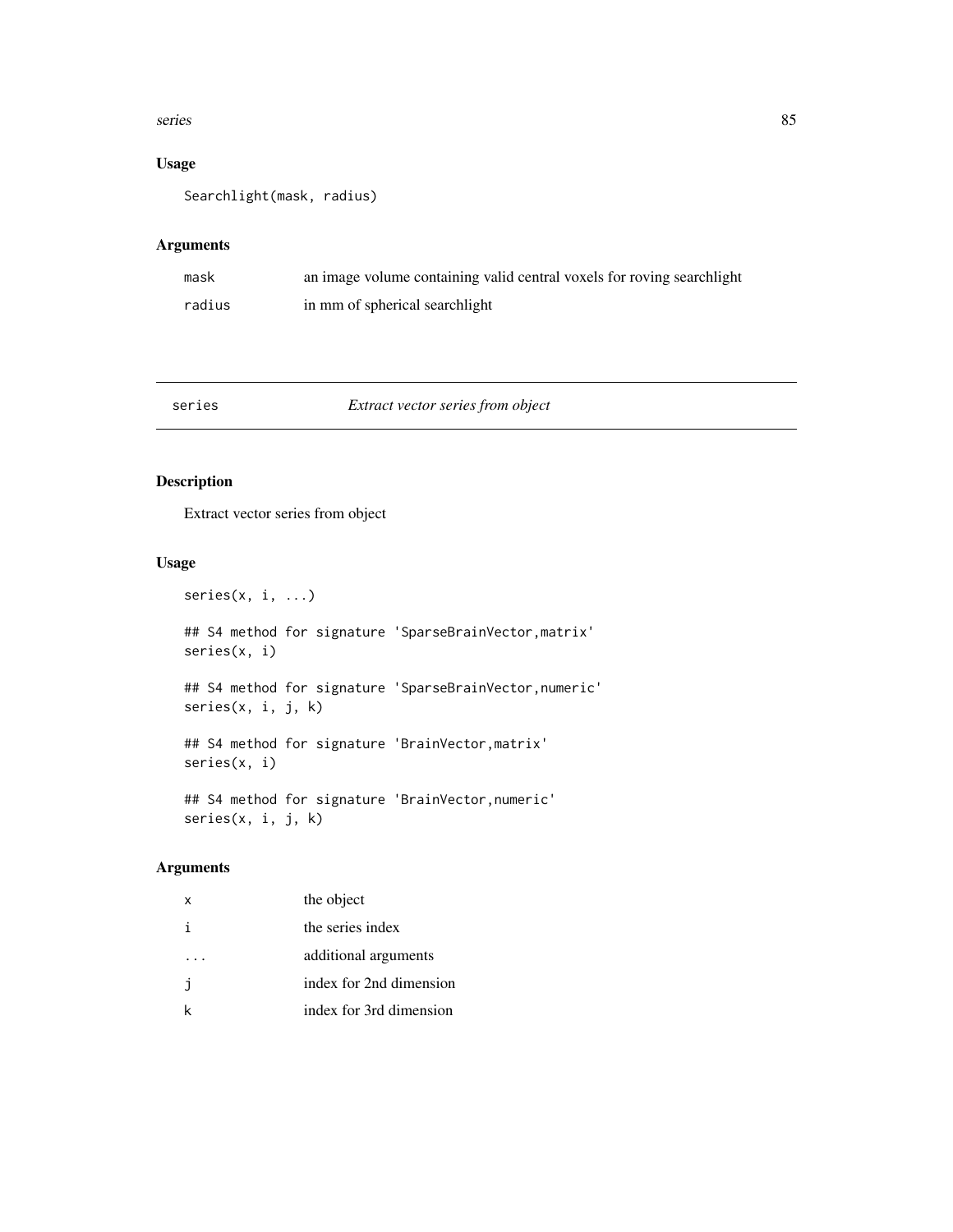seriesIter *seriesIter*

# Description

Construct a series iterator

# Usage

seriesIter(x)

## S4 method for signature 'SparseBrainVector' seriesIter(x)

## S4 method for signature 'BrainVector' seriesIter(x)

## **Arguments**

x the object to be iterated over. This is typically an instance of class [BrainVector](#page-26-0)

### Value

an iter object from the iterators package.

#### Methods (by class)

- SparseBrainVector: get a seriesIter for a [SparseBrainVector](#page-96-0) instance
- BrainVector: get a series iterator for a [BrainVector](#page-26-0) instance

#### Examples

```
## create a BrainVector with 10X10X10X10, where the last dimension is
## by convention the fourth dimension.
bvec <- BrainVector(array(rnorm(10*10*10*10), rep(10,4)), BrainSpace(rep(10,4), c(1,1,1)))
iter <- seriesIter(bvec)
```

```
## compute mean of each series
library(foreach)
library(iterators)
foreach(i=iter, .combine=c) %do% { mean(i) }
iter <- seriesIter(bvec)
```

```
## combine all series into a matrix
foreach(i=iter, .combine=rbind) %do% { i }
```

```
## scale all series, add as columns in matrix.
foreach(i=seriesIter(bvec), .combine=cbind) %do% { scale(i) }
```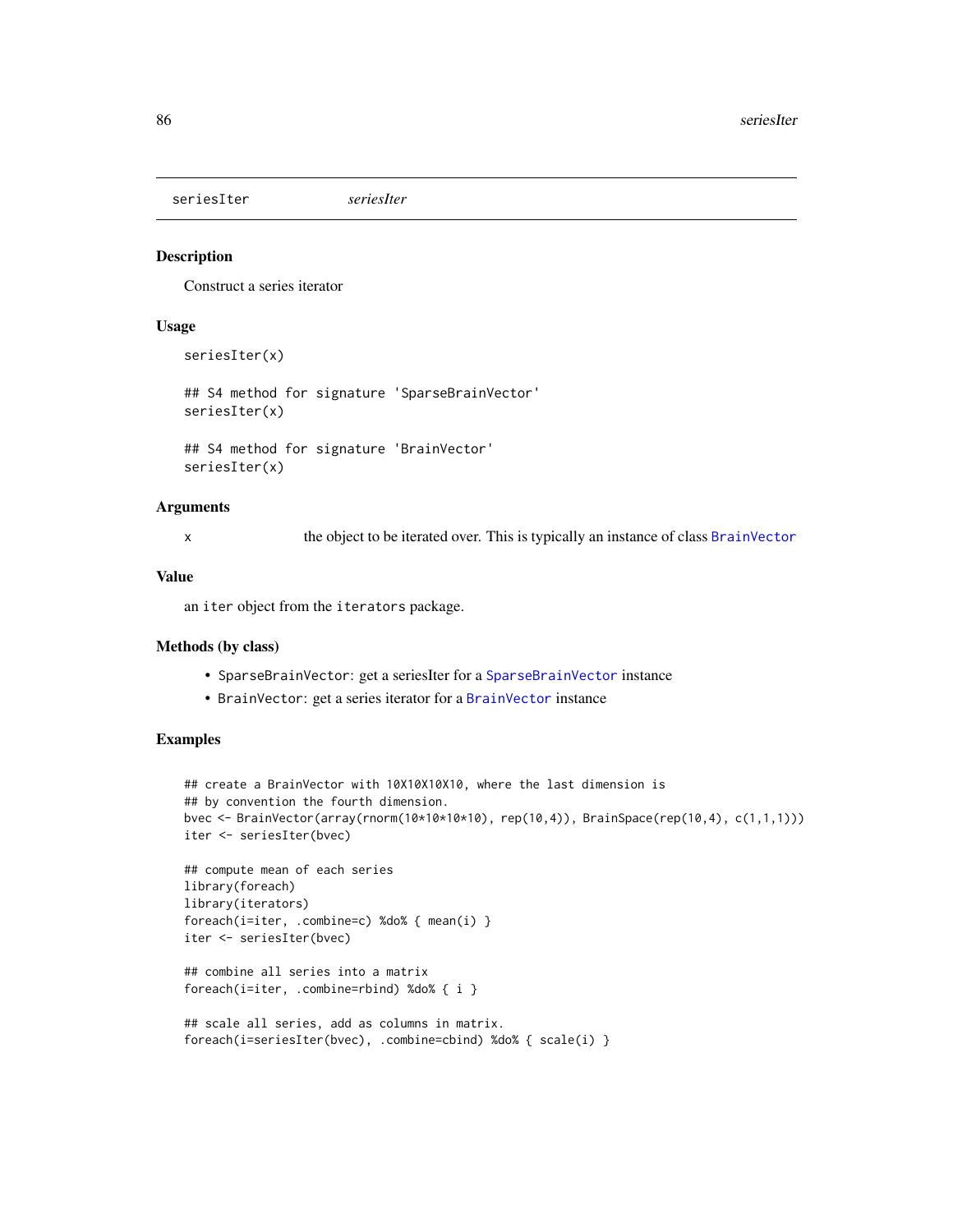show,AxisSet1D-method *show an* AxisSet1D

### Description

show an AxisSet1D

# Usage

## S4 method for signature 'AxisSet1D' show(object)

### Arguments

object the object

show,AxisSet2D-method *show an* AxisSet2D

# Description

show an AxisSet2D

# Usage

## S4 method for signature 'AxisSet2D' show(object)

### Arguments

object the object

show,AxisSet3D-method *show an* AxisSet3D

# Description

show an AxisSet3D

# Usage

## S4 method for signature 'AxisSet3D' show(object)

### Arguments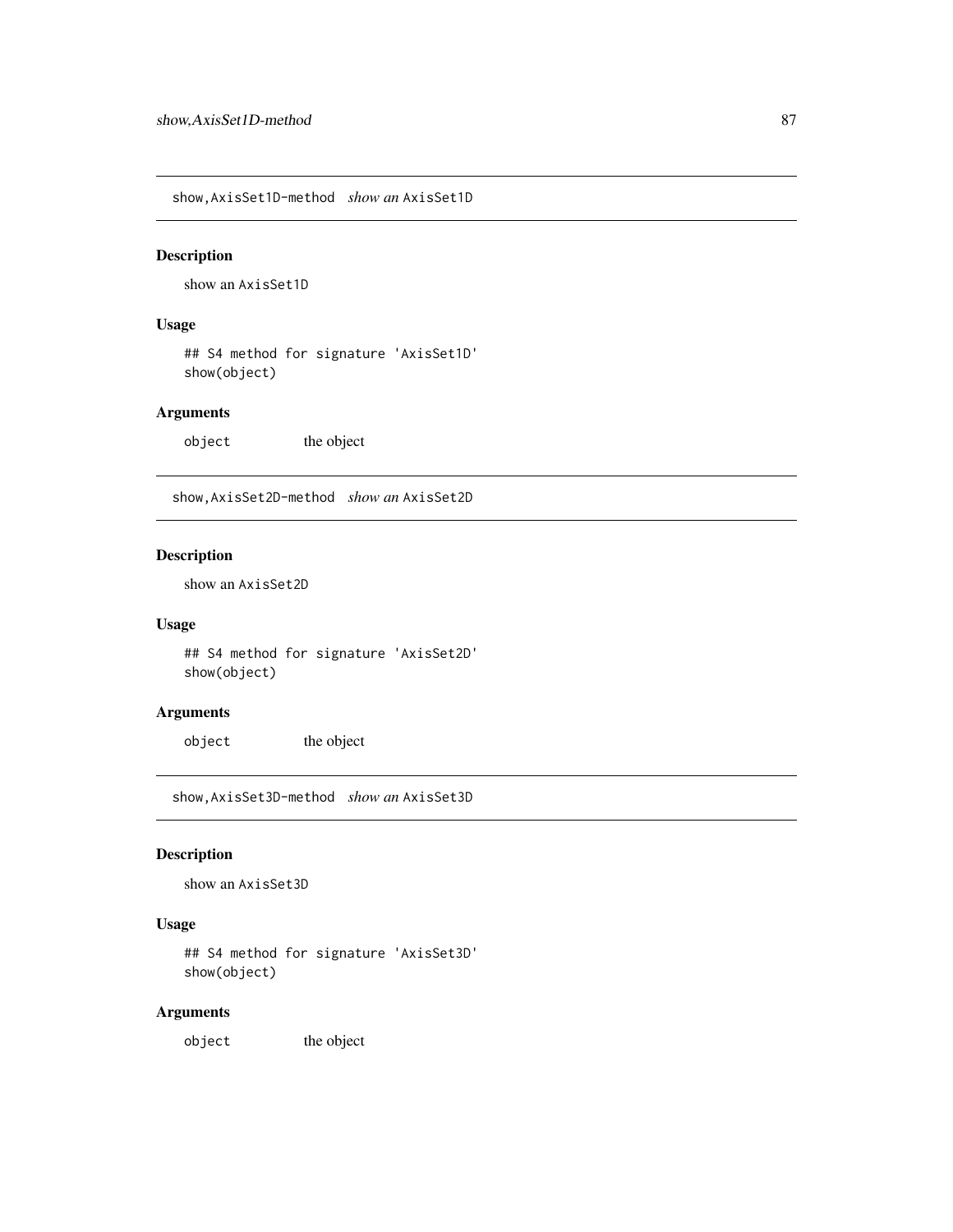show,AxisSet4D-method *show an* AxisSet4D

# Description

show an AxisSet4D

### Usage

## S4 method for signature 'AxisSet4D' show(object)

# Arguments

object the object

show,BaseMetaInfo-method *show a* BaseMetaInfo

# Description

show a BaseMetaInfo

# Usage

```
## S4 method for signature 'BaseMetaInfo'
show(object)
```
# Arguments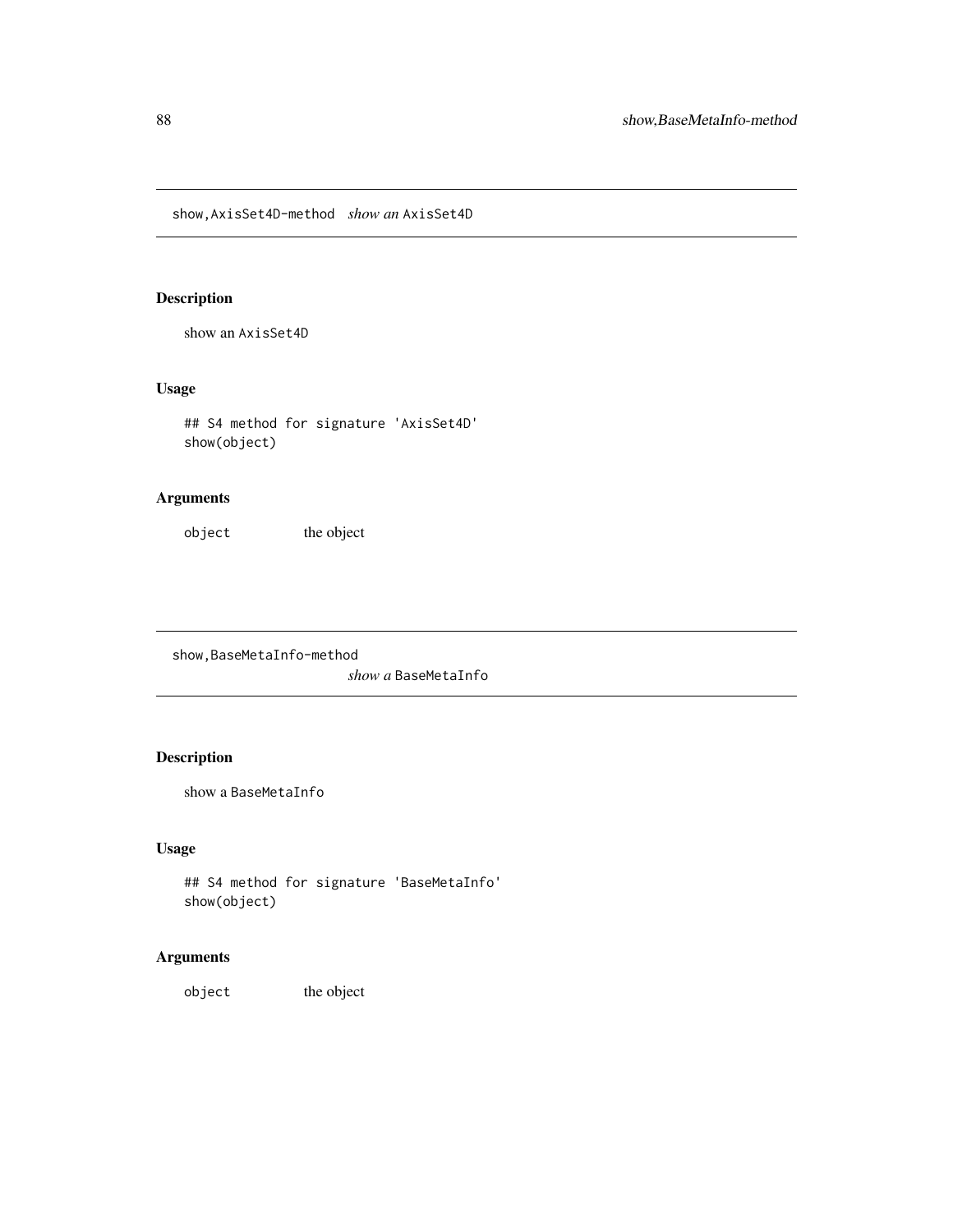show,BrainSpace-method

*show a* BrainSpace

# Description

show a BrainSpace

# Usage

```
## S4 method for signature 'BrainSpace'
show(object)
```
# Arguments

object the object

show,BrainVector-method

*show a* BrainVector

# Description

show a BrainVector

# Usage

```
## S4 method for signature 'BrainVector'
show(object)
```
# Arguments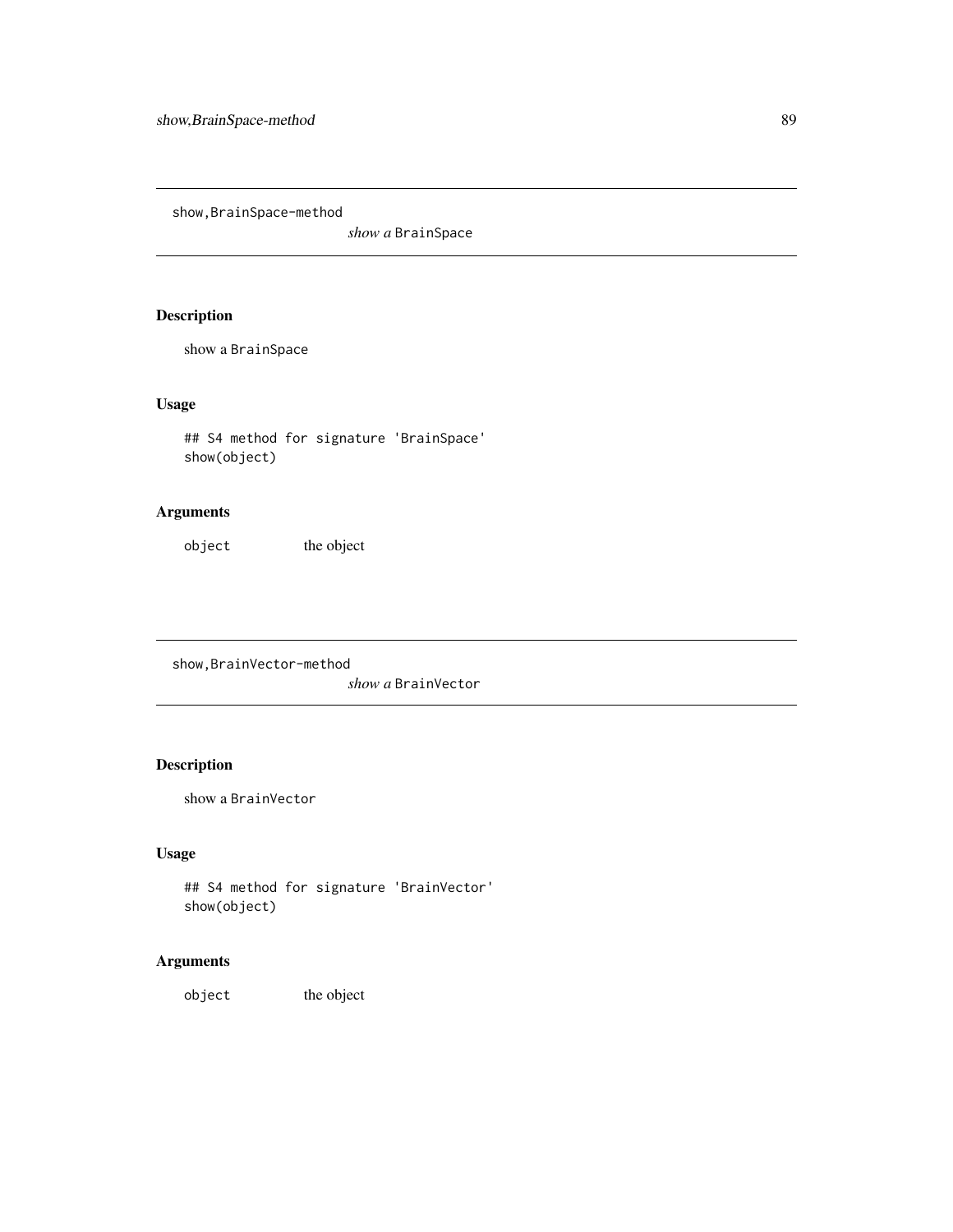show,BrainVectorSource-method

*show a* BrainVectorSource

# Description

show a BrainVectorSource

# Usage

```
## S4 method for signature 'BrainVectorSource'
show(object)
```
# Arguments

object the object

show,BrainVolume-method

*show a* BrainVolume

# Description

show a BrainVolume

# Usage

```
## S4 method for signature 'BrainVolume'
show(object)
```
# Arguments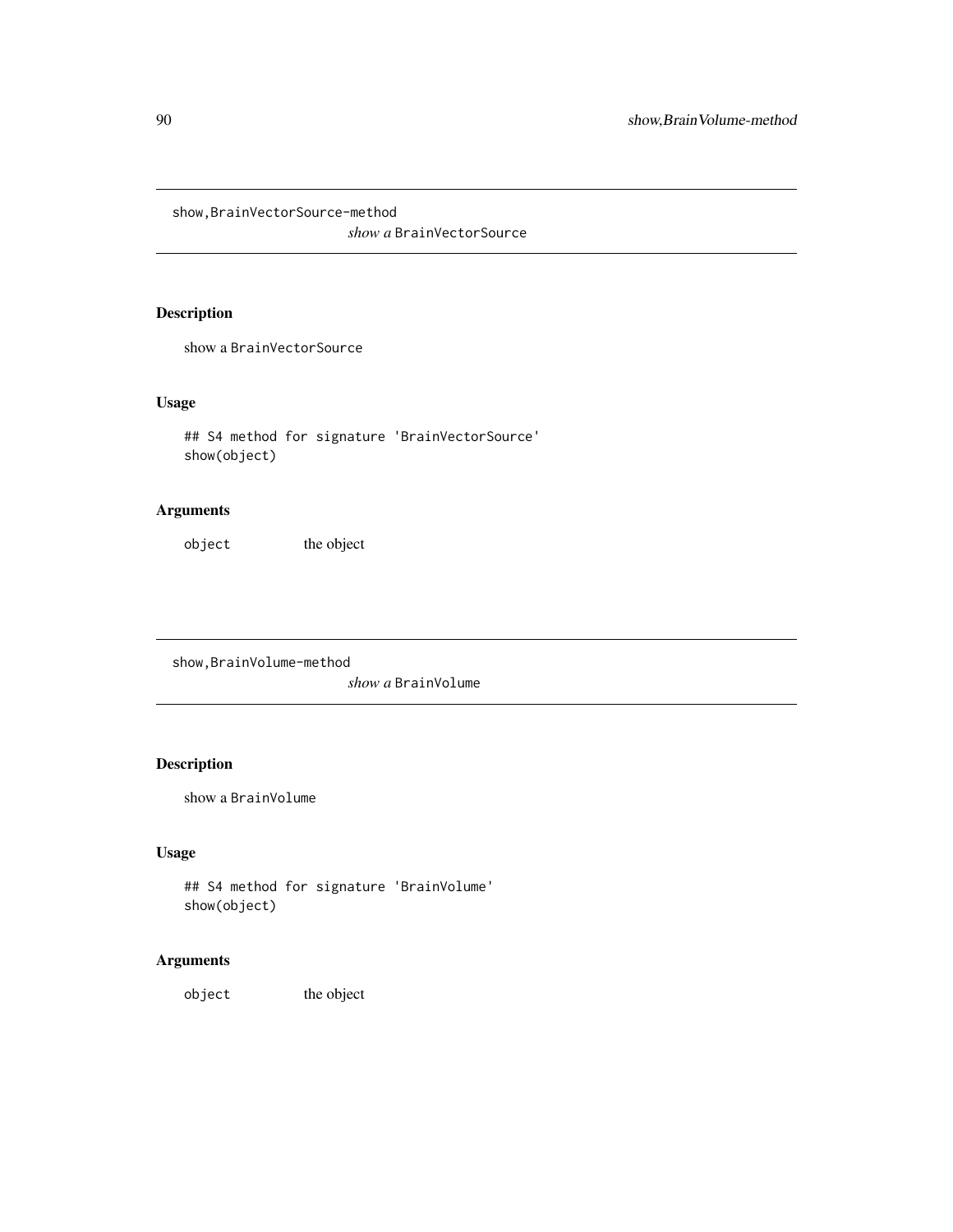show,FileMetaInfo-method

*show a* FileMetaInfo

# Description

show a FileMetaInfo

# Usage

```
## S4 method for signature 'FileMetaInfo'
show(object)
```
# Arguments

object the object

show,NamedAxis-method *show an* NamedAxis

# Description

```
show an NamedAxis
```
# Usage

```
## S4 method for signature 'NamedAxis'
show(object)
```
# Arguments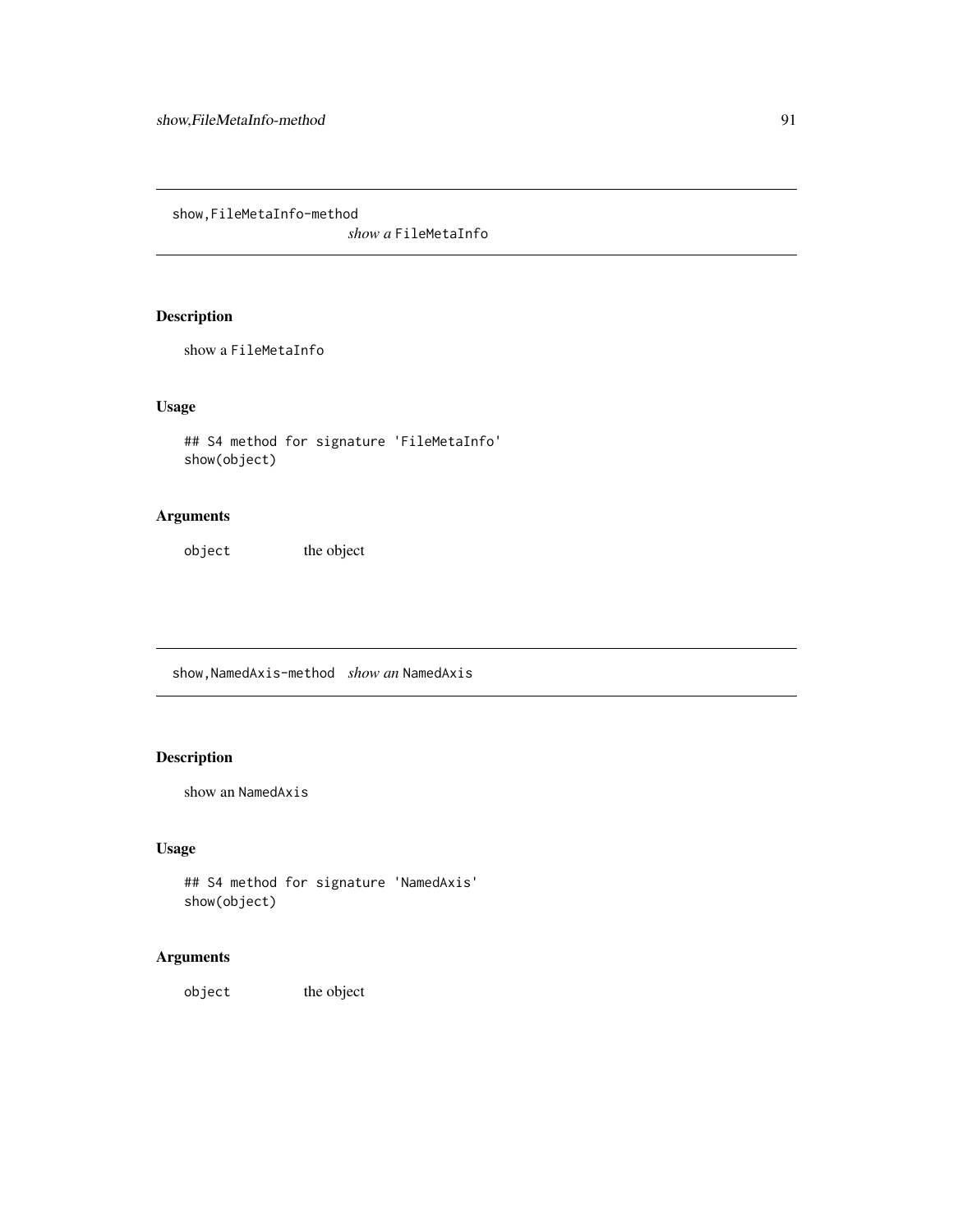show, NullMetaInfo-method

*show a* NullMetaInfo

# Description

show a NullMetaInfo

# Usage

## S4 method for signature 'NullMetaInfo' show(object)

# Arguments

object the object

show,ROIVolume-method *show an* ROIVolime

# Description

show an ROIVolime

# Usage

```
## S4 method for signature 'ROIVolume'
show(object)
```
# Arguments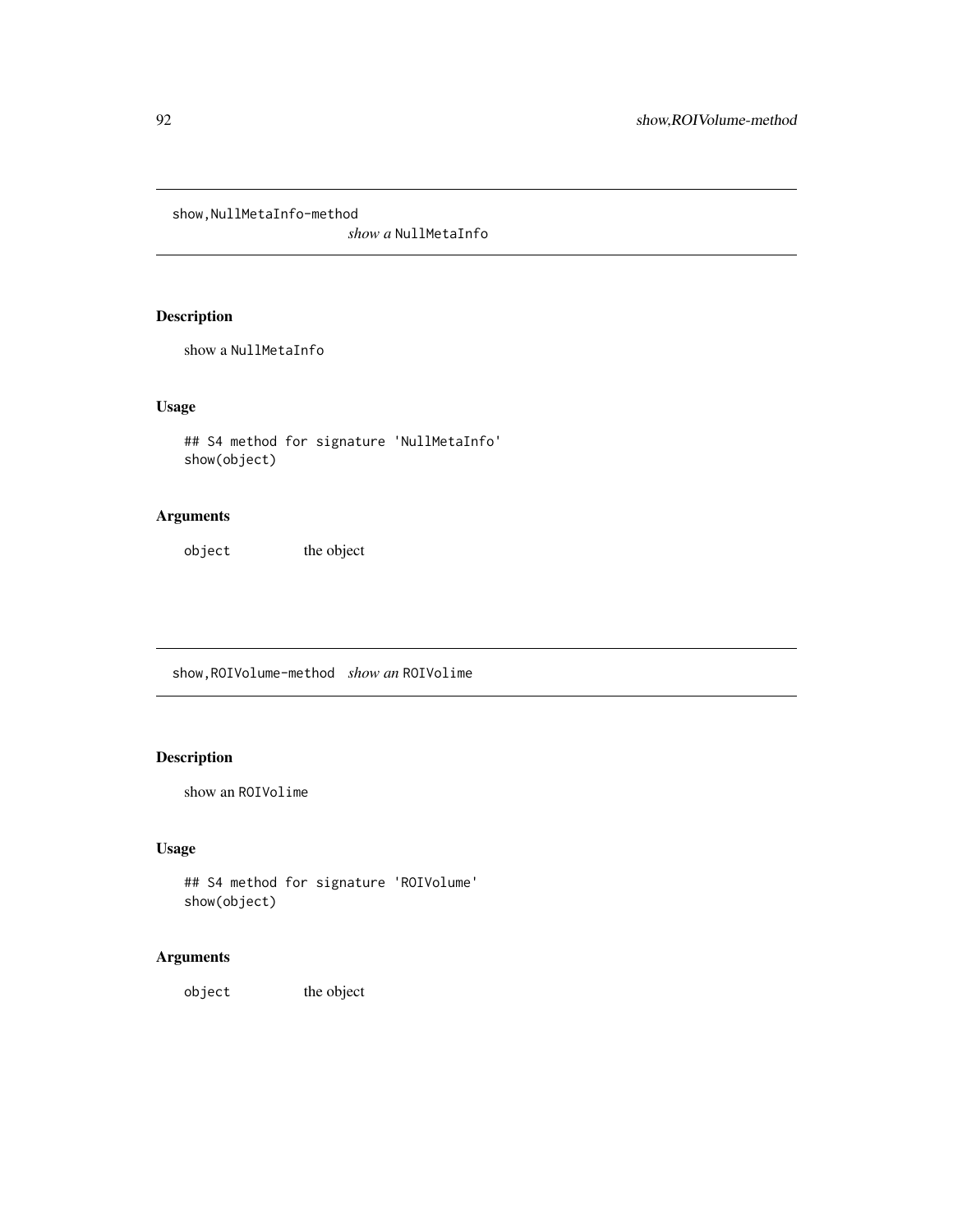show,SparseBrainVector-method

*show a* SparseBrainVector

# Description

show a SparseBrainVector

# Usage

```
## S4 method for signature 'SparseBrainVector'
show(object)
```
# Arguments

object the object

show,SurfaceDataMetaInfo-method *show an* SurfaceDataMetaInfo

# Description

show an SurfaceDataMetaInfo

### Usage

```
## S4 method for signature 'SurfaceDataMetaInfo'
show(object)
```
# Arguments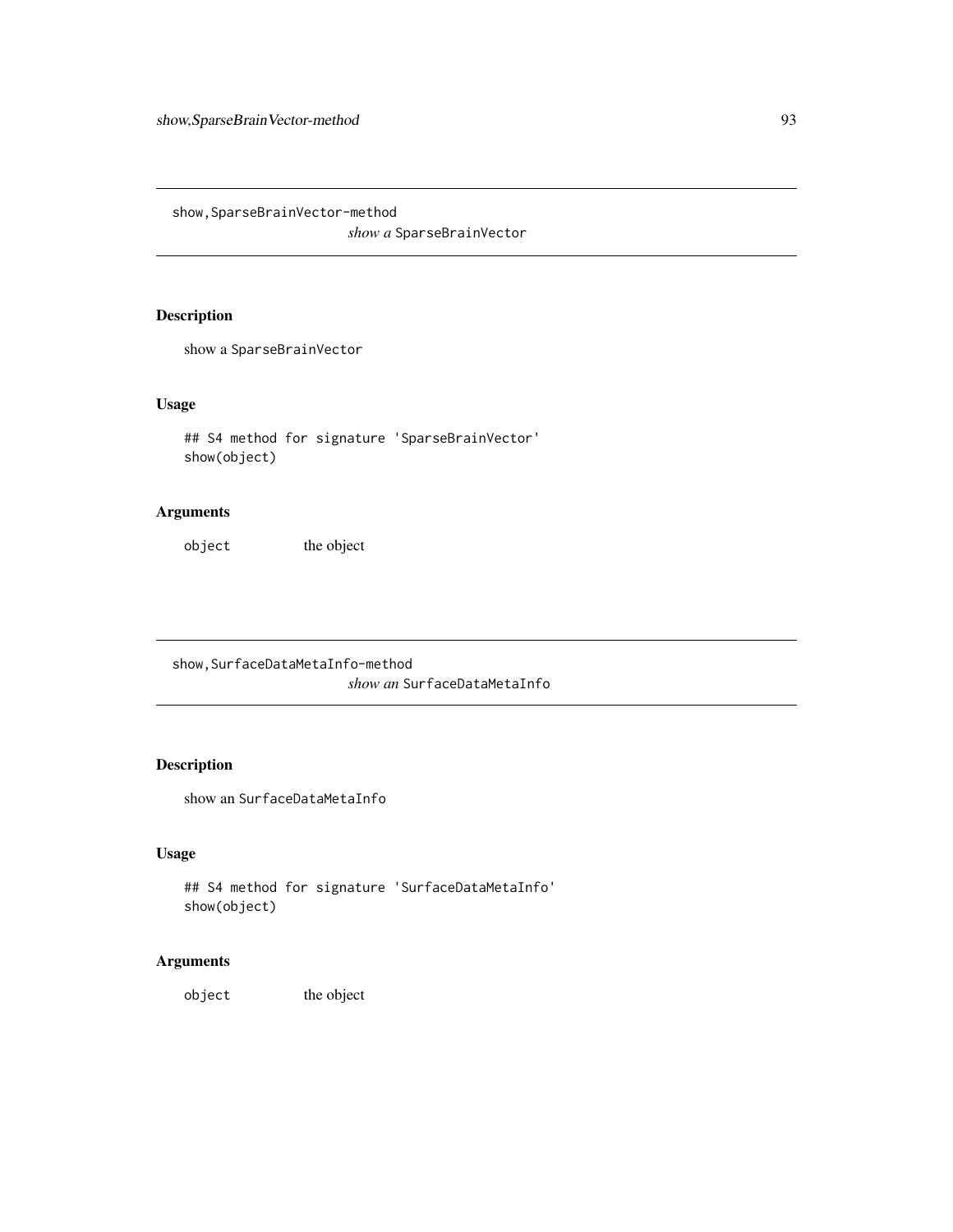show,SurfaceGeometryMetaInfo-method

*show an* SurfaceGeometryMetaInfo

# Description

show an SurfaceGeometryMetaInfo

### Usage

```
## S4 method for signature 'SurfaceGeometryMetaInfo'
show(object)
```
# Arguments

object the object

slice *Extract a 2D slice from an image volume*

# Description

Extract a 2D slice from an image volume

# Usage

slice(x, zlevel, along, orientation, ...)

```
## S4 method for signature 'BrainVolume, numeric, numeric, character'
slice(x, zlevel, along,
 orientation)
```

| $\mathsf{x}$ | the object                                        |
|--------------|---------------------------------------------------|
| zlevel       | coordinate (in voxel units) along the sliced axis |
| along        | the axis along which to slice                     |
| orientation  | the target orientation of the 2D slice            |
|              | additional arguments                              |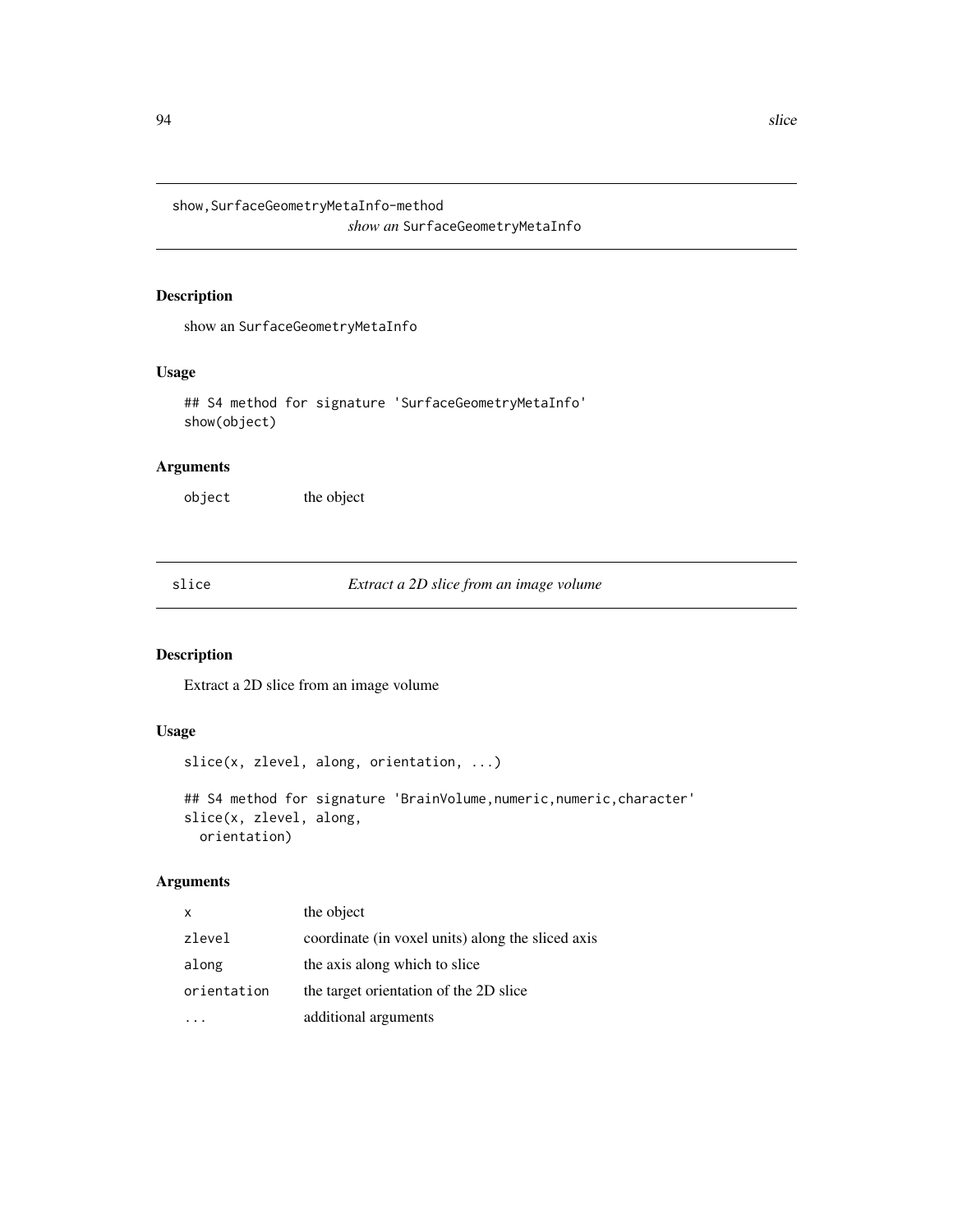sliceData *sliceData*

# Description

extract a 2D slice from a BrainVolume instance.

# Usage

sliceData(vol, slice, axis = 3)

### Arguments

| vol   | an BrainVolume instance                                          |
|-------|------------------------------------------------------------------|
| slice | the integer index of the slice to cut.                           |
| axis  | the axis number $(1, 2, 3)$ defining fixed axis of the 2D slice. |

space *Generic function to extract geometric properties of an image.*

### Description

Generic function to extract geometric properties of an image.

### Usage

```
space(x, \ldots)## S4 method for signature 'BrainData'
space(x)
## S4 method for signature 'BrainSpace'
space(x)
## S4 method for signature 'IndexLookupVolume'
```
space(x)

# Arguments

|          | the object to query, e.g. an instance of BrainVolume or BrainVector |
|----------|---------------------------------------------------------------------|
| $\cdots$ | additional arguments                                                |

# Value

an object representing the geometric space of the image of type [BrainSpace](#page-24-0)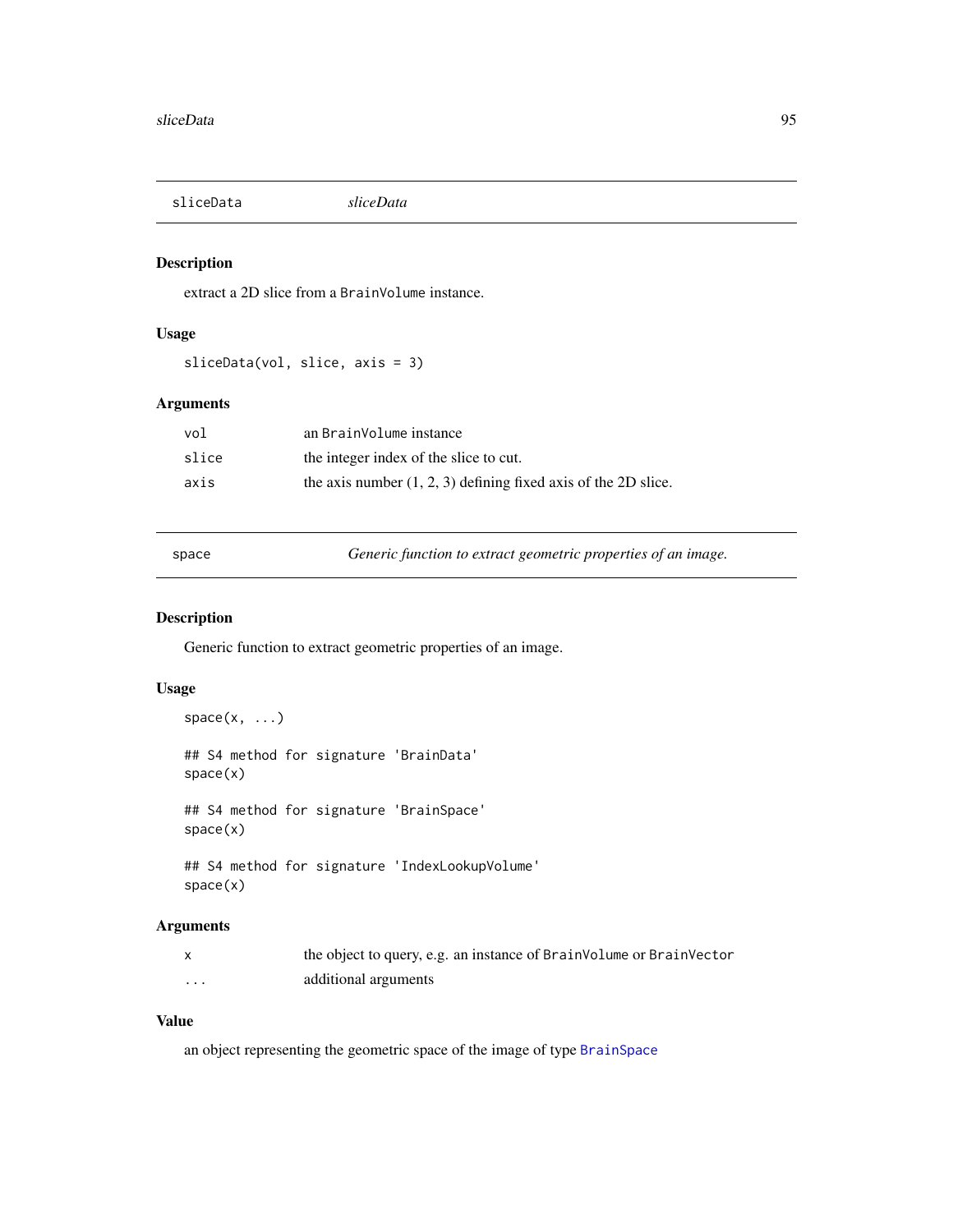# Examples

```
x = BrainSpace(c(10, 10, 10), c(1, 1, 1))vol <- BrainVolume(rnorm(10*10*10), x)
identical(x,space(vol))
```
spacing *Generic function to extract the voxel dimensions of an image*

# Description

Generic function to extract the voxel dimensions of an image

spacing

# Usage

```
spacing(x)
```
## S4 method for signature 'BrainData' spacing(x)

## S4 method for signature 'BrainSpace' spacing(x)

# Arguments

x the object

# Value

a numeric vector

# Examples

```
bspace <- BrainSpace(c(10,10,10), c(2,2,2))
all.equal(spacing(bspace), c(2,2,2))
```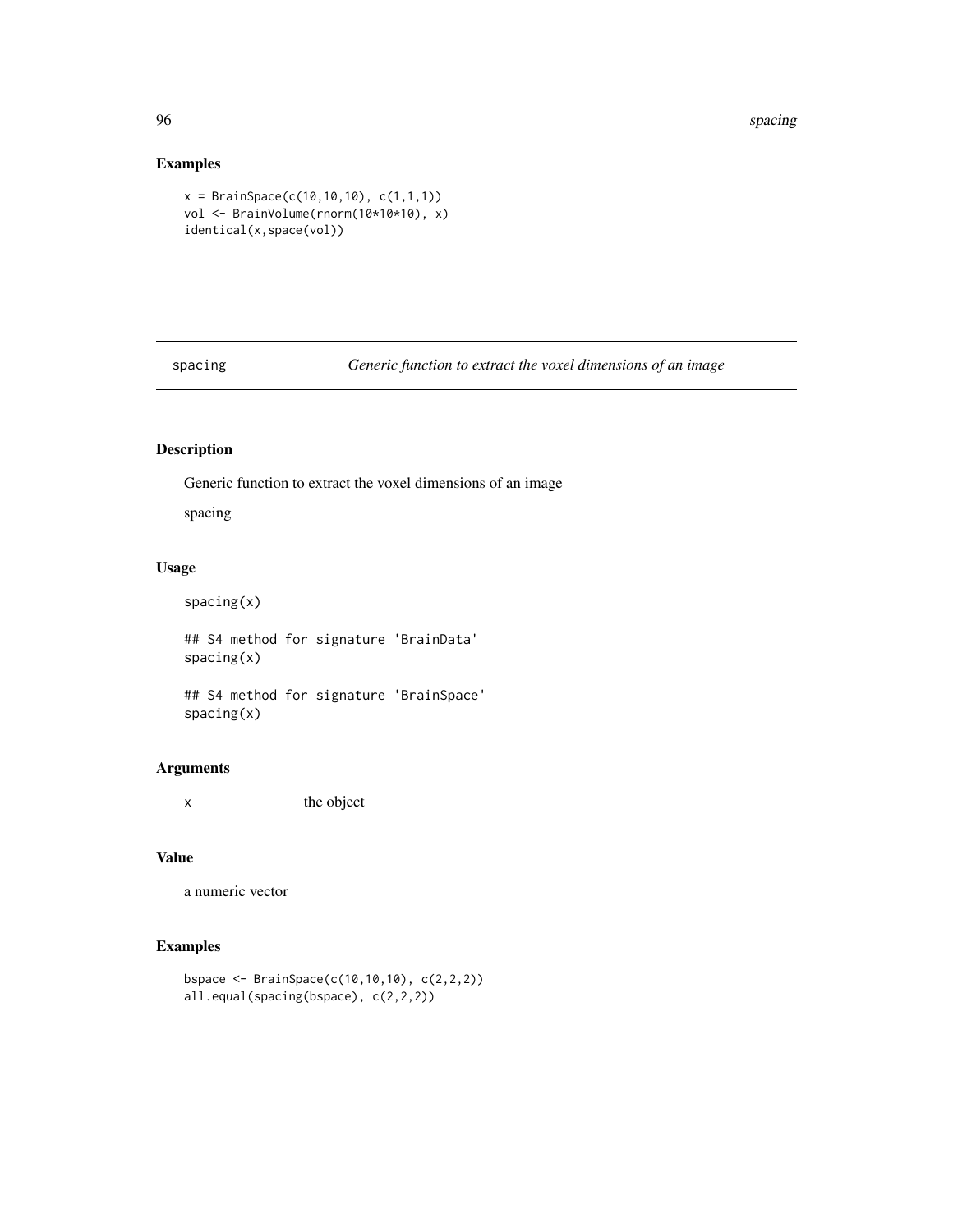<span id="page-96-0"></span>SparseBrainVector-class

*SparseBrainVector*

### Description

a sparse four-dimensional brain image, backed by a matrix, where each column represents a vector spanning the fourth dimension (e.g. time)

constructs a SparseBrainVector object

### Usage

```
SparseBrainVector(data, space, mask, source = NULL, label = "")
```
### Arguments

| data   | an array which can be a matrix or 4-D array          |
|--------|------------------------------------------------------|
| space  | a BrainSpace instance                                |
| mask   | a 3D array of type logical                           |
| source | the data source $-$ an instance of class BrainSource |
| label  | associated sub-image labels                          |

#### Slots

mask the mask defining the sparse domain

- data the matrix of series, where rows span across voxel space and columns span the fourth dimensions
- map instance of class [IndexLookupVolume](#page-50-0) is used to map between spatial and index/row coordinates

# Examples

```
bspace <- BrainSpace(c(10,10,10,100), c(1,1,1))
mask <- array(rnorm(10*10*10) > .5, c(10,10,10))
mat <- matrix(rnorm(sum(mask)), 100, sum(mask))
svec <- SparseBrainVector(mat, bspace,mask)
length(indices(svec)) == sum(mask)
```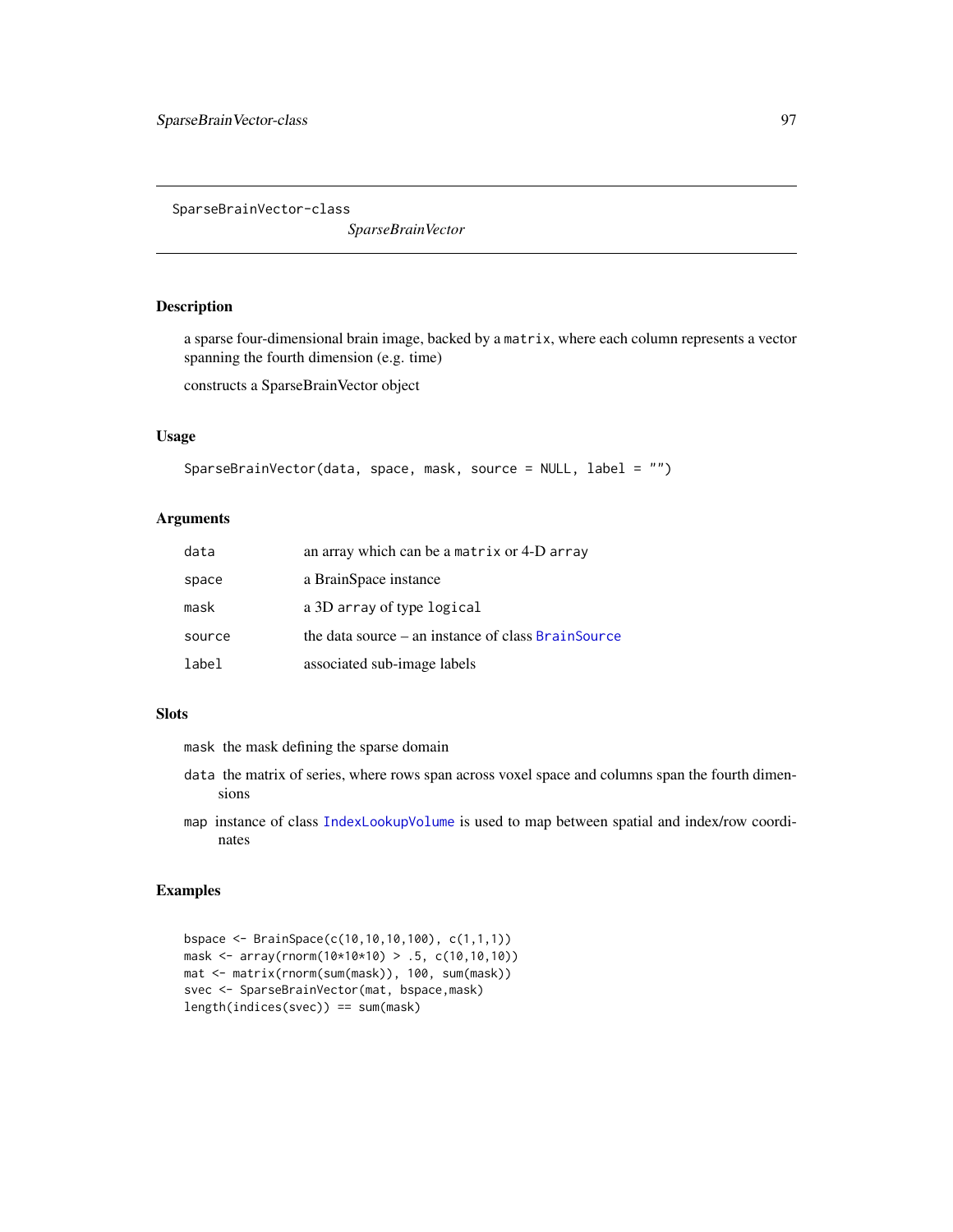SparseBrainVectorSource-class

*SparseBrainVectorSource*

### Description

A class that is used to produce a [SparseBrainVector](#page-96-0) instance constructs a SparseBrainVectorSource object

### Usage

SparseBrainVectorSource(metaInfo, indices, mask)

# Arguments

| metalnfo | an object of class BrainMetaInfo |
|----------|----------------------------------|
| indices  | a vector of 1D indices           |
| mask     | a 3D array of type logical       |

### **Slots**

mask the subset of voxels that will be stored in memory

<span id="page-97-0"></span>SparseBrainVolume-class

*SparseBrainVolume*

# Description

Three-dimensional brain image, backed by a sparseVector for Matrix package Construct a [SparseBrainVolume](#page-97-0) instance

# Usage

```
SparseBrainVolume(data, space, indices = NULL, source = NULL, label = "")
```

| data    | a numeric vector                                                 |
|---------|------------------------------------------------------------------|
| space   | an instance of class BrainSpace                                  |
| indices | a index vector indicating the 1-d coordinates of the data values |
| source  | an instance of class BrainSource                                 |
| label   | a character string                                               |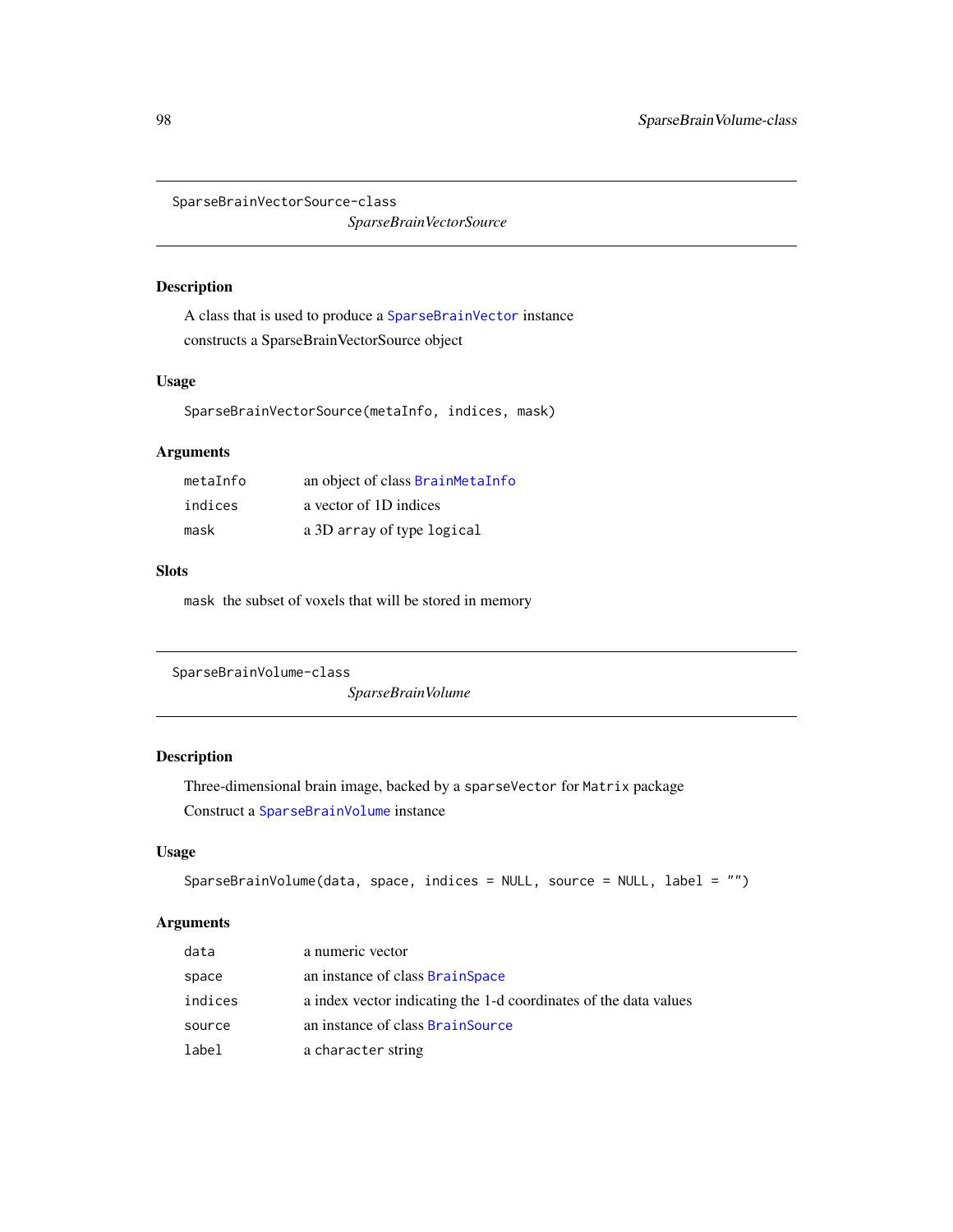#### splitFill 99

# Details

Image data is backed by Matrix::sparseVector.

### Value

[SparseBrainVolume](#page-97-0) instance

### Slots

data a sparseVector instance

#### Examples

```
data <- 1:10
indices <- seq(1,1000, length.out=10)
bspace \leq BrainSpace(c(64,64,64), spacing=c(1,1,1))
sparsevol <- SparseBrainVolume(data,bspace,indices=indices)
densevol <- BrainVolume(data,bspace,indices=indices)
sum(sparsevol) == sum(densevol)
```

| splitFill | Generic function to fill disjoint sets of values with the output of a func- |
|-----------|-----------------------------------------------------------------------------|
|           | tion                                                                        |

#### Description

Generic function to fill disjoint sets of values with the output of a function

### Usage

```
splitFill(x, fac, FUN)
## S4 method for signature 'BrainVolume, factor, 'function''
splitFill(x, fac, FUN)
```
### Arguments

| $\boldsymbol{\mathsf{x}}$ | the object to split                    |
|---------------------------|----------------------------------------|
| fac                       | the factor to split by                 |
| <b>FUN</b>                | the function to summarize the the sets |

### Details

FUN can either return a scalar for each input vector or a vector equal to the length of the input vector. If it returns a scalar then every voxel in the set will be filled with that value in the output vector.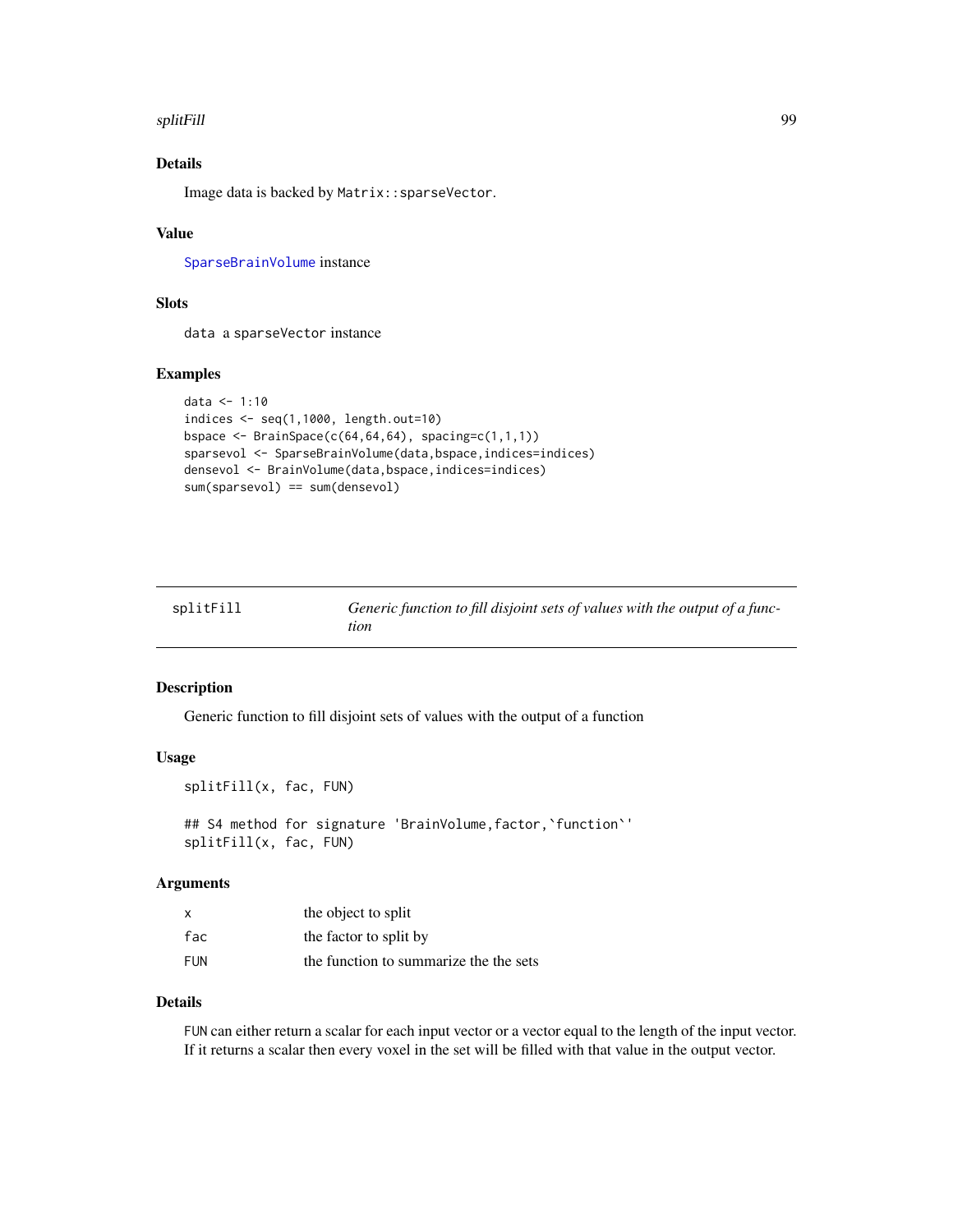### Value

a new object where the original values have been replaced by the function output

### Examples

```
## summarize with mean -- FUN returns a scalar
x = BrainSpace(c(10, 10, 10), c(1, 1, 1))vol <- BrainVolume(rnorm(10*10*10), x)
fac <- factor(rep(1:10, length.out=1000))
ovol.mean <- splitFill(vol, fac, mean)
identical(dim(ovol.mean), dim(vol))
length(unique(as.vector(ovol.mean))) == 10
## transform by reversing vector -- FUN returns a vector.
ovol2 <- splitFill(vol, fac, rev)
```

| splitReduce |  |  |  |  |
|-------------|--|--|--|--|
|-------------|--|--|--|--|

Generic function to summarize subsets of an object by first splitting by *row and then "reducing" by a summary* function

### Description

Generic function to summarize subsets of an object by first splitting by row and then "reducing" by a summary function

#### Usage

```
splitReduce(x, fac, FUN)
## S4 method for signature 'matrix, integer, 'function''
splitReduce(x, fac, FUN)
## S4 method for signature 'matrix,integer,missing'
splitReduce(x, fac)
## S4 method for signature 'matrix,factor,missing'
splitReduce(x, fac)
## S4 method for signature 'matrix,factor,`function`'
splitReduce(x, fac, FUN)
## S4 method for signature 'BrainVector, factor, 'function''
splitReduce(x, fac, FUN)
## S4 method for signature 'BrainVector, factor, missing'
splitReduce(x, fac, FUN)
```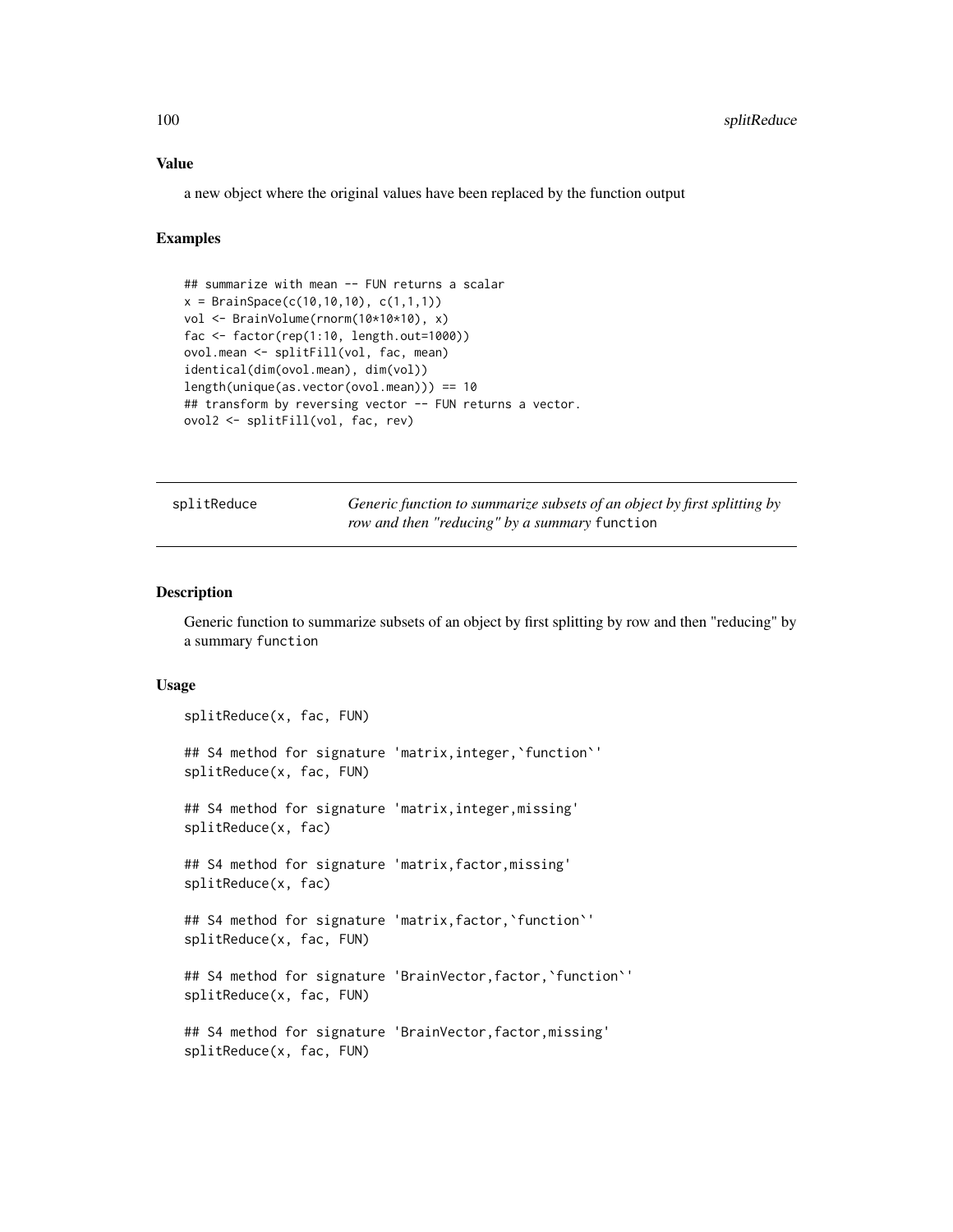#### splitScale 101

#### Arguments

| $\mathsf{x}$ | a numeric matrix(like) object                                                                                    |
|--------------|------------------------------------------------------------------------------------------------------------------|
| fac          | the factor to define subsets of the object                                                                       |
| FUN          | the function to apply to each subset. if FUN is missing, than the mean of each<br>sub-matrix column is computed. |

# Details

if FUN is supplied it must take a vector and return a single scalar value. If it returns more than one value, an error will occur.

if  $x$  is a BrainVector instance then voxels (dims 1:3) are treated as columns and time-series (dim 4) as rows. The summary function then is applied to groups of voxels. However, if the goal is to apply a function to groups of time-points, then this can be achieved as follows:

```
splitReduce(t(as.matrix(bvec)), fac)
```
#### Value

a new matrix where the original values have been reduced

### Examples

```
mat = matrix(rnorm(100*100), 100, 100)
fac = sample(1:3, nrow(mat), replace=TRUE)
## compute column means of each sub-matrix
ms <- splitReduce(mat, fac)
all.equal(row.names(ms), levels(fac))
## compute column medians of each sub-matrix
ms <- splitReduce(mat, fac, median)
## compute time-series means grouped over voxels.
## Here, \code{length(fac)} must equal the number of voxels: \code{prod(dim(bvec)[1:3]}
bvec <- BrainVector(array(rnorm(24*24*24*24), c(24,24,24,24)), BrainSpace(c(24,24,24,24), c(1,1,1)))
fac <- factor(sample(1:3, prod(dim(bvec)[1:3]), replace=TRUE))
ms <- splitReduce(bvec, fac)
ms2 <- splitReduce(bvec, fac, mean)
all.equal(row.names(ms), levels(fac))
all.equal(ms,ms2)
```
splitScale *Generic function to center/scale row-subsets of a matrix or matrix-like object*

### Description

Generic function to center/scale row-subsets of a matrix or matrix-like object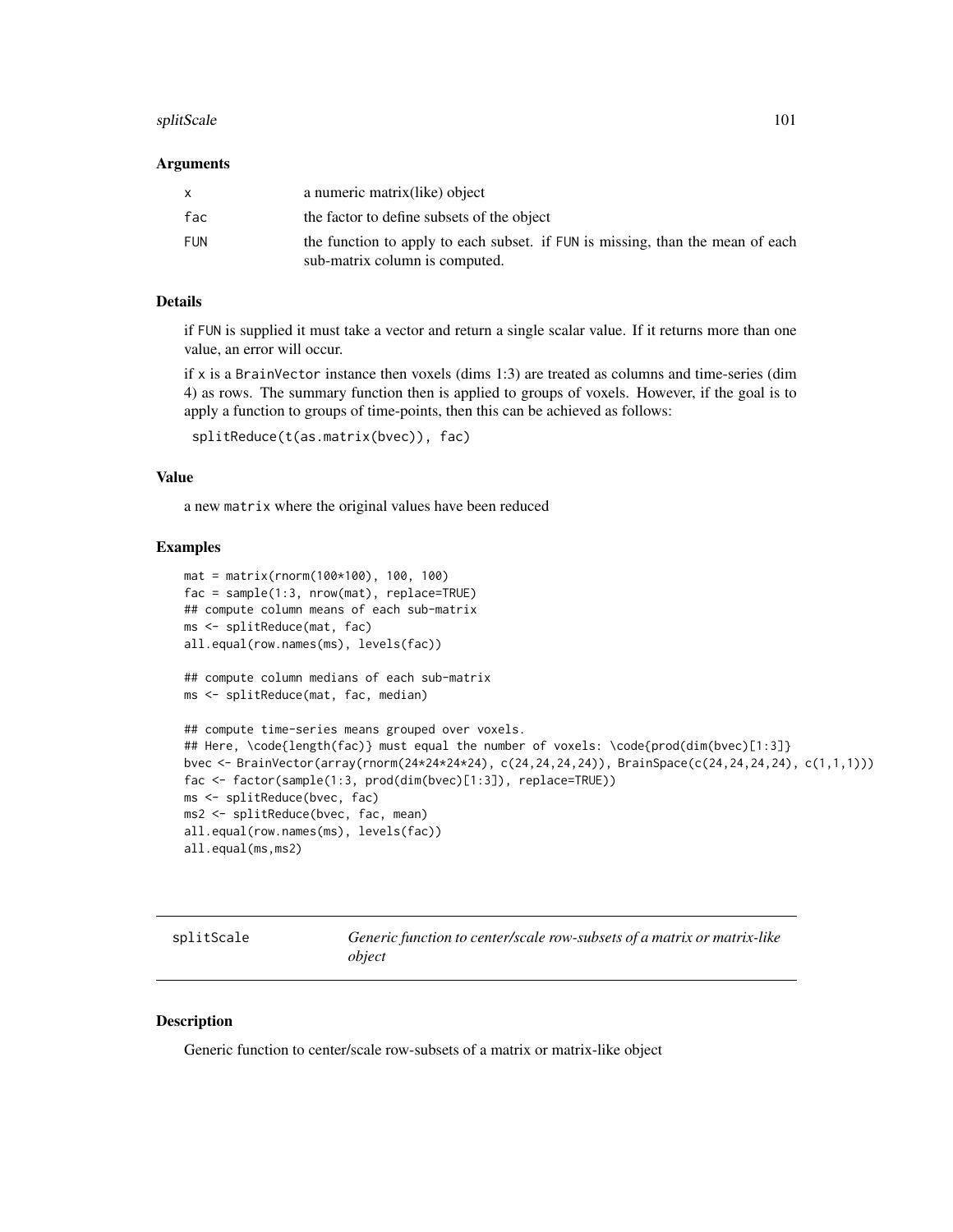# Usage

```
splitScale(x, f, center, scale)
## S4 method for signature 'matrix, factor, logical, logical'
splitScale(x, f, center = TRUE,
 scale = TRUE)
## S4 method for signature 'matrix,factor,missing,missing'
splitScale(x, f)
```
#### Arguments

| $\mathsf{x}$ | a numeric matrix or matrix-like object                                                                            |
|--------------|-------------------------------------------------------------------------------------------------------------------|
| $\mathsf{f}$ | the splitting object, typically a factor or set of integer indices, must be equal<br>to number of rows of matrix. |
| center       | should values within each submatrix be centered? (mean removed from each<br>column of submatrix)                  |
| scale        | should values be scaled? (divide vector by standard deviation from each column<br>of submatrix)                   |

### Value

a new matrix or matrix-like object where the original rows have been grouped by f and then centered and/or scaled for each grouping

### Examples

```
M <- matrix(rnorm(1000), 10, 100)
fac <- factor(rep(1:2, each=5))
Ms <- splitScale(M, fac)
## correctly centered
all(abs(apply(Ms[fac == 1,], 2, mean)) < .000001)all(abs(\text{apply(Ms[fac == 2,], 2, mean)) < .000001)# correctly scaled
all.equal(apply(Ms[fac == 1,], 2, sd), rep(1, ncol(Ms)))
all.equalsapply(Ms[fac == 2,], 2, sd), rep(1, ncol(Ms)))
```

| stripExtension |                                       |  | Generic function to strip extension from file name, given a |  |  |  |
|----------------|---------------------------------------|--|-------------------------------------------------------------|--|--|--|
|                | BrainFileDescriptor <i>instance</i> . |  |                                                             |  |  |  |

### Description

Generic function to strip extension from file name, given a [BrainFileDescriptor](#page-20-0) instance.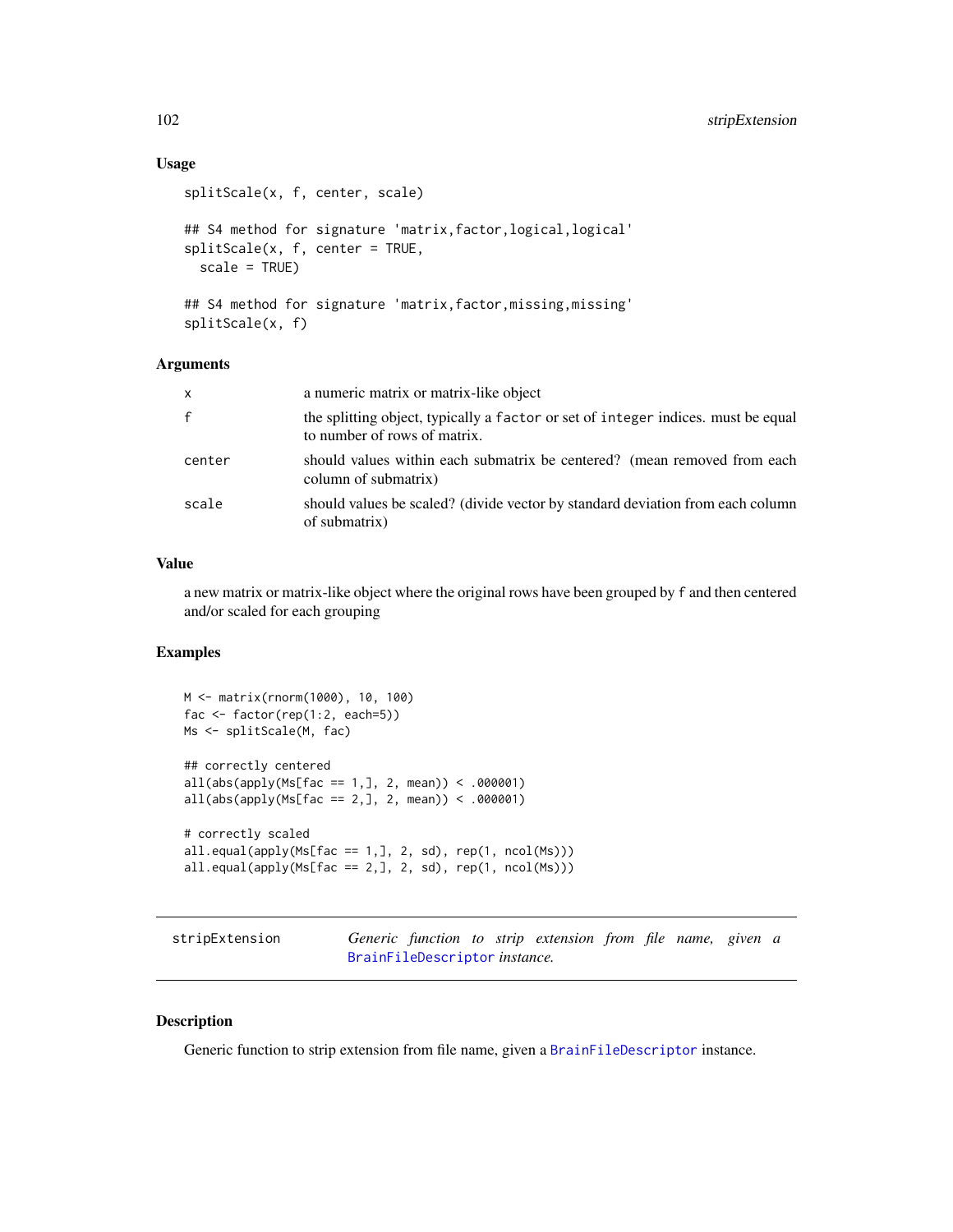#### subVector 103

# Usage

```
stripExtension(x, fileName)
```

```
## S4 method for signature 'BrainFileDescriptor,character'
stripExtension(x, fileName)
```
# Arguments

|          | descriptor instance                       |
|----------|-------------------------------------------|
| fileName | file name to be stripped of its extension |

### Value

fileName without extension

subVector *Generic function to extract a sub-vector from a* BrainVector *object.*

### Description

Generic function to extract a sub-vector from a BrainVector object.

# Usage

```
subVector(x, i, ...)
## S4 method for signature 'SparseBrainVector,numeric'
subVector(x, i)
## S4 method for signature 'DenseBrainVector,numeric'
subVector(x, i)
```
### Arguments

| X | four-dimensional image                     |
|---|--------------------------------------------|
|   | the indices of the volume $(s)$ to extract |
| . | additional arguments                       |

# Value

a BrainVector object that is a sub-vector of the supplied object.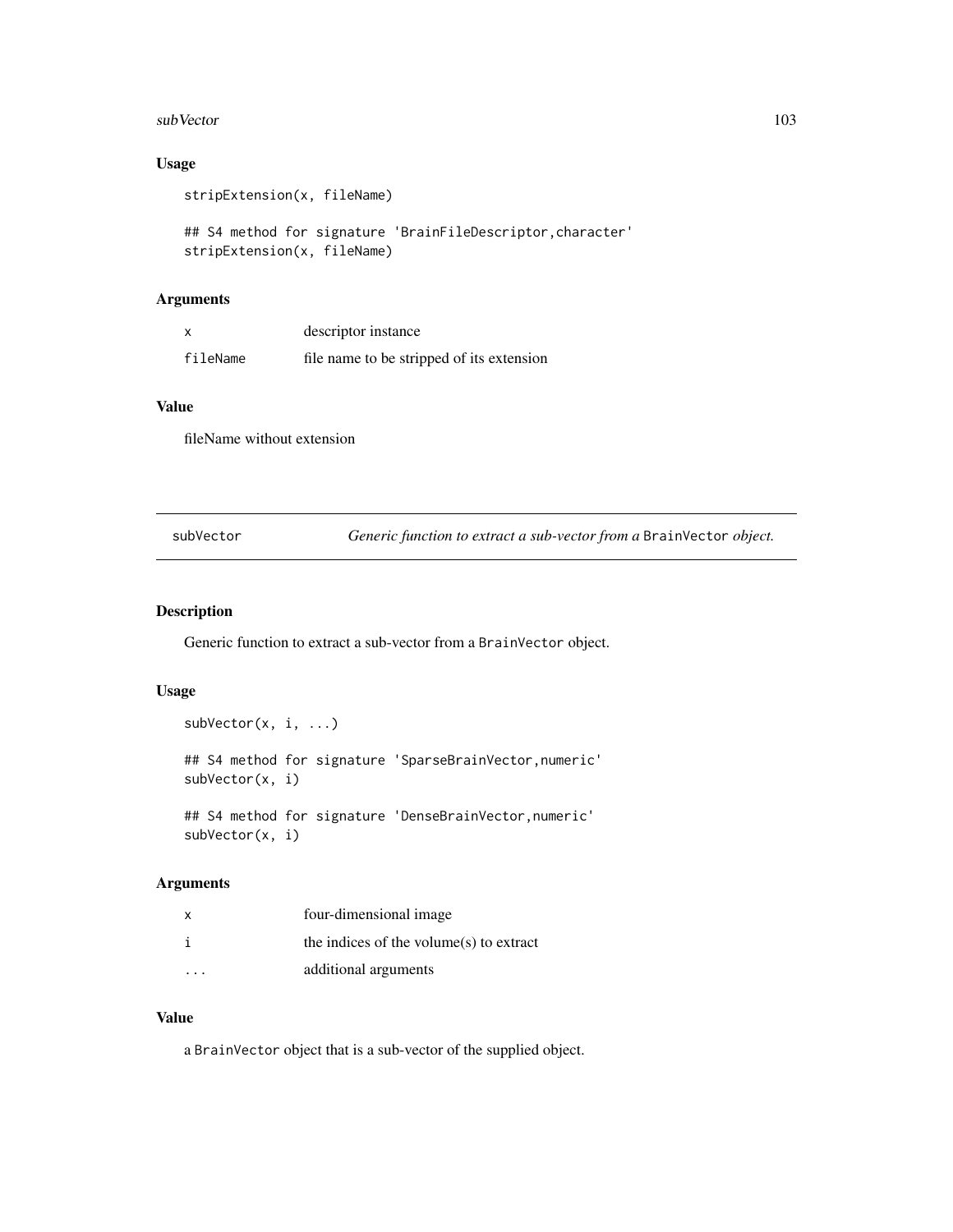### Examples

```
bvec <- BrainVector(array(rnorm(24*24*24*24), c(24,24,24,24)), BrainSpace(c(24,24,24,24), c(1,1,1)))
vec <- subVector(bvec,1:2)
all.equal(2, dim(vec)[4])
vec \leq subVector(bvec, c(1,3,5,7))
all.equal(4, dim(vec)[4])
mask <- LogicalBrainVolume(rep(TRUE, 24*24*24), BrainSpace(c(24,24,24), c(1,1,1)))
svec <- SparseBrainVector(array(rnorm(24*24*24*24), c(24,24,24,24)),
BrainSpace(c(24,24,24,24), c(1,1,1)), mask)
vec \leq subVector(svec, c(1,3,5))
all.equal(3, dim(vec)[4])
```
SurfaceDataMetaInfo *Constructor for* [SurfaceDataMetaInfo](#page-103-0) *class*

# Description

Constructor for [SurfaceDataMetaInfo](#page-103-0) class

#### Usage

SurfaceDataMetaInfo(descriptor, header)

### Arguments

| descriptor | the file descriptor                  |
|------------|--------------------------------------|
| header     | a list containing header information |

<span id="page-103-0"></span>SurfaceDataMetaInfo-class

*SurfaceDataMetaInfo This class contains meta information for surface-based data (the values that map to a surface geometry)*

### Description

SurfaceDataMetaInfo

This class contains meta information for surface-based data (the values that map to a surface geometry)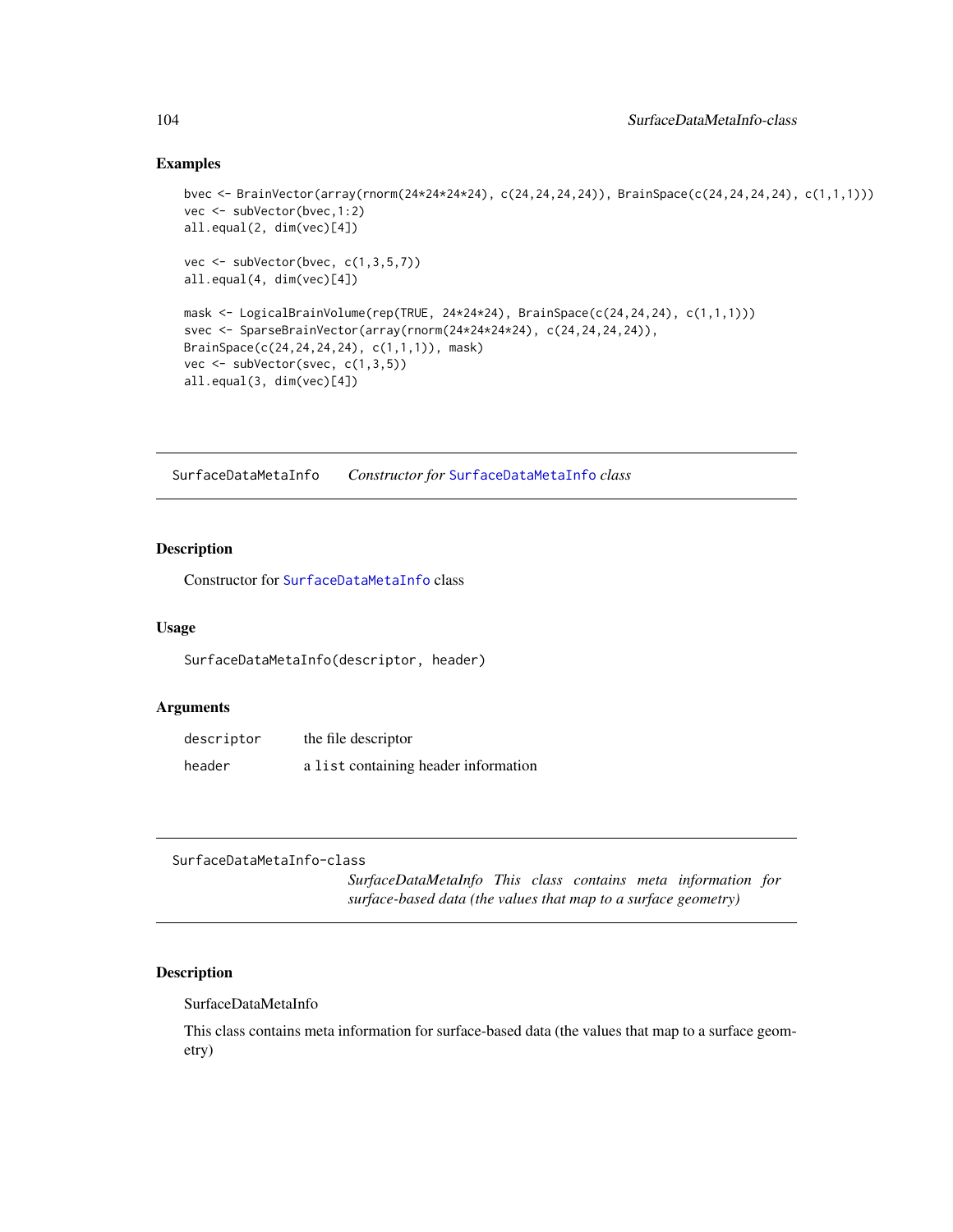### **Slots**

headerFile name of the file containing meta information

dataFile name of the file containing data

fileDescriptor descriptor of image file format

nodeCount the number of nodes for which surface data exists

nels the number of data vectors (typically the number of columns in the surface data matrix; nels = 1 for a single surface data set)

label a label indicating the type of surface (e.g. white, pial, inflated, flat, spherical)

SurfaceGeometryMetaInfo

*Constructor for* [SurfaceGeometryMetaInfo](#page-104-0) *class*

#### Description

Constructor for [SurfaceGeometryMetaInfo](#page-104-0) class

### Usage

SurfaceGeometryMetaInfo(descriptor, header)

# Arguments

| descriptor | the file descriptor                  |
|------------|--------------------------------------|
| header     | a list containing header information |

<span id="page-104-0"></span>SurfaceGeometryMetaInfo-class

*SurfaceGeometryMetaInfo This class contains meta information for brain surface geometry*

### **Description**

SurfaceGeometryMetaInfo This class contains meta information for brain surface geometry

### Slots

headerFile name of the file containing meta information dataFile name of the file containing data fileDescriptor descriptor of image file format vertices the number of surface vertices faces the number of faces embedDimension the dimensionality of the embedding label a label indicating the type of surface (e.g. white, pial, inflated, flat, spherical)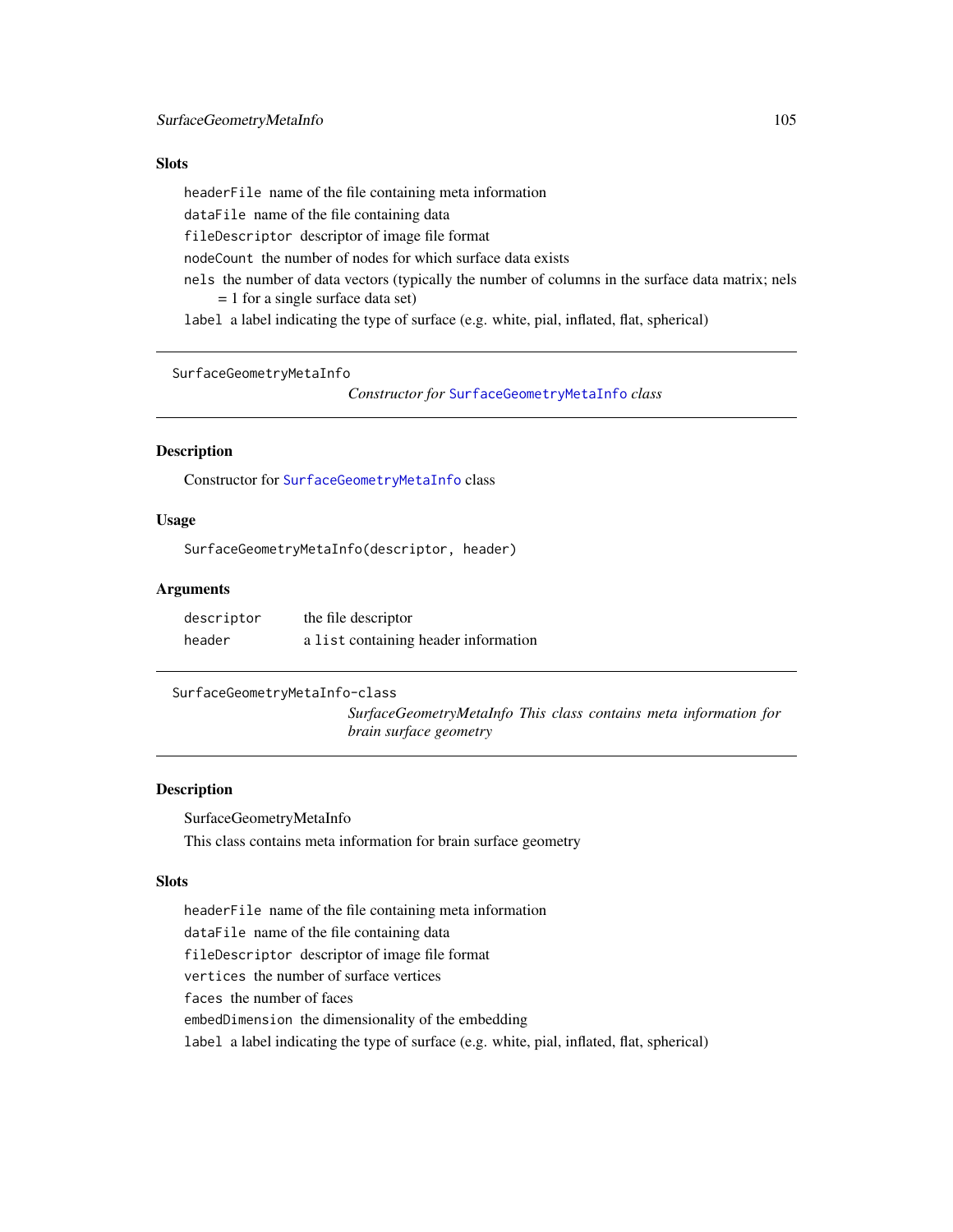# Description

Generic function to extract a set of series from a 4D image

### Usage

takeSeries(x, indices, ...)

### Arguments

| X       | a four dimensional image              |
|---------|---------------------------------------|
| indices | the indices of the series' to extract |
| .       | additional arguments                  |

| takeVolume | Generic function to extract a one or more individual volumes from a |
|------------|---------------------------------------------------------------------|
|            | four-dimensional image                                              |

# Description

Generic function to extract a one or more individual volumes from a four-dimensional image

# Usage

```
takeVolume(x, i, ...)
## S4 method for signature 'SparseBrainVector,numeric'
takeVolume(x, i, merge = FALSE)
## S4 method for signature 'BrainVector,numeric'
takeVolume(x, i, merge = FALSE)
```
### Arguments

| X     | four-dimensional image                     |
|-------|--------------------------------------------|
| i     | the indices of the volume $(s)$ to extract |
|       | additional arguments                       |
| merge | concatenate extracted volumes              |

### Value

a list of BrainVolume elements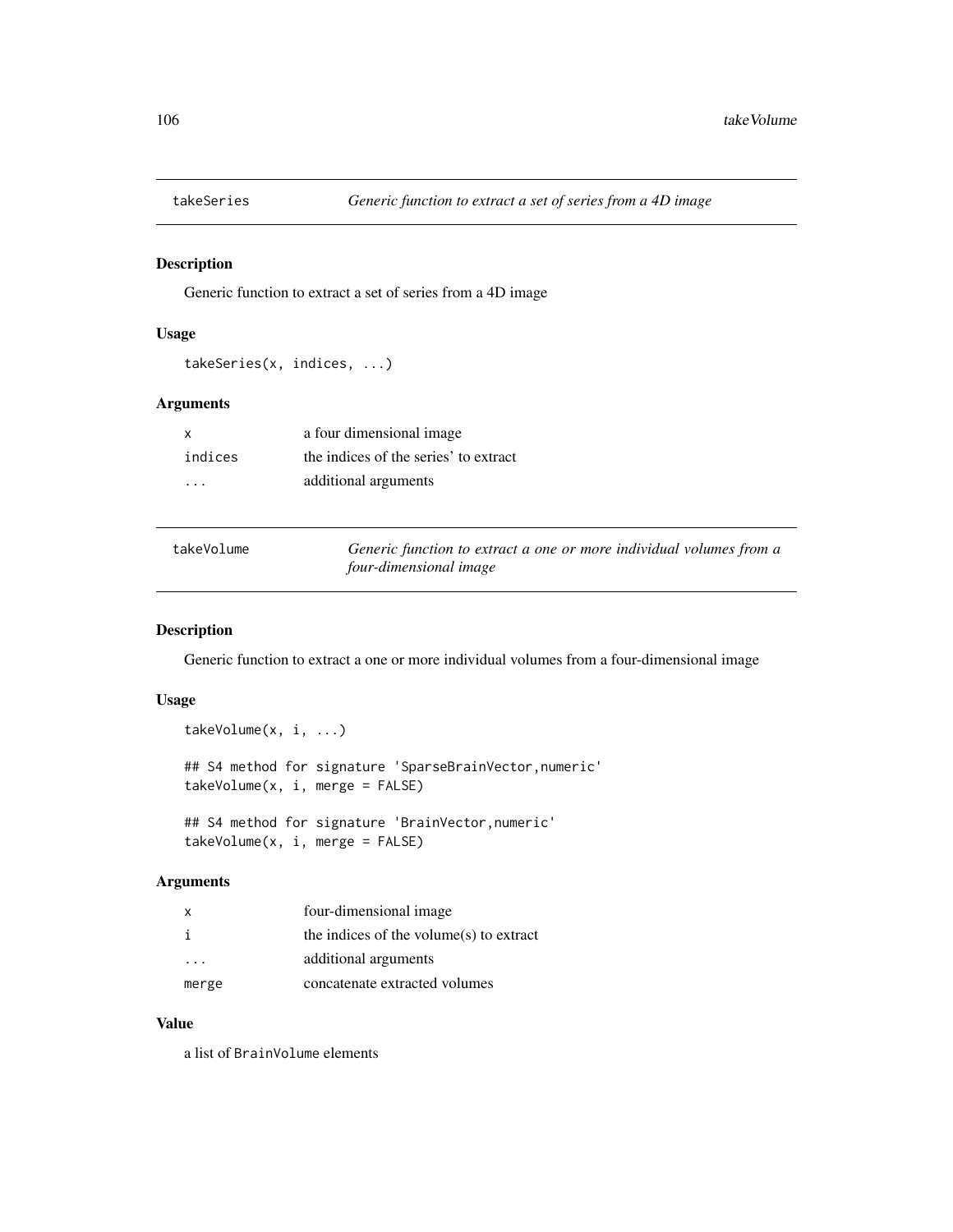#### tesselate the contract of the contract of the contract of the contract of the contract of the contract of the contract of the contract of the contract of the contract of the contract of the contract of the contract of the

### Examples

```
bvec <- BrainVector(array(rnorm(24*24*24*24), c(24,24,24,24)), BrainSpace(c(24,24,24,24), c(1,1,1)))
vol <- takeVolume(bvec,1)
all.equal(dim(vol), c(24,24,24))
vol <- takeVolume(bvec,1:3)
length(vol) == 3class(vol) == "list"
```
tesselate *tesselate*

# Description

tesselate

tesselate a LogicalBrainVolume into K spatial disjoint components

### Usage

```
tesselate(x, K, ...)
## S4 method for signature 'LogicalBrainVolume, numeric'
tesselate(x, K, features = NULL,
  spatialWeight = 4)
```
#### Arguments

| $\mathsf{x}$  | the object to tesselate                        |
|---------------|------------------------------------------------|
| К             | the number of partitions                       |
|               | extra arguments                                |
| features      | use additional feature set to tesselate volume |
| spatialWeight | weight voxels according to distance            |

trans *Generic getter to extract image coordinate transformation*

### Description

Generic getter to extract image coordinate transformation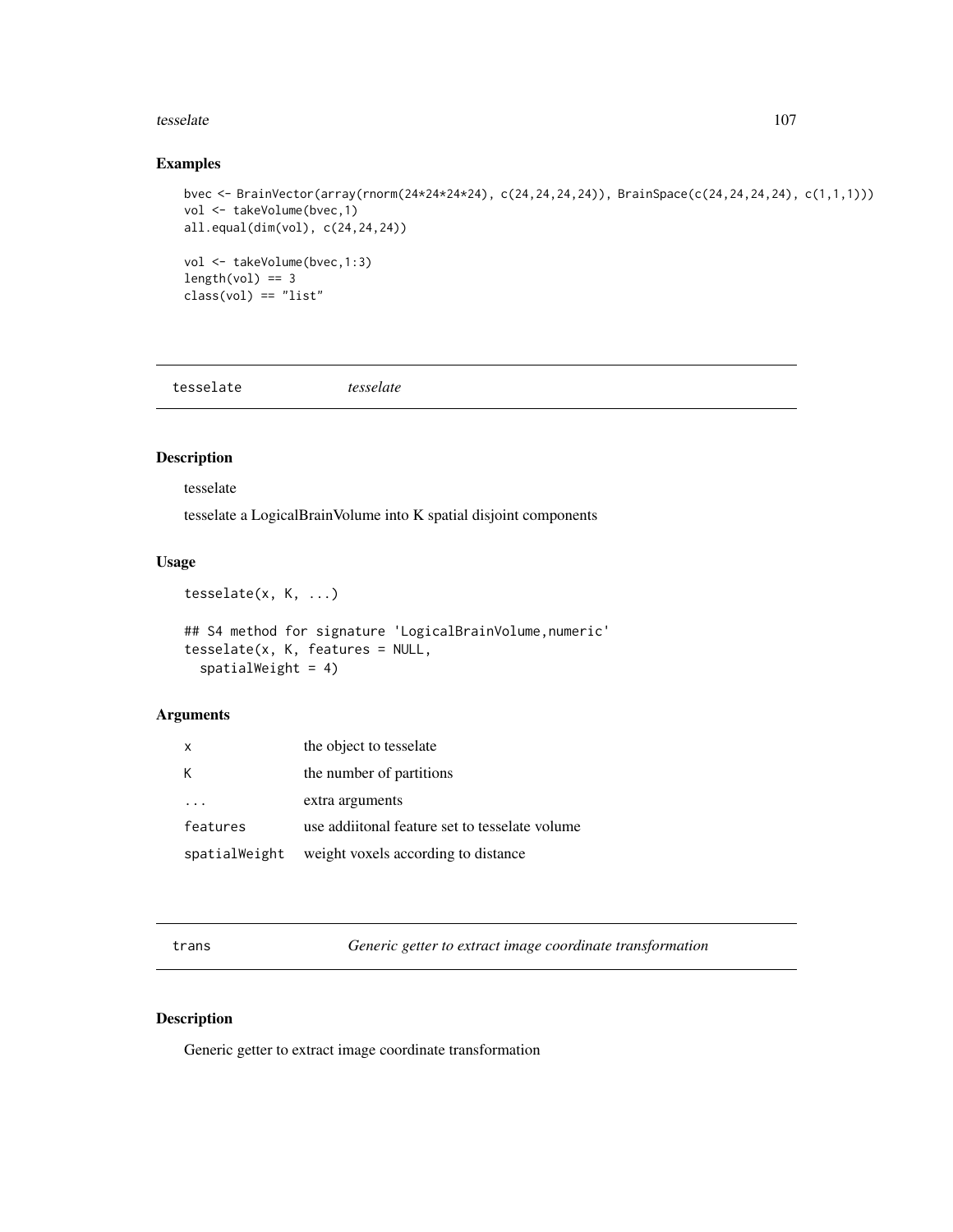108 values and the contract of the contract of the contract of the contract of the contract of the contract of the contract of the contract of the contract of the contract of the contract of the contract of the contract of

### Usage

trans(x) ## S4 method for signature 'BrainMetaInfo' trans(x) ## S4 method for signature 'NIfTIMetaInfo' trans(x) ## S4 method for signature 'BrainSpace' trans(x) ## S4 method for signature 'BrainData' trans(x)

# Arguments

x an object with a transformation

### Details

This function returns a transformation that can be used to go from "grid coordinates" to "real world coordinates" in millimeters.

This function returns a transformation that can be used to go from "grid coordinates" to "real world coordinates" in millimeters. see [BrainSpace](#page-24-0)

#### Examples

```
bspace <- BrainSpace(c(10,10,10), c(2,2,2))
trans(bspace)
all.equal(dim(trans(bspace)), c(4,4))
```
values *Generic function to extract data values of object*

# Description

Generic function to extract data values of object

#### Usage

 $values(x, \ldots)$ 

## S4 method for signature 'ROIVolume'  $values(x, \ldots)$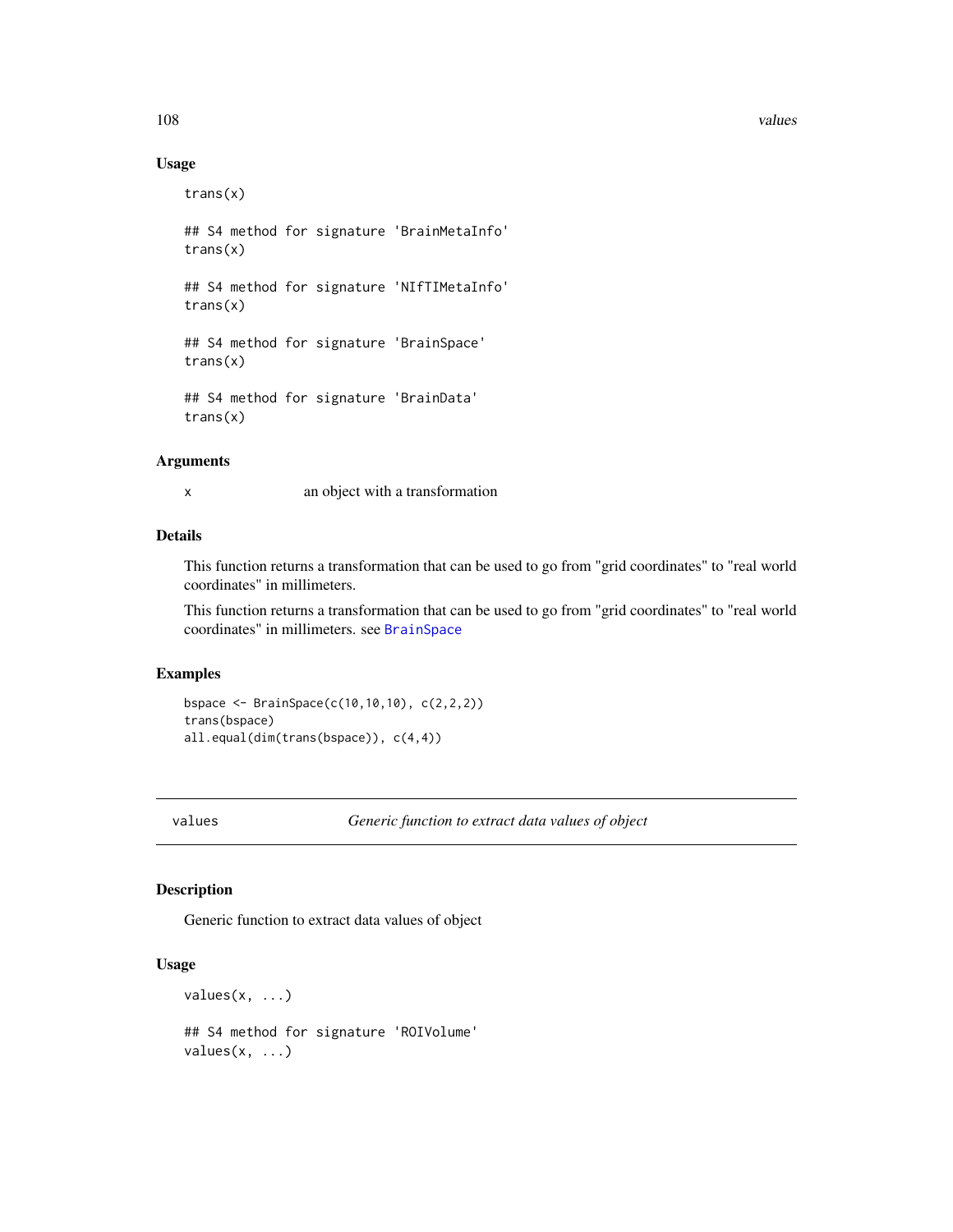#### <span id="page-108-0"></span>voxels and the set of the set of the set of the set of the set of the set of the set of the set of the set of the set of the set of the set of the set of the set of the set of the set of the set of the set of the set of th

# Arguments

| x                       | the object to get values from |
|-------------------------|-------------------------------|
| $\cdot$ $\cdot$ $\cdot$ | additional arguments          |

|--|

## Description

extract voxel coordinates

#### Usage

voxels(x, ...)

```
## S4 method for signature 'Kernel'
voxels(x, centerVoxel = NULL)
```
# Arguments

| $\mathsf{x}$ | the object to extract voxels from                                      |
|--------------|------------------------------------------------------------------------|
| $\cdots$     | additional arguments to function                                       |
| centerVoxel  | the absolute location of the center of the voxel, default is $(0.0.0)$ |

| writeElements |  |  | Generic function to write a sequence of elements from an input source |
|---------------|--|--|-----------------------------------------------------------------------|
|---------------|--|--|-----------------------------------------------------------------------|

# Description

Generic function to write a sequence of elements from an input source writeElements

# Usage

writeElements(x, els)

```
## S4 method for signature 'BinaryWriter,numeric'
writeElements(x, els)
```

| $\boldsymbol{\mathsf{x}}$ | the output channel    |
|---------------------------|-----------------------|
| els                       | the elements to write |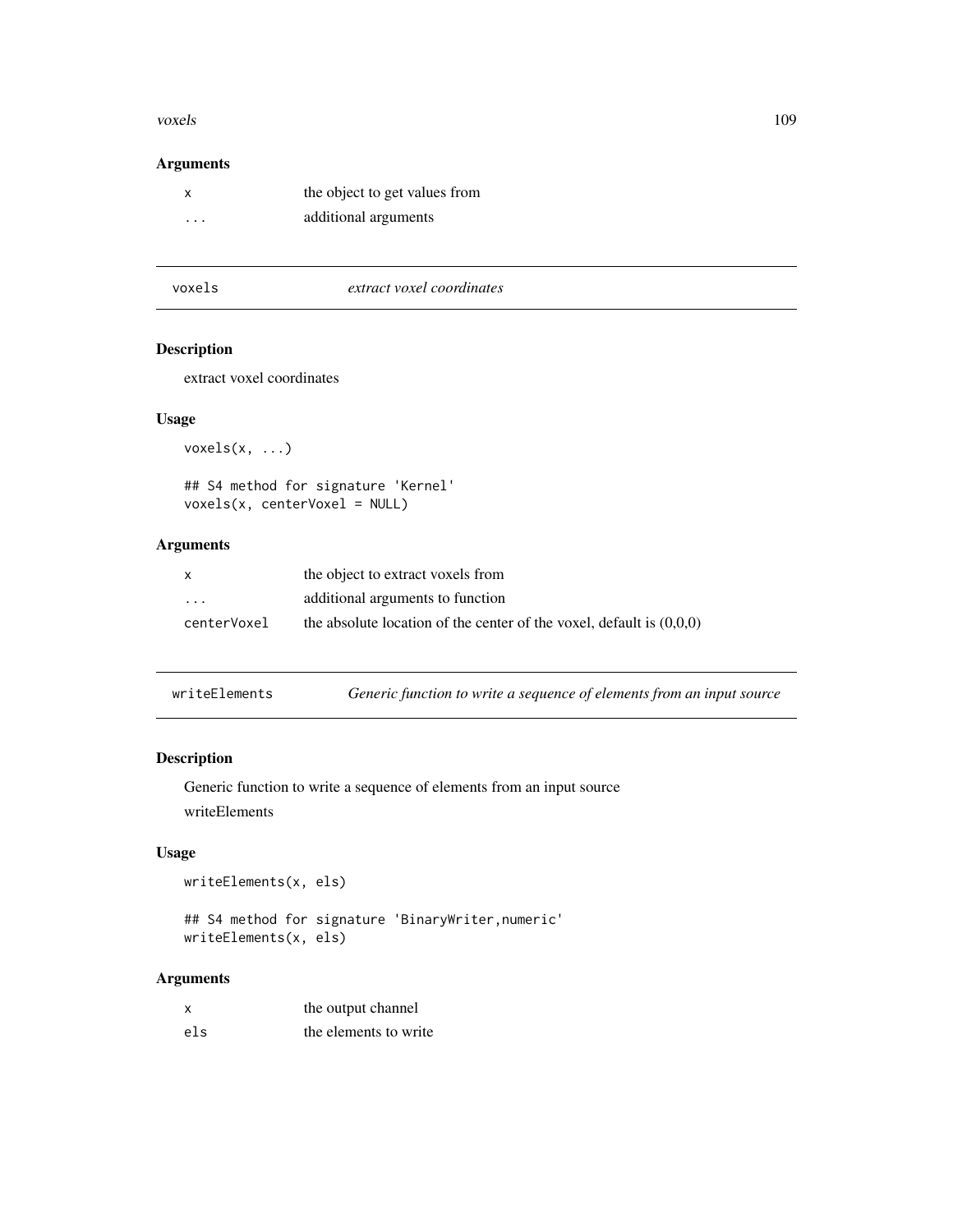<span id="page-109-0"></span>

## Description

Generic function to write a 4D image vector to disk

#### Usage

```
writeVector(x, fileName, format, dataType)
## S4 method for signature 'BrainVector, character, missing, missing'
writeVector(x, fileName)
## S4 method for signature 'BrainVector, character, character, missing'
writeVector(x, fileName,
  format)
## S4 method for signature 'BrainVector, character, missing, character'
writeVector(x, fileName,
  dataType)
```
## Arguments

| X        | an image object, typically a BrainVector instance.                                                                                                                                                           |
|----------|--------------------------------------------------------------------------------------------------------------------------------------------------------------------------------------------------------------|
| fileName | output file name.                                                                                                                                                                                            |
| format   | file format string. Since "NIFTI" is the only currently supported format, this<br>parameter can be safely ignored and omitted.                                                                               |
| dataType | the numeric data type. If specified should be a character vector of: "BINARY",<br>"UBYTE", "SHORT", "INT", "FLOAT", "DOUBLE". Otherwise output format<br>will be inferred from R the data type of the image. |

#### Examples

```
bvec <- BrainVector(array(0, c(10,10,10,10)), BrainSpace(c(10,10,10,10), c(1,1,1)))
## Not run:
writeVector(bvol, "out.nii")
writeVector(bvol, "out.nii.gz")
writeVector(bvec, "out.nii")
writeVector(bvec, "out.nii.gz")
## End(Not run)
```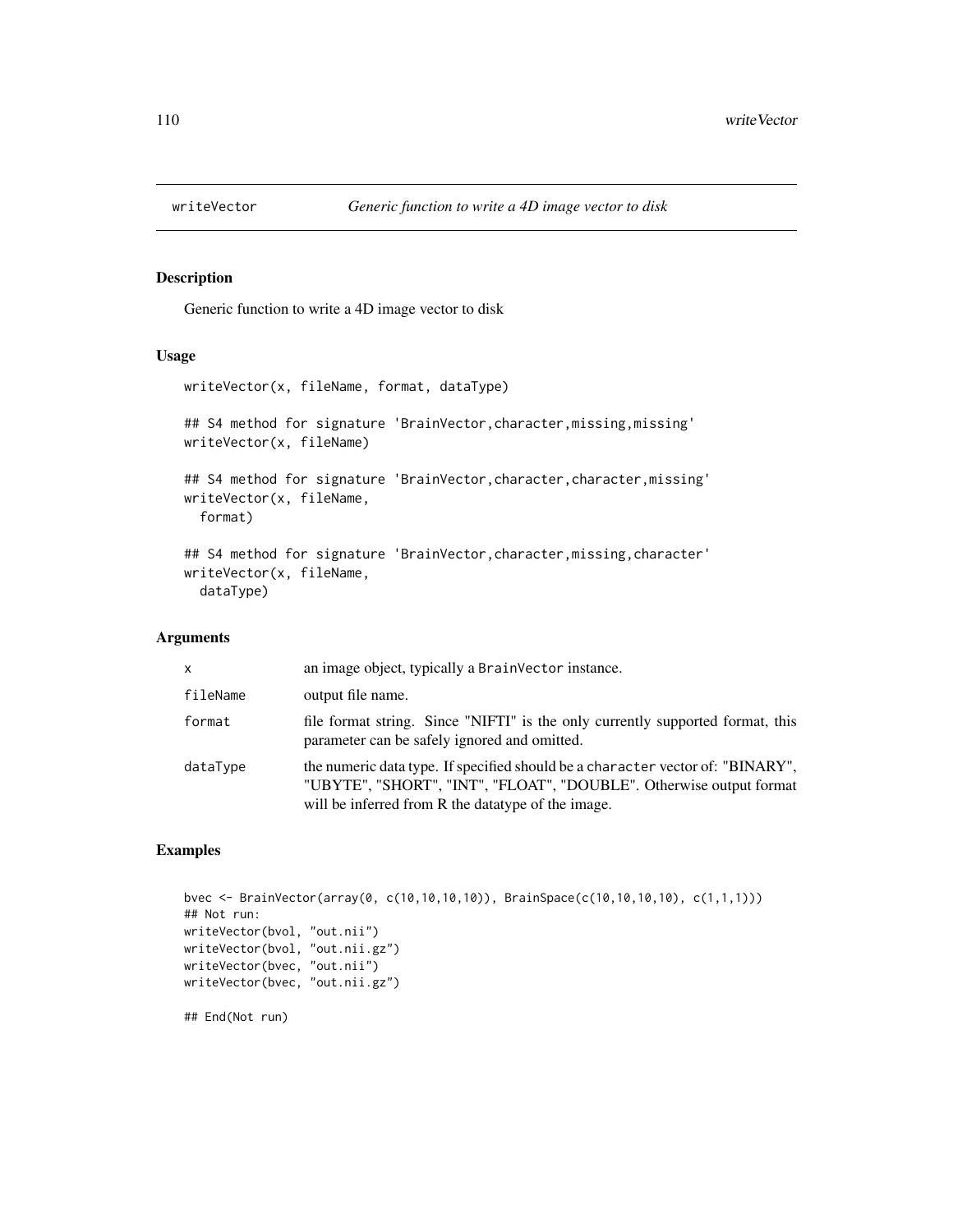<span id="page-110-0"></span>

## Description

Generic function to write a 3D image volume to disk

#### Usage

```
writeVolume(x, fileName, format, dataType)
## S4 method for signature 'BrainVolume, character, missing, missing'
writeVolume(x, fileName)
## S4 method for signature 'ClusteredBrainVolume, character, missing, missing'
writeVolume(x,
  fileName)
## S4 method for signature 'BrainVolume, character, character, missing'
writeVolume(x, fileName,
  format)
## S4 method for signature 'BrainVolume, character, missing, character'
writeVolume(x, fileName,
  dataType)
```
#### Arguments

| x        | an image object, typically a BrainVolume instance.                                                                                                                                                      |
|----------|---------------------------------------------------------------------------------------------------------------------------------------------------------------------------------------------------------|
| fileName | output file name                                                                                                                                                                                        |
| format   | file format string. Since "NIFTI" is the only currently supported format, this<br>parameter can be safely ignored and omitted.                                                                          |
| dataType | output data type, If specified should be a character vector of: "BINARY",<br>"UBYTE", "SHORT", "INT", "FLOAT", "DOUBLE". Otherwise output format<br>will be inferred from R the data type of the image. |

#### Details

The output format will be inferred from file extension.

The output format will be inferred from file extension. writeVolume $(x, 'out.nii')$  outputs a NIFTI file. writeVolume(x, "out.nii.gz") outputs a gzipped NIFTI file.

No other file output formats are currently supported.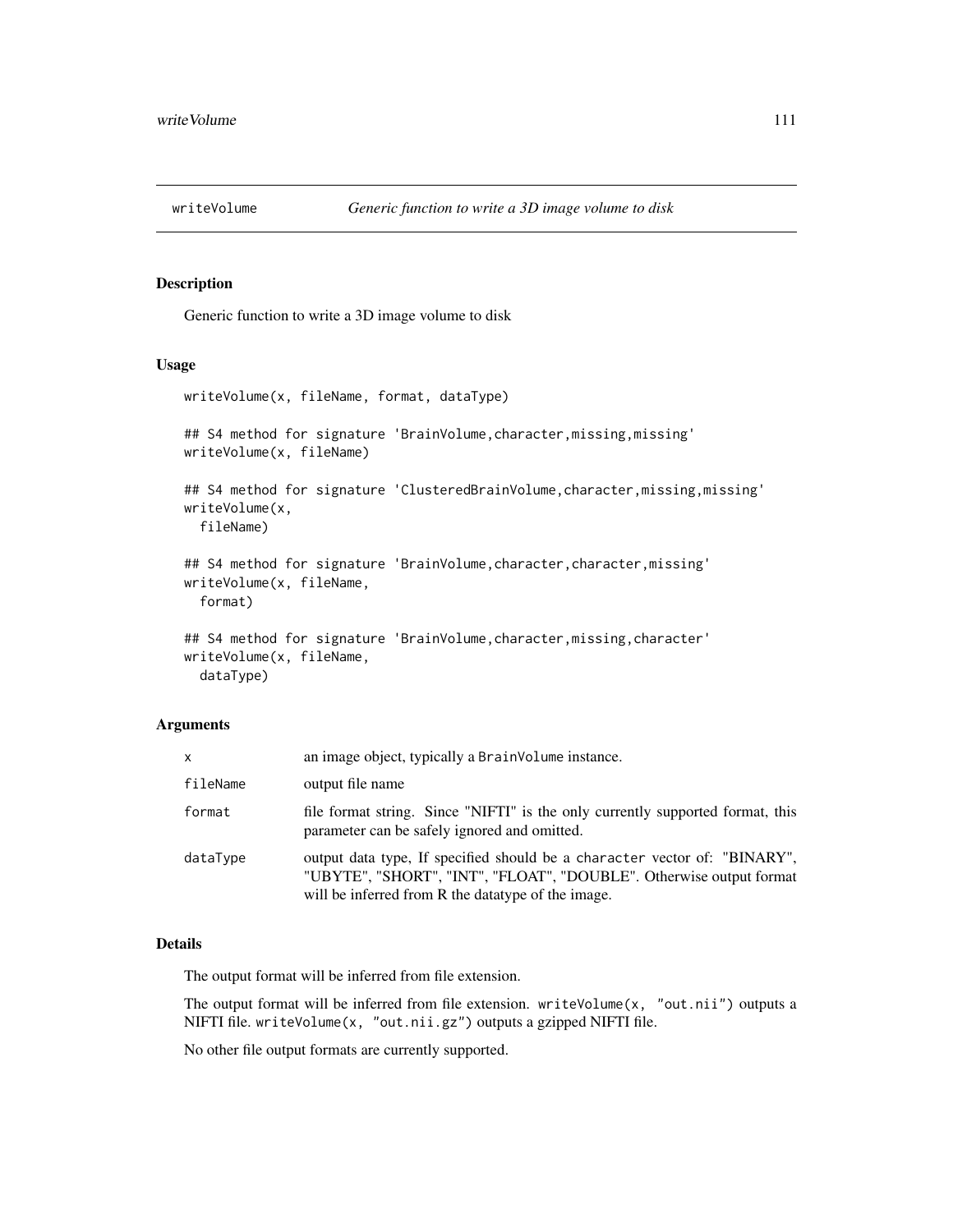# Examples

```
bvol <- BrainVolume(array(0, c(10,10,10)), BrainSpace(c(10,10,10), c(1,1,1)))
## Not run:
writeVolume(bvol, "out.nii")
writeVolume(bvol, "out.nii.gz")
## End(Not run)
```
[,BrainBucket,index,missing,ANY-method *extract labeled volume from* BrainBucket

# Description

extract labeled volume from BrainBucket

## Usage

```
## S4 method for signature 'BrainBucket, index, missing, ANY'
x[i]
```
# Arguments

| x | the object  |
|---|-------------|
|   | first index |

[,ROIVolume,numeric,missing,ANY-method *extract data from* ROIVolume

#### Description

extract data from ROIVolume

#### Usage

```
## S4 method for signature 'ROIVolume, numeric, missing, ANY'
x[i, j, drop]
```

| X    | the object     |
|------|----------------|
| i    | first index    |
| j.   | second index   |
| drop | drop dimension |

<span id="page-111-0"></span>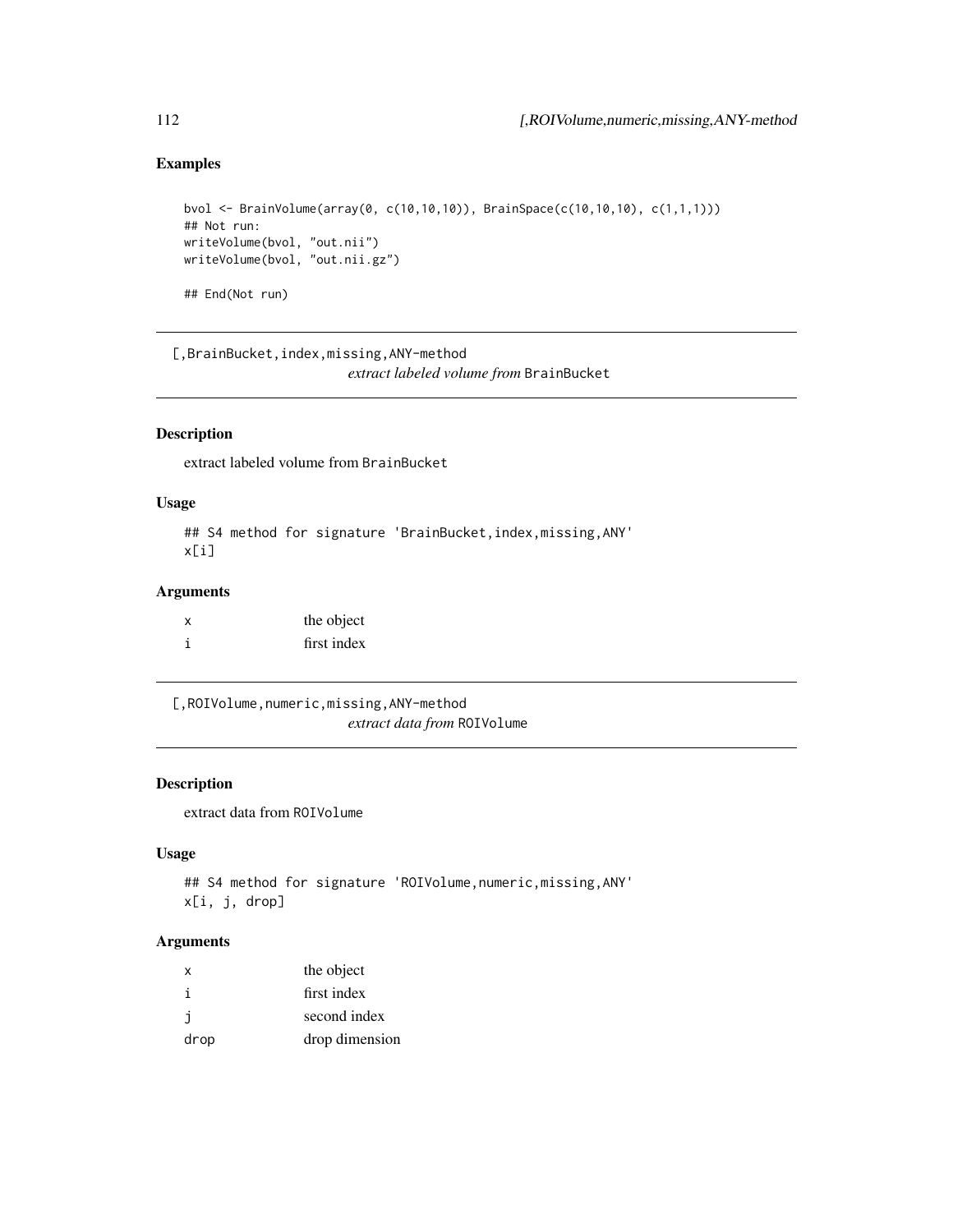<span id="page-112-0"></span>[,SparseBrainVector,missing,missing,ANY-method *extractor*

# Description

extractor

# Usage

```
## S4 method for signature 'SparseBrainVector, missing, missing, ANY'
x[i, j, k, m, ...,
  drop = TRUE]
```
# Arguments

| x    | the object       |
|------|------------------|
| i    | first index      |
| j    | second index     |
| k    | third index      |
| m    | the fourth index |
|      | additional args  |
| drop | dimension        |

[,SparseBrainVector,missing,numeric,ANY-method *extractor*

## Description

#### extractor

## Usage

```
## S4 method for signature 'SparseBrainVector, missing, numeric, ANY'
x[i, j, k, m, ...,
 drop = TRUE]
```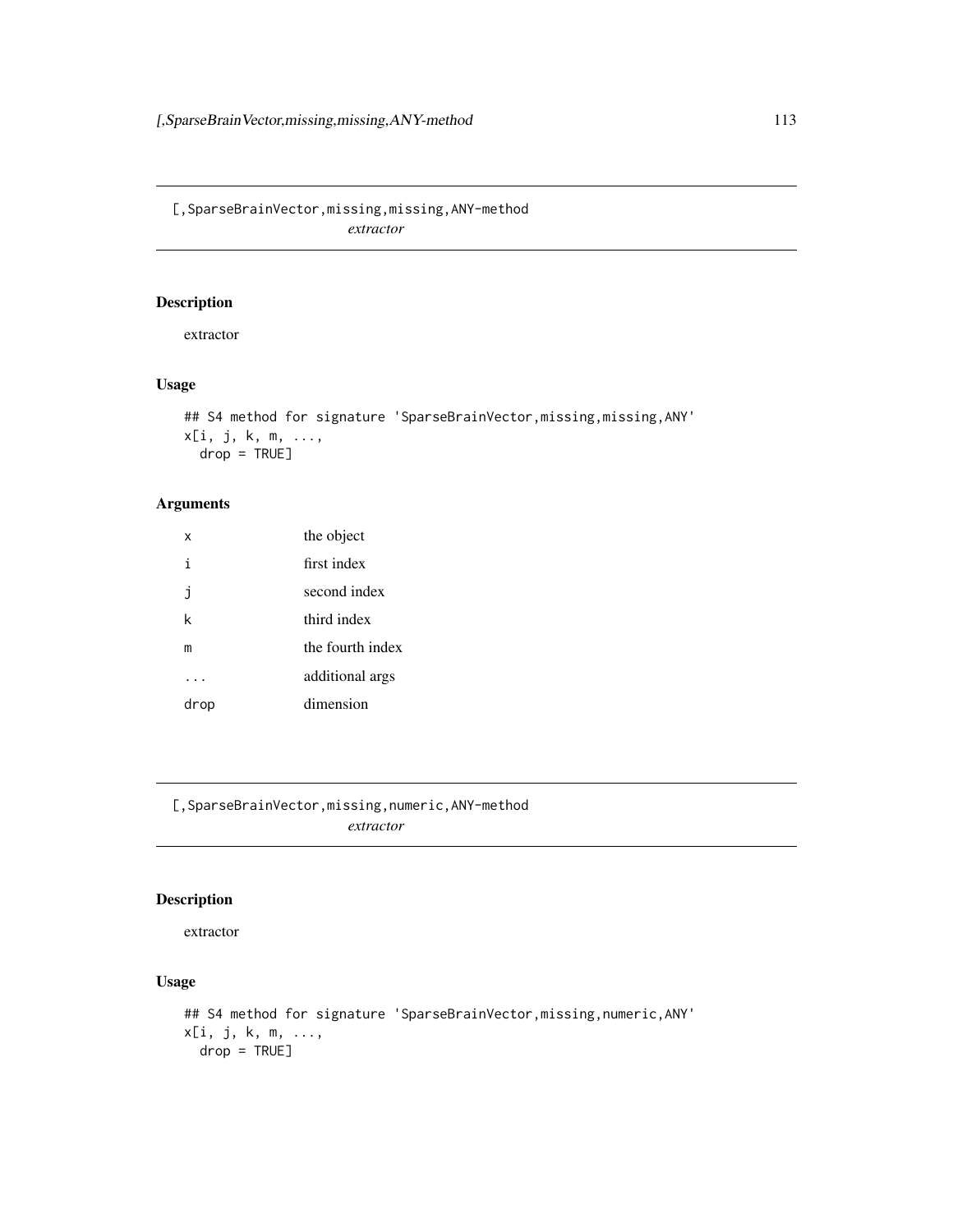# <span id="page-113-0"></span>Arguments

| x    | the object       |
|------|------------------|
| i    | first index      |
| İ    | second index     |
| k    | third index      |
| m    | the fourth index |
|      | additional args  |
| drop | dimension        |

[,SparseBrainVector,numeric,missing,ANY-method *extractor*

# Description

extractor

# Usage

```
## S4 method for signature 'SparseBrainVector, numeric, missing, ANY'
x[i, j, k, m, ...,
  drop = TRUE]
```

| x    | the object       |
|------|------------------|
| i    | first index      |
| j    | second index     |
| k    | third index      |
| m    | the fourth index |
|      | additional args  |
| drop | dimension        |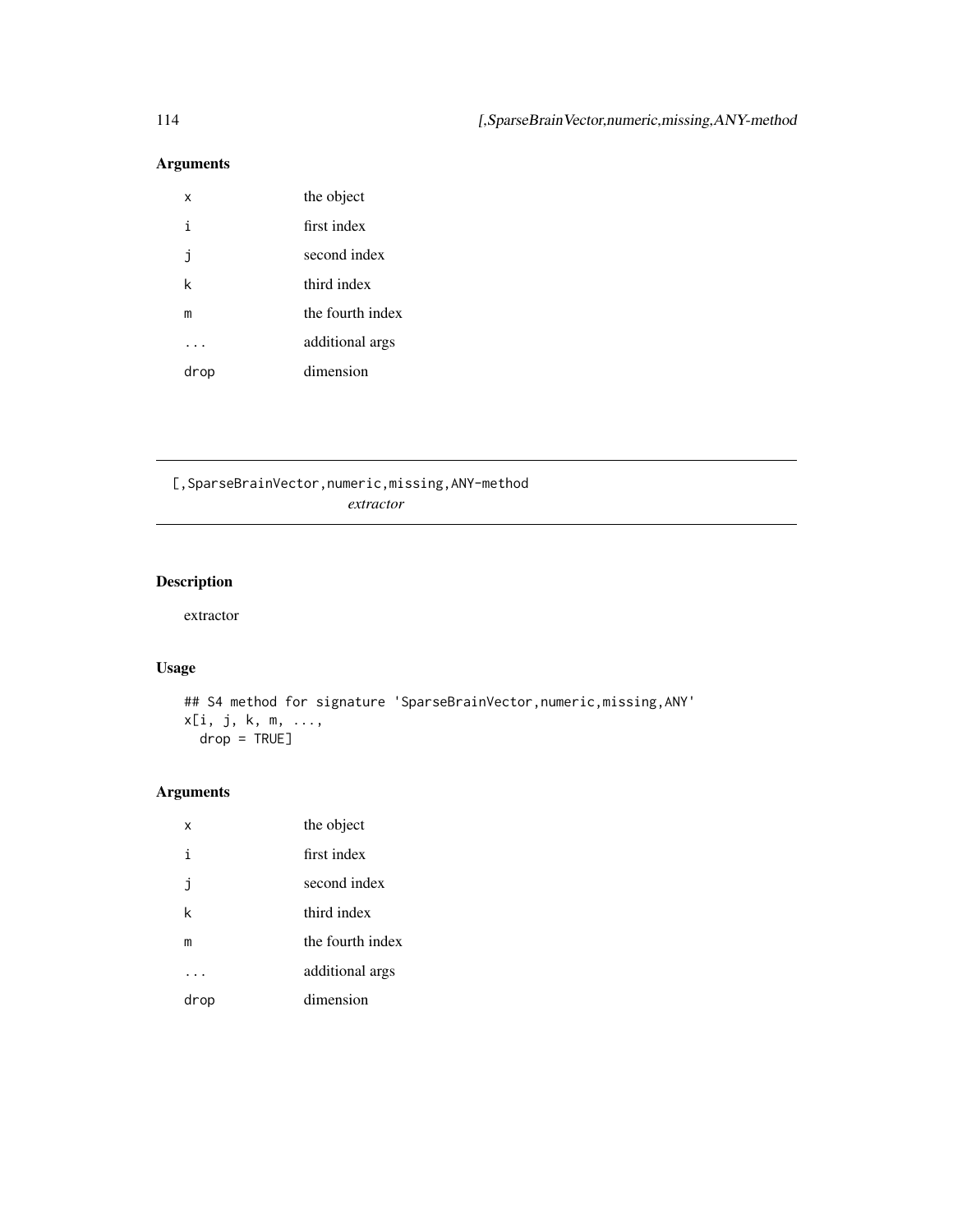<span id="page-114-0"></span>[,SparseBrainVector,numeric,numeric,ANY-method *extractor*

# Description

extractor

# Usage

```
## S4 method for signature 'SparseBrainVector, numeric, numeric, ANY'
x[i, j, k, m, ...,
  drop = TRUE]
```
# Arguments

| x    | the object       |
|------|------------------|
| i    | first index      |
| j    | second index     |
| k    | third index      |
| m    | the fourth index |
|      | additional args  |
| drop | dimension        |

[,SparseBrainVolume,matrix,missing,ANY-method *extractor*

## Description

#### extractor

## Usage

```
## S4 method for signature 'SparseBrainVolume, matrix, missing, ANY'
x[i, j, k, ...,
 drop = TRUE]
```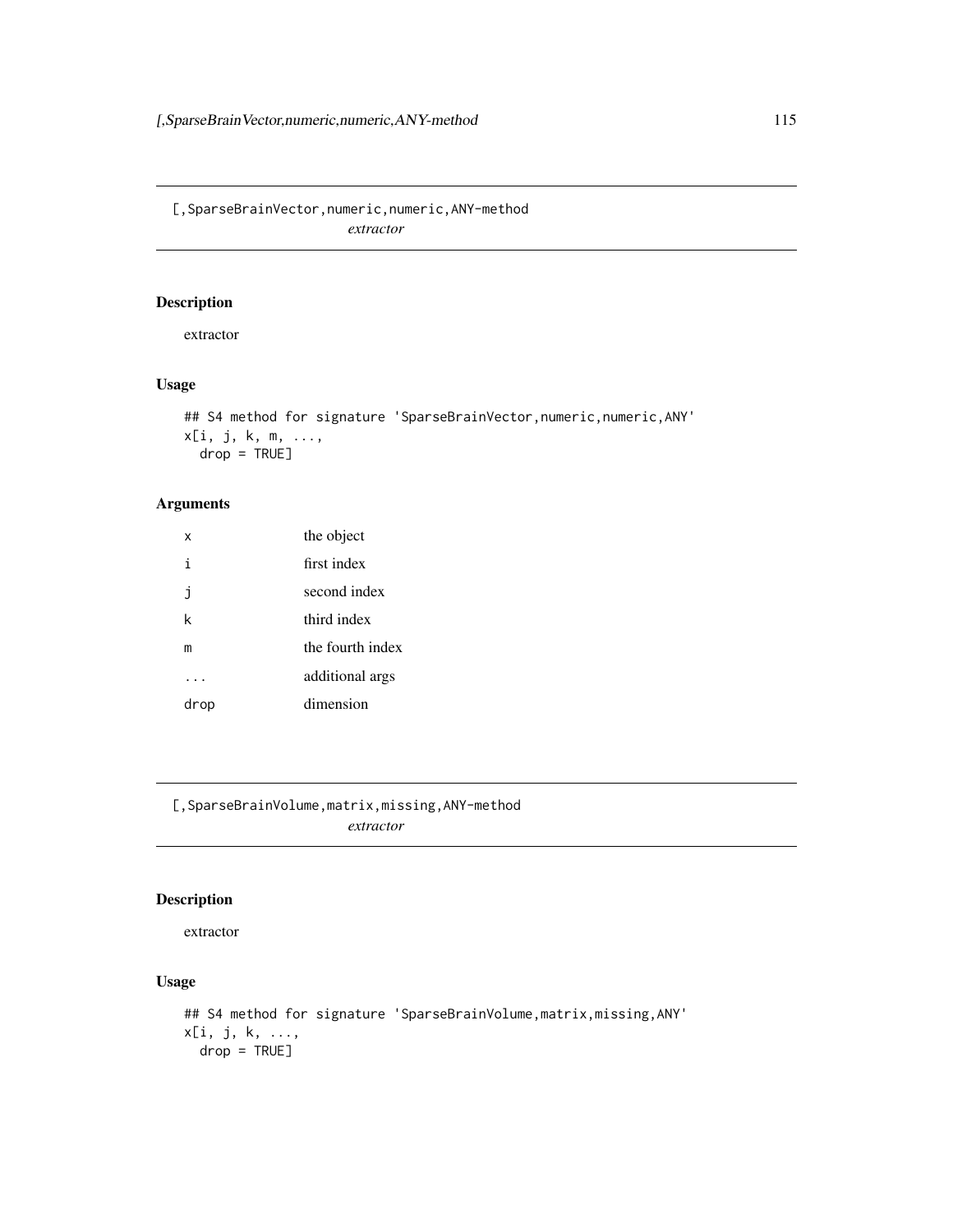# <span id="page-115-0"></span>Arguments

| x    | the object      |
|------|-----------------|
| i    | first index     |
| i    | second index    |
| k    | third index     |
|      | additional args |
| drop | dimension       |

[,SparseBrainVolume,missing,missing,ANY-method *extractor*

# Description

extractor

# Usage

```
## S4 method for signature 'SparseBrainVolume, missing, missing, ANY'
x[i, j, k, ...,
 drop = TRUE]
```

| x    | the object      |
|------|-----------------|
| i    | first index     |
| j    | second index    |
| k    | third index     |
|      | additional args |
| drop | dimension       |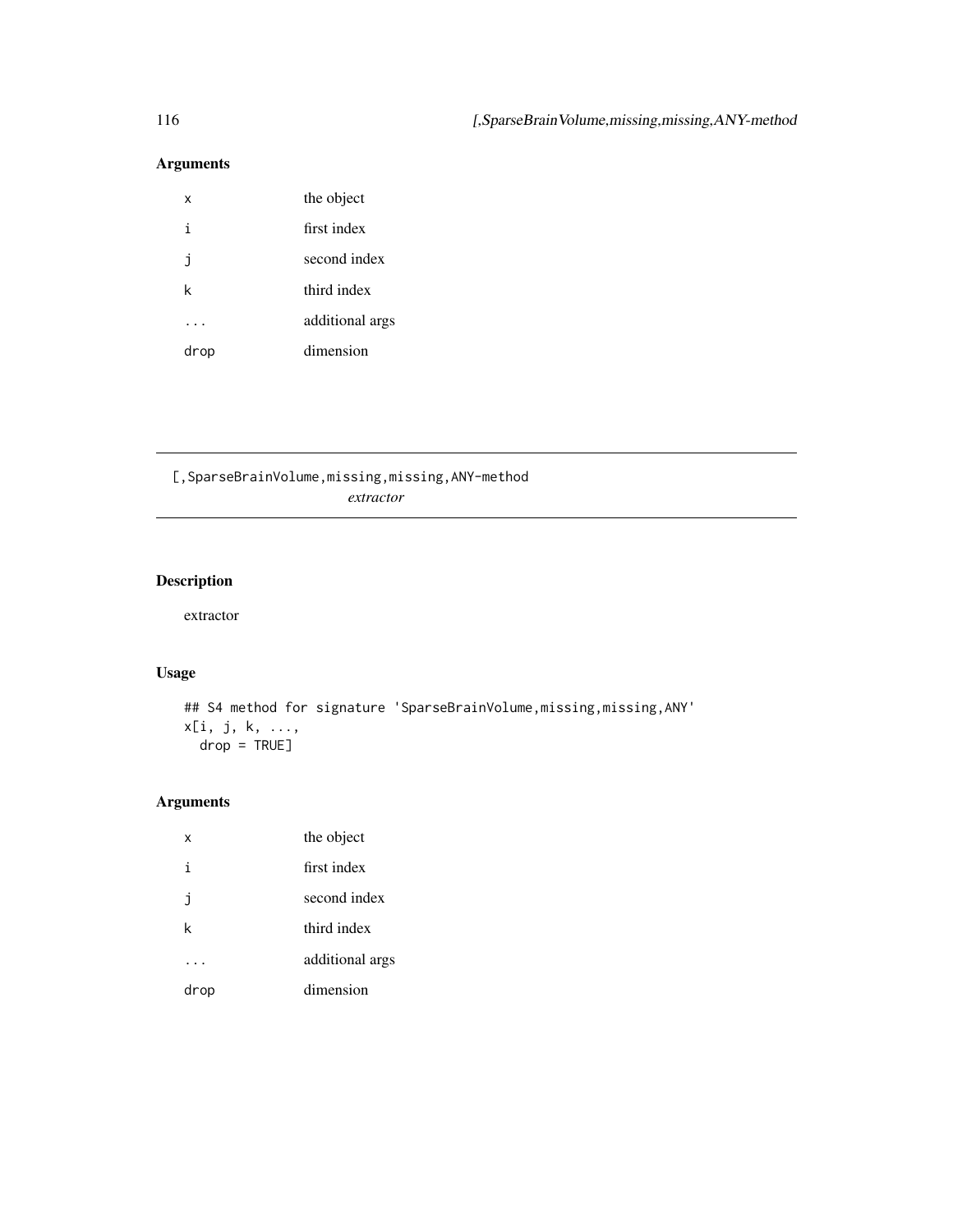<span id="page-116-0"></span>[,SparseBrainVolume,missing,numeric,ANY-method *extractor*

## Description

extractor

# Usage

## S4 method for signature 'SparseBrainVolume, missing, numeric, ANY' x[i, j, k, ..., drop = TRUE]

# Arguments

| x    | the object      |
|------|-----------------|
| i    | first index     |
| ı    | second index    |
| k    | third index     |
|      | additional args |
| drop | dimension       |
|      |                 |

[, SparseBrainVolume, numeric, missing, missing-method *extractor*

# Description

extractor

#### Usage

```
## S4 method for signature 'SparseBrainVolume, numeric, missing, missing'
x[i, j, k, ..., drop]
```

| x    | the object      |
|------|-----------------|
| i    | first index     |
| j    | second index    |
| k    | third index     |
|      | additional args |
| drop | drop dimension  |
|      |                 |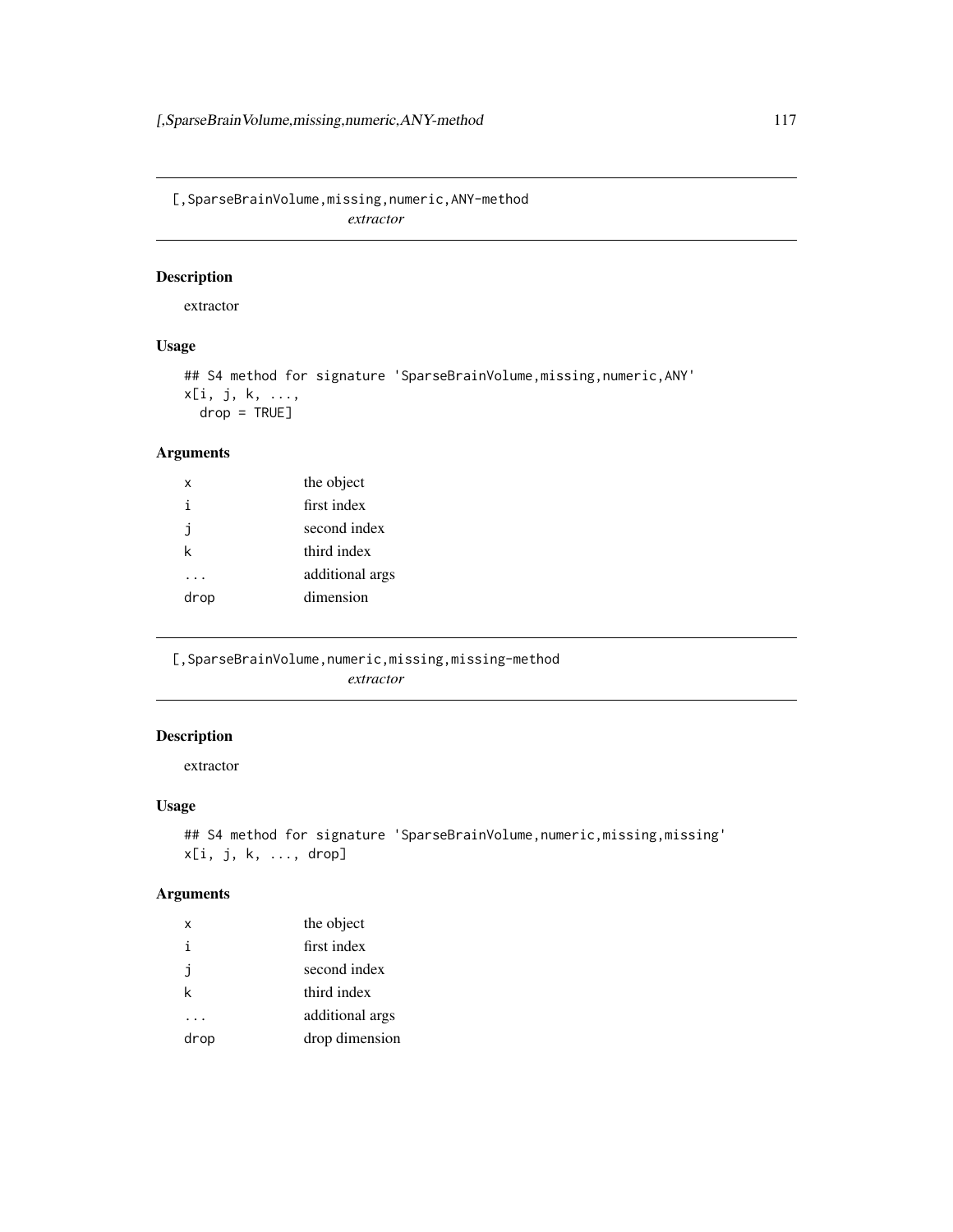<span id="page-117-0"></span>[,SparseBrainVolume,numeric,numeric,ANY-method *extractor*

## Description

extractor

# Usage

## S4 method for signature 'SparseBrainVolume, numeric, numeric, ANY' x[i, j, k, ...,  $drop = TRUE$ ]

# Arguments

| x    | the object      |
|------|-----------------|
| i    | first index     |
| j    | second index    |
| k    | third index     |
|      | additional args |
| drop | dimension       |

[[,BrainBucket,index,missing-method *extract labeled volume from* BrainBucket

## Description

extract labeled volume from BrainBucket

# Usage

```
## S4 method for signature 'BrainBucket,index,missing'
x[[i]]
```

| the object      |
|-----------------|
| the first index |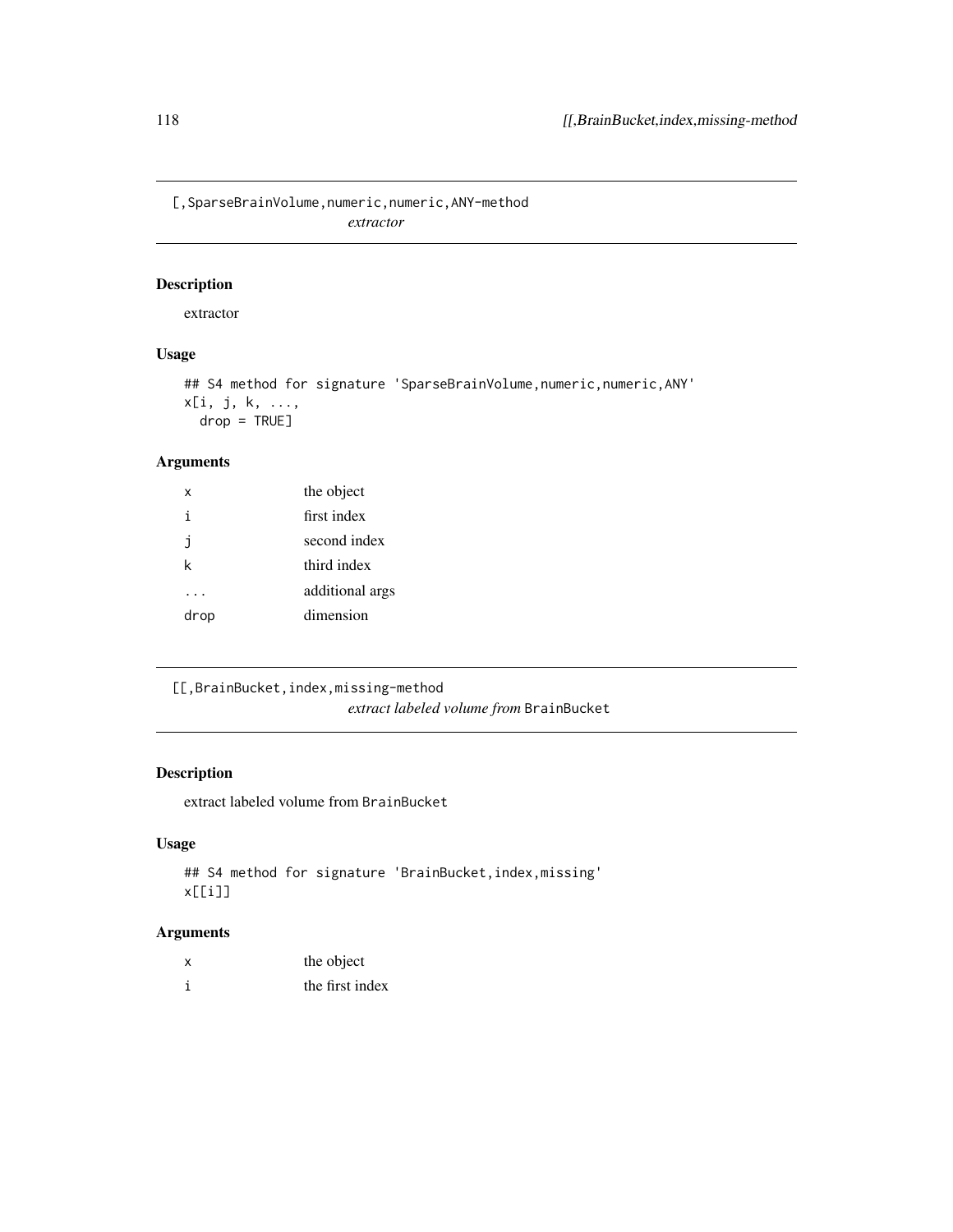# **Index**

∗Topic datasets MNI\_SPACE\_1MM, [67](#page-66-0) +,Layer,Layer-method *(*overlay*)*, [72](#page-71-0) +,Overlay,Layer-method *(*overlay*)*, [72](#page-71-0) [,BrainBucket,index,missing,ANY-method, [112](#page-111-0) [, ROIVolume, numeric, missing, ANY-method, [112](#page-111-0) [, SparseBrainVector, missing, missing, ANY-methods.mask, BrainVolume, numeric-method [113](#page-112-0) [, SparseBrainVector, missing, numeric, ANY-methods. matrix, BrainData-method, [10](#page-9-0) [113](#page-112-0) [,SparseBrainVector,numeric,missing,ANY-method, [114](#page-113-0) [, SparseBrainVector, numeric, numeric, ANY-methods.matrix, SparseBrainVector-method, [10](#page-9-0) [115](#page-114-0) [,SparseBrainVolume,matrix,missing,ANY-method, [115](#page-114-0) [, SparseBrainVolume, missing, missing, ANY-methods. sparse, [12](#page-11-0) [116](#page-115-0) [,SparseBrainVolume,missing,numeric,ANY-method, [117](#page-116-0) [,SparseBrainVolume,numeric,missing,missing-method, *(*as.sparse*)*, [12](#page-11-0) [117](#page-116-0) [, SparseBrainVolume, numeric, numeric, ANY-method, [118](#page-117-0) [[,BrainBucket,index,missing-method, [118](#page-117-0) addDim, [6](#page-5-0) addDim,BrainSpace,numeric-method *(*addDim*)*, [6](#page-5-0) AFNIFileDescriptor, *[7](#page-6-0)* AFNIFileDescriptor-class, [7](#page-6-0) AFNIMetaInfo, *[7](#page-6-0)*, [7](#page-6-0) AFNIMetaInfo-class *(*FileMetaInfo-class*)*, [45](#page-44-0) as, [7](#page-6-0) as.array,BrainData-method, [8](#page-7-0) as.list,BrainVector-method *(*as.list,SparseBrainVector-method*)*, [8](#page-7-0) as.list, SparseBrainVector-method, [8](#page-7-0) as.logical,BrainVolume-method, [9](#page-8-0) as.mask, [9](#page-8-0) as.mask,BrainVolume,missing-method *(*as.mask*)*, [9](#page-8-0) *(*as.mask*)*, [9](#page-8-0) as.matrix,DenseBrainVector-method *(*as.matrix,SparseBrainVector-method*)*, [10](#page-9-0) as.numeric,SparseBrainVolume-method, [11](#page-10-0) as.raster,Layer-method, [11](#page-10-0) as.sparse,DenseBrainVector,LogicalBrainVolume-method *(*as.sparse*)*, [12](#page-11-0) as.sparse,DenseBrainVector,numeric-method as.sparse,DenseBrainVolume,LogicalBrainVolume-method *(*as.sparse*)*, [12](#page-11-0) as.sparse,DenseBrainVolume,numeric-method *(*as.sparse*)*, [12](#page-11-0) as.vector,BrainData-method, [13](#page-12-0) axes, [13](#page-12-0) axes,BrainData-method *(*axes*)*, [13](#page-12-0) axes,BrainSpace-method *(*axes*)*, [13](#page-12-0) AxisSet-class, [14](#page-13-0) AxisSet1D-class, [14](#page-13-0) AxisSet2D-class, [14](#page-13-0) AxisSet3D-class, [14](#page-13-0) AxisSet4D-class, [15](#page-14-0) AxisSet5D-class, [15](#page-14-0) axisToIndex, [15](#page-14-0) axisToIndex,BrainSpace,numeric,numeric-method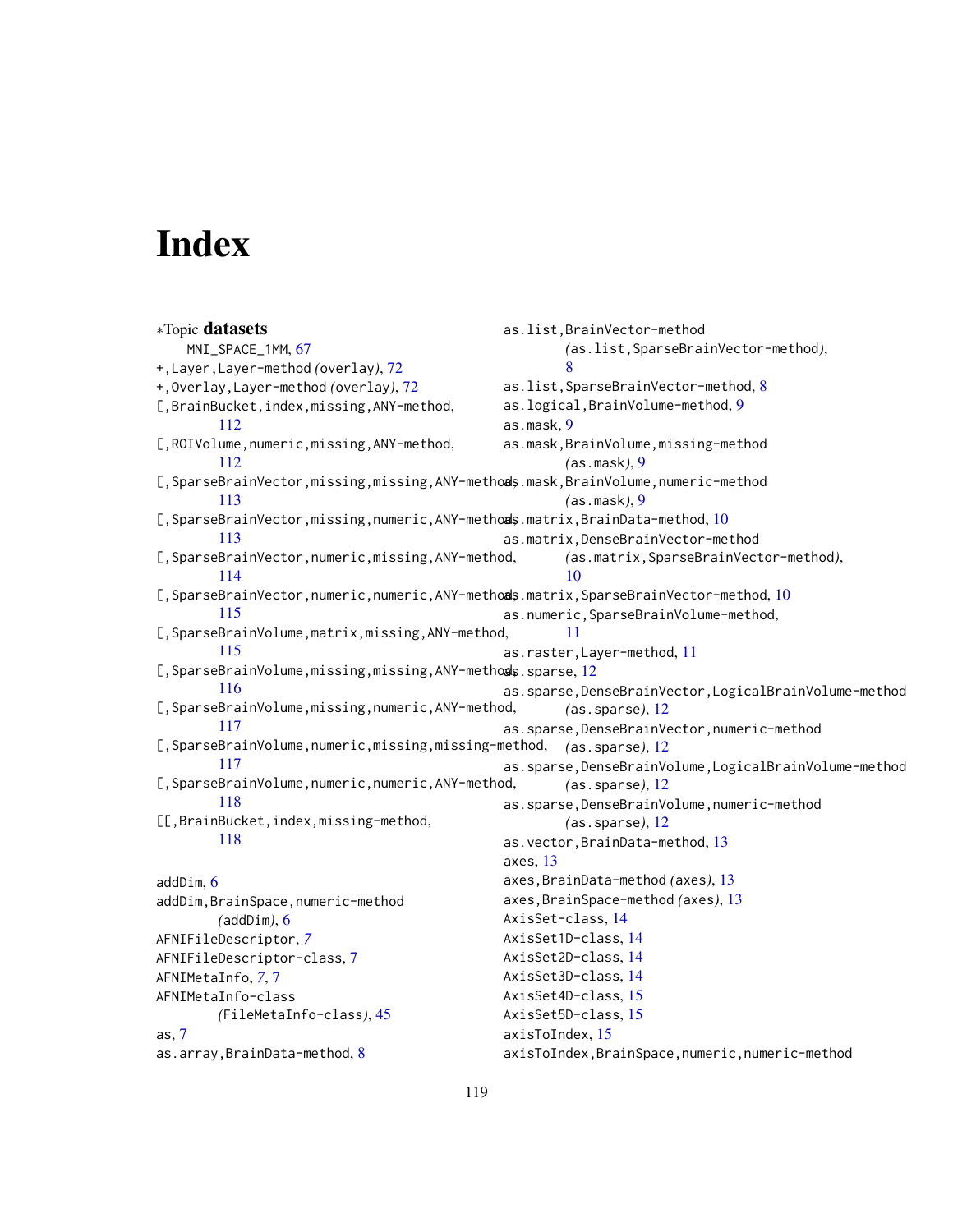#### *(*axisToIndex*)*, [15](#page-14-0)

Base-class, [16](#page-15-0) BaseMetaInfo-class, [16](#page-15-0) BaseSource, *[20](#page-19-0)* BaseSource-class, [16](#page-15-0) BinaryReader, *[16](#page-15-0)*, [16](#page-15-0) BinaryReader-class, [17](#page-16-0) BinaryWriter, *[17](#page-16-0)* BinaryWriter *(*BinaryWriter-class*)*, [17](#page-16-0) BinaryWriter-class, [17](#page-16-0) BootstrapSearchlight, [18](#page-17-0) bounds, [18](#page-17-0) bounds,BrainData-method *(*bounds*)*, [18](#page-17-0) bounds,BrainSpace-method *(*bounds*)*, [18](#page-17-0) BrainBucket, *[19,](#page-18-0) [20](#page-19-0)* BrainBucket *(*BrainBucket-class*)*, [19](#page-18-0) BrainBucket-class, [19](#page-18-0) BrainBucketSource, *[20](#page-19-0)*, *[58](#page-57-0)* BrainBucketSource *(*BrainBucketSource-class*)*, [20](#page-19-0) BrainBucketSource-class, [20](#page-19-0) BrainData-class, [20](#page-19-0) BrainFileDescriptor, *[37](#page-36-0)*, *[45](#page-44-0)*, *[49](#page-48-0)*, *[79](#page-78-0)*, *[102](#page-101-0)* BrainFileDescriptor-class, [21](#page-20-0) BrainFileSource-class, [21](#page-20-0) BrainMetaInfo, *[22](#page-21-0)*, *[98](#page-97-0)* BrainMetaInfo *(*BrainMetaInfo-class*)*, [22](#page-21-0) BrainMetaInfo-class, [22](#page-21-0) BrainSlice, [23](#page-22-0) BrainSlice-class, [23](#page-22-0) BrainSource, *[27,](#page-26-0) [28](#page-27-0)*, *[31](#page-30-0)*, *[39](#page-38-0)*, *[61–](#page-60-0)[63](#page-62-0)*, *[97,](#page-96-0) [98](#page-97-0)* BrainSource-class, [23](#page-22-0) BrainSpace, *[6](#page-5-0)*, *[20](#page-19-0)*, *[24](#page-23-0)*, [24,](#page-23-0) *[27,](#page-26-0) [28](#page-27-0)*, *[39](#page-38-0)*, *[61](#page-60-0)*, *[95](#page-94-0)*, *[98](#page-97-0)*, *[108](#page-107-0)* BrainSpace-class, [25](#page-24-0) BrainSurface, *[25](#page-24-0)*, *[59](#page-58-0)* BrainSurface-class, [25](#page-24-0) BrainSurfaceSource *(*BrainSurfaceSource-class*)*, [25](#page-24-0) BrainSurfaceSource-class, [25](#page-24-0) BrainSurfaceVector-class, [26](#page-25-0) BrainSurfaceVectorSource, *[26](#page-25-0)* BrainSurfaceVectorSource-class, [26](#page-25-0) BrainVector, *[27](#page-26-0)*, *[58](#page-57-0)*, *[60–](#page-59-0)[62](#page-61-0)*, *[86](#page-85-0)* BrainVector *(*BrainVector-class*)*, [27](#page-26-0) BrainVector-class, [27](#page-26-0) BrainVectorSource, *[27](#page-26-0)*, [27,](#page-26-0) *[28](#page-27-0)* BrainVectorSource-class, [28](#page-27-0)

BrainVolume, *[19](#page-18-0)*, *[28](#page-27-0)*, [28,](#page-27-0) *[29](#page-28-0)*, *[56](#page-55-0)*, *[58](#page-57-0)*, *[62](#page-61-0)[–64](#page-63-0)* BrainVolume-class, [29](#page-28-0) BrainVolumeSource *(*BrainVolumeSource-class*)*, [29](#page-28-0) BrainVolumeSource-class, [29](#page-28-0) close,BinaryReader-method, [30](#page-29-0) close,BinaryWriter-method *(*close,BinaryReader-method*)*, [30](#page-29-0) clusterCenters, [30](#page-29-0) clusterCenters,ClusteredBrainVolume,matrix,missing-method *(*clusterCenters*)*, [30](#page-29-0) ClusteredBrainVolume, *[31](#page-30-0)* ClusteredBrainVolume *(*ClusteredBrainVolume-class*)*, [31](#page-30-0) ClusteredBrainVolume-class, [31](#page-30-0) ColumnReader, *[32](#page-31-0)*, [32](#page-31-0) ColumnReader-class, [32](#page-31-0) concat, [32](#page-31-0) concat,BrainVector,BrainVector-method *(*concat*)*, [32](#page-31-0) concat,BrainVector,BrainVolume-method *(*concat*)*, [32](#page-31-0) concat,BrainVolume,BrainVector-method *(*concat*)*, [32](#page-31-0) concat,DenseBrainVolume,DenseBrainVolume-method *(*concat*)*, [32](#page-31-0) concat,SparseBrainVector,SparseBrainVector-method *(*concat*)*, [32](#page-31-0) connComp, [34](#page-33-0) connComp,BrainVolume-method *(*connComp*)*, [34](#page-33-0) connComp3D, [34](#page-33-0) coords, [35](#page-34-0) coords,IndexLookupVolume-method *(*coords*)*, [35](#page-34-0) coords,ROIVolume-method *(*coords*)*, [35](#page-34-0) coords, SparseBrainVector-method *(*coords*)*, [35](#page-34-0) coordToGrid, [35](#page-34-0) coordToGrid,BrainSpace,matrix-method *(*coordToGrid*)*, [35](#page-34-0) coordToGrid,BrainSpace,numeric-method *(*coordToGrid*)*, [35](#page-34-0) coordToGrid,BrainVolume,matrix-method *(*coordToGrid*)*, [35](#page-34-0) coordToIndex, [36](#page-35-0)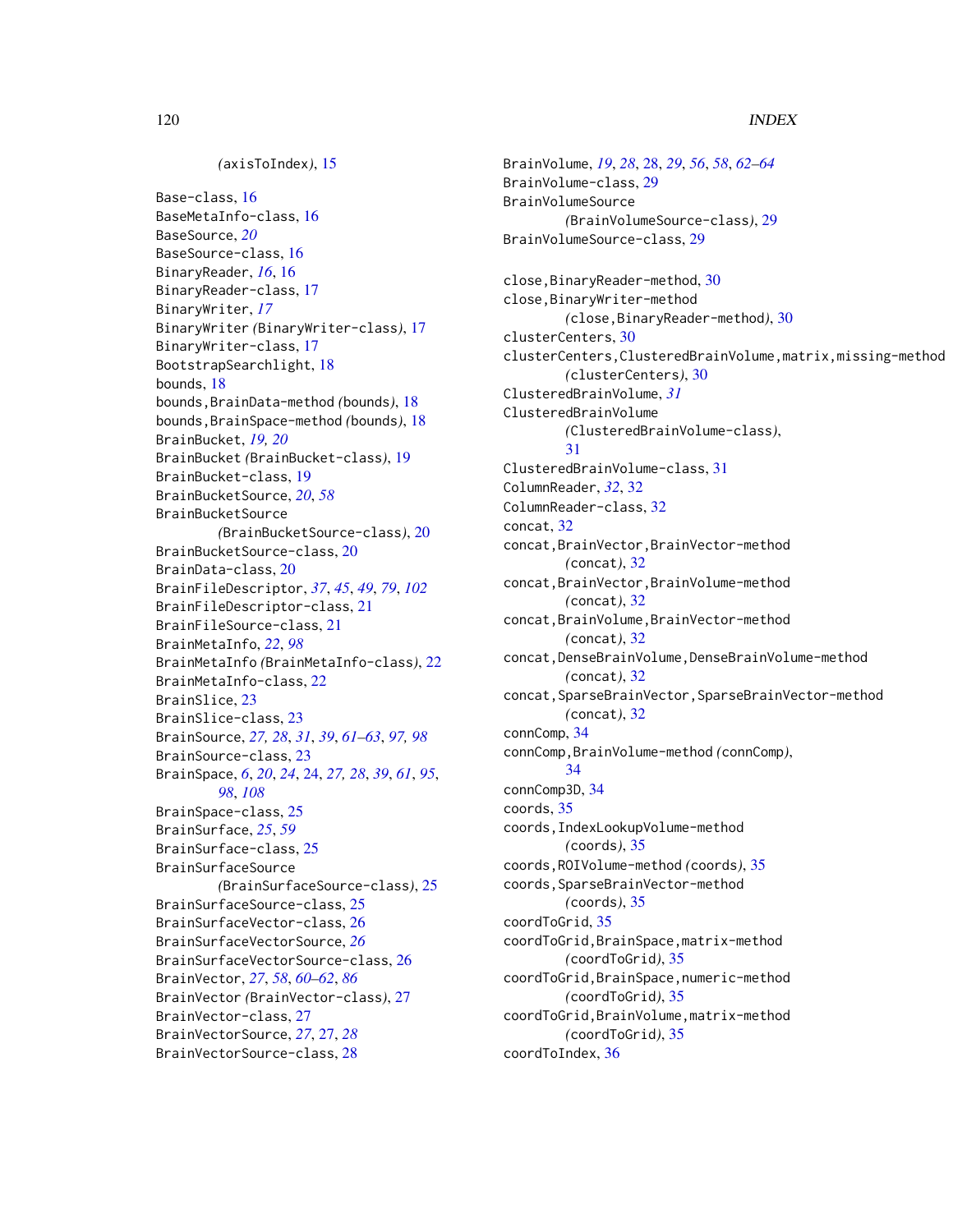#### $INDEX$  and  $I21$

coordToIndex,BrainSpace,matrix-method *(*coordToIndex*)*, [36](#page-35-0) coordToIndex,BrainSpace,numeric-method *(*coordToIndex*)*, [36](#page-35-0) coordToIndex,BrainVolume,matrix-method *(*coordToIndex*)*, [36](#page-35-0) dataFile, [37](#page-36-0) *(*dataFile*)*, [37](#page-36-0) dataFileMatches, [37](#page-36-0) dataFileMatches,BrainFileDescriptor,character-method *(*eachVolume*)*, [43](#page-42-0) *(*dataFileMatches*)*, [37](#page-36-0) dataReader, [38](#page-37-0) dataReader,AFNIMetaInfo-method *(*dataReader*)*, [38](#page-37-0) dataReader,NIfTIMetaInfo-method *(*dataReader*)*, [38](#page-37-0) dataReader,NIMLSurfaceDataMetaInfo-method *(*dataReader*)*, [38](#page-37-0) DenseBrainVector, *[27](#page-26-0)*, *[38,](#page-37-0) [39](#page-38-0)*, *[62](#page-61-0)* DenseBrainVector *(*DenseBrainVector-class*)*, [38](#page-37-0) DenseBrainVector-class, [38](#page-37-0) DenseBrainVolume, *[8](#page-7-0)*, *[28](#page-27-0)*, *[39](#page-38-0)*, *[60](#page-59-0)*, *[63](#page-62-0)* DenseBrainVolume *(*DenseBrainVolume-class*)*, [39](#page-38-0) DenseBrainVolume-class, [39](#page-38-0) dim,BrainData-method, [40](#page-39-0) dim,BrainSpace-method, [40](#page-39-0) dim,FileMetaInfo-method, [41](#page-40-0) dropDim, [41](#page-40-0) dropDim,AxisSet2D,missing-method *(*dropDim*)*, [41](#page-40-0) dropDim,AxisSet2D,numeric-method *(*dropDim*)*, [41](#page-40-0) dropDim,AxisSet3D,missing-method *(*dropDim*)*, [41](#page-40-0) dropDim,AxisSet3D,numeric-method *(*dropDim*)*, [41](#page-40-0) dropDim,BrainSpace,missing-method *(*dropDim*)*, [41](#page-40-0) dropDim,BrainSpace,numeric-method *(*dropDim*)*, [41](#page-40-0)

eachSeries, [42](#page-41-0)

*(*eachSeries*)*, [42](#page-41-0)

dataFile,BrainFileDescriptor,character-method<sup>eachVolume,BrainBucket,function,logical,ANY-method</sup> eachSeries,BrainVector,function,missing-methogridToIndex,BrainSpace,matrix-method eachSeries,SparseBrainVector,function,logical-method *(*eachSeries*)*, [42](#page-41-0) eachSlice, [43](#page-42-0) eachSlice,BrainVolume,function,logical-method *(*eachSlice*)*, [43](#page-42-0) eachSlice,BrainVolume,function,missing-method *(*eachSlice*)*, [43](#page-42-0) eachVolume, [43](#page-42-0) *(*eachVolume*)*, [43](#page-42-0) eachVolume, BrainBucket, function, missing, missing-method eachVolume,BrainVector,function,logical,ANY-method *(*eachVolume*)*, [43](#page-42-0) eachVolume,BrainVector,function,missing,BrainVolume-method *(*eachVolume*)*, [43](#page-42-0) eachVolume,BrainVector,function,missing,missing-method *(*eachVolume*)*, [43](#page-42-0) eachVolume, SparseBrainVector, function, logical, missing-meth *(*eachVolume*)*, [43](#page-42-0) eachVolume, SparseBrainVector, function, missing, LogicalBrain *(*eachVolume*)*, [43](#page-42-0) eachVolume,SparseBrainVector,function,missing,missing-meth *(*eachVolume*)*, [43](#page-42-0) fileMatches, [45](#page-44-0) fileMatches,BrainFileDescriptor,character-method *(*fileMatches*)*, [45](#page-44-0) FileMetaInfo, *[78](#page-77-0)* FileMetaInfo-class, [45](#page-44-0) fill, [46](#page-45-0) fill,BrainVolume,list-method *(*fill*)*, [46](#page-45-0) fill,BrainVolume,matrix-method *(*fill*)*, [46](#page-45-0) FreesurferAsciiSurfaceFileDescriptor-class, [47](#page-46-0) FreesurferSurfaceGeometryMetaInfo-class, [47](#page-46-0) gridToCoord, [47](#page-46-0) gridToCoord,BrainSpace,matrix-method *(*gridToCoord*)*, [47](#page-46-0) gridToCoord,BrainVolume,matrix-method *(*gridToCoord*)*, [47](#page-46-0) gridToIndex, [48](#page-47-0) gridToIndex,BrainSlice,matrix-method *(*gridToIndex*)*, [48](#page-47-0) *(*gridToIndex*)*, [48](#page-47-0)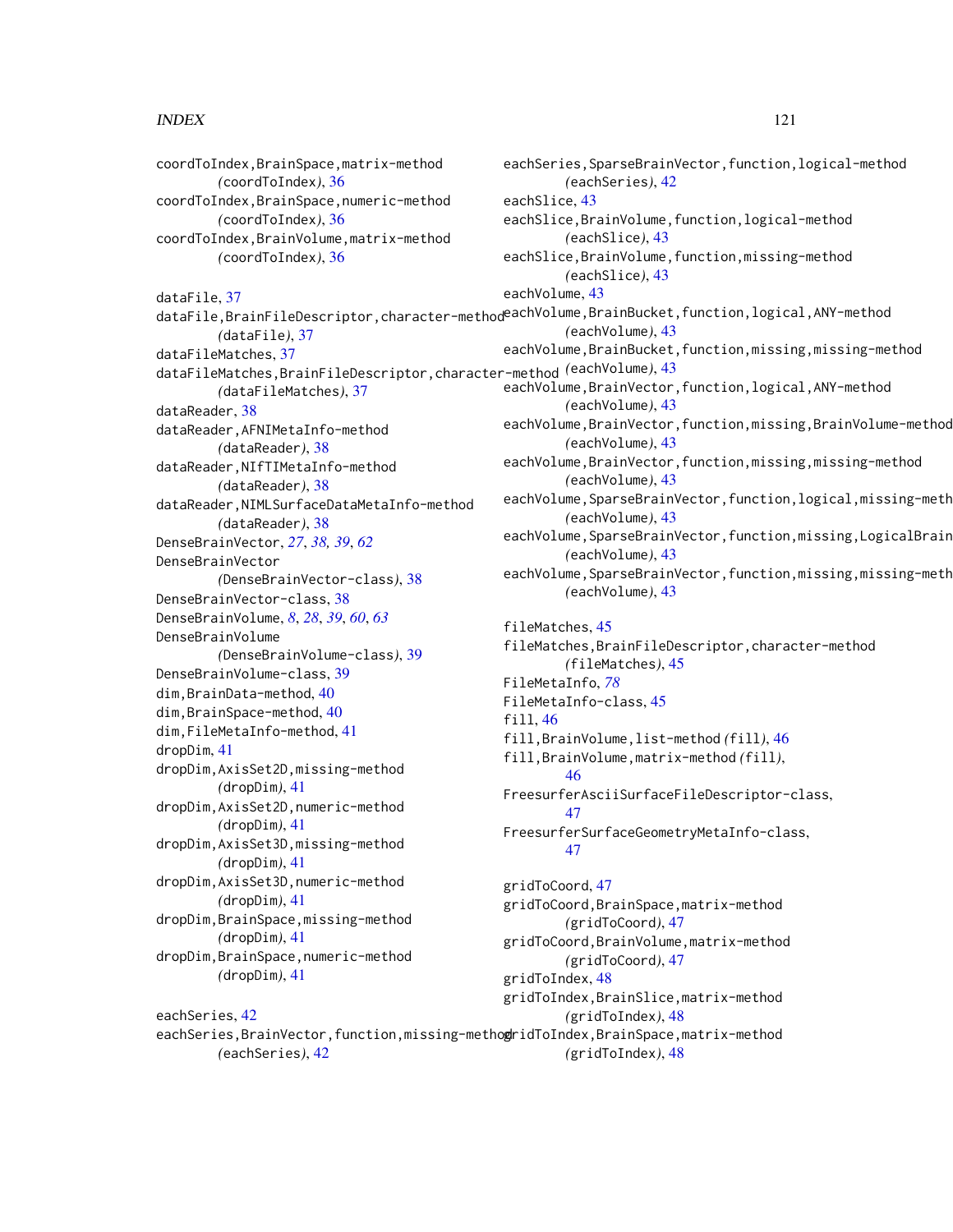gridToIndex,BrainSpace,numeric-method *(*gridToIndex*)*, [48](#page-47-0) gridToIndex,BrainVolume,matrix-method *(*gridToIndex*)*, [48](#page-47-0) gridToIndex,BrainVolume,numeric-method *(*gridToIndex*)*, [48](#page-47-0) headerFile, [49](#page-48-0) headerFile, BrainFileDescriptor, character-methboladBucket, [57](#page-56-0) *(*headerFile*)*, [49](#page-48-0) headerFileMatches, [49](#page-48-0) headerFileMatches,BrainFileDescriptor,character-method *(*loadData*)*, [58](#page-57-0) *(*headerFileMatches*)*, [49](#page-48-0) image,BrainVolume-method, [50](#page-49-0) image,Layer-method *(*image,BrainVolume-method*)*, [50](#page-49-0) image,Overlay-method *(*image,BrainVolume-method*)*, [50](#page-49-0) imageGrid, [51](#page-50-0) IndexLookupVolume, *[97](#page-96-0)* IndexLookupVolume *(*IndexLookupVolume-class*)*, [51](#page-50-0) IndexLookupVolume-class, [51](#page-50-0) indexToCoord, [52](#page-51-0) indexToCoord,BrainSpace,index-method *(*indexToCoord*)*, [52](#page-51-0) indexToCoord,BrainVolume,index-method *(*indexToCoord*)*, [52](#page-51-0) indexToGrid, [52](#page-51-0) indexToGrid,BrainSlice,index-method *(*indexToGrid*)*, [52](#page-51-0) indexToGrid,BrainSpace,index-method *(*indexToGrid*)*, [52](#page-51-0) indexToGrid,BrainVector,index-method *(*indexToGrid*)*, [52](#page-51-0) indexToGrid,BrainVolume,index-method *(*indexToGrid*)*, [52](#page-51-0) indices, [53](#page-52-0) indices,IndexLookupVolume-method *(*indices*)*, [53](#page-52-0) indices,ROIVolume-method *(*indices*)*, [53](#page-52-0) indices,SparseBrainVector-method *(*indices*)*, [53](#page-52-0) inverseTrans, [54](#page-53-0) inverseTrans,BrainData-method *(*inverseTrans*)*, [54](#page-53-0) inverseTrans,BrainSpace-method *(*inverseTrans*)*, [54](#page-53-0)

Kernel, [55](#page-54-0) Kernel-class, [55](#page-54-0) Layer, *[56](#page-55-0)*, [56](#page-55-0) Layer-class, [56](#page-55-0) length,BrainVector-method *(*length,ROIVolume-method*)*, [57](#page-56-0) length,ROIVolume-method, [57](#page-56-0) loadData, [58](#page-57-0) loadData,BrainBucketSource-method loadData,BrainSurfaceSource-method *(*loadData*)*, [58](#page-57-0) loadData,BrainVectorSource-method *(*loadData*)*, [58](#page-57-0) loadData,BrainVolumeSource-method *(*loadData*)*, [58](#page-57-0) loadData,SparseBrainVectorSource-method *(*loadData*)*, [58](#page-57-0) loadFSSurface, [59](#page-58-0) loadSurface, [59](#page-58-0) loadVector, [60](#page-59-0) loadVolume, [60](#page-59-0) loadVolumeList, [61](#page-60-0) LogicalBrainVolume, *[28](#page-27-0)*, *[31](#page-30-0)*, *[61](#page-60-0)* LogicalBrainVolume *(*LogicalBrainVolume-class*)*, [61](#page-60-0) LogicalBrainVolume-class, [61](#page-60-0) lookup, [62](#page-61-0) lookup,IndexLookupVolume,numeric-method *(*lookup*)*, [62](#page-61-0) lookup,SparseBrainVector,numeric-method *(*lookup*)*, [62](#page-61-0) makeVector, [62](#page-61-0) makeVolume, [63](#page-62-0) map, [64](#page-63-0) map,BrainVolume,Kernel-method *(*map*)*, [64](#page-63-0) mapToColors, [64](#page-63-0) matchAnatomy2D, [65](#page-64-0) matchAnatomy3D, [65](#page-64-0) matrixToVolumeList, [66](#page-65-0) mergePartitions, [66](#page-65-0) mergePartitions,ClusteredBrainVolume,numeric,matrix-method *(*mergePartitions*)*, [66](#page-65-0) MNI\_SPACE\_1MM, [67](#page-66-0) NamedAxis-class, [67](#page-66-0)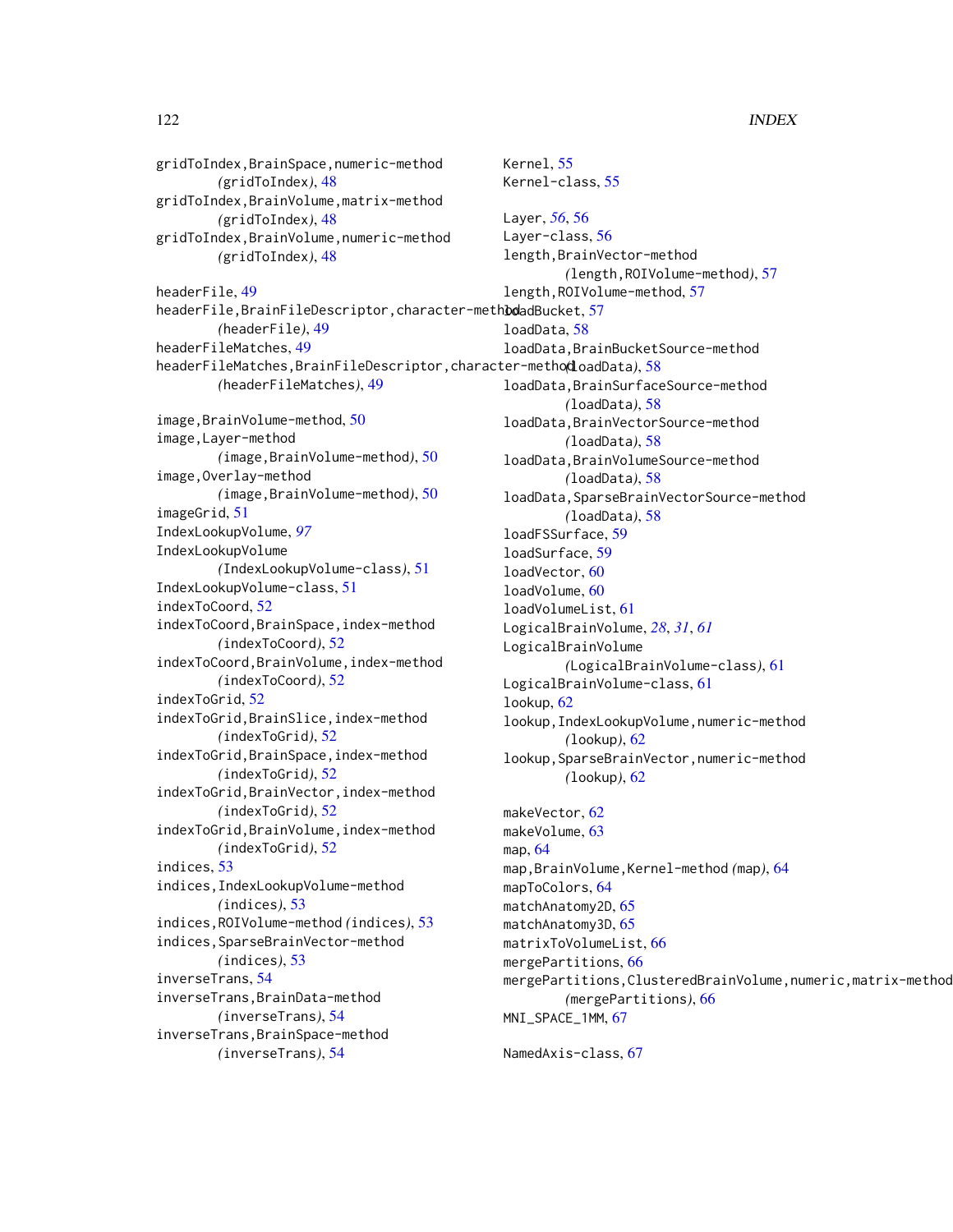names,BrainBucket-method *(*names,BrainBucketSource-method*)*, [68](#page-67-0) names, BrainBucketSource-method, [68](#page-67-0) ndim, [68](#page-67-0) ndim,AxisSet-method *(*ndim*)*, [68](#page-67-0) ndim,BrainData-method *(*ndim*)*, [68](#page-67-0) ndim,BrainSpace-method *(*ndim*)*, [68](#page-67-0) neuroim, [69](#page-68-0) neuroim-package *(*neuroim*)*, [69](#page-68-0) NIfTIFileDescriptor, *[69](#page-68-0)* NIfTIFileDescriptor-class, [69](#page-68-0) NIfTIMetaInfo, *[69](#page-68-0)*, [69](#page-68-0) NIfTIMetaInfo-class *(*FileMetaInfo-class*)*, [45](#page-44-0) NIMLSurfaceDataMetaInfo, *[70](#page-69-0)*, [70](#page-69-0) NIMLSurfaceDataMetaInfo-class, [70](#page-69-0) NIMLSurfaceFileDescriptor-class, [70](#page-69-0) NullMetaInfo-class, [71](#page-70-0) numClusters, [71](#page-70-0) numClusters,ClusteredBrainVolume-method *(*numClusters*)*, [71](#page-70-0) origin, [71](#page-70-0) origin,BrainData-method *(*origin*)*, [71](#page-70-0) origin,BrainSpace-method *(*origin*)*, [71](#page-70-0) overlay, [72](#page-71-0) overlay,Layer,Layer-method *(*overlay*)*, [72](#page-71-0) partition, [73](#page-72-0) *(*partition*)*, [73](#page-72-0) permMat, [73](#page-72-0) permMat,AxisSet2D-method *(*permMat*)*, [73](#page-72-0) pick, [74](#page-73-0) print, [74](#page-73-0) print,AxisSet2D-method, [75](#page-74-0) print,AxisSet3D-method, [75](#page-74-0) print,NamedAxis-method, [76](#page-75-0) RandomSearchlight, [76](#page-75-0) readAFNIHeader, [77](#page-76-0) readColumns, [77](#page-76-0) readColumns,ColumnReader,numeric-method *(*readColumns*)*, [77](#page-76-0) readElements, [78](#page-77-0) readElements,BinaryReader,numeric-method *(*readElements*)*, [78](#page-77-0) readHeader, [78](#page-77-0)

partition,ClusteredBrainVolume,numeric,matrix**smeth&c**ries,BrainVector,missing,missing-method RegionCube, [79](#page-78-0) RegionSphere, [80](#page-79-0) RegionSquare, [81](#page-80-0) render, [82](#page-81-0) render,BrainSlice,numeric,numeric,character-method *(*render*)*, [82](#page-81-0) renderSlice, [82](#page-81-0) renderSlice,Layer,numeric,numeric,numeric,missing-method *(*renderSlice*)*, [82](#page-81-0) renderSlice,Overlay,numeric,numeric,numeric,missing-method *(*renderSlice*)*, [82](#page-81-0) ROIVolume, [83](#page-82-0) ROIVolume-class, [83](#page-82-0) scaleSeries, [84](#page-83-0) scaleSeries,BrainVector,logical,logical-method *(*scaleSeries*)*, [84](#page-83-0) scaleSeries,BrainVector,logical,missing-method *(*scaleSeries*)*, [84](#page-83-0) scaleSeries,BrainVector,missing,logical-method *(*scaleSeries*)*, [84](#page-83-0) *(*scaleSeries*)*, [84](#page-83-0) Searchlight, [84](#page-83-0) series, [85](#page-84-0) series,BrainVector,matrix-method *(*series*)*, [85](#page-84-0) series,BrainVector,numeric-method *(*series*)*, [85](#page-84-0) series,SparseBrainVector,matrix-method *(*series*)*, [85](#page-84-0) series,SparseBrainVector,numeric-method *(*series*)*, [85](#page-84-0) seriesIter, [86](#page-85-0)

> seriesIter,BrainVector-method *(*seriesIter*)*, [86](#page-85-0) seriesIter,SparseBrainVector-method *(*seriesIter*)*, [86](#page-85-0) show,AxisSet1D-method, [87](#page-86-0) show,AxisSet2D-method, [87](#page-86-0)

readMetaInfo,AFNIFileDescriptor-method *(*readMetaInfo*)*, [79](#page-78-0)

readMetaInfo,NIfTIFileDescriptor-method

readMetaInfo,NIMLSurfaceFileDescriptor-method

*(*readMetaInfo*)*, [79](#page-78-0)

*(*readMetaInfo*)*, [79](#page-78-0)

*(*readMetaInfo*)*, [79](#page-78-0)

readMetaInfo,FreesurferAsciiSurfaceFileDescriptor-method

readMetaInfo, [79](#page-78-0)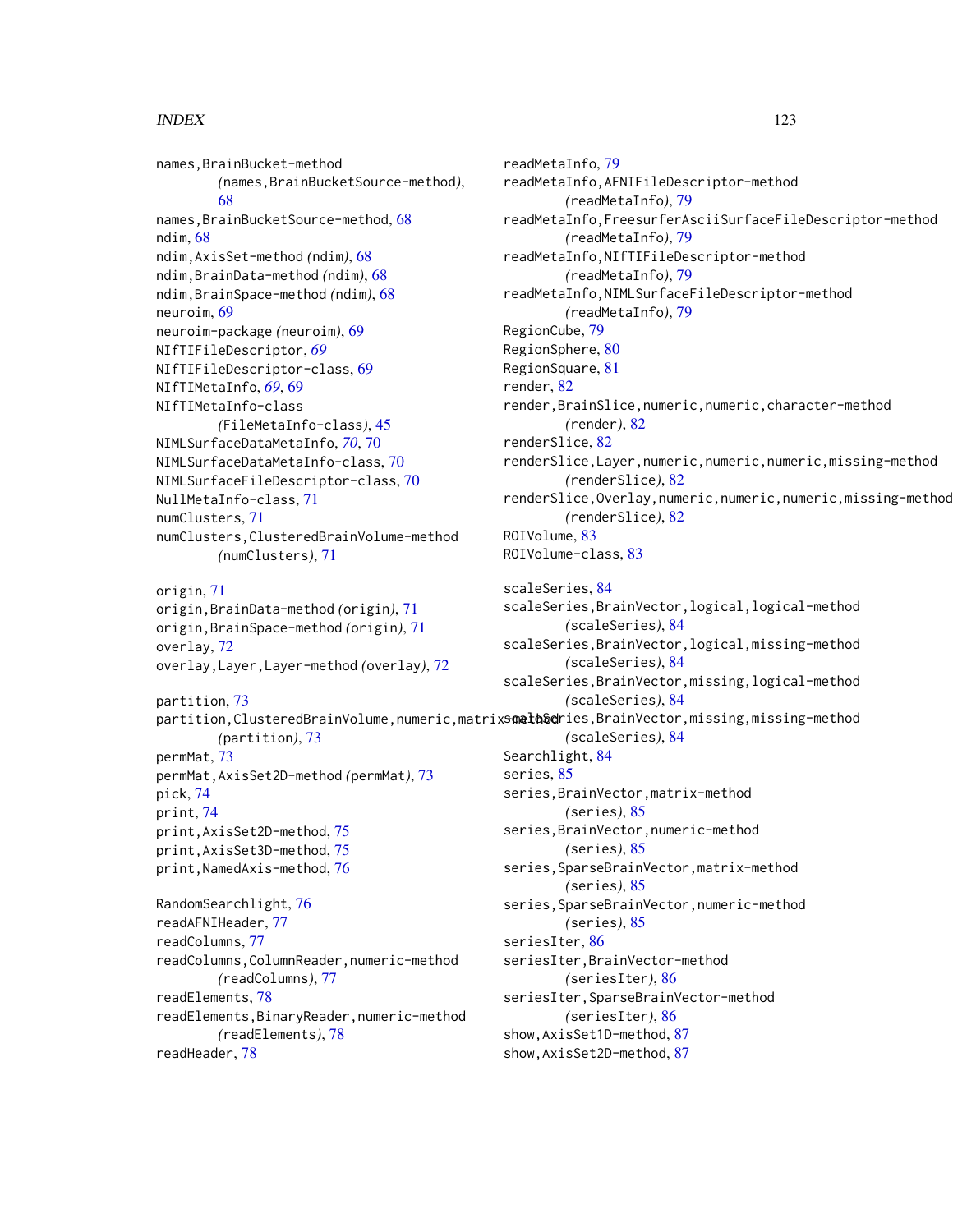show,AxisSet3D-method, [87](#page-86-0) show,AxisSet4D-method, [88](#page-87-0) show,BaseMetaInfo-method, [88](#page-87-0) show,BrainSpace-method, [89](#page-88-0) show,BrainVector-method, [89](#page-88-0) show,BrainVectorSource-method, [90](#page-89-0) show,BrainVolume-method, [90](#page-89-0) show,FileMetaInfo-method, [91](#page-90-0) show, NamedAxis-method, [91](#page-90-0) show, NullMetaInfo-method, [92](#page-91-0) show,ROIVolume-method, [92](#page-91-0) show, SparseBrainVector-method, [93](#page-92-0) show, SurfaceDataMetaInfo-method, [93](#page-92-0) show, SurfaceGeometryMetaInfo-method, [94](#page-93-0) slice, [94](#page-93-0) slice,BrainVolume,numeric,numeric,character-methodctor,[103](#page-102-0) *(*slice*)*, [94](#page-93-0) sliceData, [95](#page-94-0) space, [95](#page-94-0) space,BrainData-method *(*space*)*, [95](#page-94-0) space,BrainSpace-method *(*space*)*, [95](#page-94-0) space,IndexLookupVolume-method *(*space*)*, [95](#page-94-0) spacing, [96](#page-95-0) spacing,BrainData-method *(*spacing*)*, [96](#page-95-0) spacing,BrainSpace-method *(*spacing*)*, [96](#page-95-0) SparseBrainVector, *[27](#page-26-0)*, *[51](#page-50-0)*, *[86](#page-85-0)*, *[98](#page-97-0)* SparseBrainVector *(*SparseBrainVector-class*)*, [97](#page-96-0) SparseBrainVector-class, [97](#page-96-0) SparseBrainVectorSource, *[27](#page-26-0)* SparseBrainVectorSource *(*SparseBrainVectorSource-class*)*, [98](#page-97-0) SparseBrainVectorSource-class, [98](#page-97-0) SparseBrainVolume, *[98,](#page-97-0) [99](#page-98-0)* SparseBrainVolume *(*SparseBrainVolume-class*)*, [98](#page-97-0) SparseBrainVolume-class, [98](#page-97-0) splitFill, [99](#page-98-0) *(*splitFill*)*, [99](#page-98-0) splitReduce, [100](#page-99-0) splitReduce,BrainVector,factor,function-method *(*splitReduce*)*, [100](#page-99-0)

splitReduce,matrix,factor,function-method *(*splitReduce*)*, [100](#page-99-0) splitReduce,matrix,factor,missing-method *(*splitReduce*)*, [100](#page-99-0) splitReduce,matrix,integer,function-method *(*splitReduce*)*, [100](#page-99-0) splitReduce,matrix,integer,missing-method *(*splitReduce*)*, [100](#page-99-0) splitScale, [101](#page-100-0) splitScale,matrix,factor,logical,logical-method *(*splitScale*)*, [101](#page-100-0) splitScale,matrix,factor,missing,missing-method *(*splitScale*)*, [101](#page-100-0) stripExtension, [102](#page-101-0) stripExtension,BrainFileDescriptor,character-method *(*stripExtension*)*, [102](#page-101-0) subVector,DenseBrainVector,numeric-method *(*subVector*)*, [103](#page-102-0) subVector,SparseBrainVector,numeric-method *(*subVector*)*, [103](#page-102-0) SurfaceDataMetaInfo, *[26](#page-25-0)*, *[104](#page-103-0)*, [104](#page-103-0) SurfaceDataMetaInfo-class, [104](#page-103-0) SurfaceGeometryMetaInfo, *[26](#page-25-0)*, *[105](#page-104-0)*, [105](#page-104-0) SurfaceGeometryMetaInfo-class, [105](#page-104-0) takeSeries, [106](#page-105-0) takeVolume, [106](#page-105-0) takeVolume,BrainVector,numeric-method *(*takeVolume*)*, [106](#page-105-0) takeVolume,SparseBrainVector,numeric-method *(*takeVolume*)*, [106](#page-105-0) tesselate, [107](#page-106-0) tesselate,LogicalBrainVolume,numeric-method *(*tesselate*)*, [107](#page-106-0) trans, [107](#page-106-0) trans,BrainData-method *(*trans*)*, [107](#page-106-0) trans,BrainMetaInfo-method *(*trans*)*, [107](#page-106-0) trans,BrainSpace-method *(*trans*)*, [107](#page-106-0)

```
trans,NIfTIMetaInfo-method (trans), 107
```

```
splitFill,BrainVolume,factor,function-method
values,ROIVolume-method (values), 108
                                               values, 108
                                               voxels, 109
                                               voxels,Kernel-method (voxels), 109
                                               writeElements, 109
```
splitReduce,BrainVector,factor,missing-method writeElements,BinaryWriter,numeric-method *(*splitReduce*)*, [100](#page-99-0) *(*writeElements*)*, [109](#page-108-0)